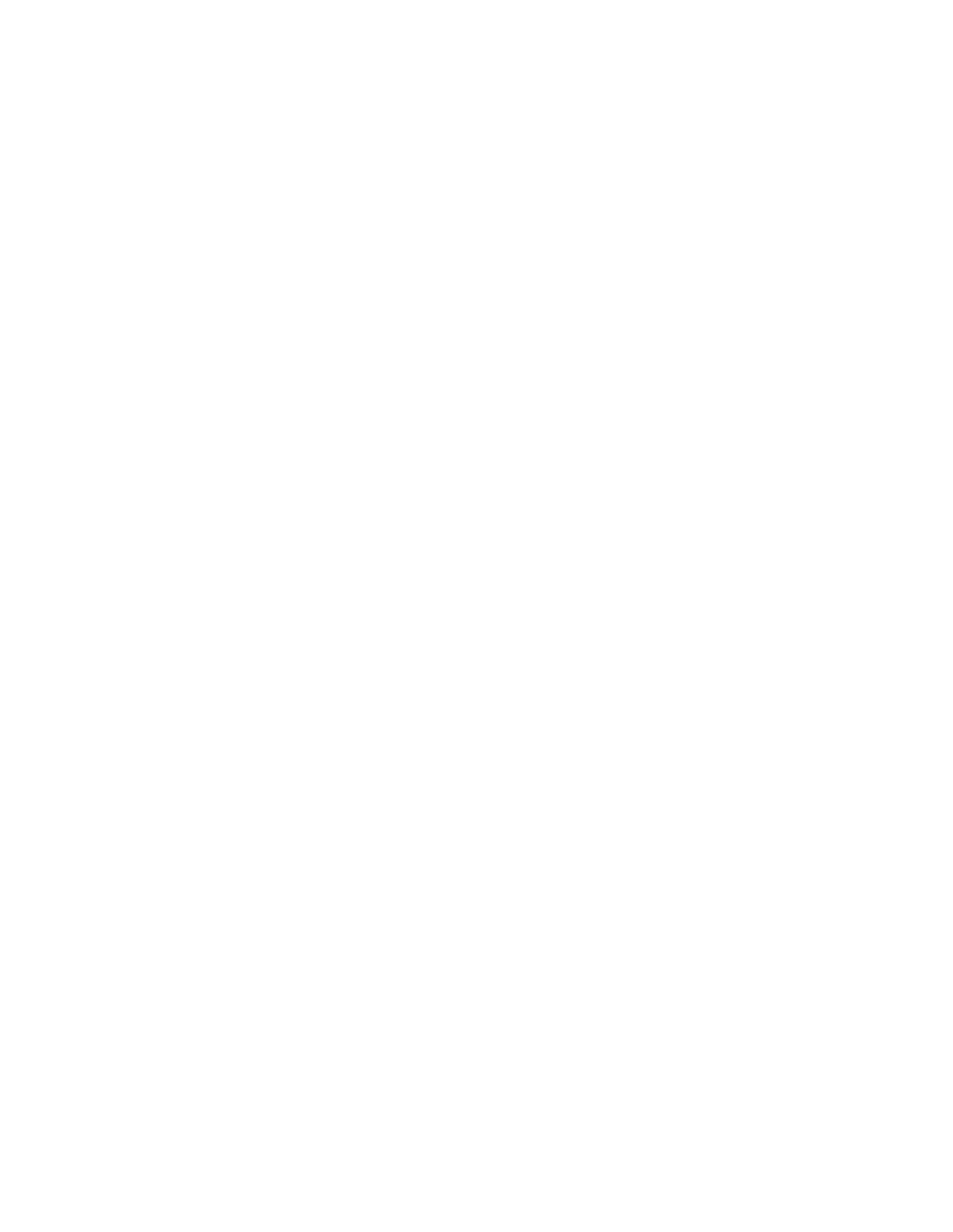#### **Week 1, Day 1:**

#### **Letter to the Town of Providence**

1. In the first sentence, what does Roger Williams say should be the goals of the "Town-Meetings"?

*To increase the liberty, peace, and the welfare of the inhabitants of Rhode Island.*

2. What does Roger Williams say is incorrect about what his brother wrote were his (Roger's) beliefs?

*Roger Williams says that he does not, as his brother says he does, claim that the law cannot punish evildoers of any kind—that the law does not provide for an "infinite liberty of conscience."*

3. What are the "two hinges" of liberty of conscience that Williams supports?

*No one is forced to come to any worship service led by another group, and no one is forced to stop worshiping the way he sees fit.*

4. What is the duty of the ship's captain in Williams's analogy? To what does the captain compare to?

*The captain's duty is to maintain justice and peace among the passengers. The captain refers to the civil government of a state.*

#### **To My Dear and Loving Husband**

1. Sum up the main ideas of the Bible passages referenced in "To My Dear and Loving Husband."

*Man and wife are designed by God to become one; fearing God is more to be desired than gold.*

2. List the ways Anne Bradstreet loves her husband and what she compares her love to.

*She prizes his love more than gold and all the "riches of the East"; her love is a fire that can't be quenched; she can't ever repay his love to her.*

3. What do the last two lines of the poem mean?

*That Anne Bradstreet and her husband should so love each other that it proves that they are followers of Christ and will live with Him forever in heaven.*

#### **Week 1, Day 2: Letter to Richard Turner, Letter to the Indians, and Letter to the (Philadelphia) Free Society of Traders**

1. Why does William Penn ask the king (Charles II) to change the name of the land grant from "Pennsylvania" to something else?

*Penn believes it looks vain to name it after himself.*

2. What plans does Penn have for Pennsylvania?

*He prays God will make it a "great nation," and plans to lay it out well for its settlers.*

**Answer key to** *American Literature for Christian Homeschoolers* **Copyright © 2014-2021 Scott Clifton • www.homeschoolpartners.net**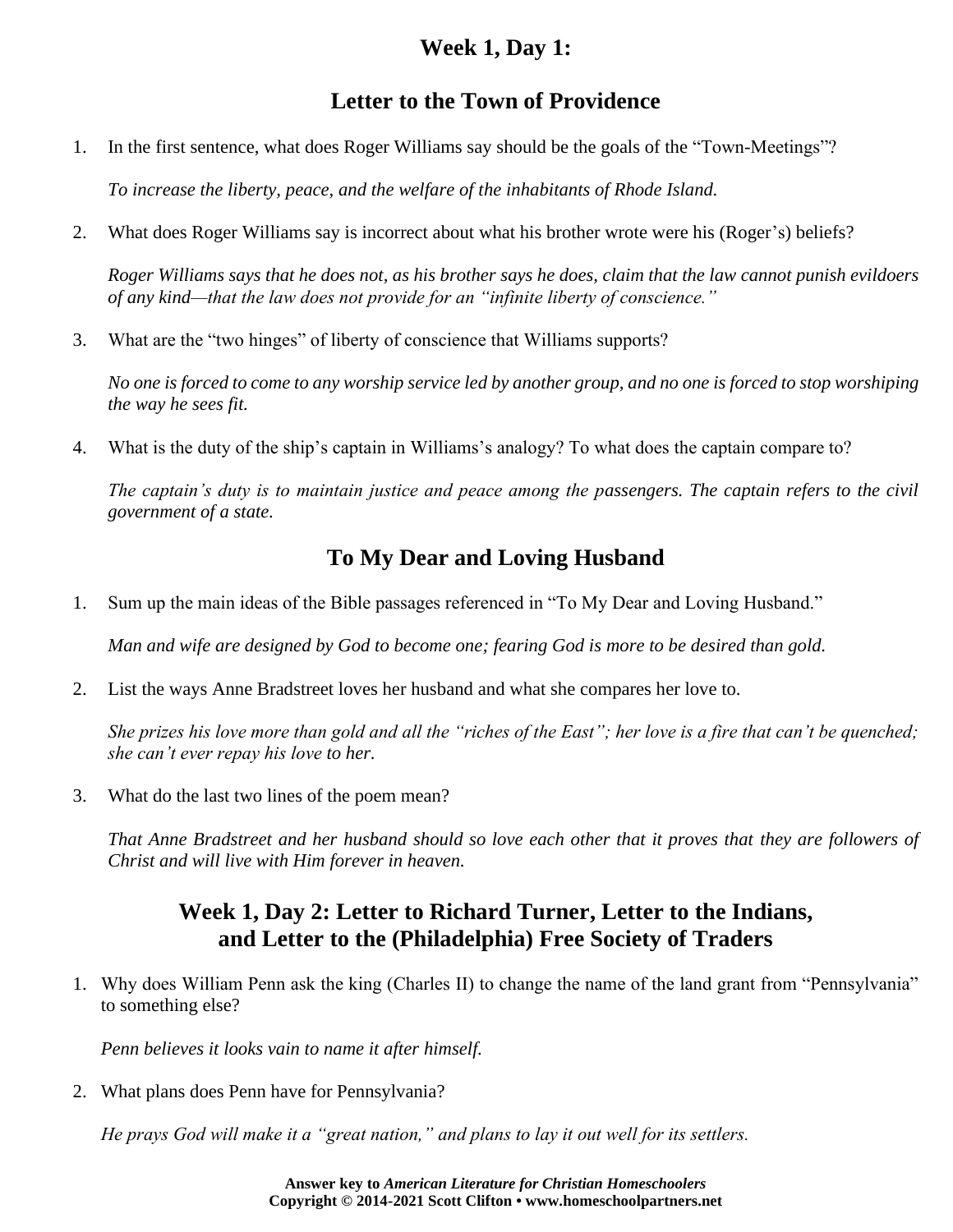3. Sum up Penn's opening in his "Letter to the Indians."

*There is a "Great God" who has commanded us to love one another, we will all give an account of our deeds.*

4. How does Penn attempt to win friendship and trust with the Indians?

*He says that he knows many other colonists have treated them wrongly, but he will not do so, and if any of the inhabitants of Pennsylvania wrong Indians, then there will be a righteous judgment made and matters settled the right way.*

5. In his letter to the Free Society of Traders, what does Penn note about the local tribes' beliefs and practices that are similar to a Christian's? How are they different?

*They believe in a God, and that when they die they shall live again, and they have "worship services." They still, however, make sacrifices to their "god," which is no longer needed, since Jesus became the only sacrifice for sins that God will accept (Ephesians 5:1-2, Hebrews 10:1-12, Jude 1:3).*

6. List several ways that Penn admonishes his people to treat the Indians. For what purpose?

*Penn says to have an equal number of arbitrators (six) on each side in case of a dispute, not to abuse them, and to be fair to them. He prays that the Christian settlers will be obedient to God's will regardless of what happens, so that the Indians might become Christians.*

## **Week 1, Day 3: Rip Van Winkle**

1. What details about the story's *setting* (time and place) are established in the first few paragraphs?

*It is in the Catskill Mountains in New York, and it is set in the American colonial times when America was under British rule.*

2. Describe Rip Van Winkle's character traits, his relationship with his wife, and how he gets along with the villagers.

*He is a willing worker; he gets along with everyone (even dogs!), but his relationship with his wife suffers because he neglects the needs of his own house, mostly his farm, which is in terrible shape. His wife acts like a "shrew," constantly nagging him because of this. In response to her nagging, Rip just shrugs his shoulders and avoids arguing with her.*

3. How does Rip Van Winkle typically escape his wife?

*He goes off to the inn and discusses issues with other men, or goes hunting in the woods.*

4. Describe the hunting trip that sets in motion the story's main plot device, and give details on what happens when Rip awakens. How is his arrival back at the village unsettling?

*Rip goes hunting, hears thunder in the sky, and then hears a voice call his name and sees someone. It is an older, short man who seems somewhat familiar to Rip, carrying a keg of beer, who leads him to an open spot in the woods surrounded by high cliffs and trees, and where a number of others—dressed like the old man and somewhat odd-looking—are playing games, although their faces are grave, and they don't speak. The only sound is the sound of their bowling game, which sounds like thunder. They sit and stare at Rip for a little while, then return to their games and drinking. Rip then joins them in drinking, and he falls asleep.*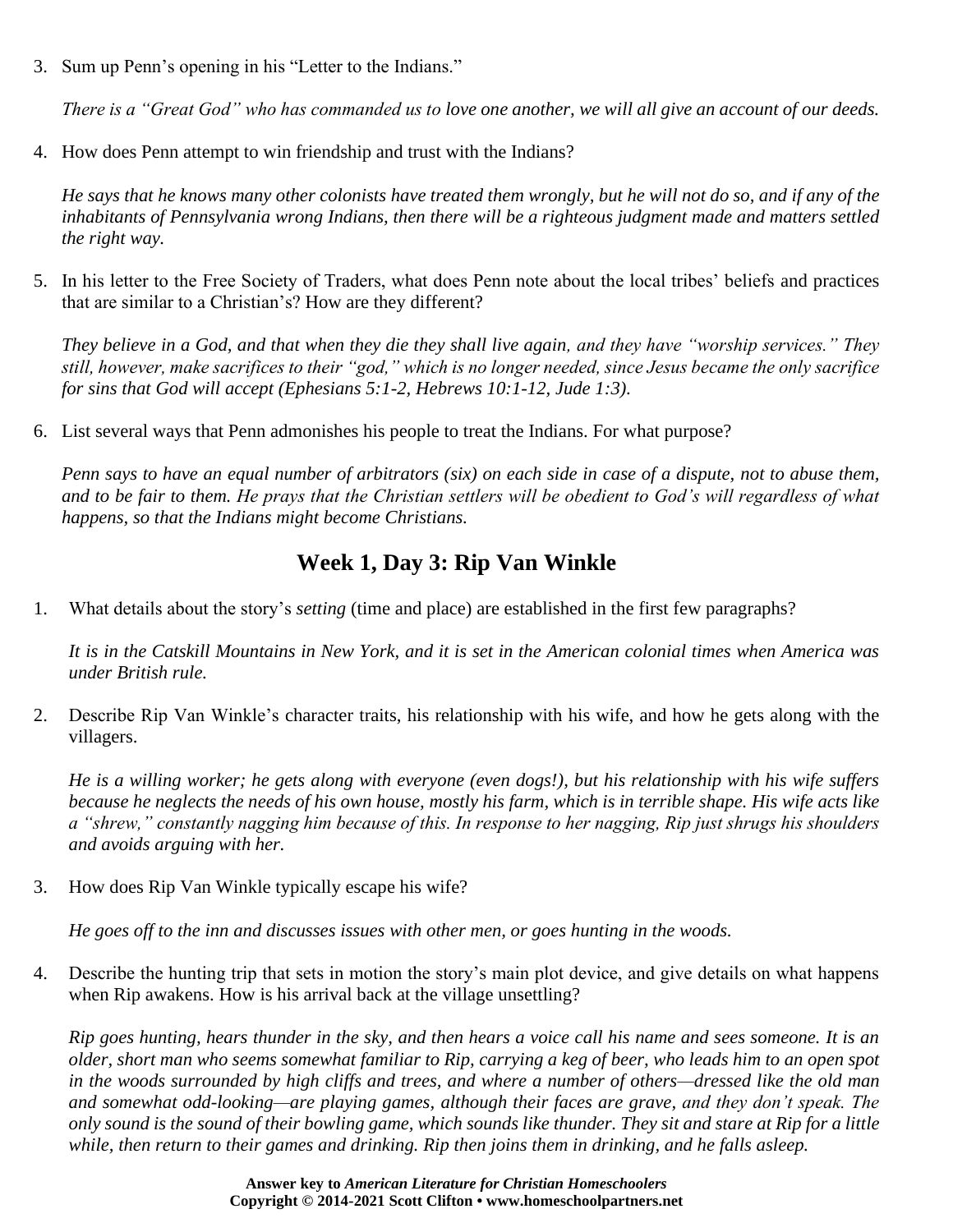*He sees his gun rusted, Wolf is gone, his joints are stiff, the dry mountain gully now has water flowing in it, and he feels hungry for breakfast. Rip doesn't recognize any of the villagers, which is strange, because he knew almost everyone. The villagers' dress is different. When they all stroke their chins, he feels that he has a long beard. Children don't run to him, and dogs bark at him. There are many new people.*

5. Describe Rip's arrival at his house and his exploration of the village. What shocking news does he learn when he asks about his friends? How do the villagers respond when he asks if anybody knows Rip Van Winkle?

*It is broken down and dilapidated, empty, his wife is not there. The village inn is gone, and a new building is*  in its place, with a new owner. The tree has been replaced by a flagpole with an American flag. The picture *of King George has been replaced with a picture of George Washington. Politicians ask him about his political beliefs, and he is accused of being a "tory" when he says, "God bless King George." Rip learns that many of his friends have been dead for years, or missing, or have had other drastic changes to their lives. The villagers point to Rip's son when Rip asks if anyone knows his name.*

6. What relative does Rip see who fills him in on what has happened? How does Peter Vanderdonk help?

*His daughter Judith tells him that Rip Van Winkle went missing 20 years ago, and that his wife has died, from blowing a blood vessel while screaming at a merchant! Peter Vanderdonk assures the villagers that it is indeed Rip Van Winkle returned. He says that it must have been Hendrick Hudson's spirit that Rip had seen in the opening, corroborating the nine-pins game and the sound of thunder.*

7. Explain the story's conclusion.

*Rip goes home to live with his daughter's family. His son follows in his steps, lazily living out his life around the village. Rip makes new friends and discovers that since he is old, he can get away with being lazy without criticism. He learns about the American Revolution and other events he missed while asleep, and retells his story until practically everyone in the village knows it by heart.*

8. What does the sentence "there was one species of despotism under which he had long groaned, and that was petticoat government" mean? What does the last sentence mean when it says that the henpecked husbands wish for "a quieting draught out of Rip Van Winkle's flagon"?

*Rip didn't care about politics, but he didn't like living under the "rule" of his nagging wife.*

*The village's henpecked husbands long for lives without nagging wives.*

9. How does Irving make "Rip Van Winkle" a specifically *American* tale?

*The setting establishes it in the Catskill Mountains (the description of the mountains and the weather make it interesting for readers who don't live in America or know about that particular geography). The American colonists have a certain way of thinking that is demonstrated in the way they talk, especially when Rip wakes up and sees the American flag on the pole and a picture of George Washington, and when the crowd almost tears him apart for saying he is loyal to King George. There are various mentions of Congress and the American Revolution.*

#### **Week 2, Day 1: Epistle of Caution and Advice, Concerning the Buying and Keeping of Slaves**

1. Who are the two main groups of persons Benezet addresses in this epistle?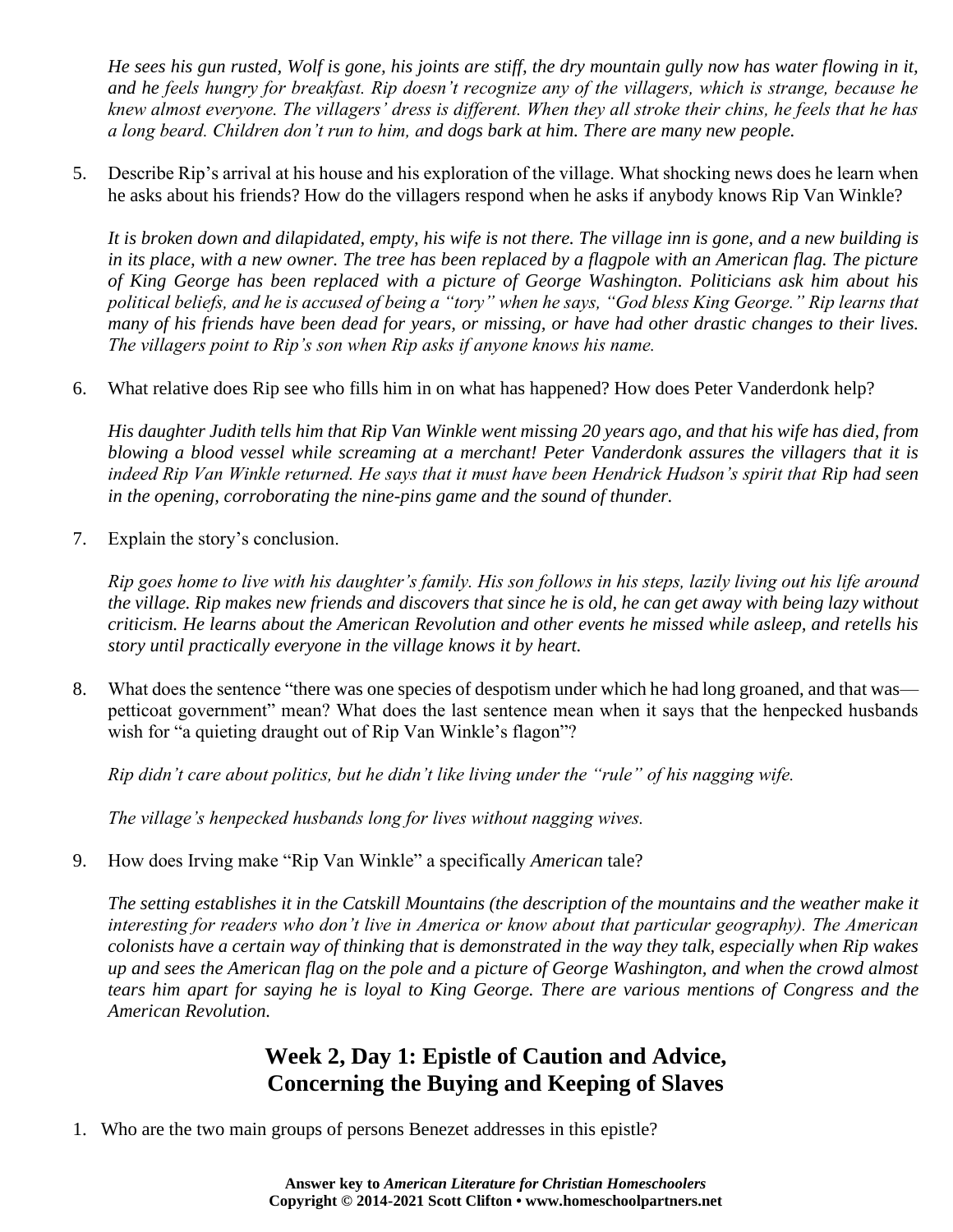*Christians considering buying slaves, and Christians who own slaves.*

2. List some reasons that Benezet cautions against Christians owning slaves in the second paragraph.

*It violates the command of Jesus in Luke 6:31, it is not consistent with Christianity to own other humans whom violence and kidnapping has brought, it hardens the heart, and it reduces love, meekness, and charity.*

3. What other considerations for not owning slaves does Benezet make his audience aware of?

*How horrible it is for them to be kidnapped, taken away from their families, how it leads to further importation of slaves, and how the Bible refers to "menstealers."*

4. What does Benezet say to those Christians who presently own slaves?

*To treat them as human beings with souls, not just as free workers, to watch for their souls, and to set them up so if and when they are freed, they are able to make "proper use of their liberty." But most importantly, to free them if there is any reason not to keep them (of which he lists several).*

#### **Week 2, Day 2: The Way to Wealth**

1. Why is Benjamin Franklin not bothered at all by the lack of peer recognition?

*He realized that the people loved him, since (a) they bought his books by the thousands, and (b) he was quoted by others.*

2. Sum up the meaning of several of "Father Abraham's" adages.

*Our wealth can be taxed by idleness; don't sleep too much; get up early; work hard, since it is profitable and honorable; steady work produces good results; if you want leisure time, use your work time well.*

3. What does the poem about the oft-removed tree mean?

*That people should stay settled, and they will thrive; that the idea that success is "somewhere else" is false.*

4. Explain the adages on frugality.

*Not to waste money on vices; to forego the most expensive clothing and foods; not to buy things you don't need, so you go without things you do need, etc.*

5. Explain the adages "A ploughman on his legs is higher than a gentleman on his knees" and "Little boats should keep near shore."

*A hard worker who is thought of as "lower" than a "gentleman" is actually often above him, since sometimes "gentlemen" are too proud to work, and are reduced to begging. The "little boats" adage admonishes the poor not to try to imitate the rich and be "lost at sea," so to speak.*

6. What does Franklin say about debt and charity?

*It enslaves a person, making him dread the repayment, making him ashamed to be seen, turning him into someone who is not free. He also says that a person should stay humble in the midst of success, and give to those in need.*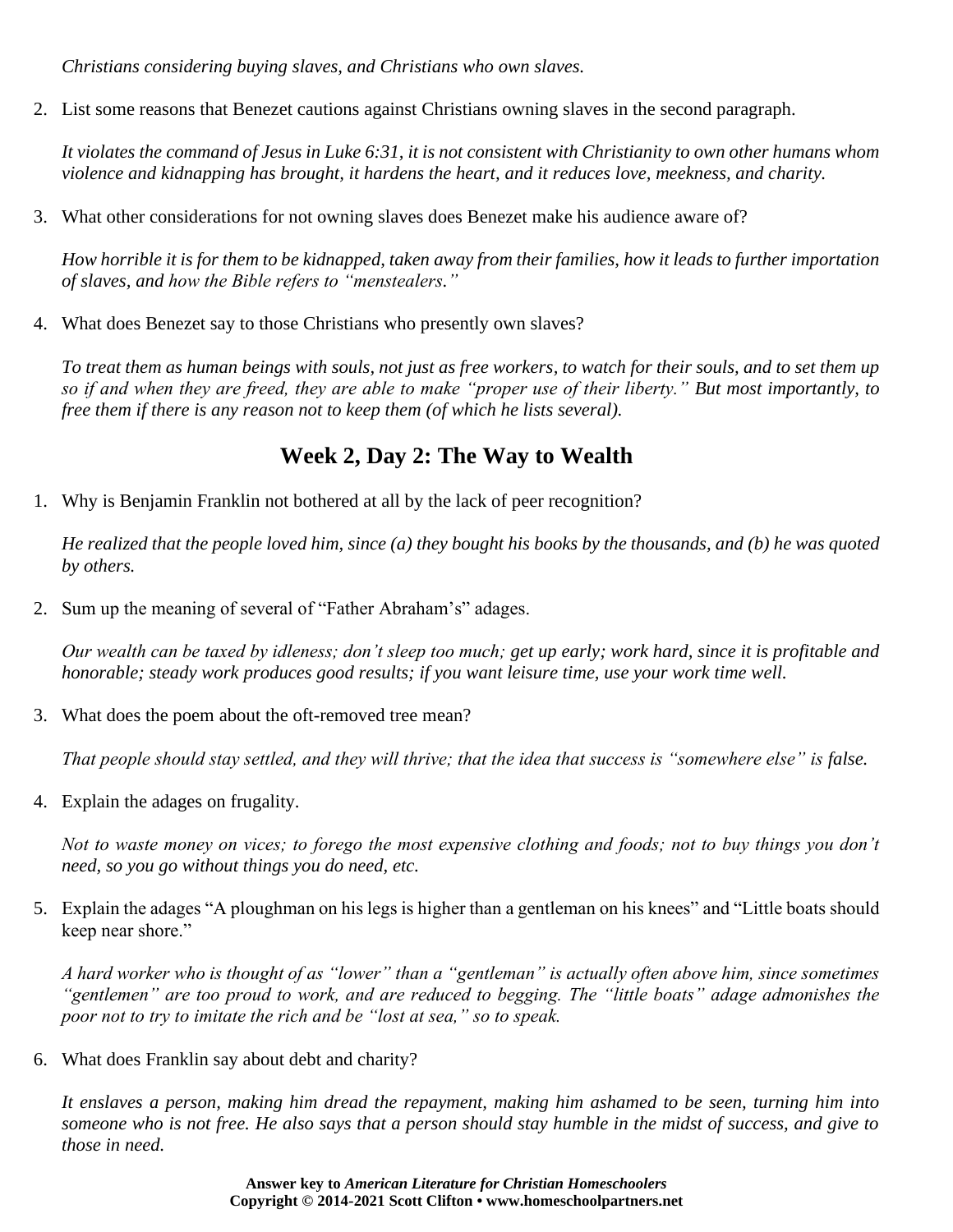7. Explain the humor in the last paragraph. How does Franklin "take his own advice"?

*The people agree heartily, then turn around and totally ignore his advice. Franklin decides then not to buy a new coat, and instead use the one he has for another season.*

8. How does what the Bible says about work in the book of Proverbs compare to Franklin's admonitions? (See for example Proverbs 6:6-11, 10:4-5, 13:4, 15:19, 20:4, 13, 23:4-5, 24:30-34.)

*Proverbs 6:6-11 – Go to the ant, thou sluggard; consider her ways, and be wise: which having no guide, overseer, or ruler, provideth her meat in the summer, and gathereth her food in the harvest. How long wilt thou sleep, O sluggard? when wilt thou arise out of thy sleep? Yet a little sleep, a little slumber, a little folding of the hands to sleep: So shall thy poverty come as one that travelleth, and thy want as an armed man.*

*Proverbs 10:4-5 – He becometh poor that dealeth with a slack hand: but the hand of the diligent maketh rich. He that gathereth in summer is a wise son: but he that sleepeth in harvest is a son that causeth shame.*

*Proverbs 13:4 – The soul of the sluggard desireth, and hath nothing: but the soul of the diligent shall be made fat.*

*Proverbs 15:19 – The way of the slothful man is as an hedge of thorns: but the way of the righteous is made plain.*

*Proverbs 20:4 – The sluggard will not plow by reason of the cold; therefore shall he beg in harvest, and have nothing.*

*Proverbs 20:13 – Love not sleep, lest thou come to poverty; open thine eyes, and thou shalt be satisfied with bread.*

*Proverbs 23:4-5 – Labour not to be rich: cease from thine own wisdom. Wilt thou set thine eyes upon that which is not? for riches certainly make themselves wings; they fly away as an eagle toward heaven.*

*Proverbs 24:30-34 – I went by the field of the slothful, and by the vineyard of the man void of understanding; and, lo, it was all grown over with thorns, and nettles had covered the face thereof, and the stone wall thereof was broken down. Then I saw, and considered it well: I looked upon it, and received instruction. Yet a little sleep, a little slumber, a little folding of the hands to sleep: so shall thy poverty come as one that travelleth; and thy want as an armed man.*

#### **Week 2, Day 3: The Minister's Black Veil**

1. What adjectives describe the children, young men, and maidens in the first paragraph? How are they described later?

*Bright, spruce, pretty. Afraid, upset, uneasy.*

2. What is Hooper like in appearance and character? What does the veil conceal?

*Wears a black veil, but neat, about 30 years old, not married. The veil conceals his face, except for his mouth and chin.*

3. Describe how the parishioners react to Mr. Hooper's veil.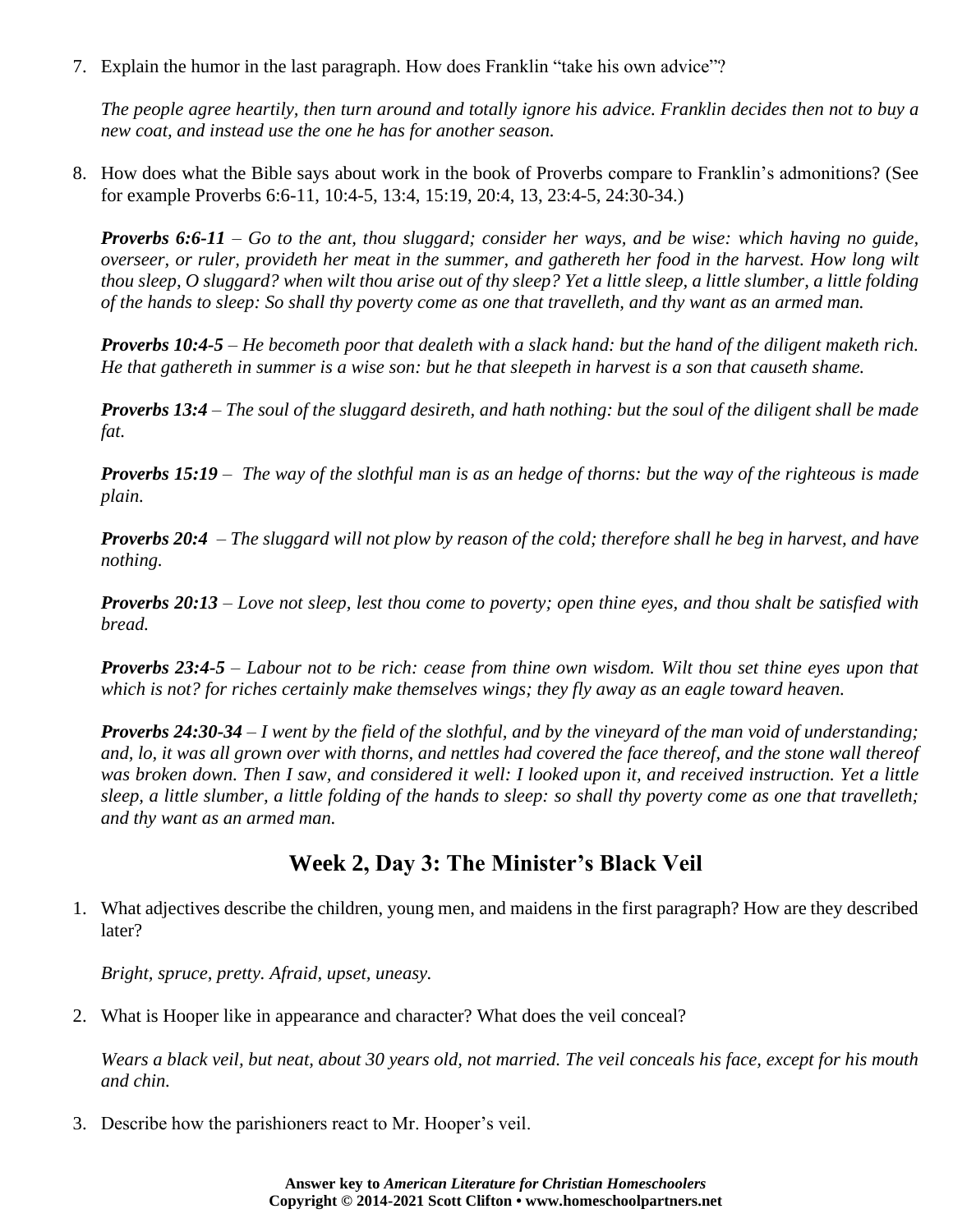*They are repulsed, frightened, and baffled. They call him "mad" and "awful." One woman faints and has to be taken away. Men and women feel a disturbance when they see it.*

4. How is Hooper's sermon at the story's beginning? What is the subject?

*More powerful than usual. It affects the congregation tremendously. The subject is secret sins.*

5. What two strange sights do viewers claim to have seen at the young lady's funeral?

*That the young lady's corpse shuddered at seeing Mr. Hooper in his veil, and that Mr. Hooper was walking with the maiden's spirit after the funeral.*

6. How is the bride described at the wedding Mr. Hooper officiates? Why does this sound familiar? Explain what Mr. Hooper does when he sees himself in the mirror.

*She has cold fingers and is deathly pale—just like the maiden who was earlier buried. Hooper gasps and is upset at his appearance, quickly leaving the wedding.*

7. Why do you think no one asks Mr. Hooper about his veil for so long? What does the group of men who decide to ask him about the veil end up doing? Explain Elizabeth's attempt.

*Answers will vary. The deputation doesn't get anywhere with Hooper, because the veil seems to "hang down before his heart," and they are too embarrassed to continue. Elizabeth asks him to remove it, but he refuses, saying that there is a time when all our veils will be removed. Hooper says the veil is a "type and a symbol" that can never be removed, and that it represents his sorrow.*

8. What two reactions does Hooper notice of people now when he takes walks? How does Hooper himself react to his veil?

*Either they run away from him, or jump in his way. Hooper hates the sight of it, to the extent that he avoids mirrors altogether.*

9. What one benefit does the veil afford Mr. Hooper?

*It gives him power in helping people who are in agony over their sin. Hooper's black veil makes him appear to sympathize with them more greatly.*

10. Describe Hooper's death and the sight he sees right before he dies.

*Other ministers and Elizabeth are there for him. He is concerned that his veil might slip aside. Mr. Clark tries*  to get him to take it off, but Hooper refuses. He chides the people for keeping themselves away from each other *and from God, and sees veils on all of THEIR faces!*

11. What is the significance of the old woman's saying at the story's beginning: "He has changed himself into something awful only by hiding his face"? Explain the significance of the author's words about Mr. Hooper: "Love and sympathy could never reach him."

*These sum up the story's theme: hiding our true selves and faults/sins from others.*

12. Name the verb that often is used to show how people react to the veil.

*"Shudder."*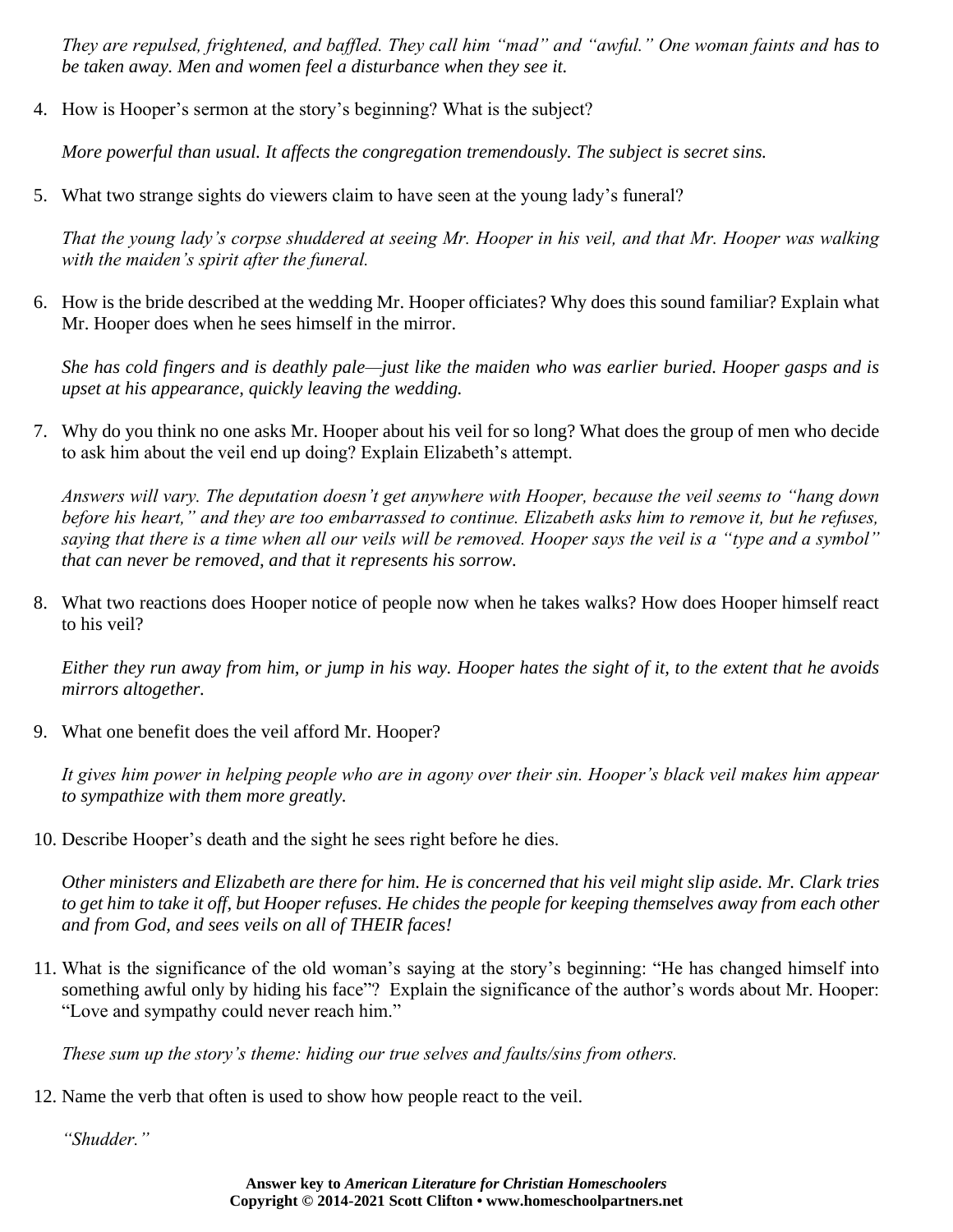13. What do you believe is the *moral* of this parable? (See for example Mark 15:33-38, 1 Timothy 2:5-6, Galatians 6:2, and James 5:16.)

*Jesus made a way to cleanse all people of their sins; his coming "tore the temple veil in two" and made a way*  to come directly to God. Christians are to bear one another's burdens and confess their faults to each other. *Secret sins only isolate ourselves from others.*

#### **Week 3, Day 2: On Being Brought from Africa to America, " "On Virtue**

1. In "On Being Brought from Africa to America," what is unusual about Phyllis Wheatley's view of being sold into slavery?

*She says it is a blessing, not a curse, because through it she learned about God and Jesus Christ.*

2. Who is speaking in the line that is in quotes?

*Ignorant, prejudiced persons who do not like black people.*

3. What is sad about Wheatley's reminder to Christians over the last two lines? See for example Acts 17:26-28.

*Christians should already know that all people were created by God in His image (and of "one blood"), and that people of all nations may find God if they seek after Him.*

4. Write brief definitions for the poetic terms *apostrophe*, *iambic pentameter*, and *blank verse*. Which term applies to both poems? Which two terms apply only to "On Virtue"?

*An apostrophe is a work in which the author "speaks" to a person or object or other thing that cannot respond; iambic pentameter is a term for a line of poetry with five beats, with the stress coming on the second syllable of each of the five beats; blank verse is unrhymed iambic pentameter. Iambic pentameter applies to both poems (there are a few lines in "On Virtue" that are not in iambic pentameter); the other two terms apply only to "On Virtue."*

5. What does the poet say that virtue is like in "On Virtue"? Where does she say that virtue originates?

*Virtue is a "bright jewel," high and deep, heavenly, and originates from heaven.*

6. What does Wheatley compare virtue to in "On Virtue"? Where does she say that virtue originates?

*She speaks to her soul, telling it not to despair, because virtue is close at hand.*

7. List several things that the poet asks of virtue.

*To spread its wings, to come close to her, to help her resist temptation throughout her "youthful years," to leave her not "to the false joys of time," to "guide [her] steps," to "teach [her] a better strain," and so on.*

#### **Week 3, Day 3: Give Me Liberty or Give Me Death!**

1. In the first paragraph, Patrick Henry says that the question before the House is a choice between what two things for (a) the country, and (b) for himself?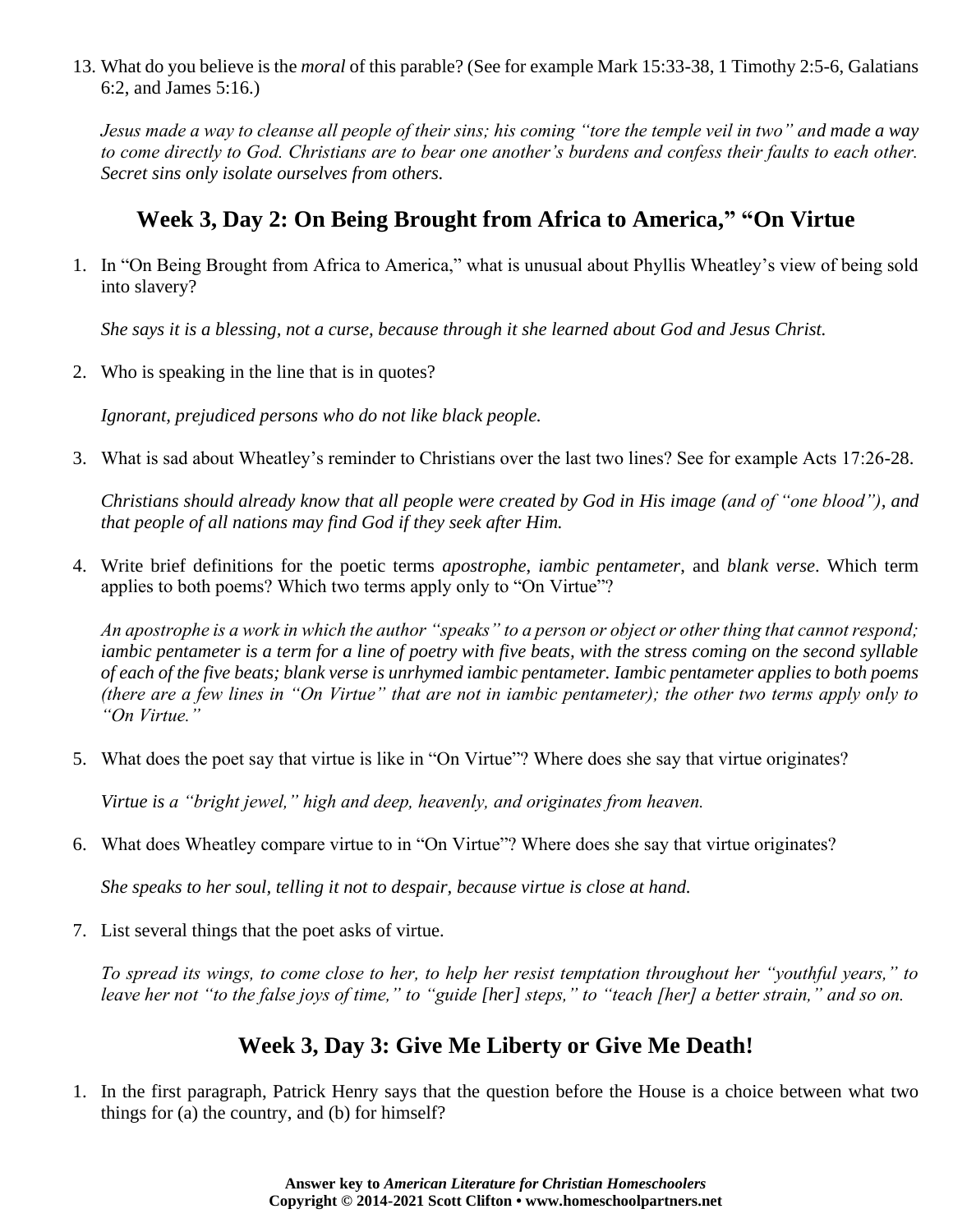*He claims that for America it is a choice between freedom and slavery; for himself, he says it is a choice between betraying his country and God, or remaining faithful to them.*

2. What does Henry say is the "one lamp by which my feet are guided"? What does he mean by this? How does this statement compare to Psalm 119:105?

*The "one lamp" is his experience; he means that experience is his most trusted resource in telling him what he should do, and that he believes that America's last 10 years of experience with the British tells them that they cannot count on them. David, on the other hand, says that God's Word is a "lamp unto my feet, and a light unto my path."*

3. To what does Henry charge the British in light of their putting soldiers into the American colonies? What does he say is the only resort for Americans?

*Henry says it is for Britain to "force us to submission." He says the only choice they have is to go to war with the British.* 

- 4. Find and write down the references to God that Henry uses. What is your take on how he inserts God into his speech?
	- *"fulfill the great responsibility we hold to God and our country"*
	- *an appeal to "the God of hosts"*
	- *the "God of nature" has placed means to fight in their power*
	- *"There is a just God who presides over the destinies of nations; and who will raise up friends to fight our battles for us."*
	- *"Forbid it [chains and slavery], Almighty God!*

*Student reactions to Henry's references to God will vary.*

- 5. Give some examples of emotional appeal to the audience and hyperbole that Patrick Henry uses to make the speech more effective.
	- *"lying supinely on our backs"*
	- *"hugging the delusive phantom of hope"*
	- *enemies that "[bind] us hand and foot"*
	- *"There is no retreat but in submission and slavery."*
	- *"Our chains are forged!"*
- 6. Sum up the main points of the last paragraph.

*There is no way to avoid the matter; we must fight, because there is no peace; the war has already begun. If we have to choose "slavery" over death, I choose death!*

7. How might a Christian respond to these two statements from Patrick Henry: (a) We must fight! I repeat it, sir, we must fight! An appeal to arms and to the God of Hosts is all that is left us!" and (b) "There is a just God who presides over the destinies of nations; and who will raise up friends to fight our battles for us."

*On one hand, Henry says that we have no choice but to fight. But if God presides over the destinies of nations, why would we need to fight?*

## **Week 3, Day 4: The Purloined Letter**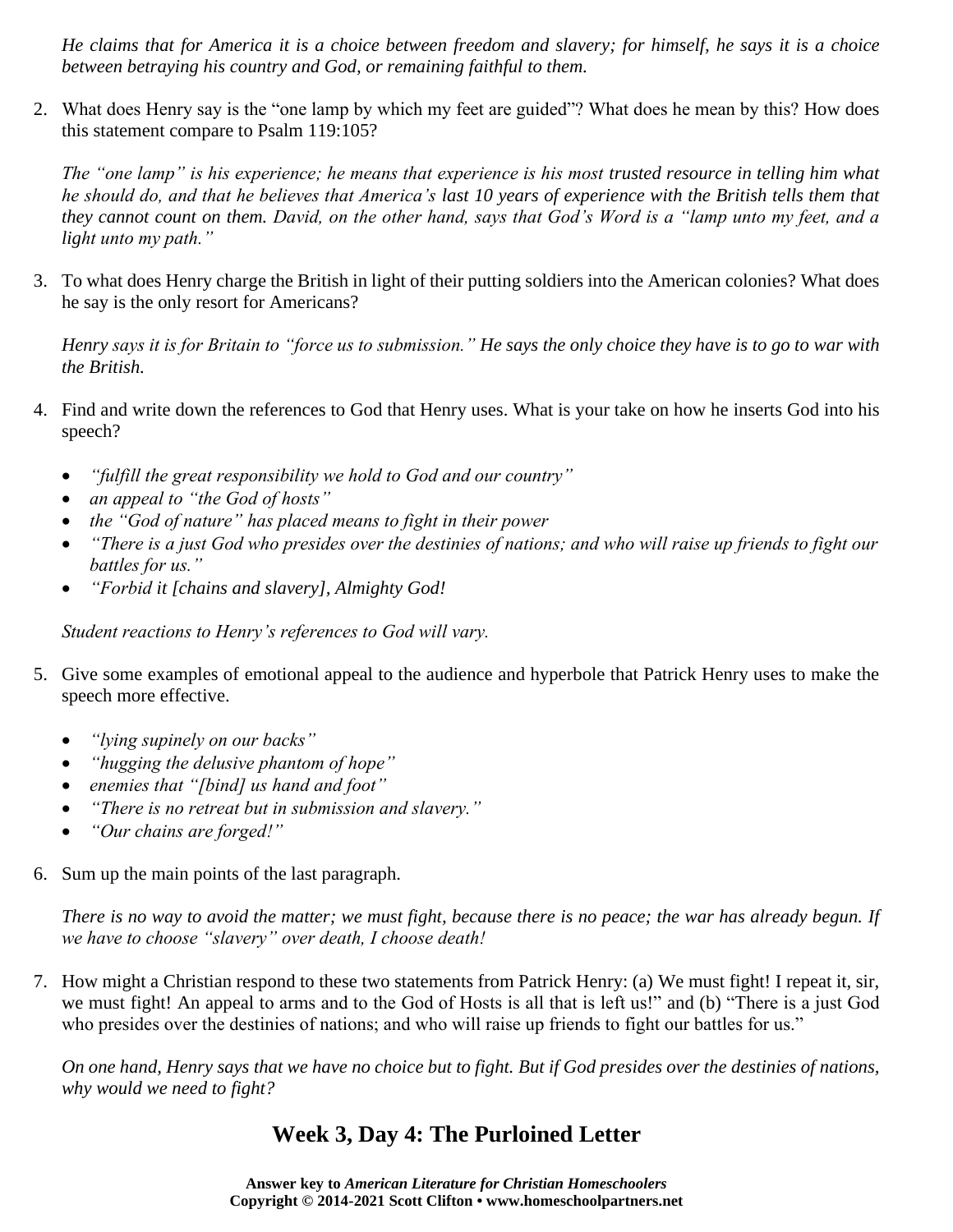1. Give details of the story's setting. Who is the narrator of the story?

*Dupin and his friend are sitting in their apartment in Paris, silently passing an hour. The narrator is Dupin's friend.*

2. What are Dupin and Monsieur G like?

*Dupin is calculating, logical, and slightly impatient; Monsieur G is the Parisian police chief, not too bright (he calls everything he doesn't understand "odd").*

3. How is Dupin prophetic when he remarks at the story's beginning: "Perhaps the mystery is a little too plain"?

*The mystery of the letter is solved in discovering that it is a "simple" solution—that it is right out in the open.*

4. How is the letter purloined?

*The lady to whom it was written was reading it and was forced to leave it out in the open when someone walked into her room, in order to avoid drawing attention to it. Minister D— saw who the letter was addressed to and took advantage of the situation to steal it. Minister D— steals it by replacing the letter with one that was similar.*

5. List the steps that Prefect G has taken to recover the letter.

*He has had every inch of Minister D—'s apartment searched, and has had Minister D himself searched under the guise of being robbed.*

6. What shocks Dupin's friend and the Prefect a month or so after the Prefect first meets with Dupin to discuss the case of the purloined letter?

*Dupin hands him the letter for part of the Prefect's reward.*

7. Explain how Dupin compares a schoolboy guessing game to the solving of the crime.

*Dupin attempts to put himself in the shoes of the thief, as the winning schoolboy puts himself in the shoes of those boys from whom he wins marbles. The Prefect, he says, did not do this, but merely used the normal police methods to find the letter, which is why he failed.*

8. Sum up Dupin's "mathematician vs. poet" argument. Where does Minister D— hide the letter, and why?

*Dupin says that Minister D— was more than just a logical thinker; he was poetic, and his method of devising a hiding place for the letter could not have been determined by simply applying logical principles, as if solving the mystery of letter's location were the same as solving an algebraic problem. Minister D— hides the letter in plain view, to confound what he knows will be the police's method of investigation.*

9. How does Dupin actually retrieve the letter from Minister D—'s apartment?

*In disguise, he visits Minister D—'s apartment, sees a letter carelessly laid aside, and realizes that this is the purloined letter, since the letter is so obviously dirty and torn, which is not typical of Minister D—'s habits. He memorizes the look of the letter, exits (leaving his snuff box), returns supposedly for the snuff box, arranges for an outside distraction, and recovers the letter, replacing it with a close facsimile, on which he writes a taunting note to Minister D—, who has wronged him in the past.*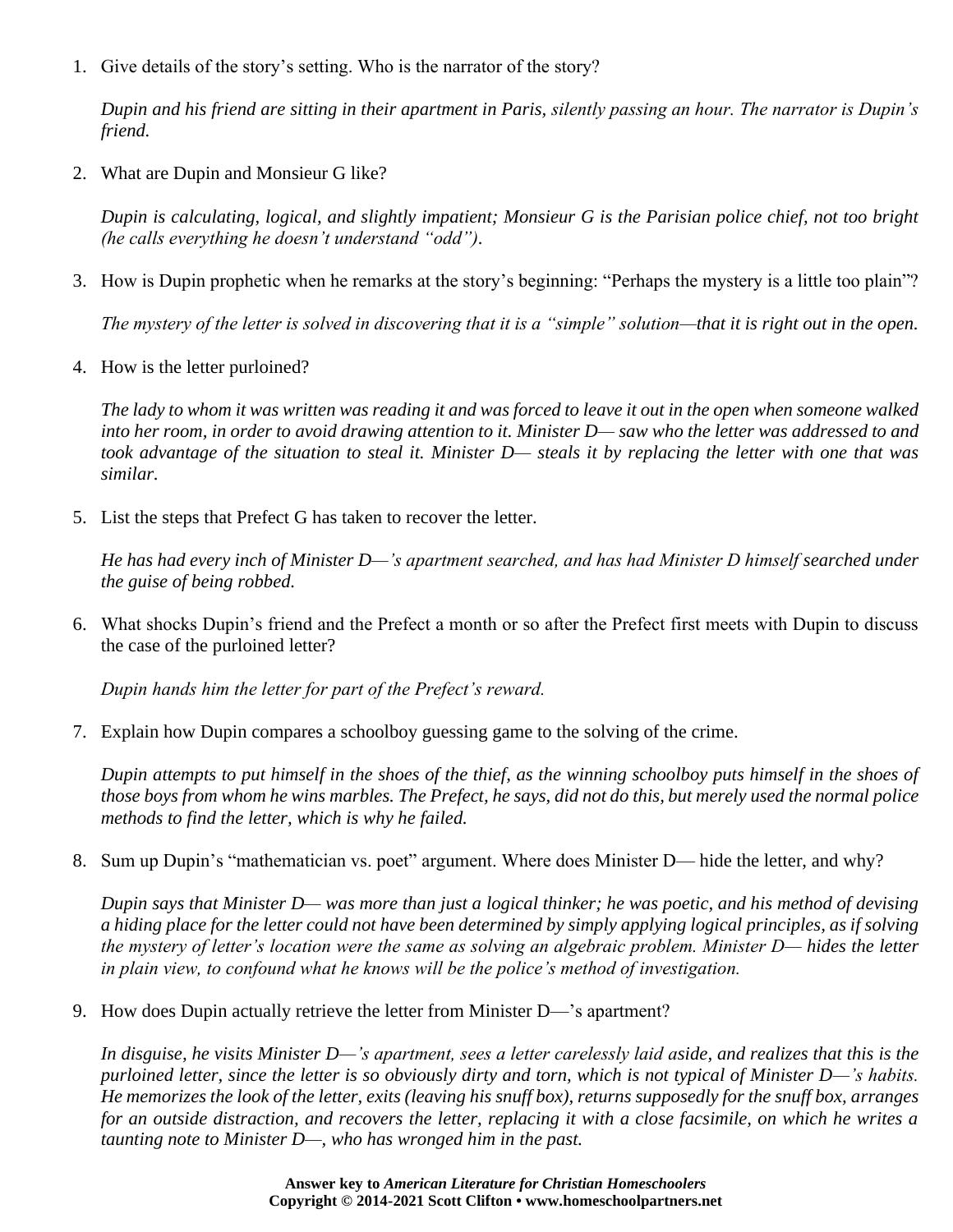10. What does Dupin's manner of discussing the case with his friend do for the reader? How does Poe's method of having Dupin's *friend* tell the story affect the reader?

*Dupin sounds a little pompous when he discusses his method of solving the mystery of the purloined letter. Having Dupin's friend ask questions and obviously come across as less logical and intelligent as Dupin helps the reader sympathize with Dupin's friend, which makes the conclusion of the story seem less like a lecture.*

11. If you are familiar with Sherlock Holmes, name some of the ways that you think Holmes creator Sir Arthur Conan Doyle was influenced by Poe.

*Like Sherlock Holmes, Dupin smokes, has an arrogant personality, and is often seen with his friend Dr. Watson (who also writes about the detective's cases, like Dupin's narrator friend). The police in Sherlock Holmes stories are often inept and clueless compared to Holmes.*

#### **Week 4, Day 1: The Captivity and Restoration of Mrs. Mary Rowlandson**

1. Describe the Indian attack. What happens to Mary Rowlandson and her children and neighbors?

*Settlers are killed by being shot and tomahawked, houses are burned to the ground, and captives taken. Mary Rowlandson is shot through the side, and the same bullet goes through the hand and bowels of the child she is holding. Out of 37 settlers, 24 are taken captive, and the rest killed.*

2. In what two ways does Robert Peppers help comfort Mary Rowlandson? What does she thank God for after her daughter dies?

*Rowlandson is comforted simply to talk to another captive, and he shows her how to use oak leaves to press against her wound for some relief. She thanks God that He kept her mind sane, so that even in her great distress, she did not kill herself.*

3. How does God answer Rowlandson's prayer after her distress at not being allowed to see her daughter Mary?

*She sees her son Joseph, who encourages her, and an Indian gives her a Bible to read.*

#### **Week 4, Day 2**

1. Describe how Rowlandson is "toughened up" on the journey with the Indians.

*She is able to ride farther and endure pain; she is able to eat what she first could not (calling it "trash"), even to the point of eating half-cooked horse's liver!*

2. Describe how Rowlandson earns money and provisions while camped.

*The other Indians ask her to sew for them, and they pay her in money or food.*

3. Explain the two main ways that the Bible is a comfort to Mary Rowlandson.

*First, her opportunity to read a Bible during her captivity, and second, the Bible verses she remembers and that come to her mind during appropriate situations.*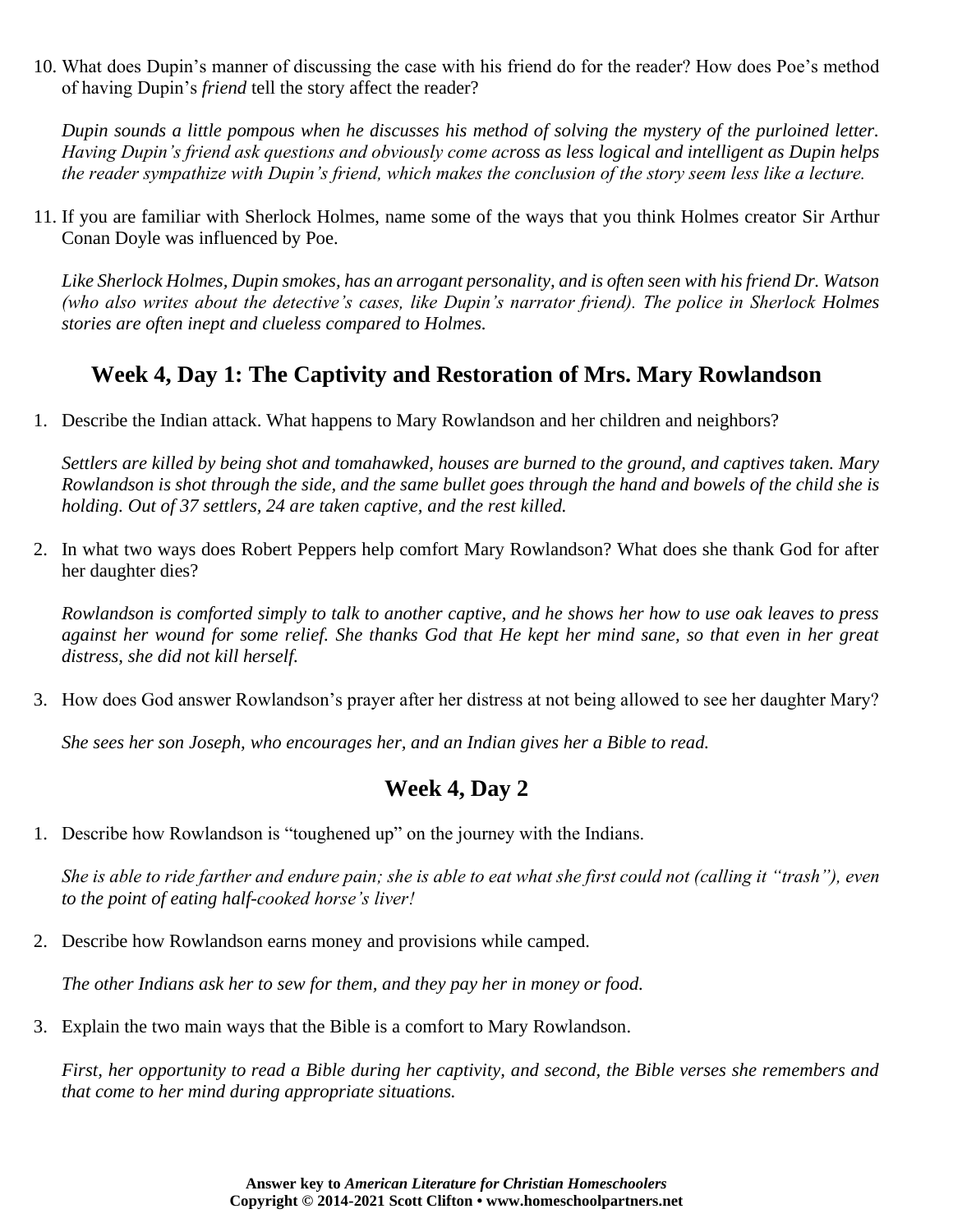4. What is baffling about the overall behavior of the Indians toward Mary Rowlandson, given the situation? What do you make of this?

*They seem gentle and concerned for Mary Rowlandson's health and safety, trading and talking to her and giving her food—as if she hasn't been kidnapped and her family members killed! Probably some or many of the Indians (at least the squaws) did not favor the war, or at least could not do anything about it.*

#### **Week 4, Day 3**

1. How does Rowlandson find out that her husband is not dead or captured? What good news does she receive when she crosses the Banquang River?

*Thomas Read, a new captive, tells her that he is alive and well, although sad. She receives news that she must get ready, because she might be ransomed.*

2. Explain Mary Rowlandson's dilemma on how much ransom money to tell the Indians to ask for her. Soon after, what makes her fear that the ransom will not be forthcoming?

*She doesn't want to tell the Indians too high an amount of money, for fear of her husband's not being able to procure it, but she doesn't want to tell one that's too low, thinking they might kill her for not being worth much. When a battle occurs at Sudbury, with many Englishmen killed, the Indians say the English will now be too angry to ransom any captives.*

#### **Week 4, Day 4**

1. What points does Mary Rowlandson make in thinking back upon her captivity?

*That God watched over her, that He provided for her, and that she was forced to rely on His providence and care.*

2. What emotions does Mary Rowlandson experience after being ransomed? How has the experience changed her?

*Thankfulness, tempered with sadness for the loss of Sarah and wondering where her son Joseph and daughter Mary were, love and a desire for God to bless those who took her in and paid her ransom. She now is more aware of God's presence in her life, and believes more strongly that the Lord gives strength to those who endure hardships in life.*

#### **Notes:**

- There have apparently been Indian troubles before, since the dogs know to attack Indians if they show up on the land.
- The Indians speak English, since Mary Rowlandson refuses to go with them until they promise not to hurt her.
- Rowlandson's comments on smoking are humorous: even though she smoked a pipe several times her-self, she refuses to take one from King Philip, saying, "Surely there are many who may be better em-ployed than to lie sucking a stinking tobacco-pipe."
- The narrative's last lines are significant: "I have learned to look beyond present and smaller troubles, and to be quieted under them. As Moses said, 'Stand still and see the salvation of the Lord'" (Exodus 14:13).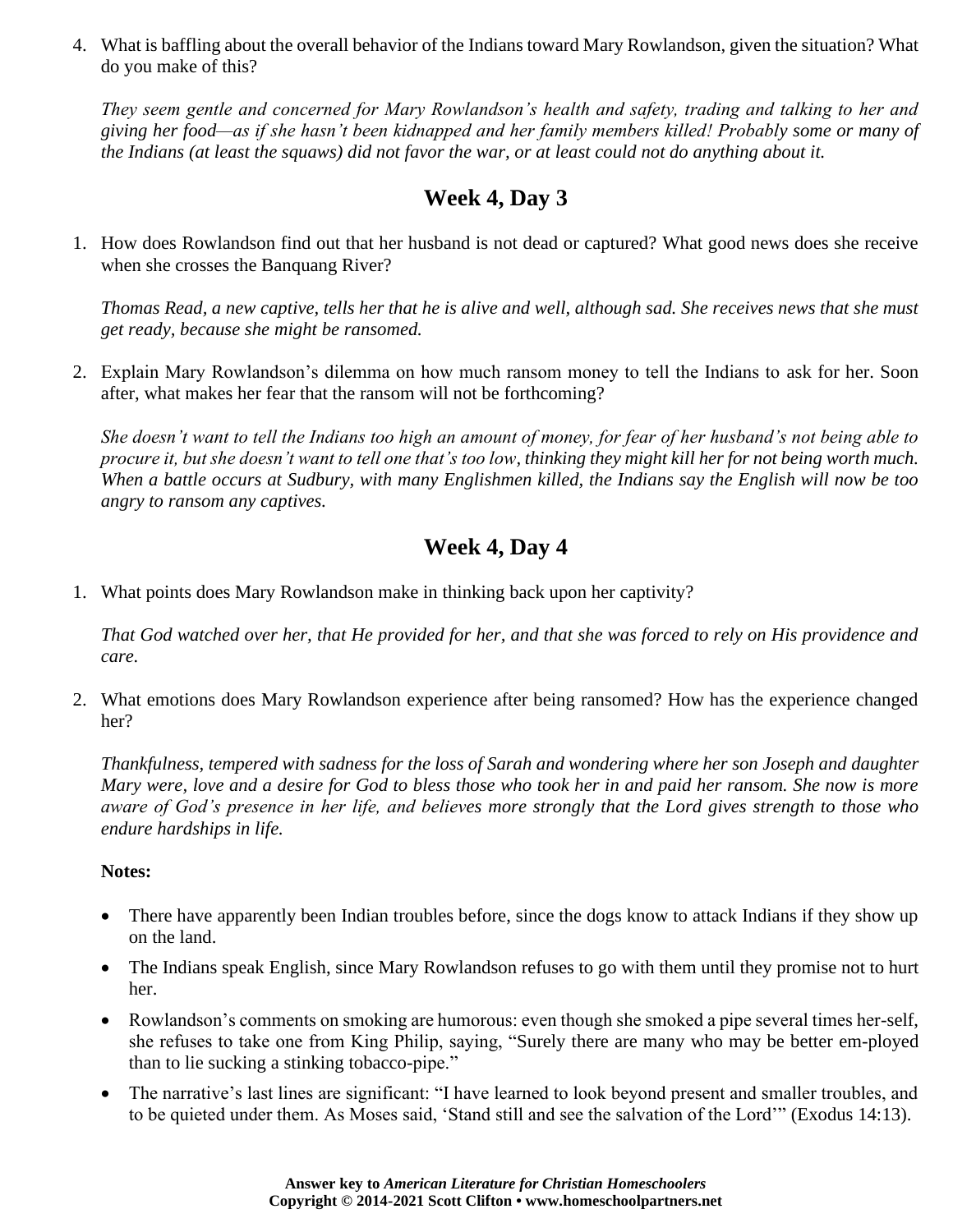#### **Week 5, Day 2: A Handful of Clay**

1. What does the Bible say on the topic raised in "A Handful of Clay" in Isaiah 64:8 and Galatians 6:9? Write a brief summary.

*Isaiah 64:8 – But now, O LORD, thou art our father; we are the clay, and thou our potter; and we all are the work of thy hand.*

*Galatians 6:9 – And let us not be weary in well doing: for in due season we shall reap, if we faint not.*

*We're God's work, and He has a purpose for us; we should press on, even if it seems as if we don't have a glamorous purpose, if we do God's work, we'll reap rewards—maybe just in the next life, if not in this one.*

2. Give an example of a person (someone you know, someone you've read about, someone in the Bible) who has experienced what the clay experienced in this story.

*Answers will vary!*

#### **Week 5, Day 2: Fables**

Ade puts a sarcastic "moral" at the end of each of these fables that is certainly *not* the real moral. Write your own one-sentence "moral" for each fable that tells what Ade is *really* trying to say.

*Answers will vary!*

#### **Week 5, Day 3: Gardening Notes**

- 1. Name one or two funny things Benchley points out about gardening.
- 2. Have you ever attacked a task, but after going at it for a while, felt like it was a disaster? What happened?
- 3. Why do you think Benchley was such a popular author?

*Answers will vary!*

#### **Week 5, Day 4: Pigs Is Pigs**

1. List several examples of humor in "Pigs Is Pigs."

*Answers will vary, but might include Flannery's not knowing that guinea pigs weren't pigs, Mrs. Morehouse's jumping, the Morehouse boy's acting guilty, Flannery's being inwardly satisfied for "knowing he did his duty well," the multiplying of the pigs, the stupidity and inefficiency of the railroad office, the crazed way Flannery packs up the pigs, and the day that the main office gets the shipment of thousands of guinea pigs!*

2. What could both Morehouse and Flannery have done better to stop the guinea pig fiasco from happening?

*Answers will vary!*

3. What non-humorous point might the author be making in the story?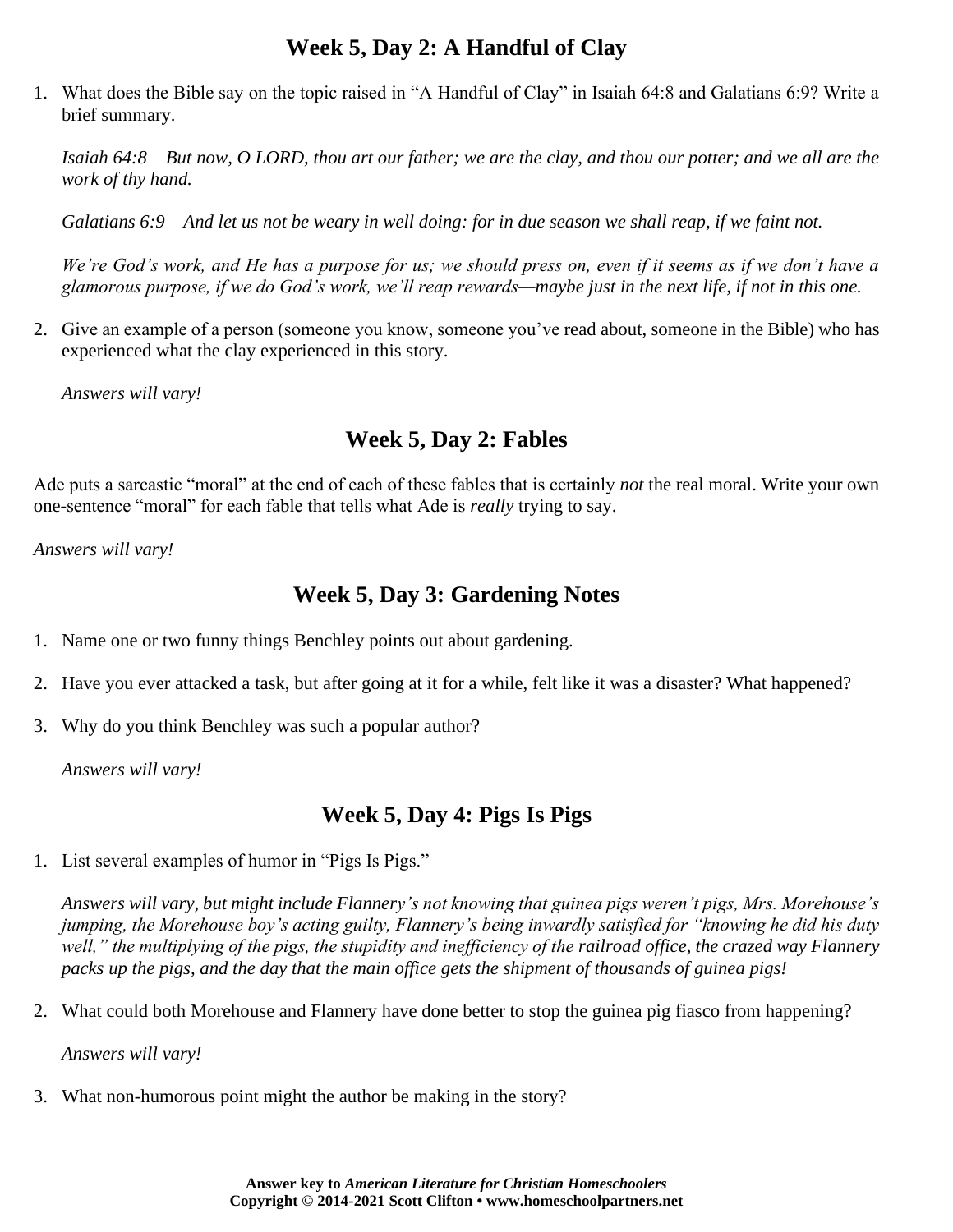*Answers will vary, but possibly the inefficiency of some businesses (or government agencies), because of the nature of the agencies and/or stubbornness of those working in them.*

4. Tell about a time you were frustrated and couldn't make someone understand a basic fact.

*Answers will vary!*

#### **Week 6, Day 1: The Log of a Cowboy (Chapters 1 & 2)**

1. What relationship with cattle does Thomas have at the story's opening? What effect does this have on him?

*He milks his family's cows, herds them when it's time, and closely watches them to make sure foragers don't steal them. This experience, and the enjoyment of doing it, lead to his wanting to become a cowboy.*

2. How does Thomas's family's move, and his work experience, prepare him for the cattle drive?

*He learns to move cattle, persist through hardships, and travel long distances, all of which will serve him well as a cowboy moving a herd of cattle a thousand miles. He also learns how to ride long distances, speak Spanish, and play the fiddle!*

3. Give some details of the cattle drive (how far, how many, where, etc.). What details of riding cattle did you *not* know or surprised you?

*It is a thousand-mile trip, three thousand head of cattle, from Texas to Montana. It starts in May and is to end in September; traveling 15 miles a day will ensure the herd gets there on time. Other unknown or surprising details will vary!*

#### **Week 6, Day 2: The Log of a Cowboy (Chapters 7 & 10)**

1. What happens with the "trail cutters," Flood, and the Texas Rangers?

*The "trail cutters" are cattle rustlers. Flood treats them nicely, pretends not to know who they are, and refuses to allow them to take cattle they claim is theirs. The Texas Rangers meet the cattle drivers, and the next day when the rustlers return with a large group of armed men, the Texas Rangers spring on them and arrest them.*

2. What is difficult about dealing with the Plains Indian chief and running the herd through potential Indian territory?

*Flood doesn't know how much of what the chief tells him is the truth, but decides to give him several cows anyway; Flood also tries to determine through two Apaches, using bribery, what is the safest route to take (to avoid other tribes). Part of the difficulty lies in figuring out if nearby tribes have enough warriors to be a threat to the cattle drivers.*

3. What is both encouraging and worrisome about running into the herd of buffalo?

*The men are happy about getting fresh meat, but concerned that the buffalo could stampede, causing the cattle to also stampede.*

4. What is your thought on how the cowboys handle the Salt Fork River?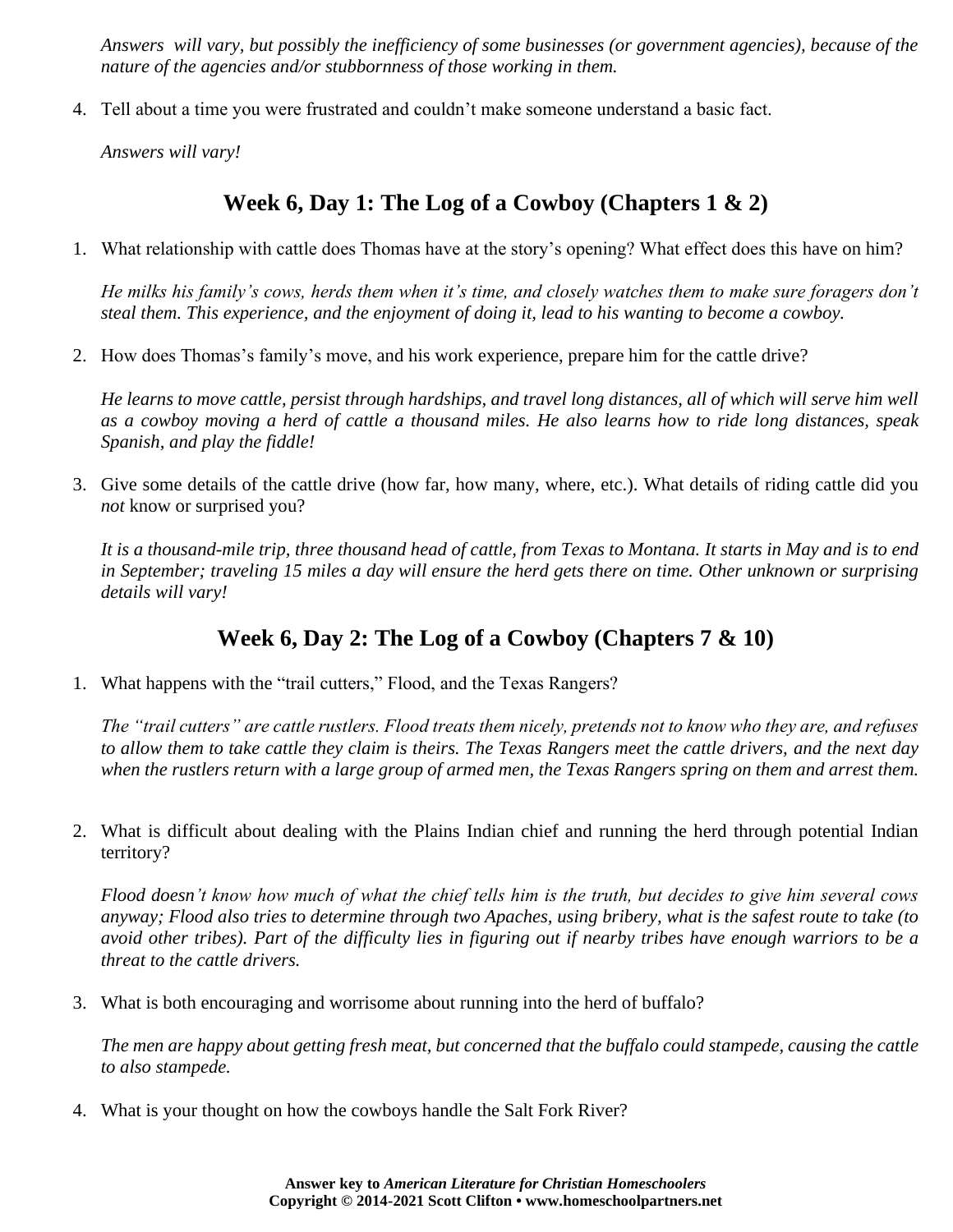*Answers will vary, but it's impressive, given as dangerous as its crossing is, that they just accept the challenge: "Get across we must."*

## **Week 6, Day 3: The Log of a Cowboy (Chapters 20, 23, 24)**

1. Why does "The Rebel" conduct a gunfight with the stranger in the bar? What is inherently irrational about such fights?

*The stranger "insults" him by offering a toast to General Grant; even though Flood had just been joking with him about the same thing. The irrationality of the gunfight is that it is wildly out of proportion with the supposed insult, and it doesn't really prove either man is correct or the winner—just faster and more accurate with a gun!*

2. Are the delivery of the cattle and trip back to Texas a letdown, or anti-climactic, after the various exciting action scenes in the story? Why or why not?

*Answers will vary.*

3. What are some of the pros and cons of living and working in the style of the cowboys who make the cattle drive?

*Answers will vary, but might include things like companionship, living in the wide open, accomplishing a difficult and demanding task; but also loneliness, a tough life on the trail, etc.*

## **Week 6, Day 4: Family Life in America**

1. Name several humorous parts of this essay.

*The exaggeratedly depressed state of the Twilly family, the crazy hatred and mean things they do, all written very matter-of-factly, of course!*

2. What do you think Benchley's main point is in this essay? How does the last line reinforce this point?

*To show how demoralizing and depressing much American literature was becoming—needlessly ugly, claiming to be realistic. The last line, "We must get the roof fixed...it lets the sun in," represents how modern authors (in 1922) often avoided writing about anything with "light" in it—hopeful, cheerful, and edifying.*

3. What do you think should be the balance between writing literature that can be realistic, but uplifting or instructive?

*Answers will vary, but students might remark that, like the Bible shows us some sinful and ugly things, writers can include those in their works, but in a way that demonstrates their evil AND contrasts it to the Good, without wallowing in ugliness.*

## **The Child Knows the Answer—Do You?**

How are Benchley's observations in this essay true today?

*Answers will vary, but some smart-alecky, know-it-all kids still act the same way!*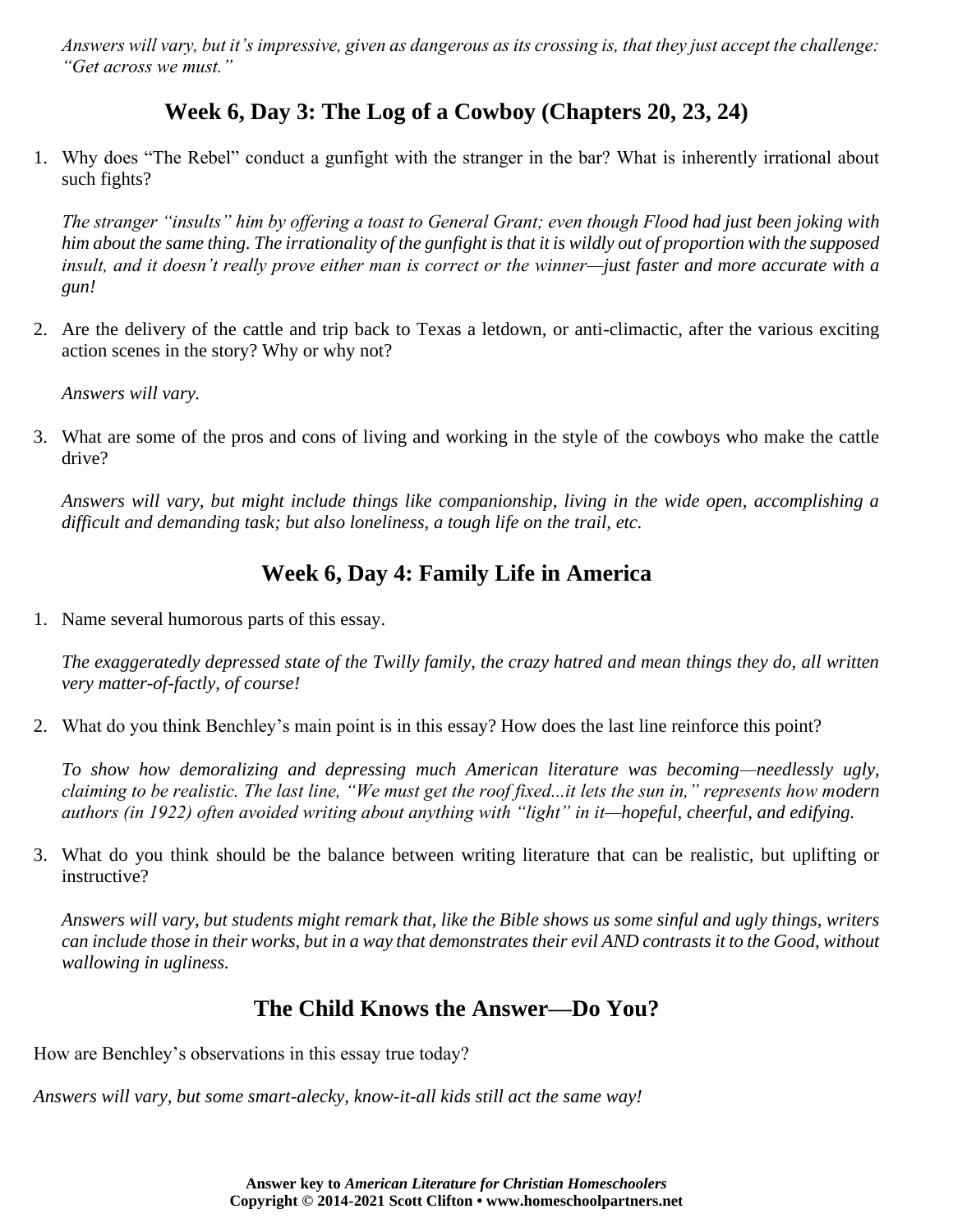#### **Week 7, Day 1: Resolution of the Philadelphia...Society of Friends**

1. Sum up the meaning of the first paragraph of "Resolution."

*The Society of Friends are grieved by the conflict between the colonies and Britain. Since they believe that the resolutions that keep being passed by the Americans in response to the British are doing nothing more than making the hostilities worse, they have recommended that none of the Quakers sign such resolutions.*

2. What does the second paragraph say about (a) a Christian's duty to his government, and (b) the view of the Society of Friends regarding the "political writings and addresses" being published by revolutionaries?

*That Christians should submit themselves to earthly governments, and that the political writings (a) are "destructive of the peace and harmony of civil society," (b) "contrary to the nature and precepts of the gospel," and (c) keep the two sides from finding true, peaceful solutions to their differences.*

3. List the reasons why the Quakers oppose the "contrary modes of proceeding" that many revolutionaries have followed.

*They have confused the colonies, will likely result in violence and bloodshed, threaten constitutional government, and threaten "liberty of conscience."*

4. What declaration is made in the final paragraph of the resolution?

*The Quakers, because of their duty to God, oppose any law-breaking by the colonists or incitements to revolt against what they believe is the legitimate authority God has placed into power. They also earnestly desire the resolution of conflicts between the two sides in a peaceful manner.*

#### **Week 7, Day 2: Declaration of the Mennonites and Brethren to the PA Assembly**

1. In "Declaration," why does Benjamin Hershey thank the Assembly? What does he ask upon the assembly?

*Pennsylvania was founded upon "liberty of conscience," and Hershey thanks the assembly for working to protect this right and for advising peace to the state's inhabitants. Hershey asks for the assembly the same blessing of wisdom and righteousness that God granted William Penn.*

2. What does Hershey state that the Mennonites and Brethren *will* do and will *not* do for "men's lives"? What do they pledge to do unto "Caesar"?

*They will help preserve men's lives, but will not participate in killing or injuring men. They pledge to pay tribute (taxes) unto the government.*

3. Tell what Hershey twice "begs" for in this address. Why does he do so?

*He begs for patience; he understands that there are some Christians who believe that is permissible to take up arms against others.*

4. What tone do you notice in the Mennonite declaration? Give evidence of this.

*The tone is one of great humility, with its requests for patience, speaking of others as greater, submitting to the rulers of Britain, and repeated statements that they are not trying to offend anyone.*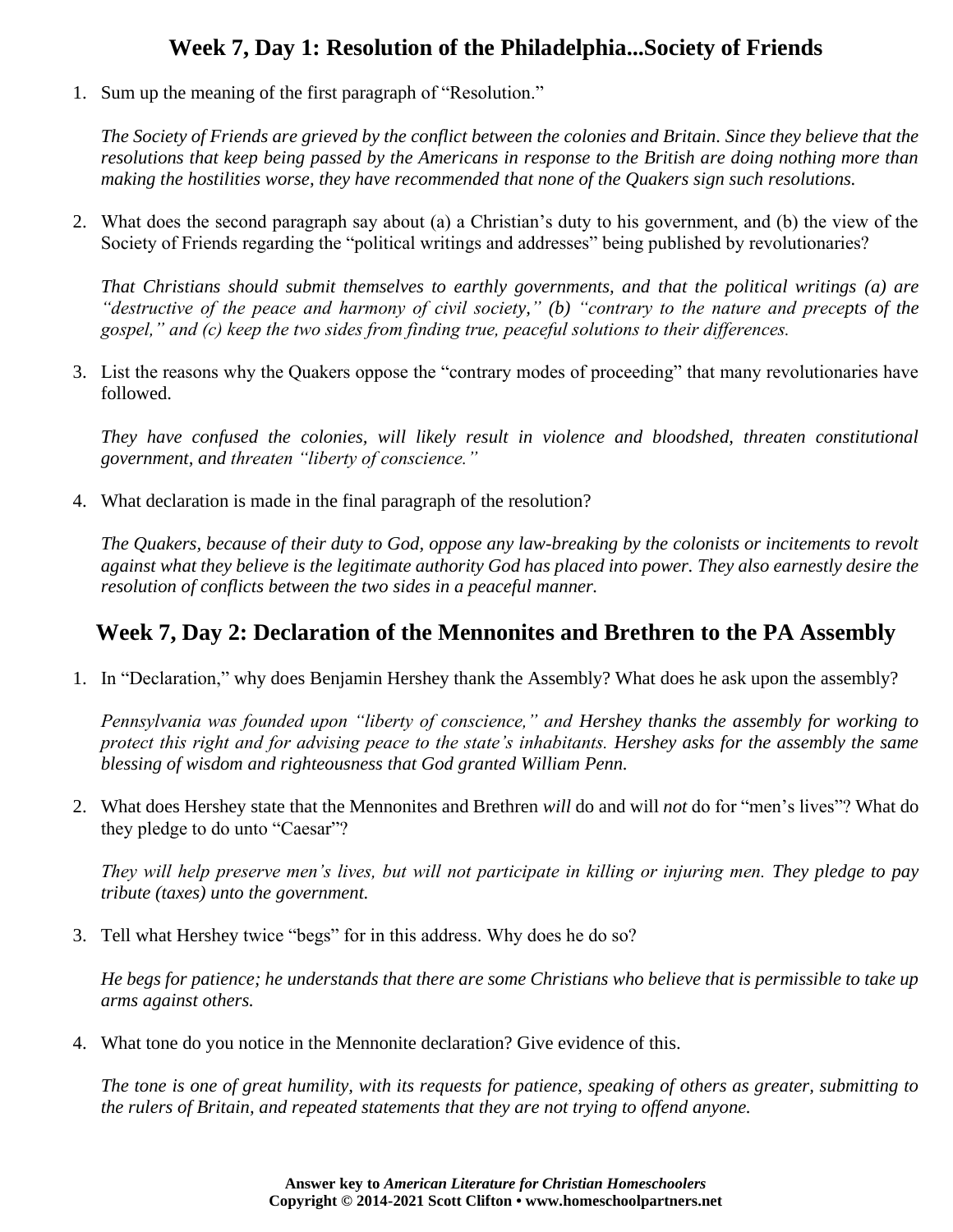## **Week 7, Day 3: The American Crisis, Volume 1**

1. List Paine's main points on the first several pages.

*It's time to act now; God's on our side; King George can't pray for God's help, since he's on the wrong side.*

2. Why does Paine give a short account of some of the army maneuvers he was involved in?

*It seems as if he is trying to gain credibility with supporters as not just someone who urges others to fight, but as someone who has been involved himself.*

3. Give examples of some of the inflammatory language Paine uses to describe Tories and what he wants to do to them. Sum up his assessment of the man with the child who says he wants peace. Do you think his assessments of the "Tories" and this man are fair? Why or why not?

*Paine says Tories are scoundrels and cowards and only want British rule for their own personal gain. ("Every Tory is a coward; for servile, slavish, self-interested fear is the foundation of Toryism.") He wants to expel them from America and take their property and use it to pay for the costs of the revolution. Paine also says that the father who wanted peace should have said he wanted war if it would give his child peace when the child was older.*

- 4. What words and phrases does Thomas Paine use to appeal to Christians? What is ironic about his quoting Voltaire right before saying God blessed Washington with "uninterrupted health"?
	- *comparing conquering tyranny to conquering hell*
	- *"heaven knows how to put a proper price upon its goods"*
	- *saying "unlimited power" like the ability to "bind us in all cases whatsoever" should only belong to God*
	- *"God Almighty will not give up a people to military destruction" who have tried to avoid war*
	- *"God hath blessed him [Washington] with uninterrupted health"*
	- *"Let us reason the matter together" (reference to Isaiah 1:18)*
	- *"God governs the world"*
	- *"Should he [Howe] now be expelled, I wish with all the devotion of a Christian, that the names of Whig and Tory may never more be mentioned…."*
	- *"show your faith by your works, that God may bless you"*

*Quoting Voltaire before thanking God for blessing Washington with good health is ironic, since Vol-taire was a famous atheist.*

5. How does Paine use an example of a "house-breaker" to justify revolution? What does he claim will happen if Britain is not defeated?

*Paine claims that this war is similar to repelling a house-breaker, to argue that the war is defensive, and therefore morally sound. He says that if the British win they will be vengeful and ravage the colonists. Paine says we have two choices: (1) to press on fighting the revolution, or (2) to face "habitations without safety" and "slavery without hope."*

- 6. What provocative phrases and words does Paine use in *American Crisis*? What particular word that describes what he is advocating does he not use?
	- *ravaging*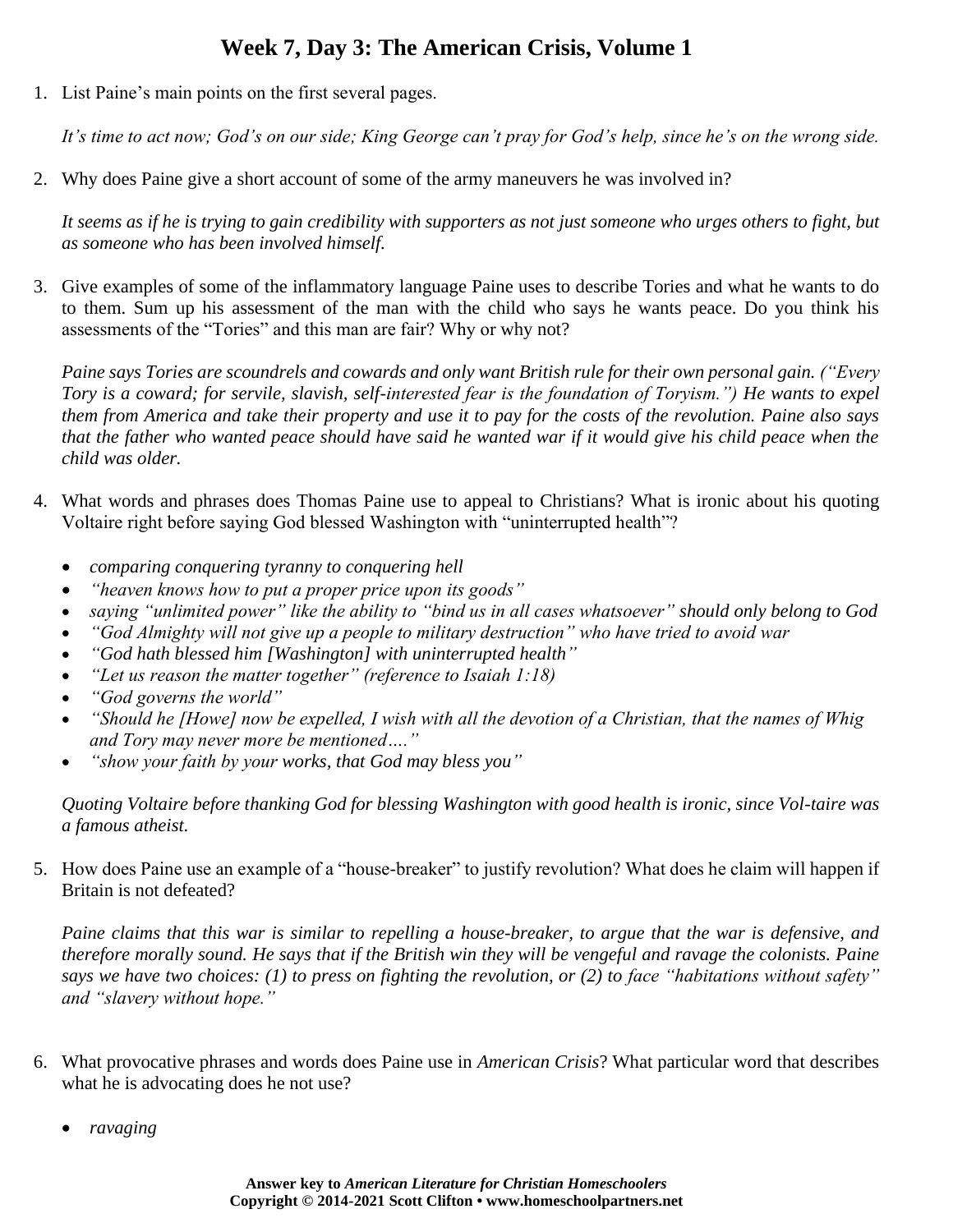- *traitors*
- *summer soldier and sunshine patriot*
- *freedom*
- *murderer*
- *highwayman*
- *infested with Tories*
- *dominion*

*Paine never uses the word "revolution," however.*

7. Is Paine correct? Does God always keep Christians from suffering under tyrants? Why or why not?

*Answers will vary, but it should be, essentially, "No." God does not promise perfect, just, or non-burdensome governments to the nations of the world, even when there are many Christians. Christians are to submit to earthly governments unless they are ordered to commit acts that violate their Christian faith (paying more taxes does not qualify!).*

## **Petition Concerning the Wives and Children of Loyalists**

1. In the beginning of the petition, what do Anne Hooper et al. express as one reason why they have written the petition to Governor Alexander Martin? What act of the governor and council distresses them greatly? What do they ask the governor and council to do?

*So those on the side of the revolutionaries won't come across as cruel, as some of the behaviors of the British army have been. They are upset that the governor and council have ordered the wives and children of loyalists who fled North Carolina to leave the state and most of their property within 48 hours. Anne Hooper and the petition's other signers ask the governor and council to rescind this order.*

2. In what way do the petitioners defend the wives of the loyalists and chide the actions of the government?

*They say that they were not responsible for the British order against the petitioners, and that they (the wives of the loyalists) even worked to ease the sufferings of the petitioners. The petitioners also say that when they were ordered out, their friends received and welcomed them, but that if the North Carolina government does the same to the wives and children of the loyalists, they won't have friends to welcome and receive them in the same way. Also, they chide the North Carolina government for fearing "the feeble efforts of women and children," and by saying, "It is beneath the character of the independent State of North Carolina to war with women and children."*

3. Look at a list of the terms of the Treaty of Paris (1783) between Britain and the United States. Which of the terms of the Treaty of Paris are connected to events like the occurrences addressed in this petition?

*The terms of the Treaty of Paris included America's promise to return all property seized from Loyalists, and not to confiscate any more property of Loyalists.*

#### **Week 8: Bartleby the Scrivener**

1. Describe how Melville creates great interest with his opening paragraph. How are the opening and closing paragraphs similar?

*He talks about a mysterious copyist named Bartleby, about whom little is known. The narrator expresses his*  wish to have known more about this fascinating copyist who worked for him. The opening and closing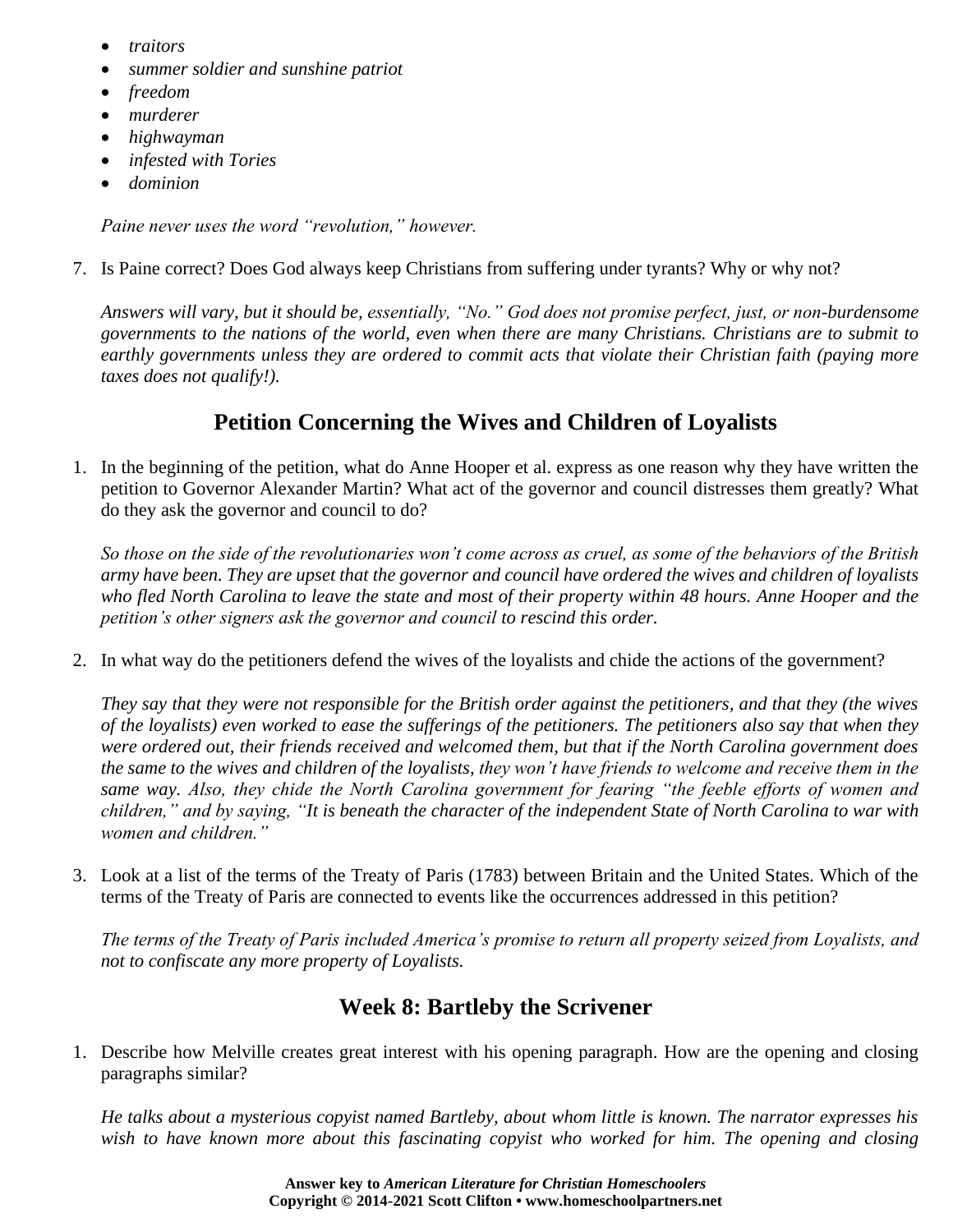*paragraphs both describe the mystery of Bartleby in a way that leaves the reader wanting to know more about this strange character.*

2. Who is the narrator? What kind of a man is he?

*He is a lawyer, about 60 years old, who deals in deeds and mortgages. He is a "safe," "prudent," and calm man, not given to excitement, and not very ambitious.*

3. Describe the narrator's office building.

*It sits surrounded by taller buildings and afford only a view of walls that tower around and over it.*

4. What are Turkey, Nippers, and Ginger Nut like? How does the lawyer/narrator deal with them? What are their *real* names?

*Turkey, Nippers, and Ginger Nut are employees of the narrator. Turkey and Nippers are office copyists; Ginger Nut is an errand boy.*

*Turkey is about 60, fat, frequently out of breath, and energetic and efficient, at least before noon. After lunch, he is hopelessly useless and angrily storms around the office, not getting much production work done. The narrator tries to talk him out of working in the afternoons, but Turkey insists he is productive, and the narrator agrees to allow him to stay in the afternoons, although giving him his less important papers so he won't spoil them through errors caused by his bad temper.*

*Nippers is about 25, pale and sickly looking, and tormented by "ambition and [bad] digestion." He grinds his teeth over his mistakes, and is the opposite of Turkey in the timing of his temperament—whereas Turkey is pleasant before noon and angry after lunch, Nippers is irritable in the mornings, and agreeable in the afternoons (partly because he has a few beers sometimes during lunch)! He is irritated at the height of the table he works upon, constantly adjusting it with no success, sometimes even picking it up and slamming it down on the floor. He's a quick copyist, but a bad dresser.*

*Ginger-Nut is a twelve-year-old errand boy. He loves nuts and keeps nutshells in his desk. He also frequently is employed by Turkey and Nippers to buy cakes and apples.*

*The real names of these three characters are never given.*

5. Describe Bartleby's looks and behavior. Where does the narrator place him in the office? What is Bartleby's view from his desk?

*Bartleby looks pale and ghostlike. He is calm and quiet, which pleases the narrator (who hopes it will set an example for Turkey and Nippers). Although he copies a great deal, he writes mechanically and cheerlessly.*

*He is placed in a desk close to the narrator, but his only outside view is a high brick wall, three feet away from the window. The narrator also places a folding screen between Bartleby and himself, so they cannot see each other.*

6. What does Bartleby do that stuns the narrator? How does he (the narrator), Turkey, and Nippers react to Bartleby? Why doesn't the narrator fire Bartleby?

*When the narrator one day requests him to proofread a document, Bartleby replies, "I would prefer not to." The narrator is stunned that any employee would talk to his employer this way. He asks Turkey, Nippers, and Ginger Nut what they think, and they support the narrator. He doesn't fire Bartleby only because Bartleby*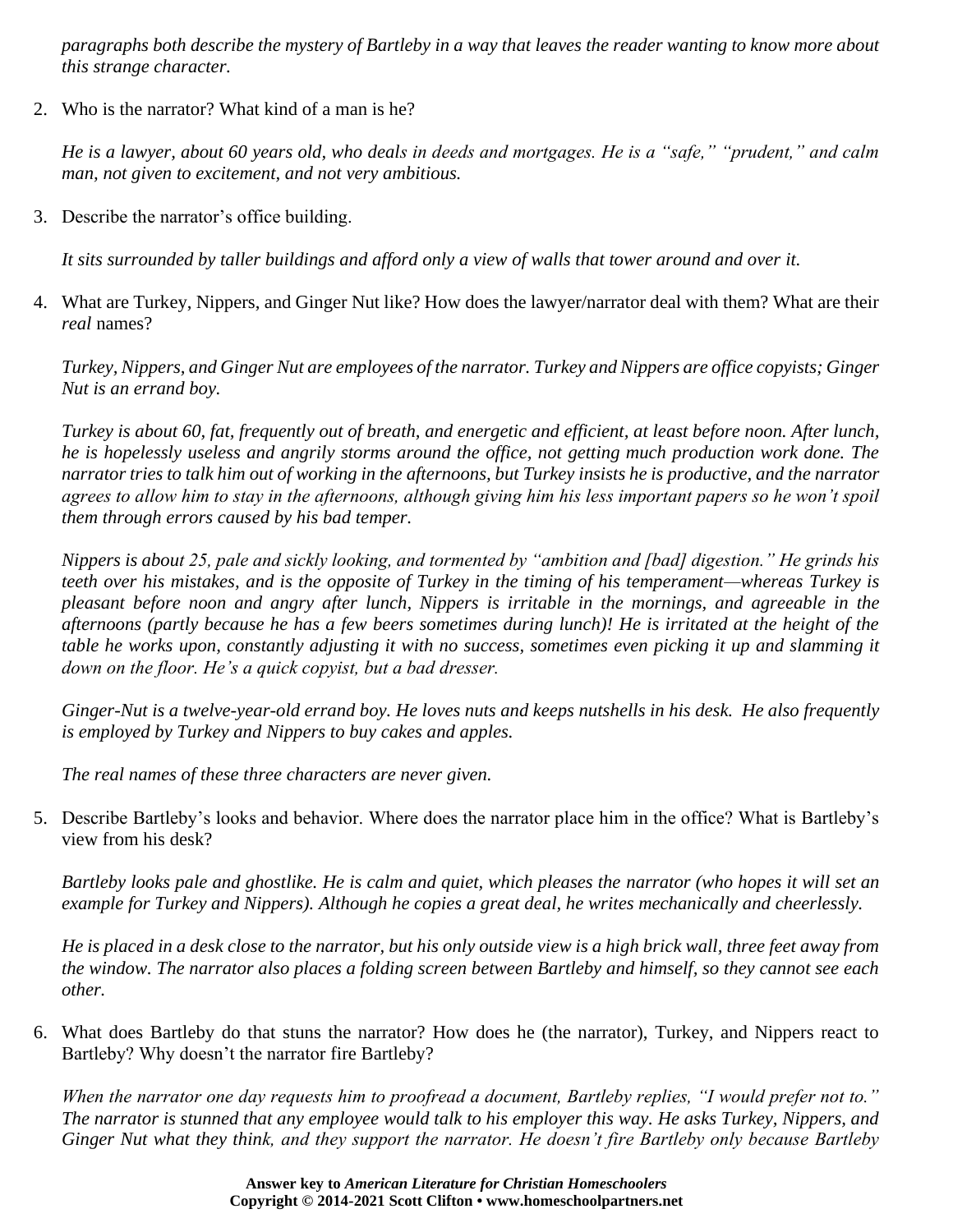*shows no anger or disrespect whatsoever with his reply. The narrator believes Bartleby doesn't mean to be insolent, but that he cannot help it somehow. He keeps Bartleby because he believes Bartleby will not be tolerated by any other employer for being eccentric, and if not for his patience and tolerance toward Bartleby, that he would starve.*

- 7. List some of the strange characteristics of Bartleby that the narrator observes.
	- *He never sees Bartleby leave the office.*
	- *He seems to live only on ginger nuts.*
	- *He never speaks except when spoken to.*
	- *He stands looking out of the window at the brick wall for long periods of time.*
	- *He never goes out anywhere.*
	- *He refuses to give anyone any information about himself.*
- 8. What happens to the narrator's relationship with Bartleby over time?

*He accepts Bartleby as a mystery, allowing for his persistent refusals to assist him.*

9. What does the narrator's visit to his office on a Sunday reveal? What does this do for the narrator's sentiment for Bartleby?

*Bartleby is sleeping in the law office, and apparently never leaves. The narrator is overwhelmed at the sadness of it and feels tenderly toward Bartleby. He begins to think of the sadness of Bartleby's existence—lonely and miserable, among so many bright colors and happy people with friends in the city. He doesn't feel that he can ever be of any real help to Bartleby, because, as he says, Bartleby's "soul...suffered, and his soul I could not reach."*

10. What "word" do the men in the office pick up from Bartleby?

*"Prefer."*

11. What does Bartleby finally decide about his work at the office? What does the narrator tell Bartleby, and how does Bartleby react?

*Bartleby refuses to do any more copying. The narrator tries to comply for a period of time, but eventually asks him to leave. Bartleby refuses to go. The situation regresses to a point where Bartleby does nothing at the office but stare out the window at the wall all day.*

12. How does reading "Edwards on the Will" and "Priestly on Necessity" give temporary comfort to the narrator? What does he decide to do in that respect? What changes his mind?

*He convinces himself that there is nothing he could ever do to encourage Bartleby to change, since Bartleby is predestined by "Providence" to act the way he does. The narrator decides that he will allow "Providence" to use him to provide Bartleby with a place to stay and work as long as is necessary. When the narrator's colleagues remark disparagingly about Bartleby's presence—and when Bartleby refuses to comply with their minor requests for help—the narrator decides to be free of Bartleby by moving his offices and leaving him behind.*

13. After Bartleby is sent to the Tombs, what does the narrator find him doing when he visits him? How is this scene familiar?

*He finds Staring at a high wall inside the prison, which is the same thing Bartleby did at the office.*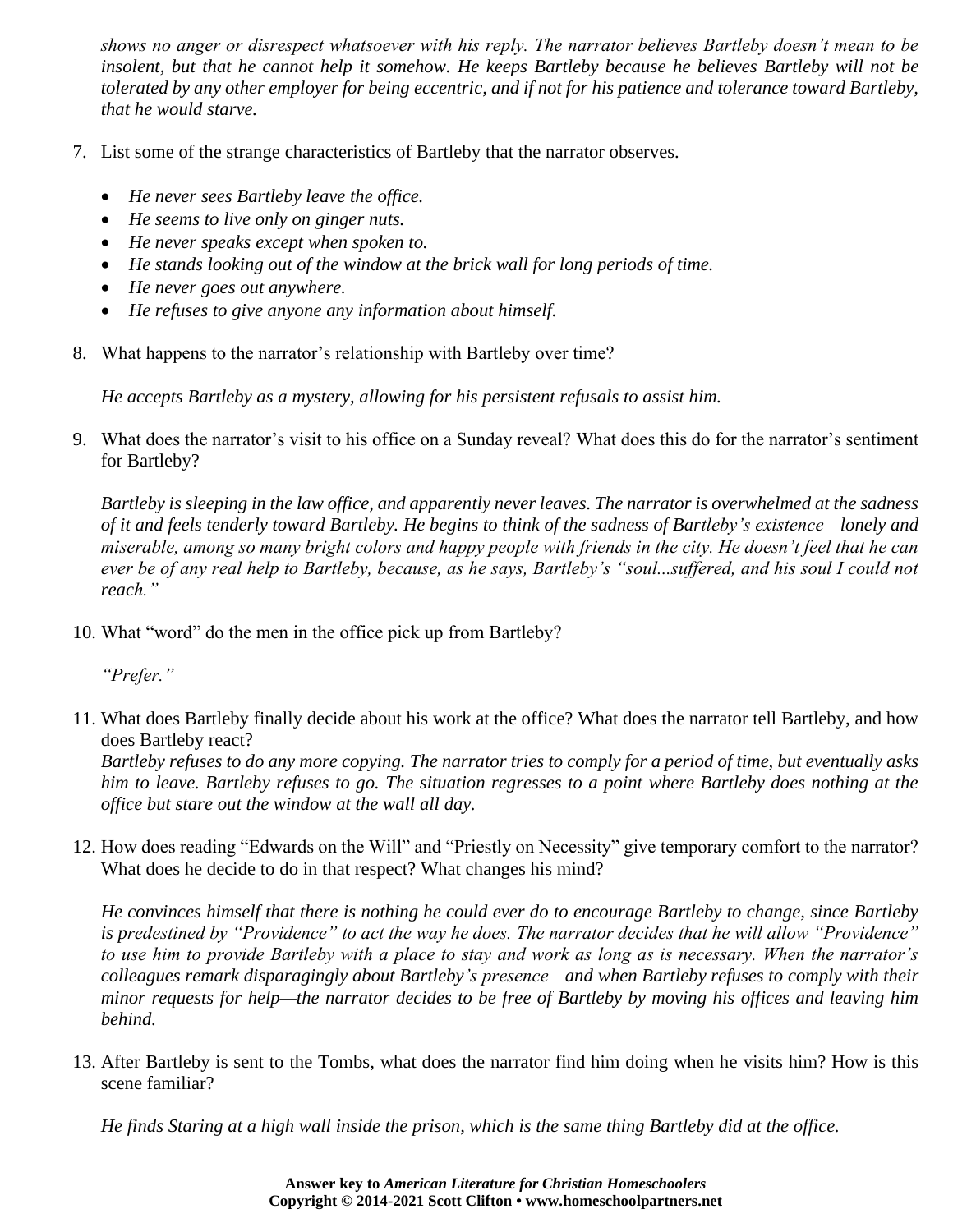14. Explain the story's end and the tantalizing details (and lack of details) on Bartleby's past.

*Bartleby starves himself to death in the Tombs. Very little is known about him except for his previous employment at the Dead Letter Office in Washington, D.C.*

15. Give examples of how "wall" or "walls" appear several times in "Bartleby." What do you think they might represent?

*"Bartleby" is subtitled "A Story of Wall Street." There are walls in the office, walls outside the office window, and walls at the Tombs where Bartleby stays. They probably represent Bartleby's—and possibly mankind's loneliness and isolation from others. More specifically, the office walls might represent man's isolation from other people, and the high walls outside might represent man's isolation from God.*

#### **For Additional Study: Bartleby the Scrivener**

#### **List some examples of humor in "Bartleby."**

- *Turkey makes scraping noises with his pen that blend with the scraping noises he makes while eating ginger nut cakes.*
- *Turkey absent mindedly licks a flat ginger nut cake and tries to apply it to an envelope for a seal.*
- *Nippers and Turkey take turns being irritable and loud (one in the morning, one in the afternoon).*
- *The narrator wonders if ginger nut cakes are too spicy for Bartleby, but remarks that probably Bartleby prefers that they should not be.*
- *Turkey and Nippers both offer to punch Bartleby for "preferring not to" help with copying.*
- *The men in the office all begin to use the word "prefer" unintentionally.*
- *The narrator offers Bartleby a job traveling with a gentleman to Europe, so Bartleby can "entertain" him with his conversation, even though Bartleby barely speaks to anyone.*
- *The grub-man at the Tombs introduces himself to Bartleby by saying, "Hope you find it pleasant here, sir; spacious grounds—cool apartments, sir—hope you'll stay with us some time" (as if Bartleby really wants to be in a prison for a long time).*
- *The grub-man asks the narrator if he knows a man named Monroe, a prisoner from Sing-Sing, and the narrator replies matter-of-factly, "No, I was never socially acquainted with any forgers."*

#### **It might seem strange that the narrator seems to pity and identify more with John C. Colt more than he does Samuel Adams, Colt's victim. Why do you think the narrator feels this way?**

*Answers will vary, but it might be because the narrator feels for the frustration of Colt and his rash decision to strike out at and kill Adams for upsetting him so greatly.*

#### **What is the irony in the narrator's hiring Bartleby partly because of his (Bartleby's) calm demeanor?**

*Bartleby is hired partly to calm down the office—with Turkey and Nippers being disruptive and bad-tempered at different times of the day—but he does the opposite, throwing the office into turmoil.*

**When the narrator goes by his office on the way to church one Sunday morning, he discovers that Bartleby has been living there. The narrator then states, "Somehow, the things I had seen disqualified me for the time from church-going."**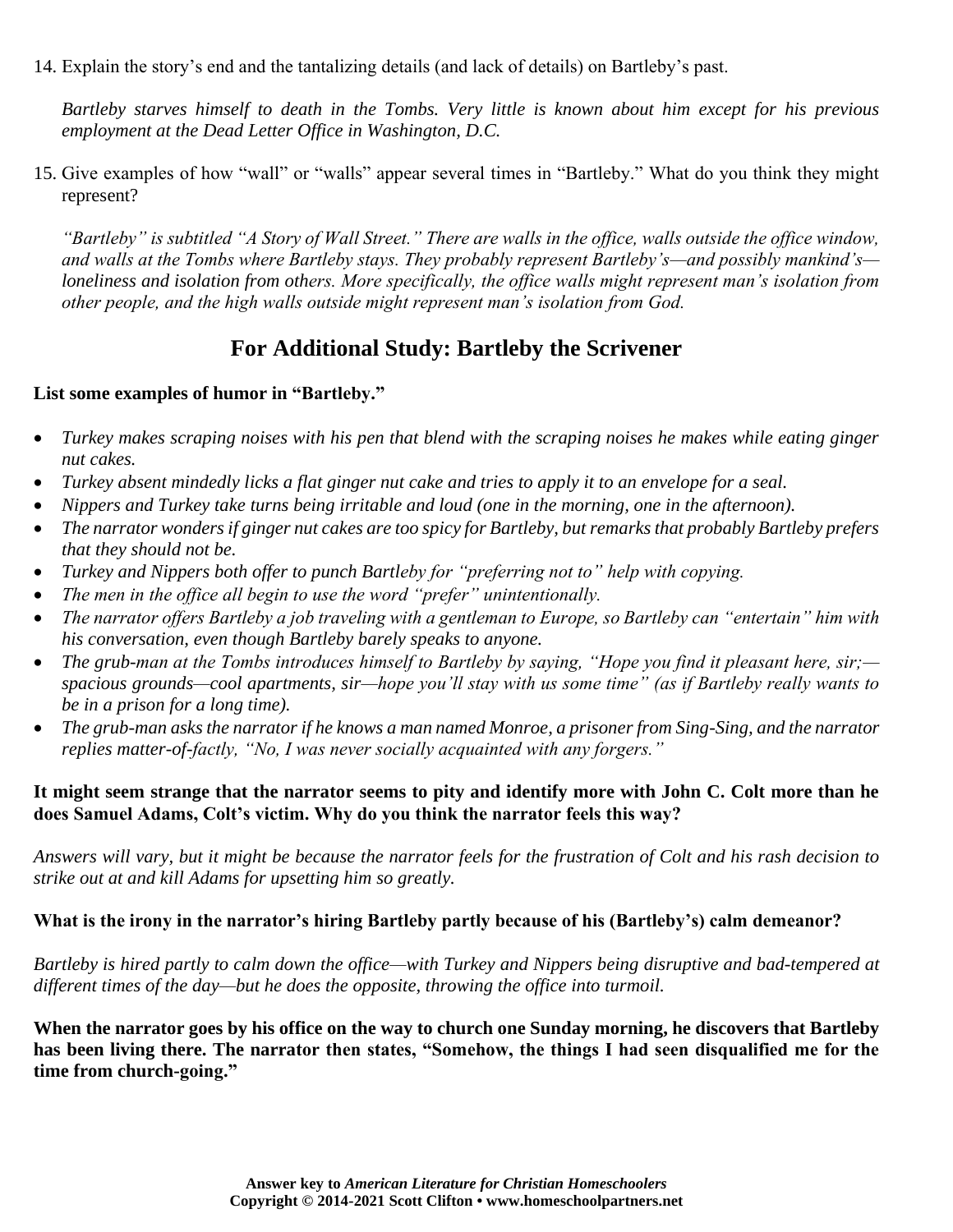#### **What might this statement by the narrator—and the general mood in "Bartleby"—demonstrate about Melville's view of God? How would a Christian respond? (See for example Psalm 40:5, Psalm 103:8, John 3:14-17, Romans 8:35-39, James 5:10-11, 1 Peter 5:6-7, and 2 Peter 3:9.)**

*Answers will vary, but one possibility is that this is author Herman Melville's suggestion that the evil and*  loneliness in the world demonstrates that he did not think that there was a God (or such problems would not exist), *or that he did not like the way that God allowed pain in the world. The Bible says in the above verses, however, that...*

- *God's thoughts toward those who trust in Him can't be numbered (Psalm 40:5).*
- *God is merciful, gracious, and slow to anger (Psalm 103:8).*
- *God loved the world so much He sent Jesus to die for the world's sins (John 3:14-17).*
- *Nothing can separate the Christian from the love of Christ (Romans 8:35-39).*
- *God is filled with pity and tenderness toward mankind (James 5:10-11).*
- *God cares for those who trust in Him, and He wants us to cast our cares upon Him (1 Peter 5:6-7).*
- *God is patient, not willing that any should perish, but that all would come to repentance (2 Peter 3:9).*

#### **What things happen to Bartleby that remind you of what happened to Jesus Christ?**

- *The narrator questions Bartleby, who often doesn't answer (like Pilate questioning Jesus at his crucifixion).*
- *After the narrator moves to a new office and Bartleby hangs around the old one, the narrator denies three times to his colleagues that he doesn't know or isn't responsible for Bartleby (like Peter's denial of Jesus.) At the Tombs, Bartleby is surrounded by thieves and murderers (as Jesus was on the cross).*

#### **Week 9, Day 1: Letter to President Thomas Jefferson from the Danbury (Connecticut) Baptist Association, and Jefferson's Reply**

1. What point about religious liberty does the Danbury Baptist Association make?

*That it should be promoted by law in free nations. That no one should suffer for his beliefs at the hand of government.*

2. What does the Association say is the proper function of government? How do they say their religious rights are being violated?

*The proper function of law is to punish evildoing from one man to another. The Danbury Baptists say that the Connecticut government claims that their (the Baptists') freedom of religion comes only by the Connecticut government's permission, not as an "inalienable" right as stated in the Declaration of Independence.*

3. What do the Danbury Baptists hope for from President Jefferson? What do they explicitly *not* expect to happen?

*They hope President Jefferson can have an influence through his Presidency, with the goal of convincing states everywhere to remove their state churches and persecution of those of different beliefs. The Danbury Baptists do not, however, look to President Jefferson as a dictator who will order Connecticut to stop persecuting the Danbury Baptists, or to the U. S. government to begin dictating practices to state governments like Connecticut's.*

4. What specific prayer do the Danbury Baptists pray for President Jefferson in the closing paragraph?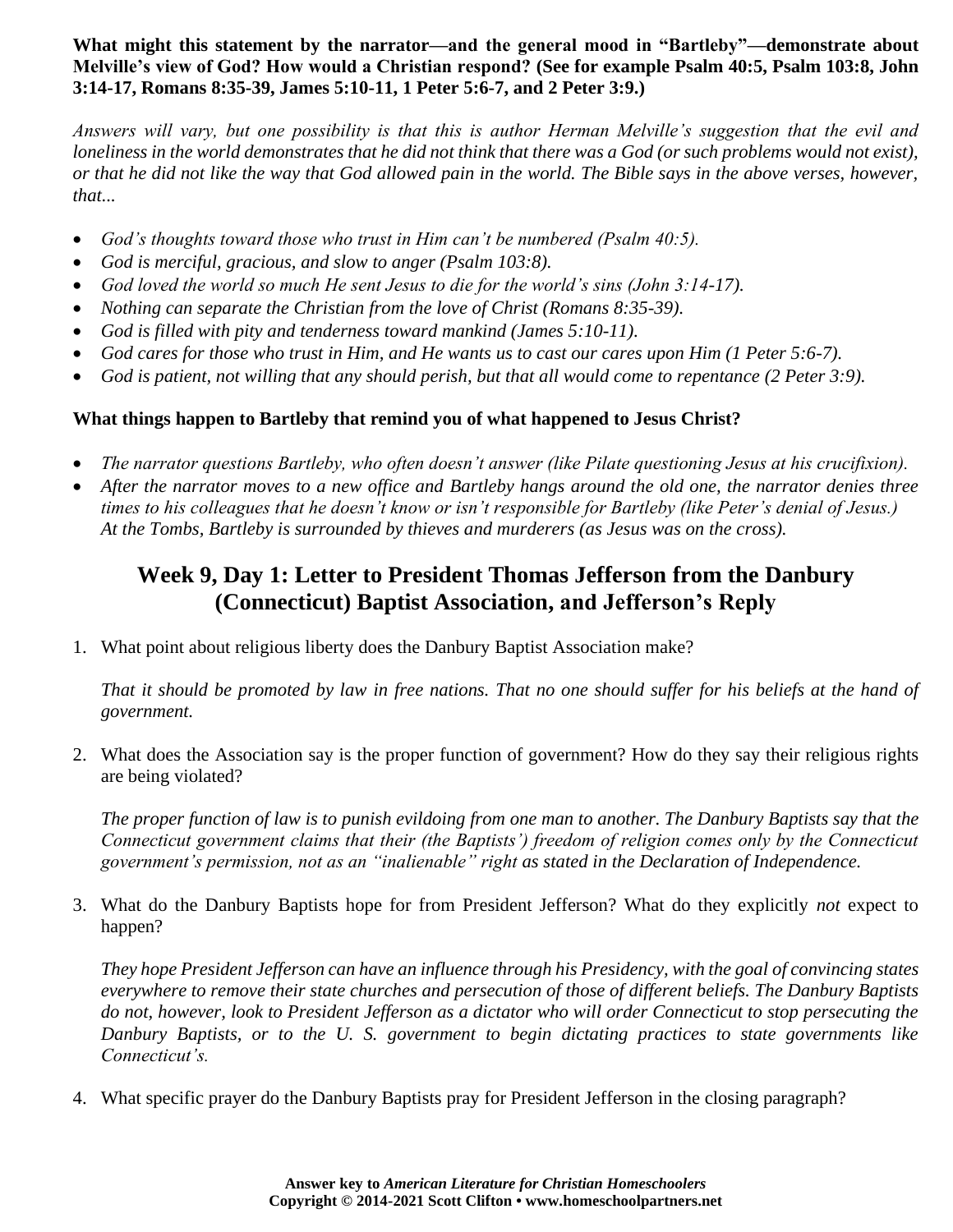*That "the Lord preserve you safe from every evil and bring you at last to His heavenly kingdom through Jesus Christ our Glorious Mediator."*

5. In his reply, what major points does President Thomas Jefferson make in the second paragraph? What does he mean by saying, "I shall see with sincere satisfaction the progress of those sentiments which tend to restore to man all his natural rights"? What help does he offer as President and enforcer of the Constitution for the situation in Connecticut?

*Religion is between God and man, no one has any business telling anyone else how to worship, the government has no business punishing people for their beliefs, and that there should be a "wall of separation" between church and state. The statement about "progress of those sentiments" means Jefferson looks forward to the day when citizens are not persecuted for their beliefs. He offers no help from the United States government to the Danbury Baptists, undoubtedly believing that he has no authority to do so.*

6. What does Jefferson mean by the "wall of separation between Church and State"? How does the Bible separate the functions of church and state? (Compare, for example: Romans 12:9-10 vs. Romans 13:3; Romans 12:19 vs. Romans 13:4; Romans 12:21 vs. Romans 13:4; Ephesians 6:17 vs. Romans 13:4.)

*He means that the United States government should not—and has no constitutional authority—to interfere in the affairs of the church. If any government had any business interfering in religion, it would have to be state government (and clearly Jefferson did not believe that state governments should propagate a certain religion, based on his reply). Jefferson believed that no government should force citizens into certain beliefs, or punish them for not having other beliefs. The Bible separates the church's functions from the state's in these ways:*

- *The church loves (Romans 12:9-10); the state terrorizes evil (Romans 13:3).*
- *The church forgives (Romans 12:19); the state is a revenger (Romans 13:4).*
- *The church overcomes evil with good (Romans 12:21); the state executes wrath upon evildoers (Romans 13:4).*
- *The church uses the sword of the spirit (Ephesians 6:17); the state uses a sword of steel (Romans 13:4).*
- 7. How does the wording of Jefferson's closing paragraph compare to the Danbury Baptist Association's closing paragraph? What do you think this might indicate?

*Instead of referencing Jesus Christ, Jefferson refers to God as "the common father and creator of man"—the view of a Deist, which Jefferson was.*

#### **Week 9, Day 2: The Luck of Roaring Camp**

1. What is the dual meaning of the title of this short story?

*It means both "the fortune of Roaring Camp" (which improved after the baby arrived), and the name that the camp gives the baby.*

2. List some of the colorful names of characters in this story. What do these names do for the reader?

*French Peter, Kanaka Joe, Cherokee Sal, Stumpy, Kentuck. They make the story sound like it is full of exciting, interesting people.*

3. What makes Cherokee Sal's suffering in childbirth especially difficult?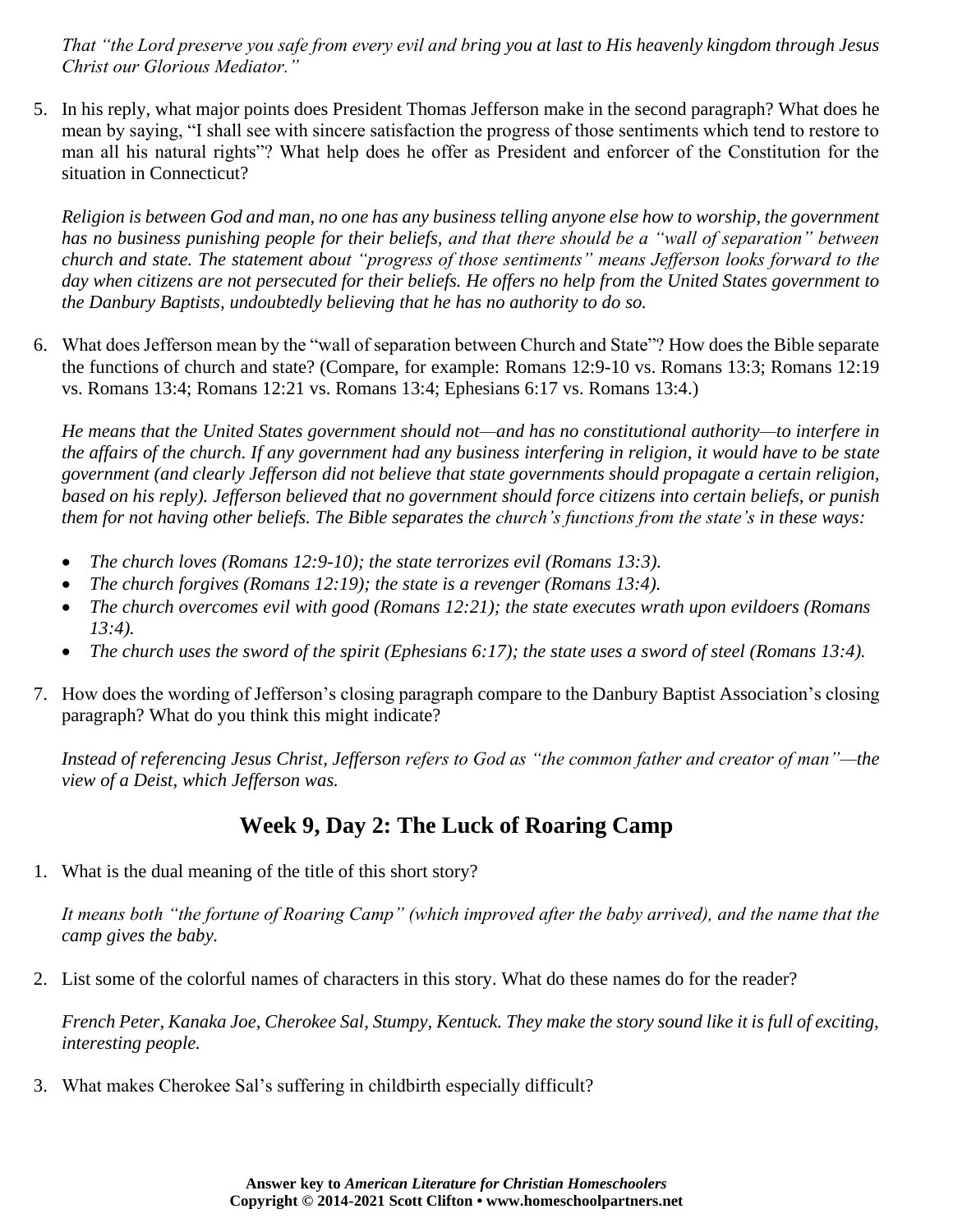*She is the only woman in the camp, surrounded by men who can't sympathize with her and can't help her deliver her baby (although Sandy Tipton, at least for a moment, thinks about her condition instead of the cards he has in his hand).*

4. About how many residents are there in Roaring Camp? What are they like?

*There are about 100 residents. They are rough characters, fugitives, criminals, gamblers, and so on.* 

5. What is the camp's geography? Why is it important that Harte describes this at the story's beginning?

*Roaring Camp sits in a valley where two hills meet a river. The only way out is a steep trail. This is important, because it explains the flood later in the story.*

6. How does the town react to the baby's birth?

*They are unsure of what to do. Stumpy organizes a donation line, and the men line up and donate odd items that a baby would not need, although generously. Kentuck is charmed when the infant grabs hold of his finger while he is passing through the line to look at the baby. They decide to raise the infant themselves, not trusting other camps (even ones with females) to look after it as honestly as they would.*

7. How does the baby's naming ceremony turn out?

*It begins as a parody of a christening ceremony, but Stumpy steps in and names the baby, in a serious manner, "Thomas Luck."*

8. How does Thomas Luck begin to affect the camp?

*The men clean up their behavior, they wash the cabins and themselves, they are quieter (so as not to disturb Thomas), they stop cursing, and they see the beauty in objects like flowers. The camp seems to prosper.*

9. How does the winter of 1851 affect Roaring Camp?

*The deep snow melts, causing a flood, which destroys the camp. Stumpy's cabin is destroyed and he is killed, but Thomas Luck disappears. Kentuck is found holding Thomas Luck, who has died, but Kentuck says that the baby is taking him with him.*

10. Give some examples of humor in this story.

*Here are some examples:*

- *The men contribute items to the baby, including a Bible ("contributor not detected"), and a silver teaspoon, on which the initials were not the giver's (indicating that it was stolen or possibly won by gambling).*
- *Kentuck keeps sticking up his finger to people and saying, "He rastled with it," and keeps calling the baby "the little cuss."*
- *The men sometimes call Thomas Luck "The Coyote" because he howls loudly.*
- *Thomas Luck falls into soft dirt and gets stuck with his legs sticking in the air for several minutes.*
- 11. What about the ending of "The Luck of Roaring Camp" appeals to readers?

*It is sentimental to think that just a small, innocent baby could make such a positive change upon a camp full of drunks, gamblers, cussers, and rough men.*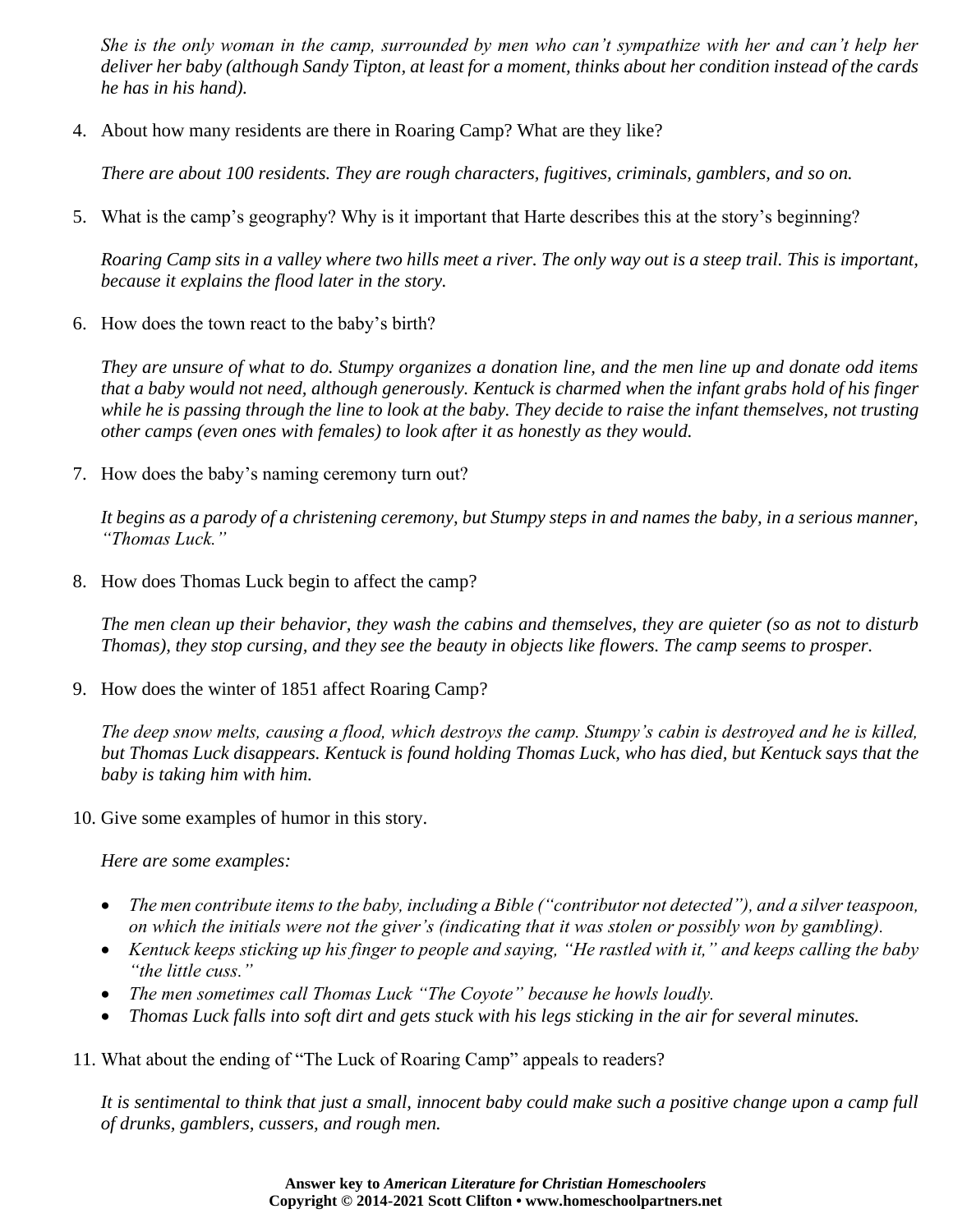12. What comparisons can be made between "The Luck of Roaring Camp" to the Biblical accounts of Noah and Jonah?

*It can be compared to the Noahic flood, in which God cleanses the world of evil, and Jonah, who was one man sent by God to save Nineveh from destruction.*

#### **Week 9, Day 3: An Angel in Disguise**

1. How does the first paragraph of "An Angel in Disguise," as short as it is, do such an effective job of opening the story?

*It uses clear, strong verbs and nouns.*

2. Why are John and Katy taken and Maggie not?

*John and Katy are bright and able to be useful; Maggie is bedridden and would be a burden to a family that took her.*

3. How do the villagers justify their idea of leaving Maggie to the poorhouse?

*They say that any place with warmth, food, and clean clothes would be better than what Maggie is used to having.*

4. Describe Mrs. Thompson and her reaction to Joe's bringing Maggie home.

*Mrs. Thompson is sharp and quick-tempered, bitter at her life. She objects strongly (and loudly) to Joe's bringing Maggie to their home.*

5. What does Joe see in the window of his house later that day? Why does he walk loudly into the house?

*Joe sees Mrs. Thompson interacting with Maggie; he walks loudly into the house so his wife will know he is coming and have time to move away from the child, so she won't reveal the fact that she is taken with her.*

6. Why do you think Mrs. Thompson seems so reluctant to allow Maggie to stay at first? What changes her mind? List some of the hints that the author includes to anticipate her change of heart.

*There are hints that Mrs. Thompson has been unable to have children, which could be why she is bitter and reluctant to have Maggie stay. Hints about Mrs. Thompson's change of heart include her lack of gruffness when Joe asks when the meal will be ready, her strange look when Joe says he will take Maggie to the poorhouse (testing her), her asking Maggie if she likes her food, and her stating that they will keep the child a few more days.*

#### **Week 9, Day 3: Thanatopsis**

1. What is the name for the poetic form that "Thanatopsis" is written in? (Remember Phyllis Wheatley's "On Virtue"?)

*Blank verse.*

2. What is unusual about the word "nature" in this poem? What do you think that indicates about Bryant's worldview?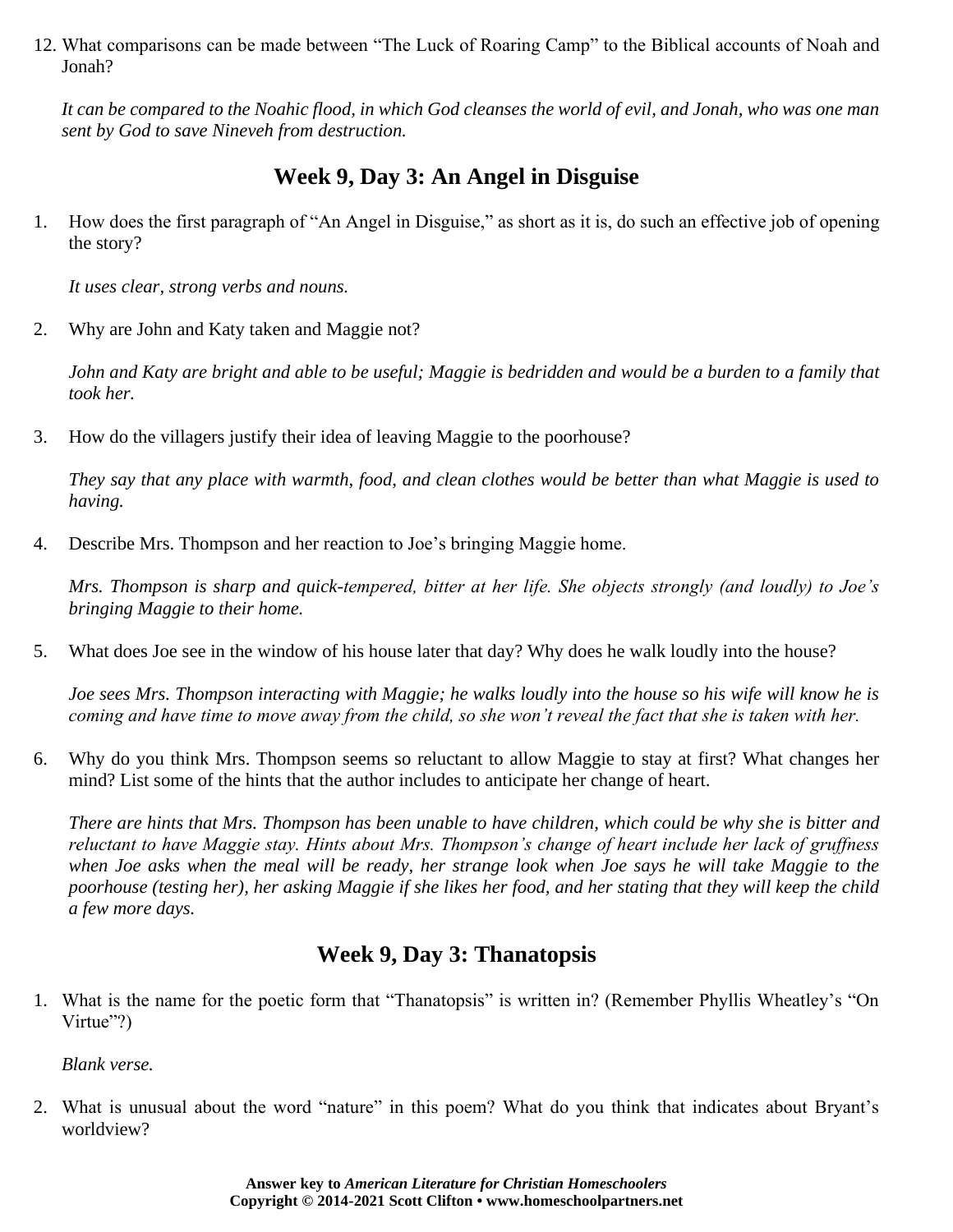It is capitalized each time. It could indicate Bryant's non-Christian worldview of nature as God, the view of *pantheists and transcendentalists.*

3. Explain what Bryant means by "the last bitter hour" (line 9) and the "narrow house" (12). What does he recommend the reader do at this hour?

*"The last bitter hour" is the hour of death, and the "narrow house" is the coffin. Bryant recommends that the reader "listen to nature's teachings."*

4. Sum up Bryant's view on what happens when a person dies, according to this poem. What two main ideas does he say should comfort those near death?

*When a person dies, he just becomes part of nature, to "mix forever with the elements" (26), and have his skeleton pierced underground by some tree whose roots grow through him (30). The two main things that are supposed to comfort the dead are (1) the fact that all others in history have died or will die, including the great men of history, and (2) the fact that the "tomb" of earth is beautiful, with rivers and valleys, greenery, and so on. Hurrah.*

5. What is the message of the last stanza of "Thanatopsis"?

*To live with zeal and gusto, so that when you die, you can "sleep well."*

6. How does a Christian's view of death contrast with the one presented in "Thanatopsis"? See for example Mark 12:18-27, Luke 23:39-43, John 11:17-27, 1 Corinthians 15:35-58, 2 Corinthians 5:1-10, and Titus 2:11-13.

*"Thanatopsis" presents a view that man just dies and becomes part of nature, without feeling or sense, just decaying and intertwining with the elements. God's Word, on the other hand, says that*

- *there is a resurrection of the dead (Mark 12:18-27),*
- *that those who trust in Jesus will join Him "in paradise" (Luke 23:39-43),*
- *that those who believe in Jesus Christ will be resurrected and "never die" (John 11:17-27),*
- *that God will raise those who believe in Him with an "incorruptible" body, since Jesus has triumphed over death and the grave (1 Corinthians 15:35-58),*
- *that to be "absent from the body" is to be "present with the Lord" (2 Corinthians 5:1-10), and*
- *Christians look for a "blessed hope, and the glorious appearing of the Great God and our Saviour Jesus Christ" (Titus 2:11-13).*

#### **Week 10, Day 1: Old Ironsides**

1. List the strong verbs and nouns that Oliver Wendell Holmes uses in "Old Ironsides."

*Verbs: danced, rung, burst, sweep, knelt, hurrying, pluck, sink, shook, and so on. Nouns: ensign, eye, banner, shout, roar, meteor, clouds, deck, blood, foe, flood, waves, knee, harpies, eagle, hulk, wave, grave, flag, sail, lightning, gale, and so on.*

2. What does Holmes suggest be done to "Old Ironsides"? Why? What effect does this have upon the reader?

*He suggests they tear down her flag, nail it to the mast, and sink the ship, rather than dismantle it piece by piece, because it would be more fitting for the ship to "die" in a watery "grave" to honor its gloried past. This makes the reader think, "No! They should keep this historic ship around!"*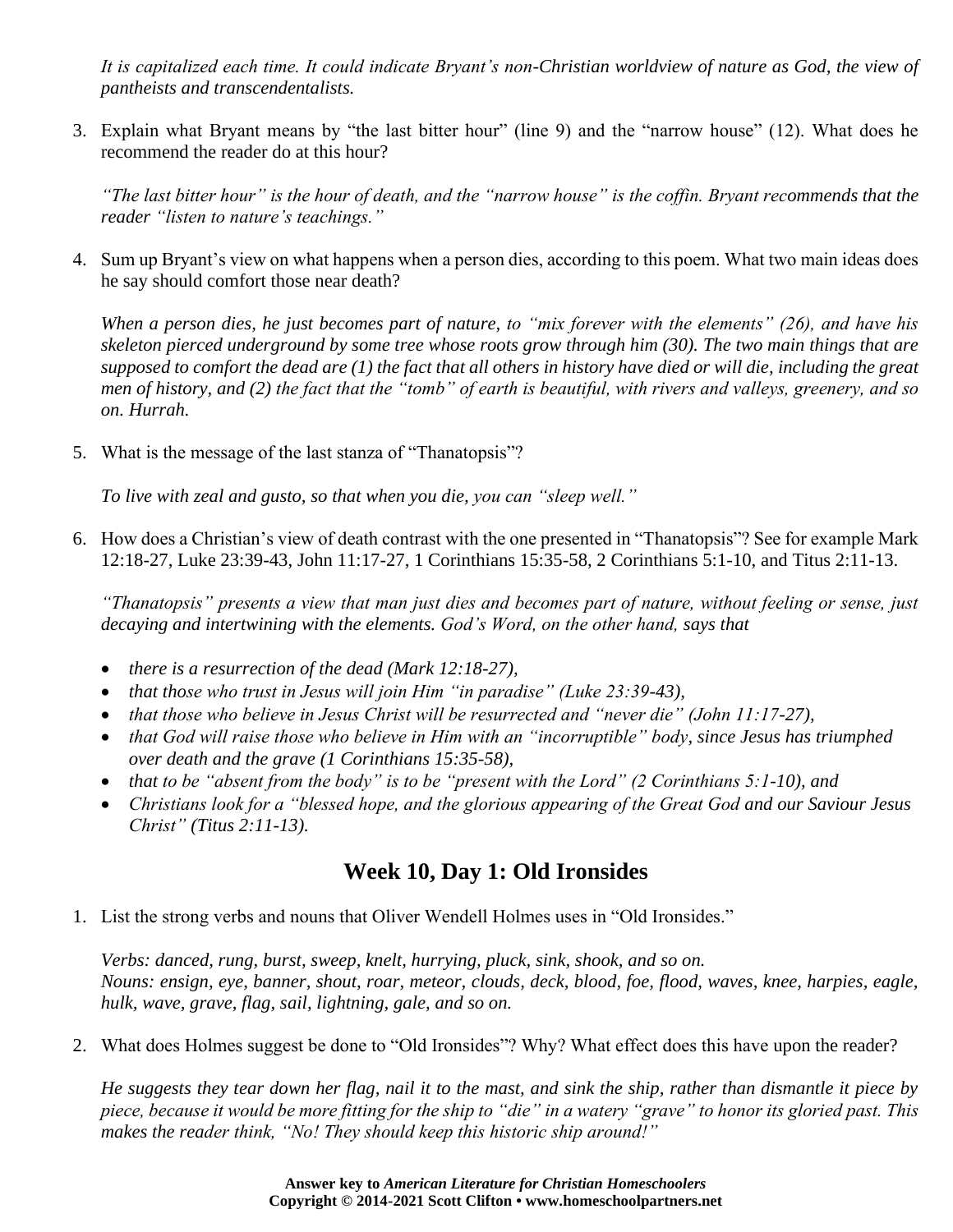3. To what two items does Holmes compare "Old Ironsides"?

*A meteor and an eagle.*

4. How does Holmes make the ship seem almost lifelike, or even human?

*He uses active words that make the ship seem alive, with energy and activity and motion. Again, it makes the reader almost feel sorry for this ship that is going to be torn apart by "harpies" who don't honor its record in battle.*

#### **Concord Hymn**

5. What has happened to the bridge that originally stood at the battle site?

*It has been swept away by "Time" to the sea.*

6. What does Emerson say the purpose of the "votive stone" is?

*To help keep the memory of those who fought at the Battle of Concord.*

7. To whom does Emerson "pray" in the last stanza? What does he ask for?

*He "prays" to Time, asking it to spare the weathering effects on the monument they built at the site, so the stone won't wear away as easily as many things do under the ravages of time.*

8. What is the most famous line of "Concord Hymn"?

*"Fired the shot heard round the world."*

#### **Week 10, Day 2: Paul Revere's Ride**

1. What is the rhyme scheme of "Paul Revere's Ride"?

*It varies, but each stanza has its own interlocking rhyme scheme.*

2. How does the ending of the poem reflect the beginning?

*The beginning tells what Paul Revere will do; the ending shows him doing it. Both mention the town of Middlesex and its villages and farms.*

3. What call for a more modern issue (for 1860) could Longfellow be making in the last stanza? What words support this idea?

*For modern (in 1860) Americans to either unite, or to end slavery. The words "Through all our history, to the last, In the hour of darkness and peril and need, The people will waken and listen to hear The hurrying hoofbeats of that steed, And the midnight message of Paul Revere" can be read to mean that throughout America's history, people have risen up to answer the call when they were needed in a crisis.*

#### **The New Colossus**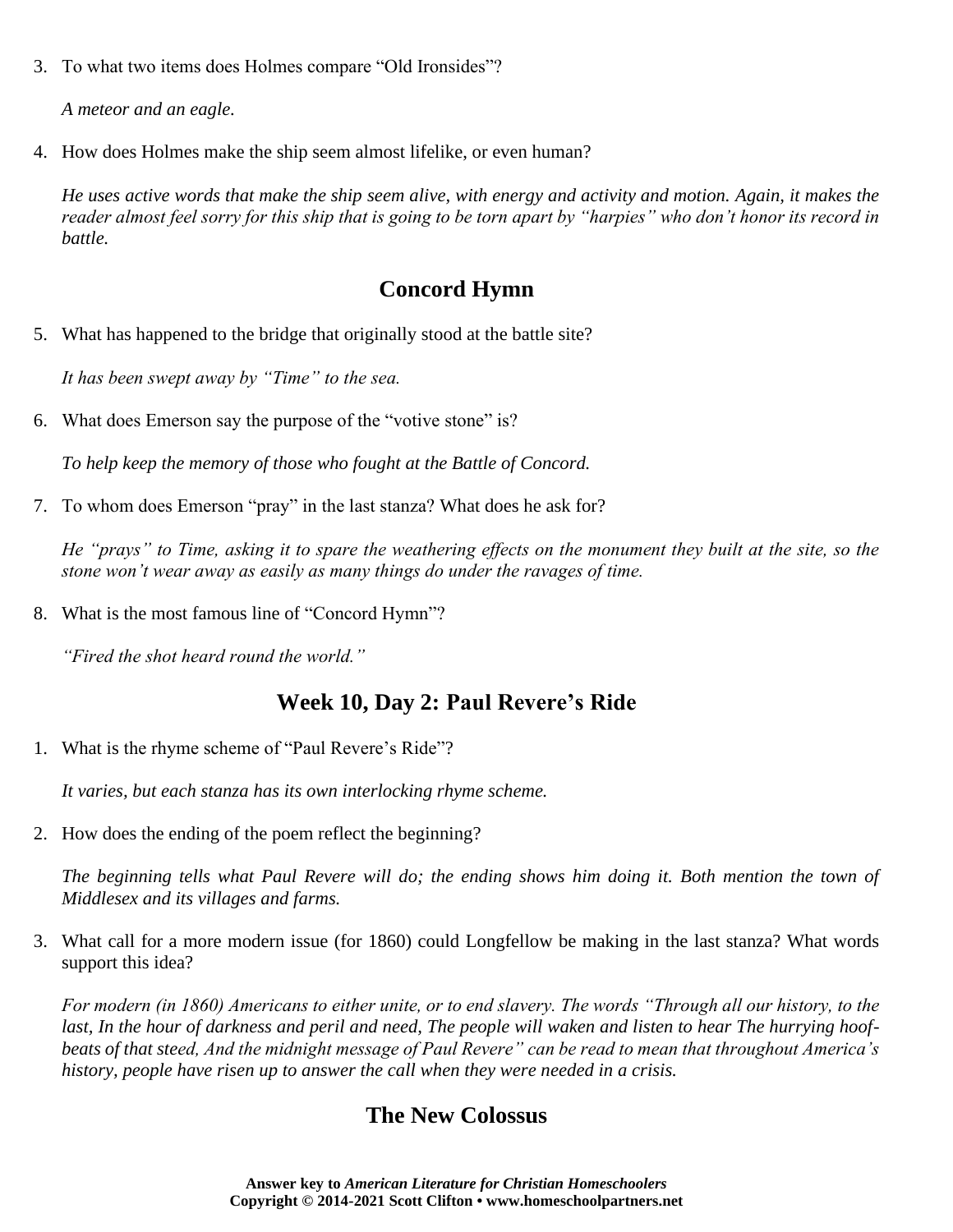1. Define the term *sonnet and iambic pentameter*. How does "The New Colossus" fit both definitions?

*A sonnet is a fourteen-line poem written in iambic pentameter (ten syllables per line, five beats per line). "The New Colossus," therefore, fits this description of a sonnet!*

2. How is the Colossus of Rhodes different from the Statue of Liberty? Explain the line "Keep, ancient lands, your storied pomp!"

It is a statue that welcomes, instead of conquers. The line tells older, more established nations with celebrated *histories that America is different and welcomes people of all types to help build her traditions.*

3. Explain how the way that Lazarus describes the people trying to get into America contrasts with the "door" to America.

*They are described as poor, wretched, refuse, and homeless, which contrasts with the "golden" door to America.*

#### **Week 10, Day 3: Self-Reliance**

- 1. Sum up the following statements Emerson writes in "Self-Reliance," and compare them to God's Word.
	- "A man should learn to detect and watch that gleam of light which flashes across his mind from within, more than the luster of the firmament of bards and sages."

**Emerson:** A person should be in tune with his own ideas, rather than with those ideas from persons who are considered wise by most.

• "Trust thyself: every heart vibrates to that iron string."

**Emerson:** Follow whatever your heart says when you make a decision.

**God's Word:** "But those things which proceed out of the mouth come forth from the heart; and they defile the man. For out of the heart proceed evil thoughts, murders, adulteries, fornications, thefts, false witness, blasphemies…." (Matthew 15:18-19).

• "Society everywhere is in conspiracy against the manhood of every one of its members....The virtue in most request is conformity. Self-reliance is its aversion. It loves not realities and creators, but names and customs….Whoso would be a man must be a nonconformist."

**Emerson:** Society encourages conformity; it persecutes those who are individuals. If you are strong enough to stand up to the pressures of others to conform, you are a man.

**God's Word:** "And be not conformed to this world: but be ye transformed by the renewing of your mind, that ye may prove what is that good, and acceptable, and perfect, will of God" (Romans 12:2).

• "Nothing is at last sacred but the integrity of your own mind….No law can be sacred to me but that of my nature....[T]he only right is what is after my constitution, the only wrong what is against it."

**Emerson:** No religious text or teaching or doctrine is sacred; only my own mind. The only right is what I believe feels right; the only wrong is what I feel is not right.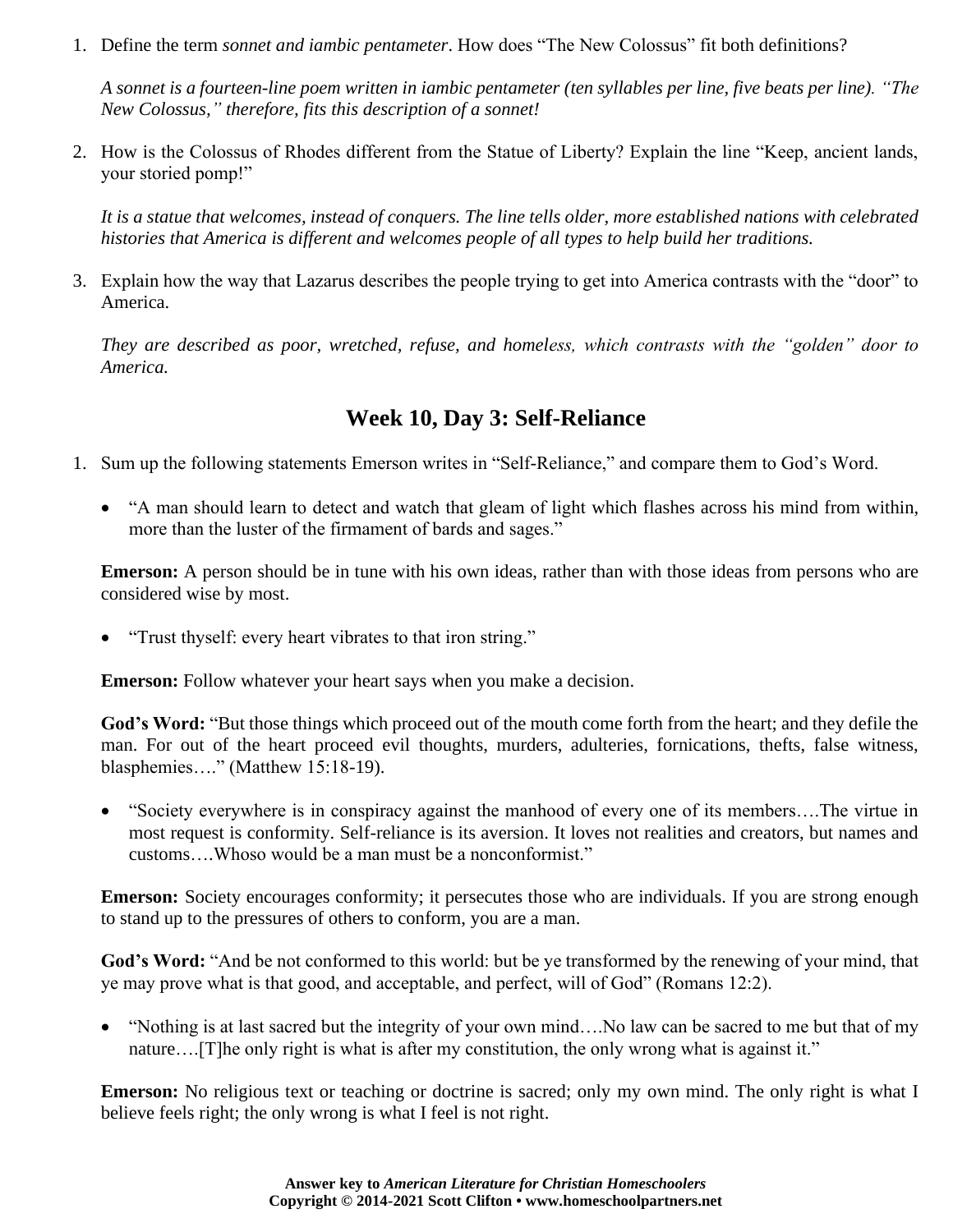**God's Word:** "Wherefore the law is holy, and the commandment holy, and just, and good" (Romans 7:12).

"And that from a child thou [Timothy] hast known the holy scriptures, which are able to make thee wise unto salvation through faith which is in Christ Jesus" (2 Timothy 3:15).

"For such an high priest became us, who is holy, harmless, undefiled, separate from sinners, and made higher than the heavens…" (Hebrews 7:26).

"And the four beasts had each of them six wings about him; and they were full of eyes within: and they rest not day and night, saying, Holy, holy, holy, LORD God Almighty…." (Revelation 4:8).

"There is a way that seemeth right unto a man, but the end thereof are the ways of death" (Proverbs 16:25).

• "If you maintain a dead church, contribute to a dead Bible-society, vote with a great party either for the government or against it, spread your table like base housekeepers—under all these screens I have difficulty to detect the precise man you are....But do your work, and I shall know you."

**Emerson:** Your identity as a Christian or church-goer, a Democrat or Republican, hides what kind of person you are. I'll know you by the kind of works you do.

**God's Word:** "For a good tree bringeth not forth corrupt fruit; neither doth a corrupt tree bring forth good fruit. For every tree is known by his own fruit….A good man out of the good treasure of his heart bringeth forth that which is good; and an evil man out of the evil treasure of his heart bringeth forth that which is evil…." (Luke 6:43, 45).

• "A foolish consistency is the hobgoblin of little minds, adored by little statesmen and philosophers and divines….To be great is to be misunderstood."

**Emerson:** Consistency is not a real virtue or character strength. Sometimes you will be wrong because you feel a certain way that contradicts what you said or did before. Whatever you feel right at the time is right. Great men and women are always misunderstood because they do "great" things instead of worrying about being consistent.

• "If, therefore, a man claims to know and speak of God, and carries you backward to the phraseology of some old mouldered nation in another country, in another world, believe him not.... [S]ee what strong intellects dare not yet hear God himself, unless he speak the phraseology of I know not what David, or Jeremiah, or Paul. We shall not always set so great a price on a few texts, on a few lives."

**Emerson:** Whatever a man does, there is a "god" (the Over-Soul) at work behind him. Since men are all part of this "god," then what they do is right, since the divine power is working through them. There is a Supreme Cause that makes everything in the universe holy because it "enters into all lower forms. Don't believe anyone who refers to the God of the Bible; I don't care what prophets like David, Jeremiah, or Paul said.

**God's Word:** "Thus saith the LORD the King of Israel, and his redeemer the LORD of hosts; I am the first, and I am the last; and beside me there is no God" (Isaiah 44:6).

"Among the gods there is none like unto thee, O Lord; neither are there any works like unto thy works. All nations whom thou hast made shall come and worship before thee, O Lord; and shall glorify thy name. For thou art great, and doest wondrous things: thou art God alone" (Psalm 86:8-10).

"Every word of God is pure: he is a shield unto them that put their trust in him" (Proverbs 30:5).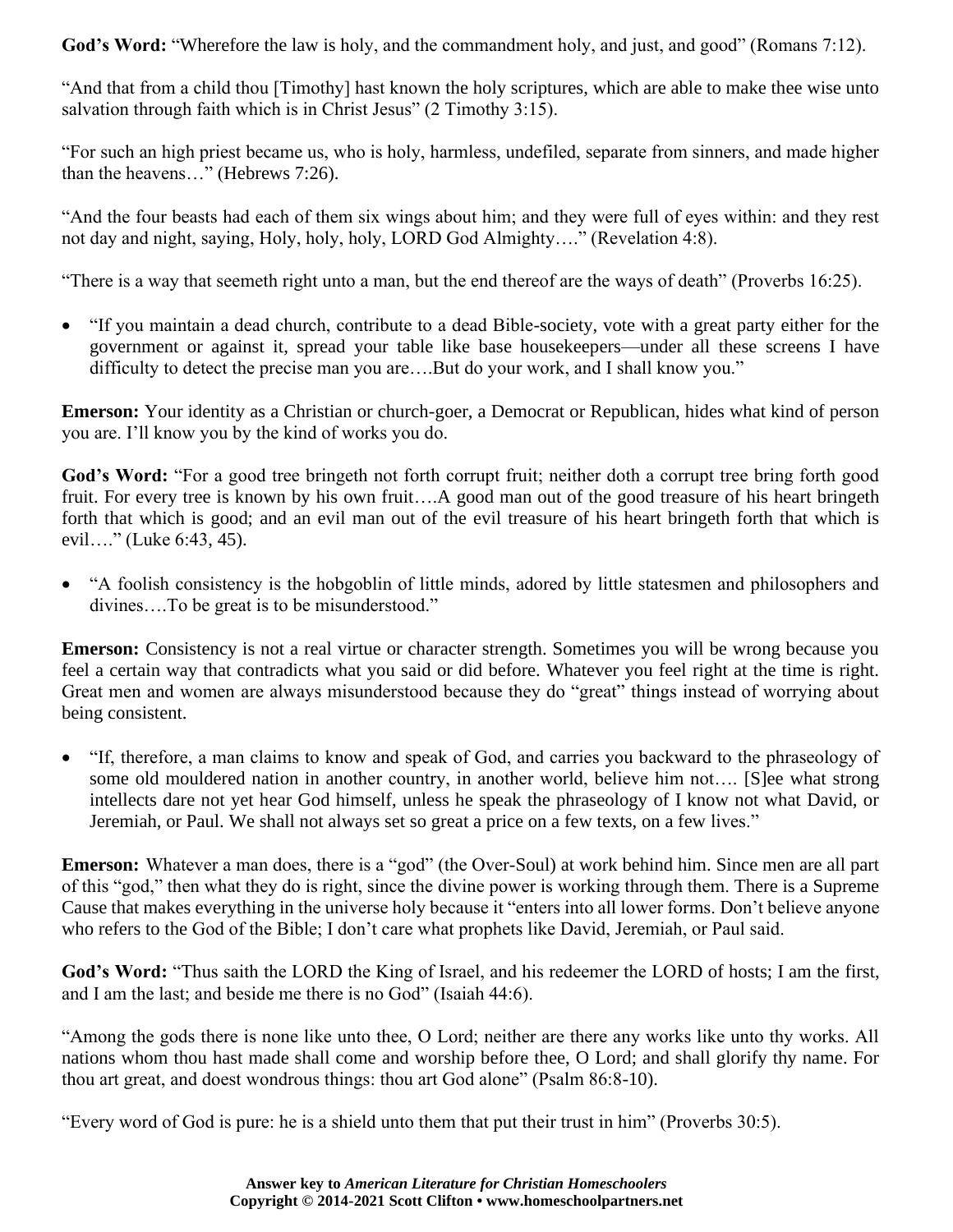[Jesus:] "Ye do the deeds of your father. Then said they [the Pharisees] to him...we have one Father, even God. Jesus said unto them, If God were your Father, ye would love me: for I proceeded forth and came from God; neither came I of myself, but he sent me….Ye are of your father the devil" (John 8:41-42, 44).

"All scripture is given by inspiration of God, and is profitable for doctrine, for reproof, for correction, for instruction in righteousness: that the man of God may be perfect, throughly furnished unto all good works" (2 Timothy 3:16-17).

"We have also a more sure word of prophecy; whereunto ye do well that ye take heed, as unto a light that shineth in a dark place….For the prophecy came not in old time by the will of man: but holy men of God spake as they were moved by the Holy Ghost (2 Peter 1:19, 21).

• "O father, O mother, O wife, O brother, O friend, I have lived with you after appearances hitherto. Henceforward I am the truth's. Be it known unto you that henceforward I obey no law less than the eternal law….I must be myself."

**Emerson:** Friends, relatives, wife: In the past I've been generous and not done what I wanted because I thought you wouldn't like it, or you might be hurt or offended. No more! From now on I'm going to do whatever I feel like! I gotta be me!

**God's Word:** "Every way of a man is right in his own eyes: but the LORD pondereth the hearts" (Proverbs 21:2).

"Let nothing be done through strife or vainglory; but in lowliness of mind let each esteem other better than themselves. Look not every man on his own things, but every man also on the things of others. Let this mind be in you, which was also in Christ Jesus: Who, being in the form of God, thought it not robbery to be equal with God: But made himself of no reputation, and took upon him the form of a servant, and was made in the likeness of men: And being found in fashion as a man, he humbled himself, and became obedient unto death, even the death of the cross" (Philippians 2:3-8).

• "As men's prayers are a disease of the will, so are their creeds a disease of the intellect."

**Emerson:** There is no need to pray to a God; instead, since all men are part of God, they need to exercise their wills, instead of asking permission from God. For someone to believe in creeds (like the Bible) is a sign that he is crazy or fooled by silly fairy tales.

**God's Word:** "For we have not followed cunningly devised fables, when we made known unto you the power and coming of our Lord Jesus Christ, but were eyewitnesses of his majesty" (2 Peter 1:16).

[Jesus:] "Father, if thou be willing, remove this cup from me: nevertheless not my will, but thine, be done" (Luke 22:42).

• "Nothing can bring you peace but yourself."

**Emerson:** Nothing can bring you peace but peace yourself.

God's Word: "Peace I [Jesus] leave with you, my peace I give unto you: not as the world giveth, give I unto you. Let not your heart be troubled, neither let it be afraid" (John 14:27).

"These things I [Jesus] have spoken unto you, that in me ye might have peace. In the world ye shall have tribulation: but be of good cheer; I have overcome the world" (John 16:33).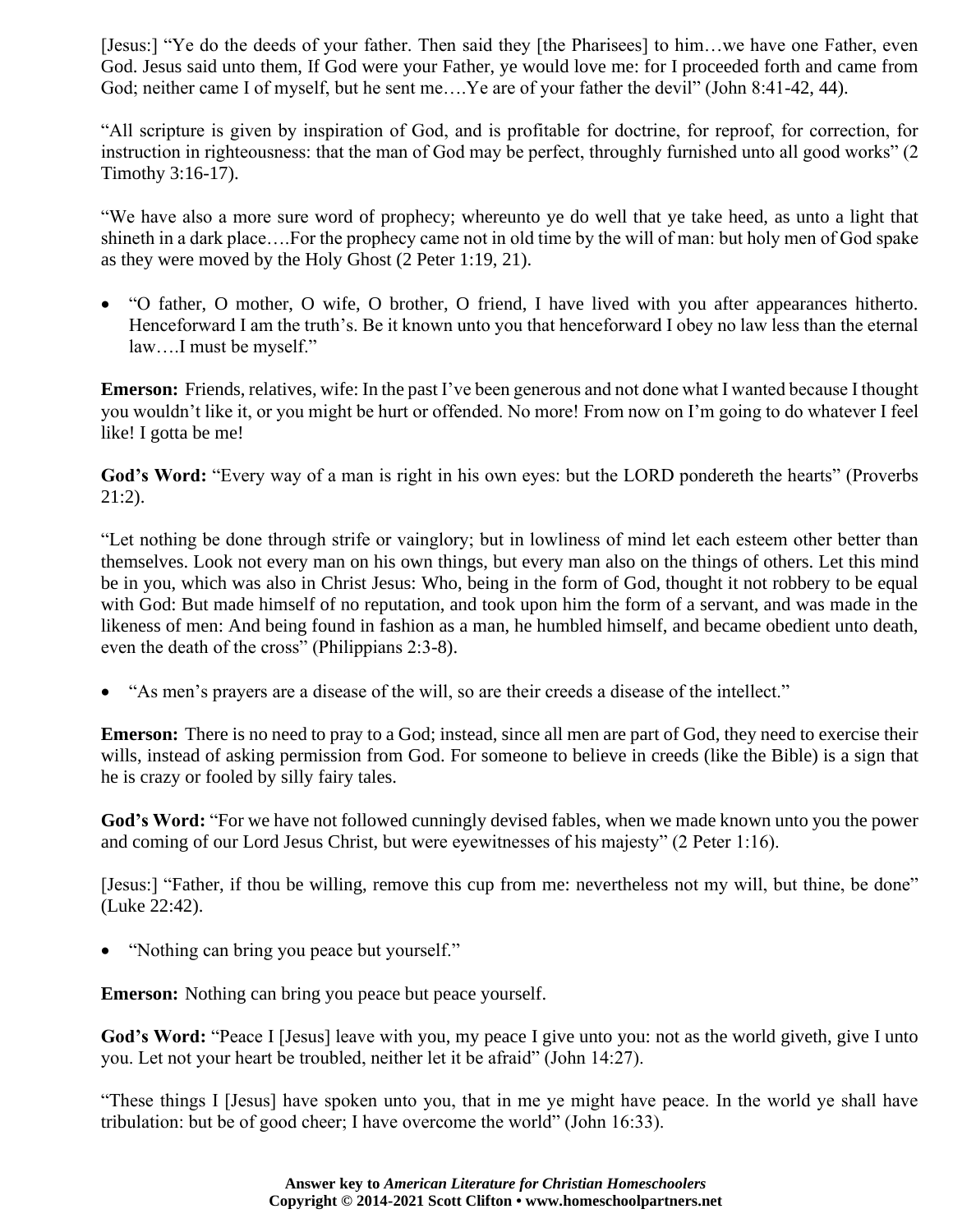"Therefore being justified by faith, we have peace with God through our Lord Jesus Christ…." (Romans 5:1).

"Be careful for nothing; but in every thing by prayer and supplication with thanksgiving let your requests be made known unto God. And the peace of God, which passeth all understanding, shall keep your hearts and minds through Christ Jesus" (Philippians 4:6-7).

"And, having made peace through the blood of his cross, by him to reconcile all things unto himself; by him, I say, whether they be things in earth, or things in heaven" (Colossians 1:20).

2. If you had to sum up Emerson's message in "Self-Reliance" in a one sentence, what would it be?

*Answers will vary, but basically, do your own thing, follow your own ideas, ignore anything that contradicts your idea of what is good or right, and don't conform to anyone else's expectations.*

3. What ideas presented by Emerson in "Self-Reliance" can Christians agree with?

*Answers will vary, but not conforming to the world, being an individual although others mock you, working where God has placed you, being content with what you have, and so on.*

## **Week 11, Day 1: The Arrow and the Song**

1. How are the first two stanzas similar? How are they different?

*Both are things the speaker "releases" into the air, and both are unable to be found by the speaker; one is a weapon, and one is pleasant.*

2. Since hunters and archers don't normally shoot arrows into the air, what do you think the arrow in the poem represents? What do you think about its sticking in the oak?

*The arrow might represent some hurtful words the speaker used rashly. Hitting the oak and staying there might represent the words' "sticking" in someone's mind, unable to be forgotten.*

3. How is the song in the third stanza similar to the arrow? What do you think the song might represent? How does the friend play into the poem?

*The song in the third stanza is "unbroken," like the arrow stuck in the oak tree. It might represent healing words, or an apology, to the friend the speaker has offended. The friend might have accepted the speaker's apology or attempt at restoring the friendship wounded through the "arrow."*

#### **The Raven**

1. Briefly sum up in a paragraph or two the chain of events that make up "The Raven." How does Poe's poem which tells the same story as your paragraph—just *sound* better? (We'll assume your rewrite of "The Raven" isn't better than Poe's original.)

*The tired, weak speaker is reading books from his library at midnight and hears a rapping at his door. The speaker had been trying in vain to read books to forget about his lost love Lenore. The speaker is terrified at the rapping at his door, but repeats to himself, "It's just a visitor." The speaker apologizes to the person rapping at the door for making him wait, and opens the door to let him in, but no one is there. The speaker stares long into the darkness, dreaming (possibly) that it is Lenore, whispers her name, and hears the echo of her name repeated. His heart burns within, he hears tapping again, but says it is just the wind. A raven flies*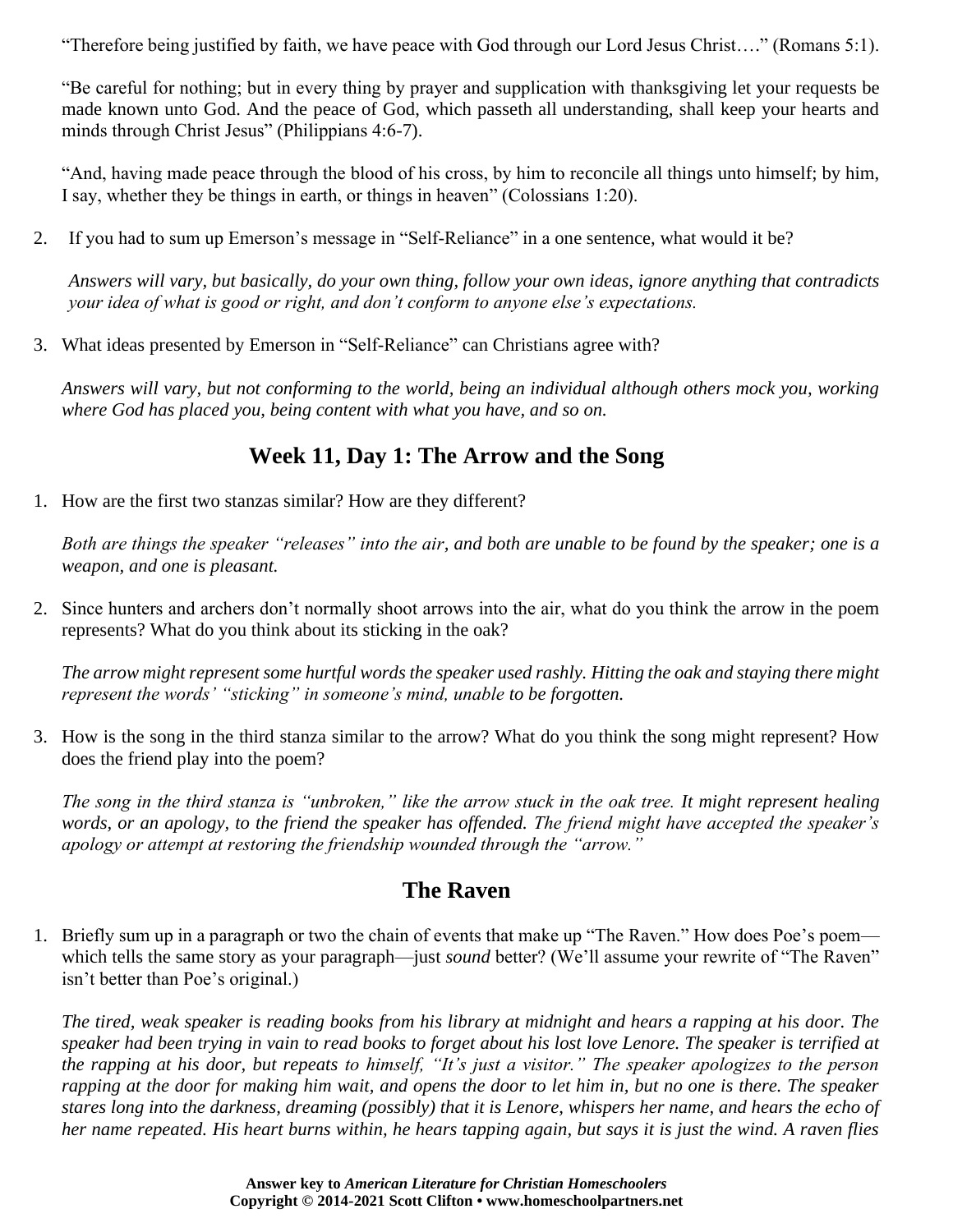*in the open door, acting like he owns the place, and perches on a bust of Pallas above the speaker's chamber door. The raven's serious face turns the speaker's sadness into a smile, the speaker asks the raven what its name is in the underworld, and the raven says, "Nevermore." The speaker is amazed to hear the raven answer, and though the word "Nevermore" as a name means nothing, the speaker says no person has ever heard of an animal or bird with such a name. The raven sits motionless, and the speaker says that the bird will leave him like his other friends have, and the raven again says, "Nevermore." The speaker reasons that the raven says "Nevermore" because it heard its old master say the word over and over because of disaster that befell him. The speaker sets up a seat in front of the raven, and tries to figure out what the bird means by saying "Nevermore." The speaker watches the raven, whose eyes stare at him, and rests his head on a velvet cushion, reminding him of his lost love, whose memory presses into him. The speaker thinks the air grows denser and perfumed, believing the angels have sent him rest and relief from his sorrow of Lenore's death. He tells himself to inhale the drug to forget Lenore, and the raven again says "Nevermore." The speaker asks the raven if there is healing for his sorrow and Lenore's suffering, but the raven again says, "Nevermore." The speaker asks the raven if heaven holds his love Lenore, and the raven again says, "Nevermore." The speaker orders the raven out for lying about Lenore, and the raven again says, "Nevermore." The raven just sits on the bust of Pallas, his shadow on the floor, and the speaker says his soul is under the dark shadow on the floor, "nevermore" to be lifted out.*

2. List some examples of alliteration in "The Raven," and explain the rhyme scheme that Poe uses.

*Weak and weary; nodded, nearly napping; rare and radiant; entreating entrance; doubting, dreaming dreams; stepped a stately; bird or beast upon the sculptured bust; feather then he fluttered; followed fast and followed faster; grim, ungainly, ghastly, gaunt; velvet violet; faint foot-falls; home by horror haunted….*

*Poe's rhyme scheme includes internal rhymes in the first and second lines of each stanza, and in the third line of each stanza; the second line ends in an "or" sound and rhymes with the fourth, fifth, and sixth lines of each stanza.*

3. Why do you think Poe chose a raven, rather than some other bird (or even a different animal) to appear at the speaker's door?

*It is black and ominous, which reminds the reader of death and sorrow.*

4. Do you think the raven is, as the speaker believes, simply repeating a phrase he heard, or do you think he is an agent sent from heaven? Why?

*Answers will vary.*

5. What does the raven appear to symbolize to the speaker, as mentioned in line 101?

*"Take thy beak from out my heart" indicates that the raven represents the poet's grief at the loss of his love Lenore.*

#### **Week 11, Day 2: Sonnet—To Science**

1. What does Poe accuse "Science" of doing in "Sonnet—To Science"?

*He accuses Science of ruining the beauty of nature for poets and others.*

#### **When I Heard the Learn'd Astronomer**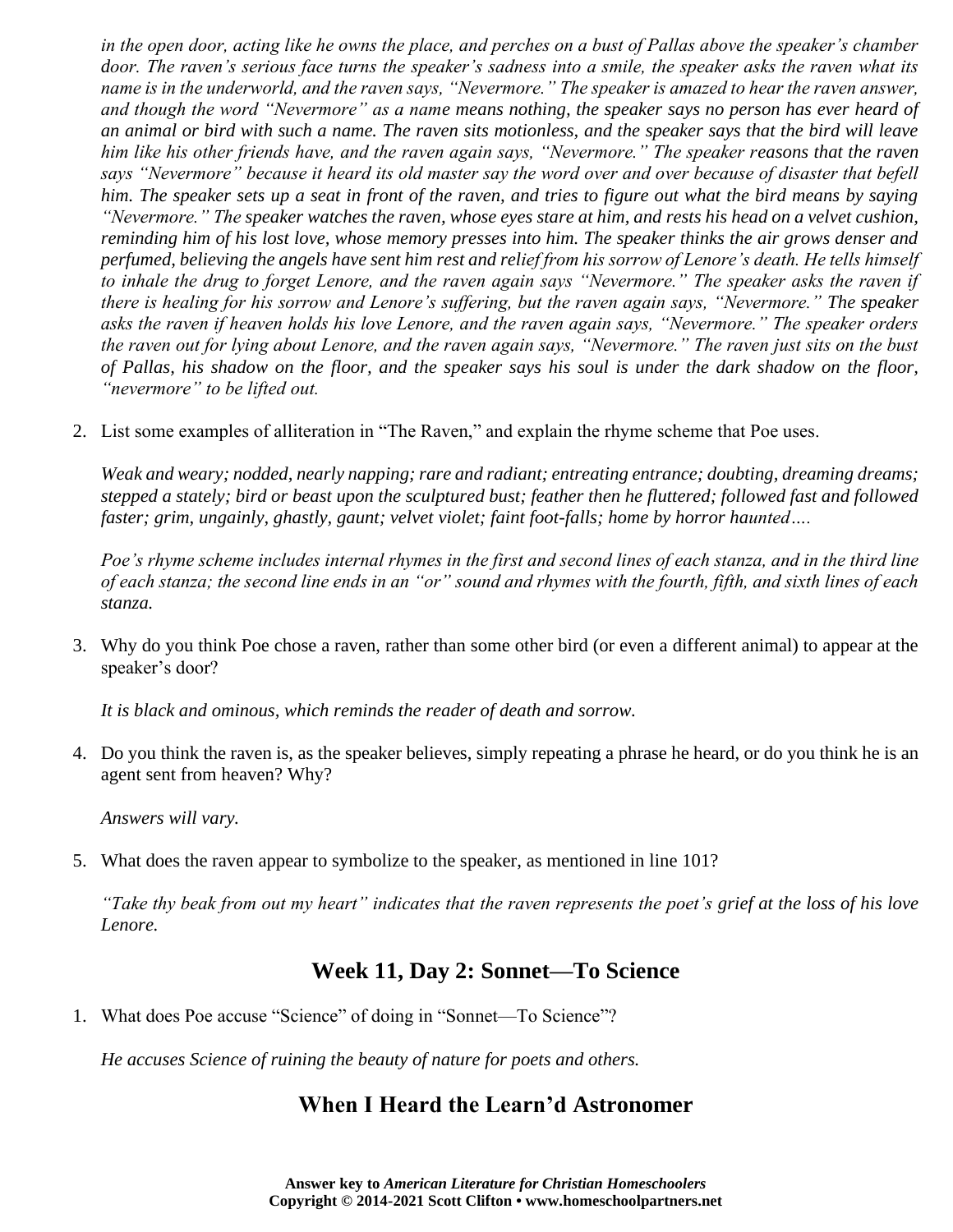2. Explain Whitman's feelings toward the "learn'd astronomer."

*Whitman hates the technical aspects of nature, saying he prefers the beauty of nature instead.*

3. How are these two poems similar in theme? How can the viewpoint of both the authors be taken to an unfruitful extreme?

*Both prefer enjoying nature to learning about it methodically and systematically, believing that doing that strips nature of its beauty. This view can be taken to an unfruitful extreme by insisting that knowledge about God's creation is a waste of time, when, in fact, scientific pursuits, or "thinking God's thoughts after Him," as scientist Johannes Kepler put it, can be a great benefit to mankind and honoring to God.*

#### **Week 11, Day 3: The Stolen White Elephant**

1. Describe the character of Inspector Blunt. Give details describing the preposterous way he handles the case.

*He is not "sharp," but Blunt—an incompetent blowhard of an inspector. He spends money excessively, asks the civil servant ridiculous questions that are supposed to help him identify and find the elephant, sends detectives out on wild goose chases, and ignores or doesn't see the significance of obvious clues.*

2. Name some absurd or funny things that happen during the search for the "stolen" elephant.

*The questions Inspector Blunt ask the civil servant about Jumbo, Jumbo's real and common name, the contents of the absurd telegraphs the detectives send Blunt, the funny things the elephant breaks up (temperance meetings, funerals, etc.), and so on.*

3. What is unusual (and ridiculous) about the various theories offered for the elephant's disappearance?

*It is impossible for all of them to be accurate at the same time!*

4. Sum up the status of both the elephant and the civil servant at the story's end.

*The elephant dies, shot by cannons, and the civil servant is broke and ruined.*

5. List some similarities between Inspector Blunt and the stolen white elephant.

*Both receive "honor" and "worship."*

6. What does the term "white elephant" mean, and why is the term significant? (Ask Mom what a "white elephant sale" is for more insight.)

*A "white elephant" is a useless, expensive gift. White elephant sales feature these.*

7. Other than to entertain, what other goal do you think Mark Twain might have had in mind by writing this story?

*To poke fun at the public's tendency to idolize police inspectors as geniuses, and possibly to parody the detective genre.*

#### **Week 12, Day 1: Walden, Chapter II: Where I Lived, and What I Lived For**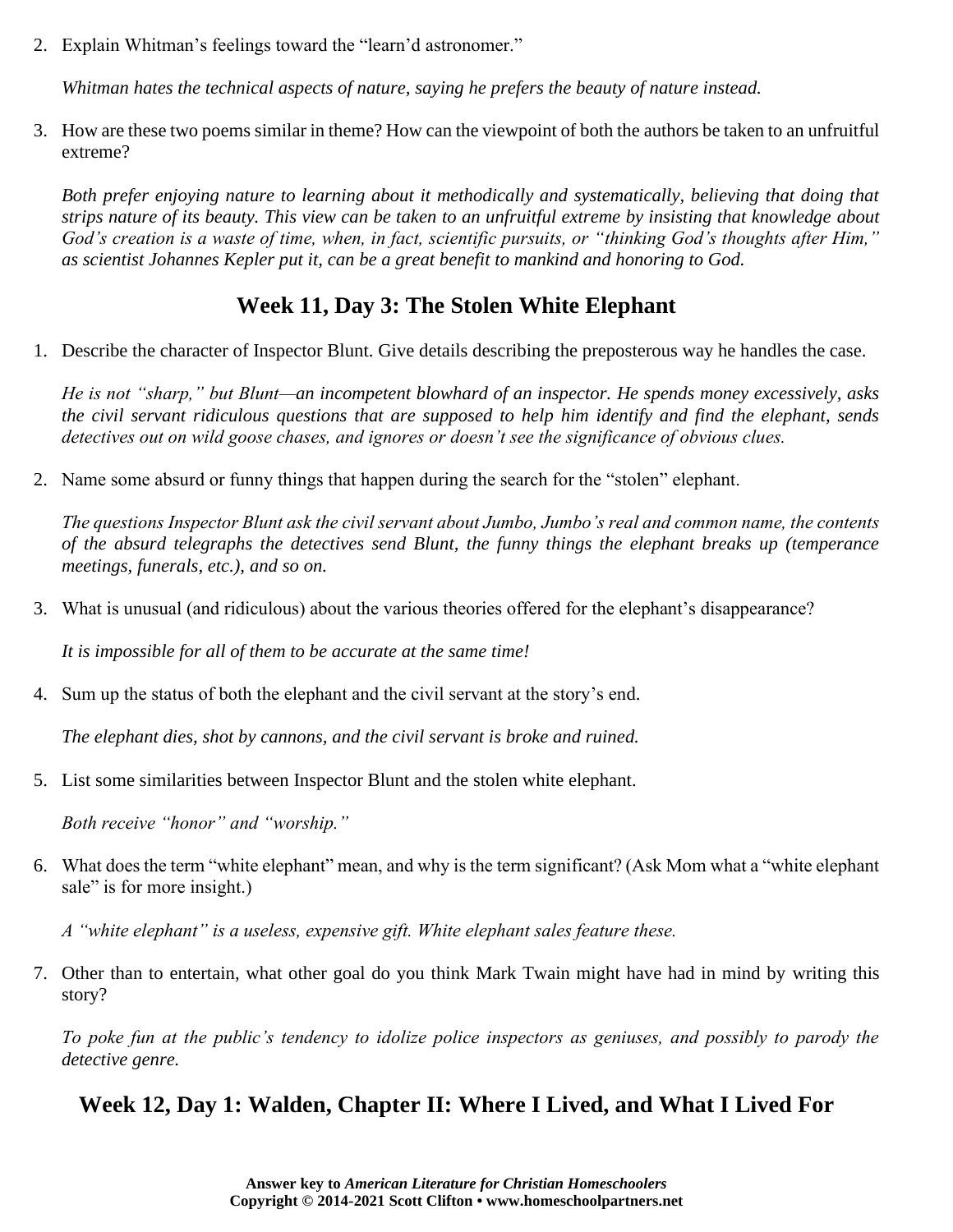1. Describe the house Thoreau lives in in the woods. How is it better than his previous "homes"?

*It is rustic, not weatherproof, fresh and open, clean-smelling. It is better than the boat and the tent he lived in previously.*

2. Why does Thoreau say he went to live in the woods?

*Thoreau says he went to live in the woods to "live deliberately," to see if nature could teach him about life, to make sure he had "lived," to "live deep."*

3. In the second-to-last paragraph, how does Thoreau compare a person's standing "face to face with a fact" to a scimitar?

*He says that looking straight at a fact is like looking on the blade of a scimitar and seeing both sides that shine from the sunlight. The fact you face cuts into you, and prepares you to change how you approach life.*

- 4. Explain the meanings of these sayings found in *Walden*:
	- "To affect the quality of the day, that is the highest of arts."

*The greatest accomplishment a person can make is to make an impact upon the day that he lives.*

• "Simplicity, simplicity, simplicity!"

*People should simplify their lives, and reduce things that clutter up their thoughts and time.*

• "Men think that it is essential that the Nation have commerce, and export ice, and talk through a telegraph, and ride thirty miles an hour, without a doubt, whether they do or not; but whether we should live like baboons or like men, is a little uncertain."

*Again, Thoreau is saying that technology does not necessarily improve our lives.*

• "The preacher, instead of vexing the ears of drowsy farmers on their day of rest at the end of the week…should shout with thundering voice, "Pause! Avast! Why so seeming fast, but deadly slow?"

*Preachers should tell congregations to slow down, instead of preaching sermons.*

• "Let us spend one day as deliberately as Nature, and not be thrown off the track by every nutshell and mosquito's wing that falls on the rails."

*Don't let the worries of the day keep you from doing what you need to do.*

• "I have always been regretting that I was not as wise as the day I was born."

*Thoreau believes that the early part of his life has been somewhat wasted with learning things he doesn't think are important, and instilling into him ideas that keep him from living his life freely.*

5. Do you agree with Thoreau that things like railroads, post offices, telegraphs, and newspapers (of course, in our day, this might compare to cars, email, cell phones, and the Internet) are unnecessary? Why or why not?

*Answers will vary.*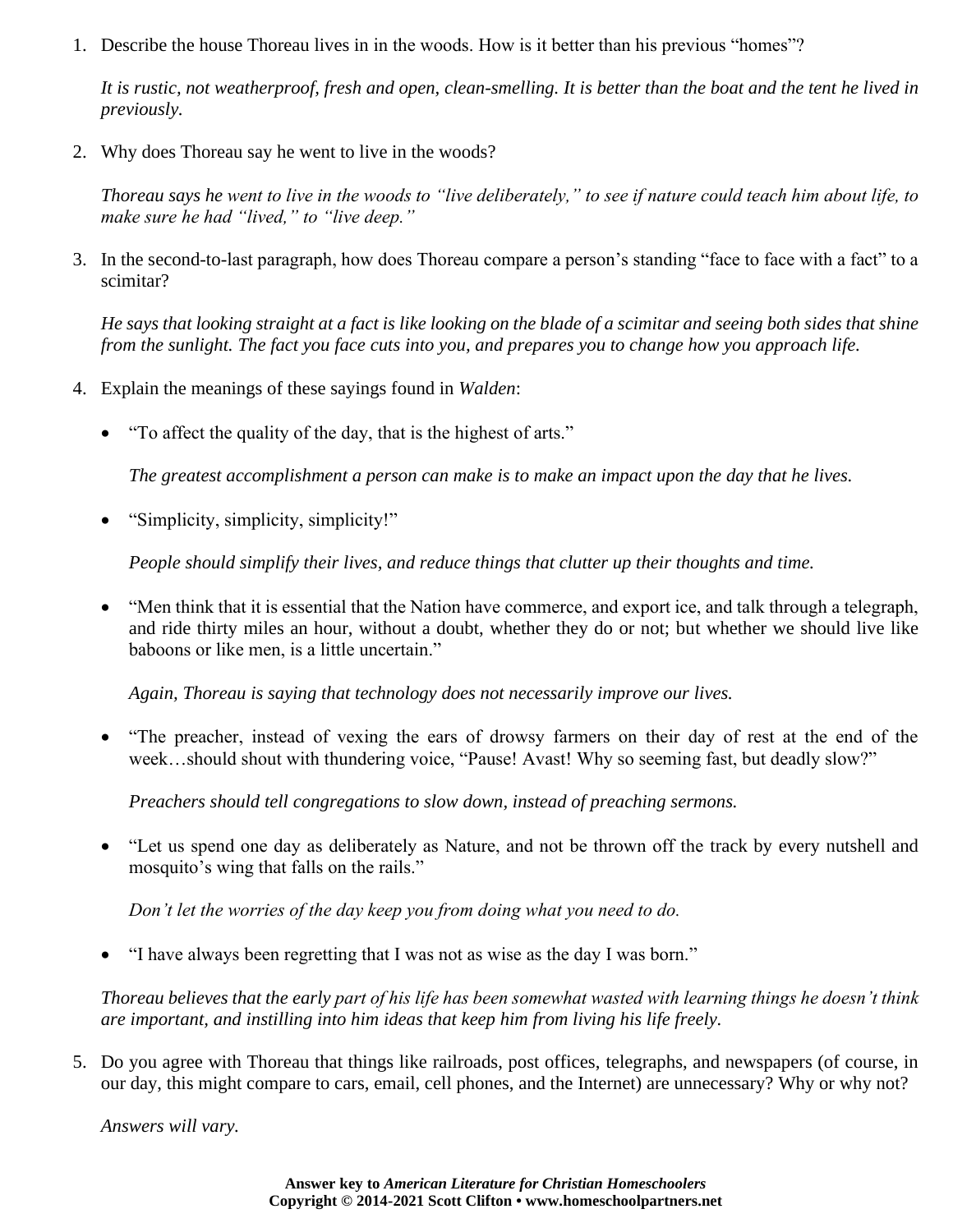6. How does a Christian respond to Thoreau's (a) apparent desire to isolate himself from the world, (b) philosophy that getting back to nature gives life meaning, and (c) call for simplicity in living?

*First, Christians are commanded not to love "the things that are in the world" (1 John 2:15). But we are commanded to go "into all the world" (Mark 16:15), and that we will be around sinners, or else we would have to "go out of the world" (1 Corinthians 5:10).*

*Second, Thoreau teaches that Thoreau makes the case that a simple life in nature gives life meaning for mankind; he gives no effort to credit God's provision for man through Christ's death as making life meaningful. In this way Thoreau appears to line up with those who "worshipped and served the creature more than the Creator" (Romans 1:25).* 

Last, Christians can appreciate Thoreau's call for more simple living. Thoreau was partly denouncing the *lifestyles of many who live too much for the cares of this world. God's Word says:*

- "I [Paul] have learned, in whatsoever state I am, therewith to be content" (Philippians 4:11).
- "But godliness with contentment is great gain. For we brought nothing into this world, and it is certain we can carry nothing out. And having food and raiment let us be therewith content" (1 Timothy 6:6-8).
- "Let your conversation be without covetousness; and be content with such things as ye have: for he hath said, I will never leave thee, nor forsake thee" (Hebrews 13:5).

#### **Week 12, Day 2: An Occurrence at Owl Creek Bridge**

1. What kind of mood does Bierce create with how he opens "An Occurrence at Owl Creek Bridge"?

*He creates a cold, calculated, unfeeling mood, partly by listing step by step the actions of the silent and obedient soldiers in doing a very unpleasant duty, with apparently no emotion at all.*

2. How does Peyton Farquhar's watch's ticking sound to him? Why?

*To him it sounds incredibly loud and metallic, like a death knell. It seems to him as if the space between ticks (or seconds) gets longer and longer.*

3. What do we learn about Peyton Farquhar in Part II?

*He is a planter, about 35 years old, wealthy, from a respected family, a slave owner, and did not serve in the army as most men his age would have.*

4. Who is the "gray-clad soldier" that stops by Farquhar's home to ask for a drink of water? What information does he tell Farquhar?

*He is a Union scout disguised as a rebel soldier. He baits Farquhar into volunteering to try to help the South by destroying the bridge, mentioning clearly that the Union army has said that anyone caught doing that would be hanged.*

5. Describe the "rope breaking" scene. What happens to Farquhar's senses? What dangers does he sense around himself?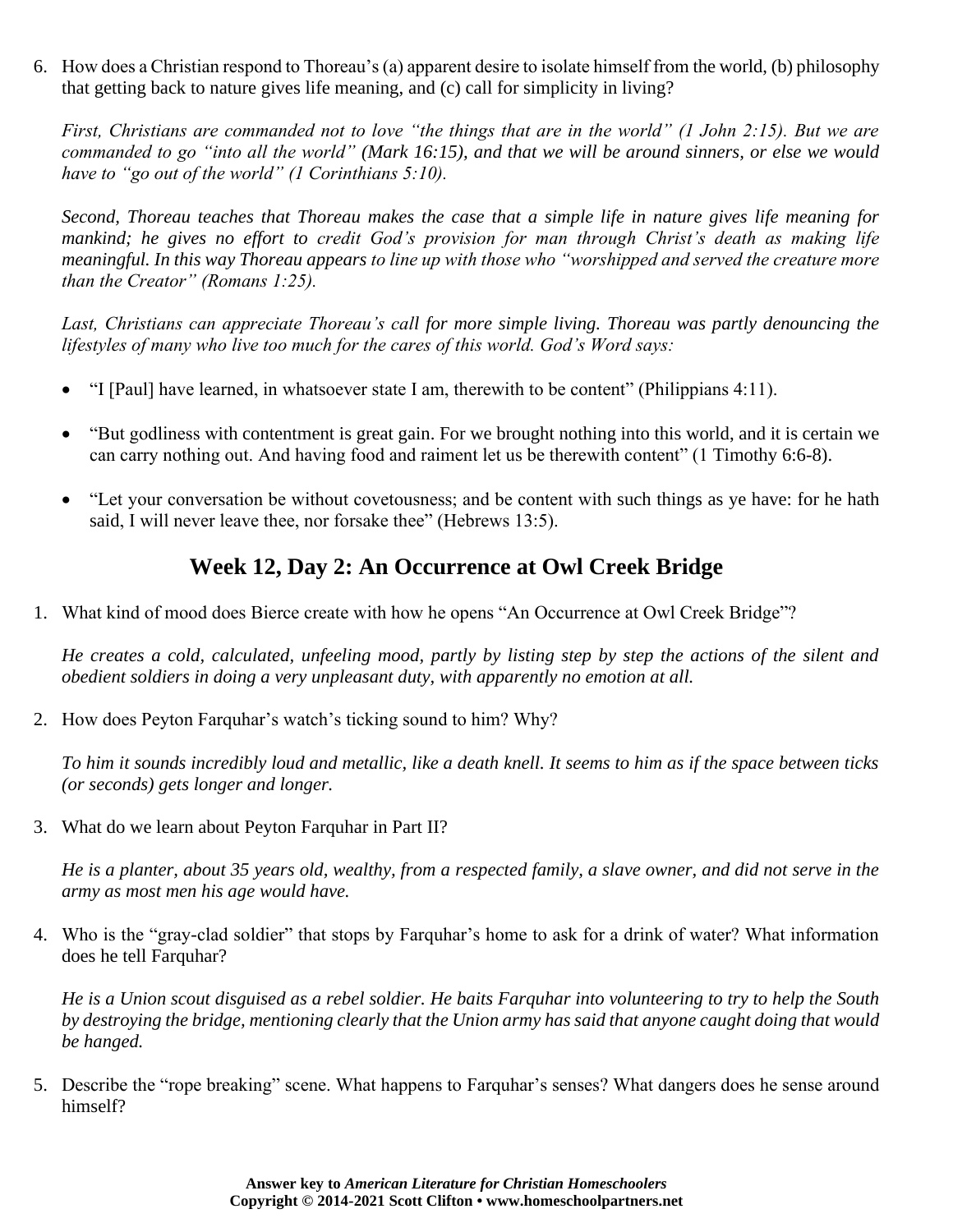*Peyton Farquhar's rope seems to break as he is hanged, and he falls into the water. His senses are sharply*  tuned to his pain and suffering, and he tries mightily to get the ropes off his hands and get to the surface so he *can breathe. He is able to see in sharp focus things like individual trees and insects, colors, and can also hear loudly every sound around him in great detail. He struggles to avoid the soldiers' firing upon him, diving deeply into the water.*

6. Give examples of how Bierce places images of beauty next to ugliness, and pleasant sounds with threatening sounds.

*Farquhar's heightened senses allow him to see sharply focuses images of nature, as well as the inviting sight of his home and wife running to greet him, with scenes of preparations for a hanging, and ultimately, the hanging itself. The sounds Farquhar hears vary, from relaxing sounds of the running waters and the forest, to unpleasant sounds like voices shouting "Ready! Aim! Fire!" and other grotesque cries, and the whistle of gunfire close to him.*

7. Give the name of the literary technique that Bierce uses in the opening to Part II. What purposes does this serve?

*Flashback. It gives the reader background information on the story, and helps to build suspense.*

8. What happens to the verb tense in the next-to-last paragraph? Why do you suppose Bierce does this?

*The verb tense changes to the present tense. It might be Bierce's way of hinting that what Farquhar is experiencing in this paragraph is not real.*

9. Does Bierce give the reader any hints or clues on what is going to happen at the end of the story?

*Answers will vary, but here are a few:*

- *Farquhar falls down, loses consciousness, and is "as one already dead."*
- *Farquhar awakens "ages later, it seemed to him."*
- *The forest Farquhar runs down seems "interminable" and strange to him, even though he was familiar with the area.*
- *The road Farquhar finds is wide and straight, but totally uninhabited by man or beast—only by the "black bodies of the trees."*
- 10. What kind of worldview does Ambrose Bierce promote in "An Occurrence at Owl Creek Bridge"? What might the various stages of Peyton Farquhar's "occurrence" represent? How does a Christian respond to Bierce's worldview? (See for example James 4:14, 1 Peter 1:24, John 3:16, Hebrews 11:6, James 4:8, 1 Peter 1:3-5.)

*Bierce presents life as a senseless, meaningless, hopeless journey that offers mostly ugliness and pain, and even though a person seems to have hope, even that can hope be taken away from him in the end.*

*The stages of Farquhar's "occurrence" might represent life in general:*

- *Birth – The breaking of the rope is similar to the cutting of an umbilical cord.*
- *Life – A journey, whether down a road or down a river (used by Mark Twain, for example, in his*  Adventures of Huckleberry Finn*, has long been used by authors to symbolize the journey of life itself. In Peyton Farquhar's (short) journey down the river, he encounters a few pleasurable sights and sounds (nature, animals, and so on), but mostly pain and ugliness.*
- *Death – Bierce presents death as a journey into nothingness, blackness, where no one else is present (the empty road in the story), and pointless.*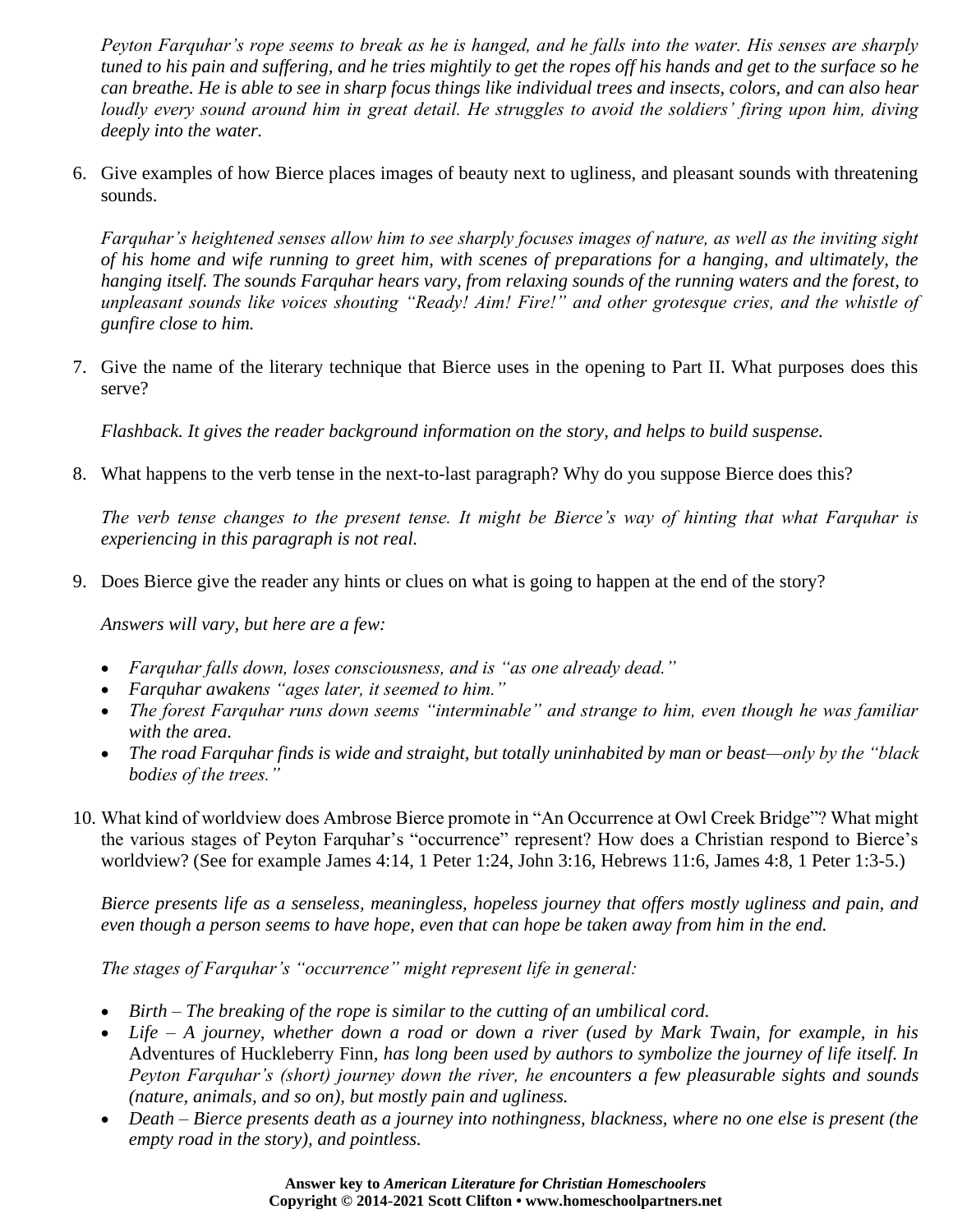The Christian's view of life includes these:

- *Although life is a "vapor" (James 4:14, 1 Peter 1:24) God has a purpose for it.*
- *God created mankind and loves his creation (John 3:16).*
- *God draws near to those who draw near to and diligently seek Him (Hebrews 11:6, James 4:8).*
- *God offers a "lively hope" and a resurrection from the dead "that fadeth not away" (1 Peter 1:3-5) to those who put their faith in Jesus Christ.*

# **Week 12, Day 3: How To Watch a Chess Match**

Do you have a hobby or interest that others don't share, or can't see any enjoyment in either participating or watching? What is it?

# **Week 13, Day 1 – Chapter I: A Slave of Slaves**

1. How does Booker T. Washington's knowledge of his past differ from that of most? Why? What is his reaction to this?

*Washington knows very little about his background—not even when and where he was born. This has happened because he was born a slave. He is not angry or particularly bothered about his lack of knowledge of his background.*

2. Describe Washington's childhood cabin and how it presented difficulties.

*It had no floor except dirt, and was cold in the winter because of the many openings in the walls, and hot in the summer, because it had an open fire in the middle of the floor. He sleeps with his brother and sister on the floor on rags.*

3. What kind of work did Washington perform as a child? Why does he dread bringing corn to the mill?

*The corn often fell off the horse, and he had to wait for help, sometimes until dark—and the dark frightened him, as well as the prospect of being found by deserted Union soldiers that rumor had it lurked in the woods. Washington also faced a whipping if he was late.*

4. What were Washington's recollections on the war and slavery? How were slaves informed of war-related news?

*He believed that the primary issue was slavery, and that slavery would be ended if the North won. The slaves were often better and more quickly informed of war news than their masters, through contacts at the post office.*

5. Name several occurrences that show that Washington and many other slaves were treated as less than human.

*The squalid living conditions, lack of records of birthdates, lack of traditional mealtimes, lower quality of food, and so on.*

6. What two major impressions does the issue of wearing flax shirts make upon Washington?

*The fact that they were so rough to wear, and how generous his brother John is in helping Booker wear down the roughness by volunteering to wear the shirt first for a while.*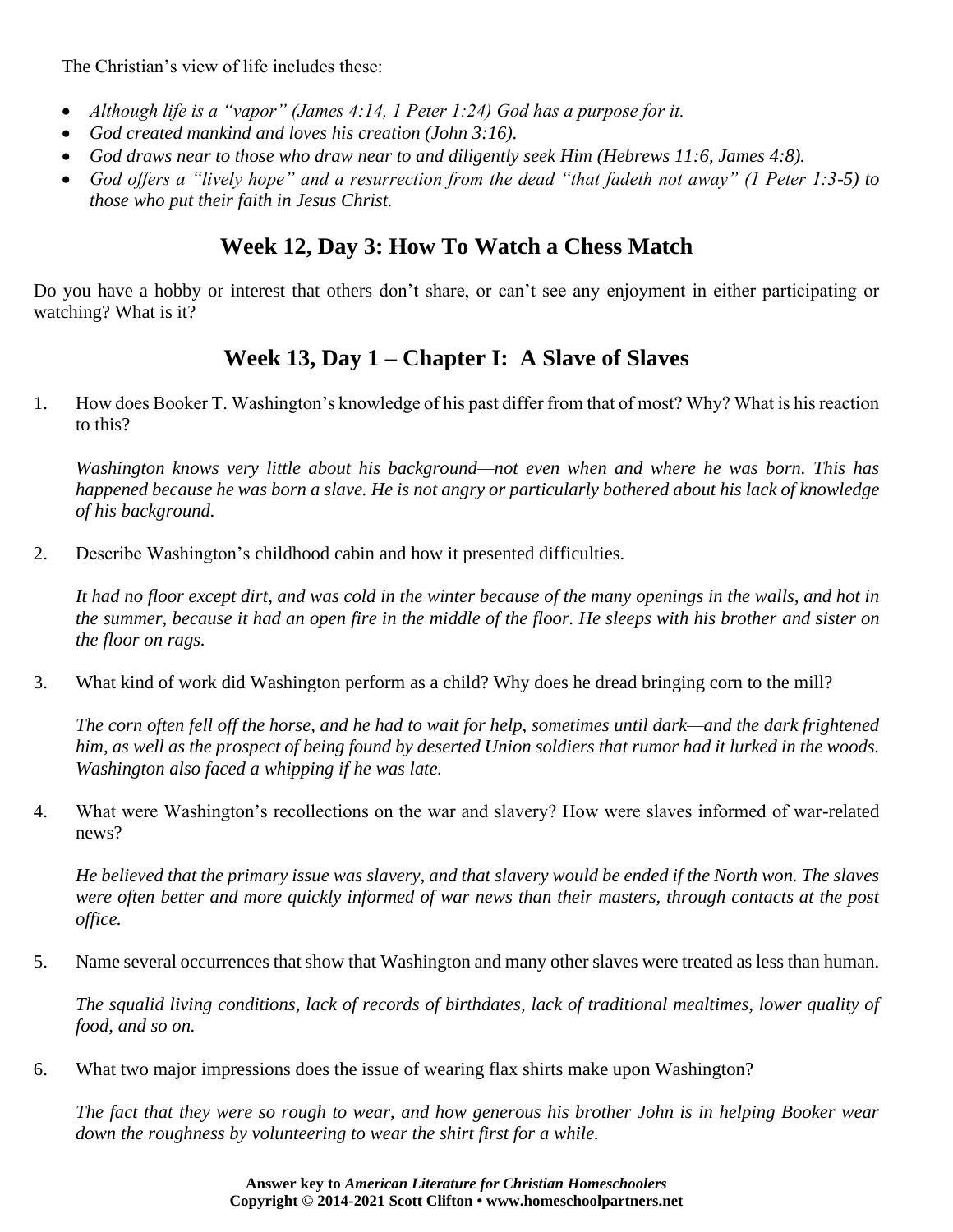7. How does Washington explain the feelings that slaves had for their masters? Give specific examples.

*He says there was no hatred toward them if the slaves were treated decently. They also truly mourned the death of one of the plantation's masters, volunteered to help the masters who returned wounded from the war, and considered it an honor to be chosen to sleep in the "big house" to protect the children and mistresses. Washington also recounts examples of former slaves helping their now-down-and-out former masters, and of one former slave who bought his freedom from his former master, even though he was no longer obligated to do so.*

8. Whom does Washington blame for the institution of slavery in America? What do the United States Constitution's Article I, Section 9 and Article IV, Section 2 say about slavery? How does he compare blacks in America to others around the world?

*No one side, since all over the nation the institution was protected and supported, even by the United States Constitution. Article I, Section 9 provides for the importation of slaves into America until 1808; Article IV, Section 2 mandates that runaway slaves be returned to their masters. Washington says that blacks in America have a much better situation "materially, intellectually, morally, and religiously" than any other blacks around the world.*

9. Explain Washington's thoughts on slavery and God's purpose. How does he say slavery hurt whites and helped slaves?

*He recognizes that slavery was not God's plan, but instead done for selfish and monetary reasons, but that God takes evil plans and turns them to serve His own purposes. Washington says that slavery hurt whites by degrading work, to the point that many white children never learned a trade of any kind; and that it helped former slaves survive by providing them with work experience.*

10. Explain the reaction of slaves to the imminent end of the war, and to their calling to the "big house." What feelings do the former slaves go through when the announcement is made?

*They watch out for Union soldiers' theft of property, burying valuables and guarding them; they sing more loudly about freedom. They are told they are free at the meeting at the masters' house. The former slaves are ecstatic about being free, but soon soberly contemplating their new responsibilities to take care of themselves and their families.*

#### **Week 13, Day 2 – Chapter II: Boyhood Days**

1. Explain how former slaves' name changes enhanced their feelings of freedom.

*They no longer took the names of their former masters, and felt like individuals, not property.*

2. Why does Booker T. Washington's family move? Describe the trip.

*His mother's husband sends for them to come to him. It is a long, arduous trip on foot, over several hundred miles.*

3. How is life in Malden for Washington? How does it compare to his former life?

*The cabin he lives in is surrounded by other cabins, with their inhabitants engaged in all sorts of immorality. He is put to work, sometimes going to work as early as 4 AM (at about age 9-10).*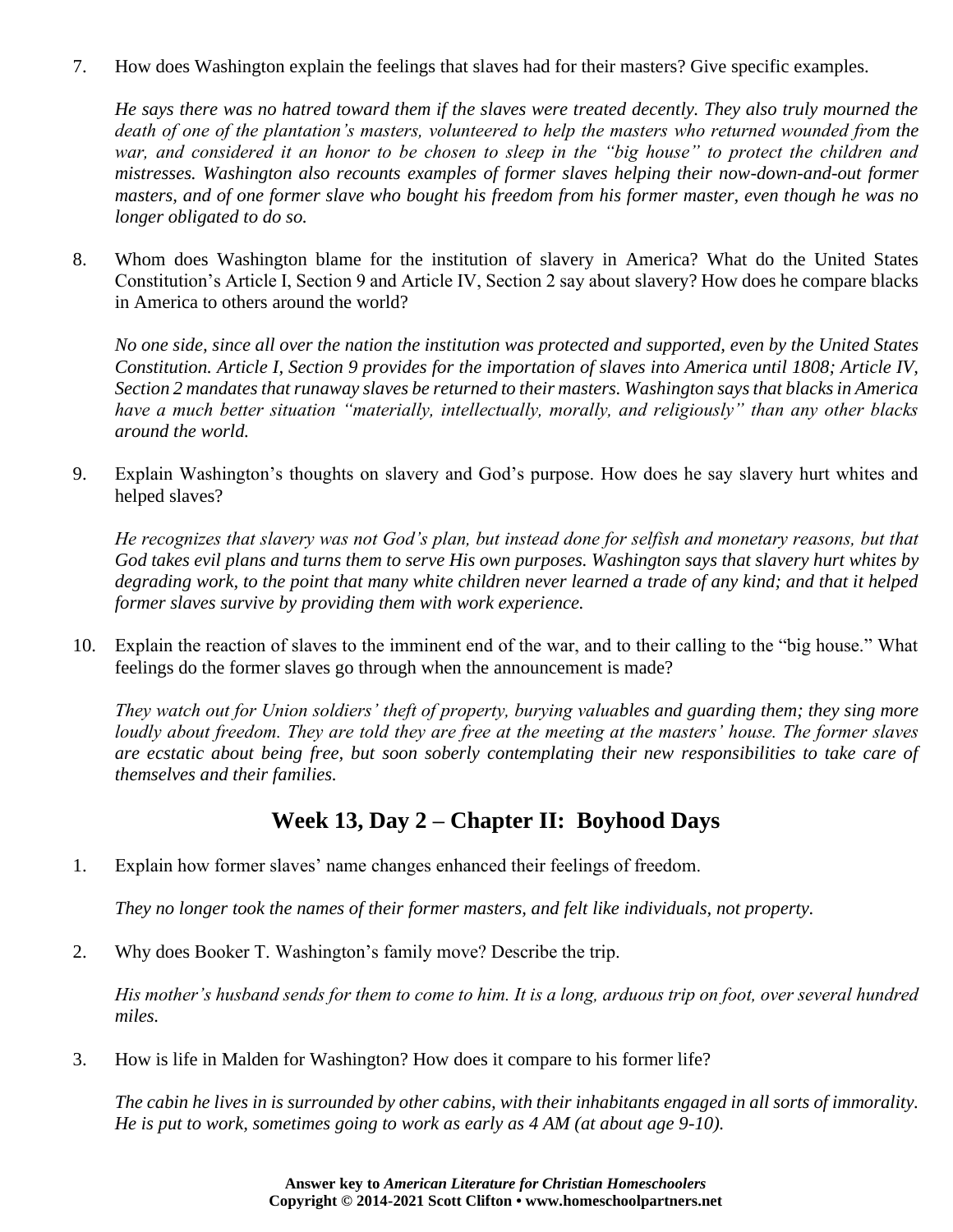4. What above all else does Washington desire to do? How does his mother assist him? How does his stepfather thwart his attempts? Explain how Washington crafts a compromise and gets to the school on time.

*He wants to read. His mother finds a spelling book and encourages him. His stepfather discovers that Washington can make money, so he keeps him out of school and puts him in the salt furnaces. He is finally allowed to go to school as long as he goes to work before and after, and since he is only allowed to leave at 9 AM (the same time classes start), he moves the furnace's clock hands forward from 8:30 to 9:00 until it is discovered.*

5. How does the school change the town? What is the touching "great ambition" of the older former slaves?

*Former slaves crowd around and pay to be educated and learn to read. The older blacks are anxious to be able to read the Bible before they die.*

6. List several lessons Washington learns from the "cap" incident.

*First, not to pretend he is something he is not (in this case, that his mother could afford a store-bought cap.) Second, not to go into debt just to fit in. Third, that possessing things like caps doesn't change anyone's character (Washington says that some of the boys wearing store-bought caps are now in prison, while he is not, though he didn't have one).*

7. Why does Booker invent a last name for himself? Why do you think he chose the one he did? What is he thankful for regarding his lack of ancestry? Explain his reasoning that lack of ancestry has hurt black boys.

*So he wouldn't stand out in school, where all the other children had two names. He probably chose "Washington" after the President. Washington is thankful that he had no distinguished ancestry, or he might have relied on it instead of his own efforts, and he is determined to make his name one his children can be proud of. He says that lack of family histories has hurt black boys, who are not as motivated as white boys to resist temptation—and therefore, shame their families.*

8. Why does Washington hate coal-mine work? How does this mirror his earlier hatred of delivering corn from the mill?

*Coal mine work is dark, dirty, and dangerous, and Washington gets lost in the dark occasionally. It is similar to his work delivering corn from the mill because he is sometimes helpless and dependent upon others to help him out of his vulnerable situation.*

9. Why does Washington first envy, and then later almost pity white boys? What point does he make about race and privilege?

*Washington envies their opportunities for limitless advancement, but later realizes that people admire others for the obstacles they have overcome. He realizes that blacks have to overcome more obstacles than whites, and that this fact has added to the development of his character. He notes that there are many who believe they should obtain privileges because of their race, but says that races matters little—the individual's efforts are what matters.*

## **Chapter III: The Struggle for an Education**

1. What things does Washington gain from his employment with Mrs. Ruffner?

*Getting out of the coal mines, an appreciation for neatness and thoroughness, and friendship.*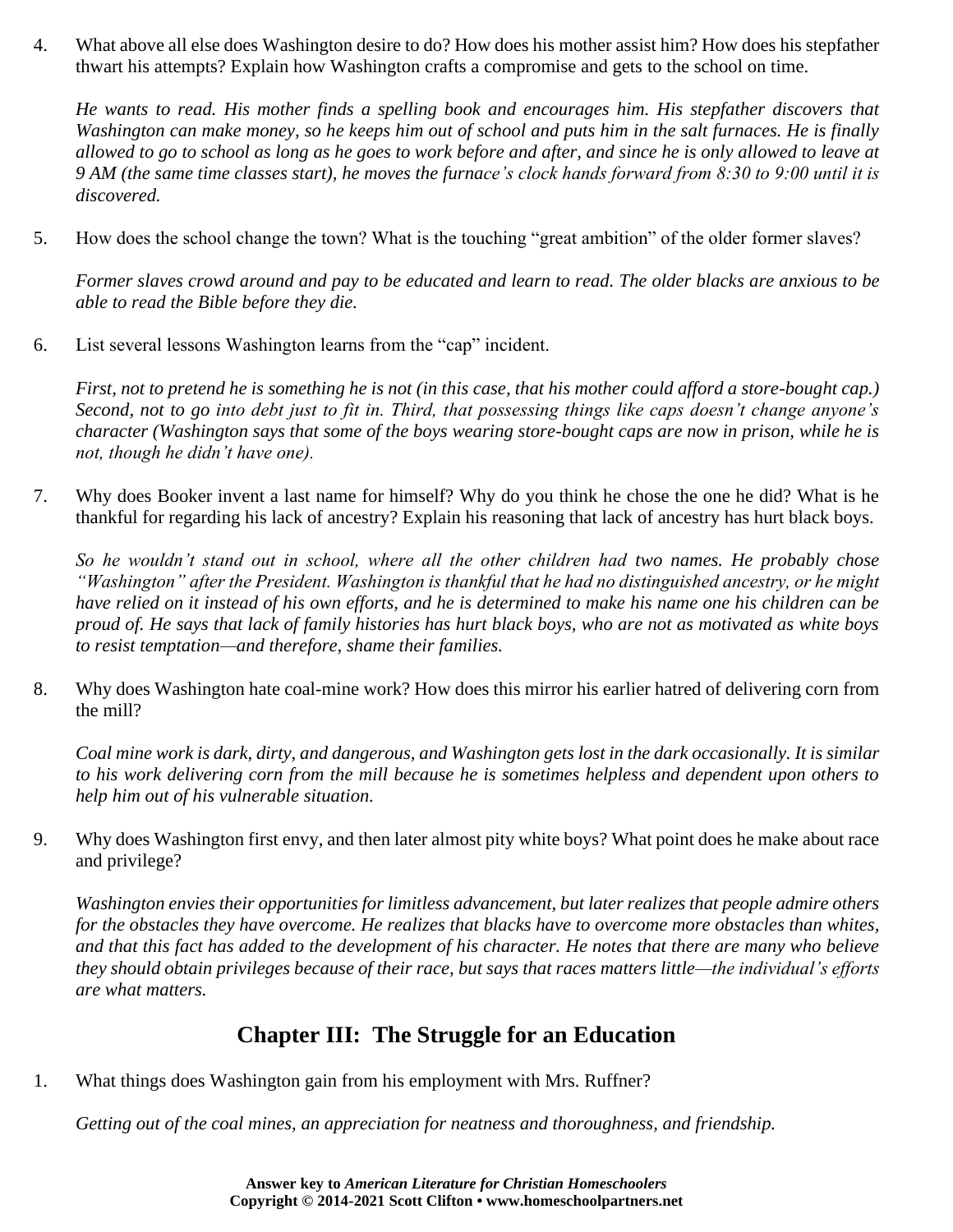2. Give evidence that an education is extremely important to Washington. What emotions of his are touched by incidents surrounding his desire to go to the Hampton Institute?

*He creates his own "library," he determines that he will get to the Hampton Institute no matter the cost, he leaves with very little money and not even knowing what to expect, and he walks around the hotel on a cold night, not allowed to come in.*

*Washington leaves, not believing he'll ever see his mother again, and other blacks who realize what he's trying to do touch his emotions by contributing little bits of money.*

3. Describe Washington's "entrance exam" into the Hampton Institute.

*He has to sweep and dust a room!*

4. What kind of man is Samuel C. Armstrong?

*A great man who is influential and inspiring, and good enough, according to Washington, that anyone who spent time around him could get a great education.*

5. What do baths represent to Washington?

*Order, cleanliness, self-respect, virtue.*

6. Why do you suppose that things keep "happening" to Washington (finding a job, getting enough money, being admitted to the school, receiving needed clothing, and so on)?

*His "luck" is really a result of his hard work, his attitude, and his friendliness toward others.*

# **Week 13, Day 3 – Chapter IV: Helping Others**

1. Instead of in textbooks, what kind of learning do we see Booker T. Washington experiencing at the Hampton Institute?

*Learning about thriftiness, hard work, honesty, helping others, contentment, and taking advantage of situations that present themselves.*

2. What does the Bible come to mean to Washington? How does the reader see its importance?

*Good literature, for one, but also spiritual help. He reads chapters every day before he starts work.*

3. Describe Washington's visit to his home.

*The miners are on strike. Washington can't find work because of the strike, which makes him worry he won't be able to return to school. His mother dies, which saddens him greatly.*

4. How does Mrs. Ruffner prove useful?

*She helps provide Washington with work, and thus money and a way to get back to school.*

5. What lesson does Miss Mackie teach Booker T. Washington?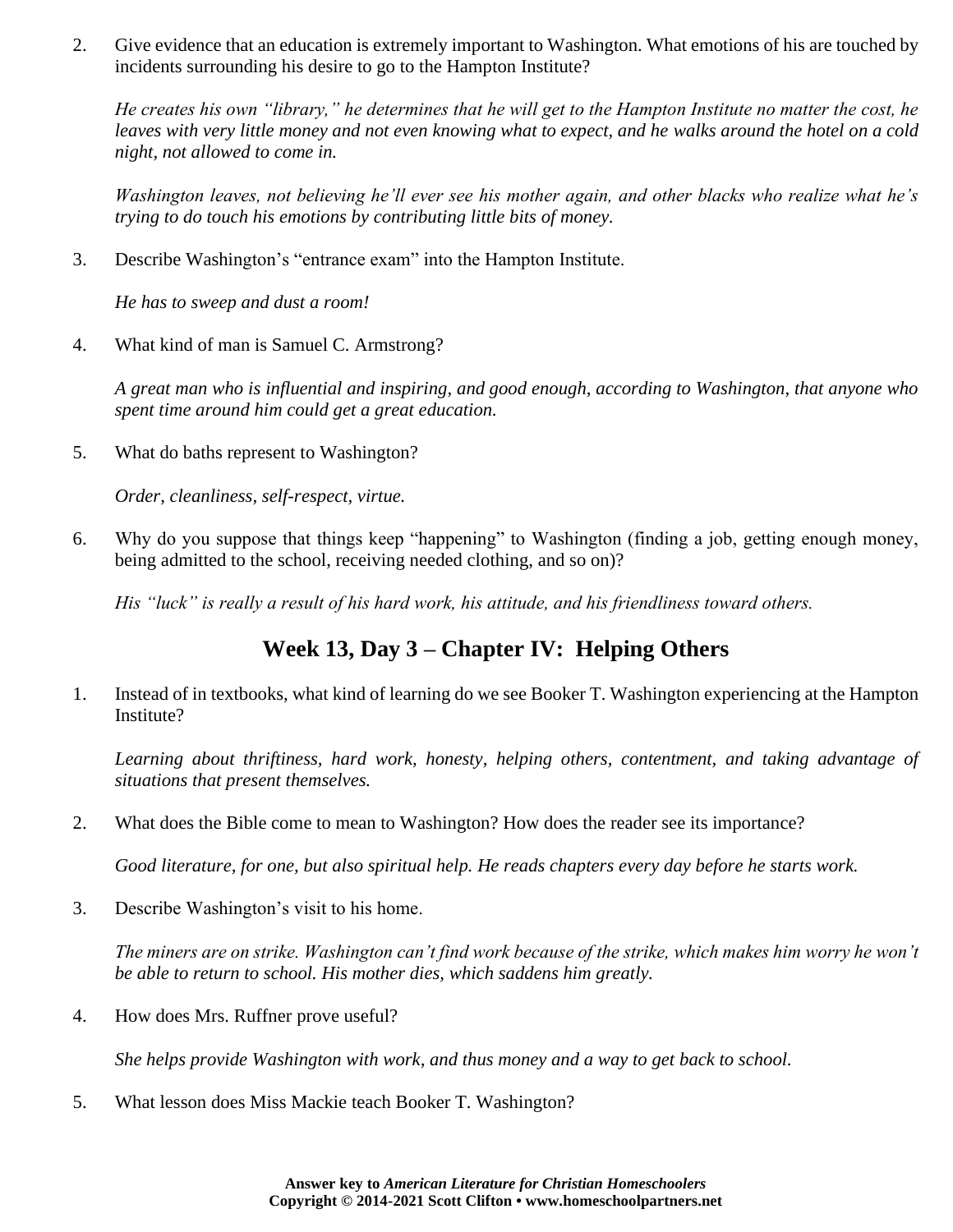*The dignity of labor, by her hard work to prepare the school for the new semester, even though she came from a highly cultured family.*

6. What does Washington say are the greatest two things he got from the Hampton Institute?

*Knowing General Armstrong, and learning the value of doing work that brings value and happiness to others.*

7. Describe Washington's activities back in Malden. What significance does he place on the toothbrush? Why? How does he assist his brothers John and James?

*He takes a position as teacher, working on teaching cleanliness to the students—some as old as 50—as well as book learning. He also teaches Sunday school and debate teams. He tries to help others in any way he can.*

*The toothbrush to Washington represents order and civilization.*

*He helps his brothers by saving to send them to school, as John helped him to do.* 

# **Chapter V: The Reconstruction Period**

1. Why does Washington say that some blacks during Reconstruction often attempted to learn Latin and Greek? Why did some want to become teachers or preachers?

*In a misguided attempt to avoid manual labor, or to make an easy living.*

2. What criticism and praise does Washington have for the U. S. government's actions during Reconstruction? Explain his view on "the franchise," and why he believed this way.

*They gave slaves their freedom, but didn't prepare them to be independent like they should. Washington believed that only blacks (or whites, for that matter) who owned property should be allowed to vote, certainly because they had more at stake and would be less likely to view the property of others as something up for a vote.*

3. How does Washington feel that Reconstruction was used by unscrupulous and vengeful whites? How does Washington see this ending? What does he suggest blacks do instead of attempting to procure supervisory positions over whites?

*To pay back Southern whites by placing former slaves over them in government positions. Washington predicted that this would end badly for blacks (which it did). He states that blacks should focus more on learning skills and gaining property.*

4. What is the chief difference in the school Washington attends in Washington, D. C. and the Hampton Institute? Which does he believe is better, and why?

*The students have everything paid for them in D. C., unlike at the Hampton Institute. Washington believes Hampton is better, since the students learn the value of hard work.*

## **Week 14, Day 1 – Chapter VI: Black Race and Red Race**

1. Explain why Washington refuses offers to enter political life after his stumping for Charleston to be named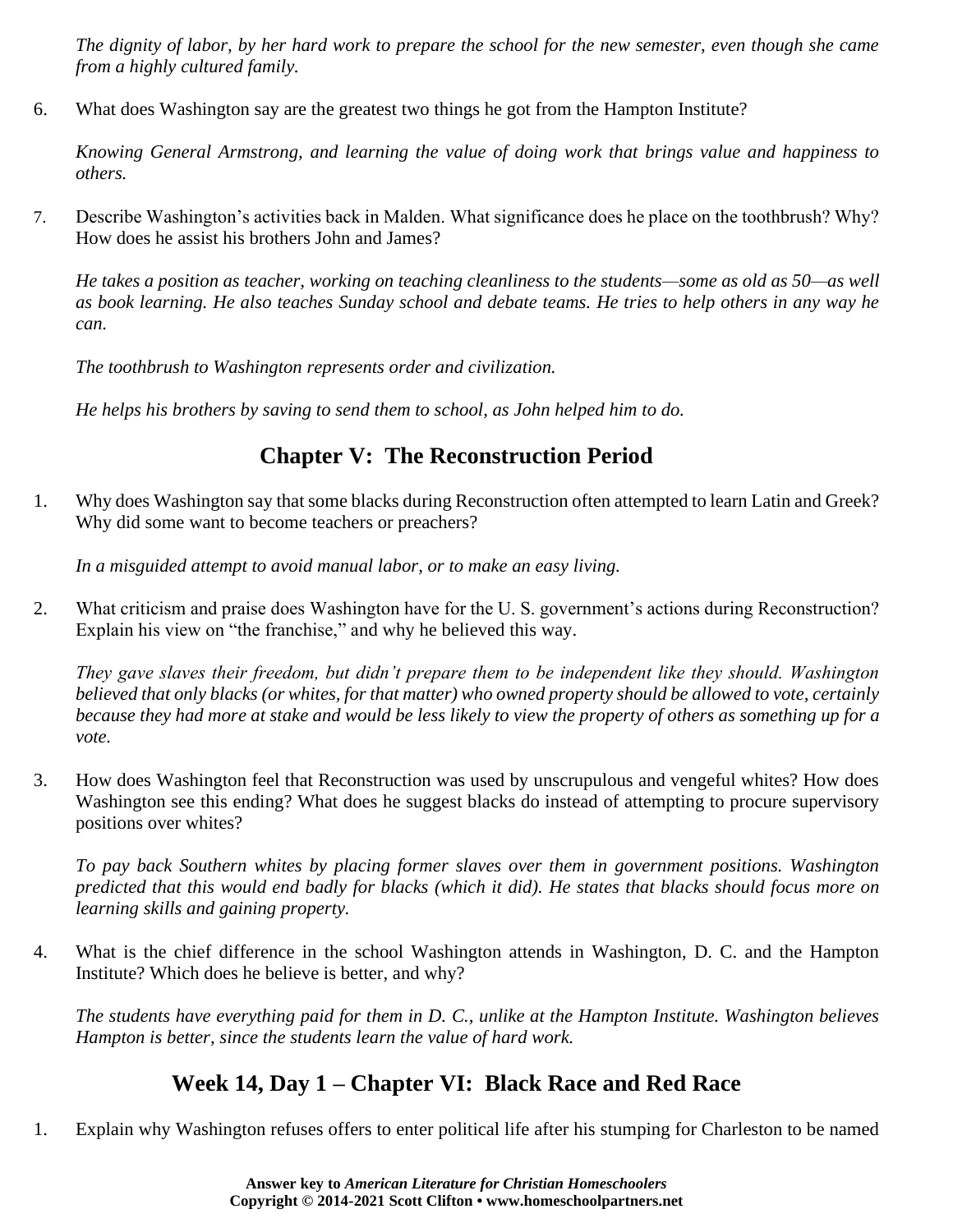the new capital of West Virginia.

*He believes he can do more good by working in a position that encourages thrift and hard work among former slaves.*

2. Give several reasons why the trip back to Hampton brings pleasure to Washington. How is Armstrong's offer to Washington especially meaningful and appropriate?

*He is pleased that General Armstrong thought of him, he wants to return, the train ride is much more pleasant than the first time he traveled to Hampton, he is welcomed warmly, and he discovers that Hampton is doing even more to help blacks assimilate into society and learn useful skills.*

*Armstrong asks Washington to help with a program to educate American Indians. This is especially appropriate, since Washington himself benefited from the help of others in his assimilation into society after he received his freedom.*

3. How does Washington succeed with the American Indians? What does this say about "races" and humanity in general? What is the Biblical view of "races"? (See Acts 17:24-26.)

*He treats them with kindness and respect, and they respond in turn. No matter where someone is from, he will in general respond well to kindness from others. The Bible teaches that God has made all nations of "one blood."*

4. How is Frederick Douglass's example of "degradation" actually a degradation of the Pennsylvanian railroad company's owners? Explain Washington's "complexion" point at the dining saloon.

*They degraded themselves by treating Douglass as if he were a lower form of humanity. Washington points out that he is excluded from the railroad dining car, although an Indian is allowed, even though both men are about the same color.*

5. Describe the "Plucky Class" that Washington teaches at Hampton. What two major satisfactions does he have in beginning this class?

*They are a hard-working group of 12 men and women who earnestly desire an education. They work 10 hours a day and do manual labor for two in exchange for their board. Washington is gratified at the fact that (1) these 12 students later all held important positions in the South, and (2) the program had grown at the time of his writing to 300-400 students and an important part of Hampton.*

## **Chapter VII: Early Days at Tuskegee**

1. What is ironic about Tuskegee University's request to General Armstrong?

*They are educating blacks, but it doesn't occur to them that a black man would be suitable to fill the position at their university to educate other blacks. (Does education work for blacks, or doesn't it?)*

2. Why is the area Washington moves to called the "Black Belt"? What pleases him about Tuskegee?

*First, the soil is thick, rick, and dark. Second, the number of blacks outnumbers the whites in a ratio from three to one to six to one. Washington is pleased that there is good culture, the students are eager to learn, the relations between blacks and whites are generally good, and that vices among blacks are much lower than in the big cities.*

3. How does Washington again encounter political pressure from others? What is his reaction?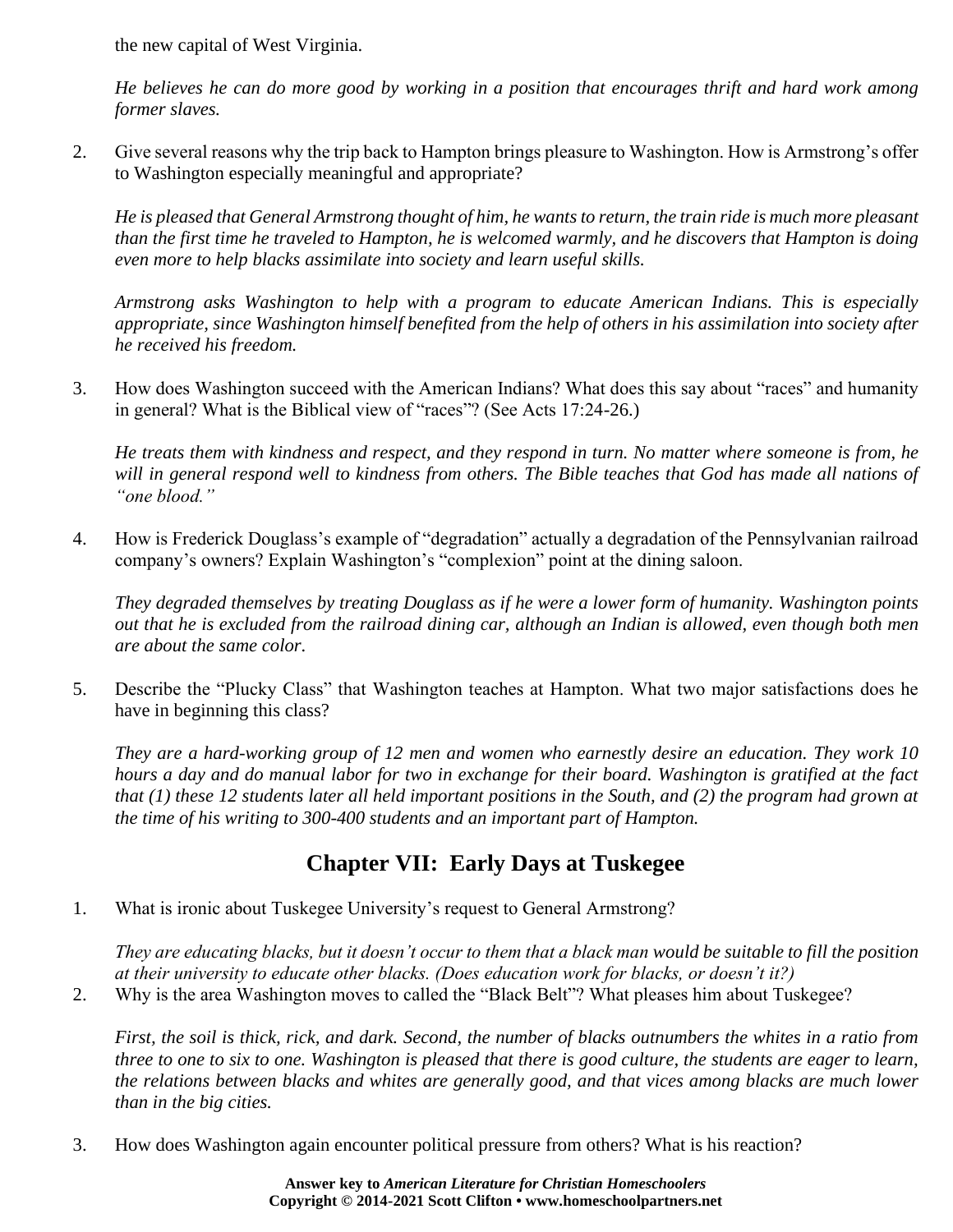*Some blacks want him to vote exactly as they do, telling him that the correct way to vote is exactly the opposite of how whites vote. Washington remarks that he believes this way of thinking is disappearing, and that he is glad to see it.*

4. What does Washington do to prepare for his work? What does he find out in his travels and stays with the black families in the area?

*He travels around the area, drumming up support and telling people about Tuskegee. He finds out the diets of the people, what they're like, that cotton is the main crop, and that they are ignorant that they could grow much of their own food. They also buy frivolous items such as a sixty-dollar organ instead of needs like forks.*

5. Why does Washington say he writes about the unfortunate and backwards condition of the places and families and schools he visits?

*To truthfully record the conditions, and to give a contrast that shows what institutions like Tuskegee University have accomplished in the area.*

# **Week 14, Day 2 – Chapter VIII: Teaching School in a Stable and a Hen-house**

1. Why do some oppose the opening of the school run by Washington?

*They imagine that blacks will leave the farms, turn into fancy-pants types who won't work, and that it will be trouble between blacks and whites.*

2. How are Mr. Adams and Mr. Campbell different? How are they alike?

*Their backgrounds (one white, one an ex-slave) were different, but both are very supportive of Tuskegee, and both are highly educated, according to the view of Washington.*

3. Explain why Washington is deeply saddened by the sight of a young man who is studying a French grammar, and surrounded by filth and a weedy garden.

*This is wasteful to Washington—filling children's minds with things that are not as useful as how to make a living and being civilized—that is, practical, useful work is seen by some as less important than "high learning."*

4. Describe Olivia Davidson. What do you think attracted Washington to her? What about Miss Davidson is not described by Washington?

*A young black woman of high moral character and unselfishness. Her background, love for others, and refusal to pretend to be white are what Washington mentions about her—not her physical beauty.*

5. What does Washington say that he and Miss Davidson want to make sure their students receive from their education at Tuskegee above all else? What worrisome fact do they learn from talking to the students?

*A way they can make a living, more than "book learning." They learn that most of the students are going to school so they don't have to work with their hands.*

6. Explain how the mansion and plantation suit Washington's purposes for educating students. How does he overcome their resistance to doing work that they think is beneath them?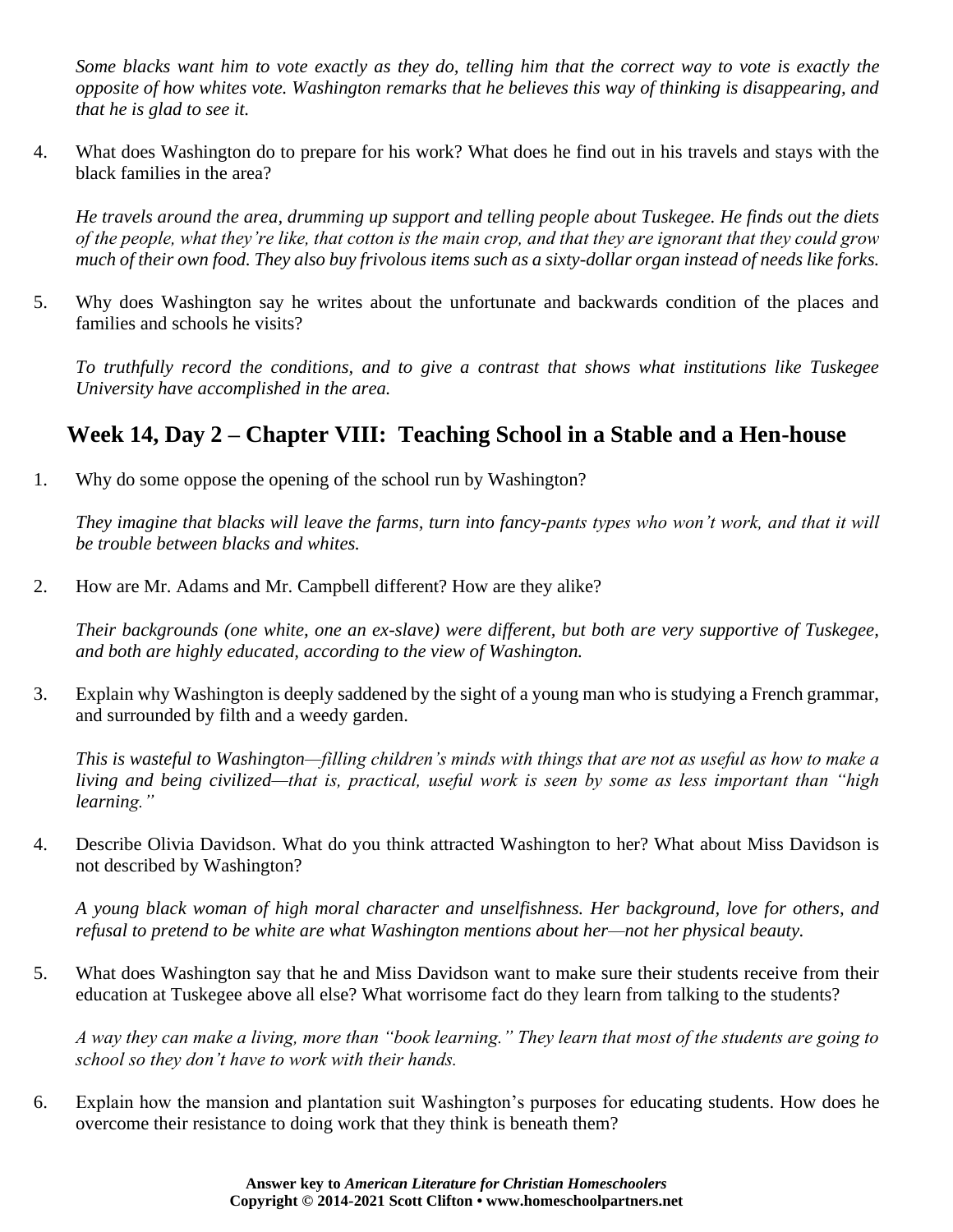*The land provides opportunities to show students how to grow crops. Washington overcomes the students' resistance by marching out with an axe himself to work.*

# **Chapter IX: Anxious Days and Sleepless Nights**

1. How does the way that many of the townspeople celebrate Christmas affect Washington? What do you think this represents to him? What contrasting examples does he give of how others celebrate Christmas?

*He is disturbed at their reveling and lack of appreciation for the sacredness of the celebration of Christ's coming. It represents ignorance and lack of moral character. Many, however, are extremely charitable during Christmas (giving coats, helping build cabins for the elderly, and so on).*

2. Washington meets an old man who says God does not want man to work. Is this true? (See John 5:17, 1 Thessalonians 4:9-13, Acts 20:35, 2 Thessalonians 3:6-10.)

*No. The Bible teaches that Jesus worked, that we should "work with [our] own hands," work to support the weak, and that anyone who won't work should not eat.*

3. Explain the three main reasons that obtaining the deed for the 100-acre property is satisfying to Washington and those who helped with it. Why do you think the sawmill owner is so willing to give lumber up front without payment?

*First, they paid it off with their hard work. Second, blacks and whites worked together to pay off the debt. Third, they are happy to have a permanent place for the school. The sawmill owner probably sees the good in the community that the school is doing, and puts his faith in Washington—therefore he is willing to give the lumber upon promise of payment.*

4. How does Olivia Davidson help with the building? Describe her health.

*She meets with many people to procure funds, to the detriment of her health, because she is not a very strong person.*

5. Why, to Washington, is the pressure of keeping the institution going and paying for the new buildings particularly trying?

*He believes that the failure of the institution would damage the possibilities of additional black schools' being built.*

## **Week 14, Day 3 – Chapter X: A Harder Task Than Making Bricks Without Straw**

1. Why does Washington insist that the new buildings be built by students?

*He wants to teach them how to build, how to learn, how to develop a love for labor, and how to gain the satisfaction of having completed something themselves.*

2. What lesson do Washington and the students of Tuskegee learn from brickmaking? How does their success affect their standing in the community? How does it affect relations between the black and white "races"?

*Perseverance, sacrifice, hard work. Their success makes business contact and customers for themselves, and increases the value of their school in the eyes of the community, since they are producing things of value.*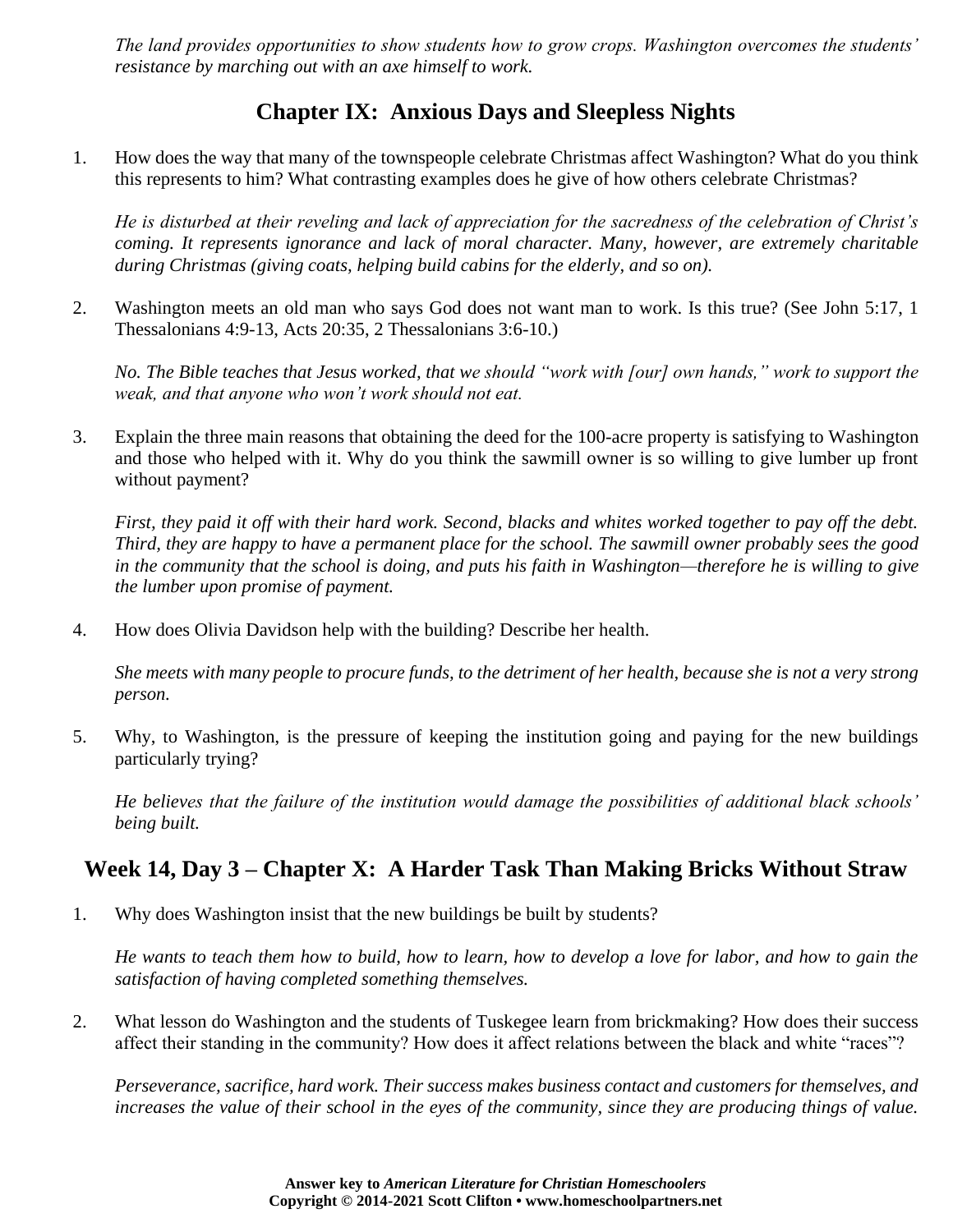*White and black relations are improved, according to Washington, because whites see blacks adding to the wealth of the community.*

3. What is your take on the parents who would like their children to go to Tuskegee, but protest the requirement that students do manual labor?

*Answers will vary.*

4. Does the recalling of numerous failures and shortcomings of Tuskegee discourage you as a reader? Why or why not?

*Answers will vary, but most readers should be encouraged, since Washington recounts how he and the students were successful through numerous attempts at building and fixing items throughout the school.*

# **Week 14, Day 4 – Chapter XI: Making Their Beds Before They Could Lie on Them**

1. What does Washington learn from General Armstrong?

*That great men are forgiving and not bitter—as Armstrong was toward Southern white men, whom he had fought in the North/South War.*

2. How does Washington say that prejudice and wrongdoing against blacks by whites hurts whites more than it does blacks?

*It hurts their character, making them vulnerable to being untrustworthy in other endeavors, and making them susceptible to cheating* anyone *else, black or white.*

3. What is your take on how Washington behaves on the train to avoid offending or creating a confrontation with other passengers? Do you think he is giving in to prejudice too easily, or showing character? How does the situation pan out?

*Answers will vary. Washington avoids eating with and sitting with white women when he perceives that some white passengers would take offense. The men later speak cordially to Washington.*

4. Explain the importance of toothbrushes and baths to Washington, and the meaning of his exhortation to his students: "[P]eople would excuse us for our poverty, for our lack of comforts and conveniences, but that they would not excuse us for dirt."

*Toothbrushes and baths represent civilization and orderliness. As for his exhortation about poverty, the meaning is this: There is no shame in being poor, because it doesn't necessarily reflect badly upon a person, especially a young person, but being dirty shows a lack of character, and lack of work ethic, since anyone can be clean.*

# **Week 15, Day 1 – Chapter XII: Raising Money**

1. Give Washington's two rules for the "science of begging."

*Clearly make the details of your work known, and don't worry about the results.*

2. Explain why Washington has no patience for those who criticize the wealth simply for being wealthy, and not giving what they think is enough to charity.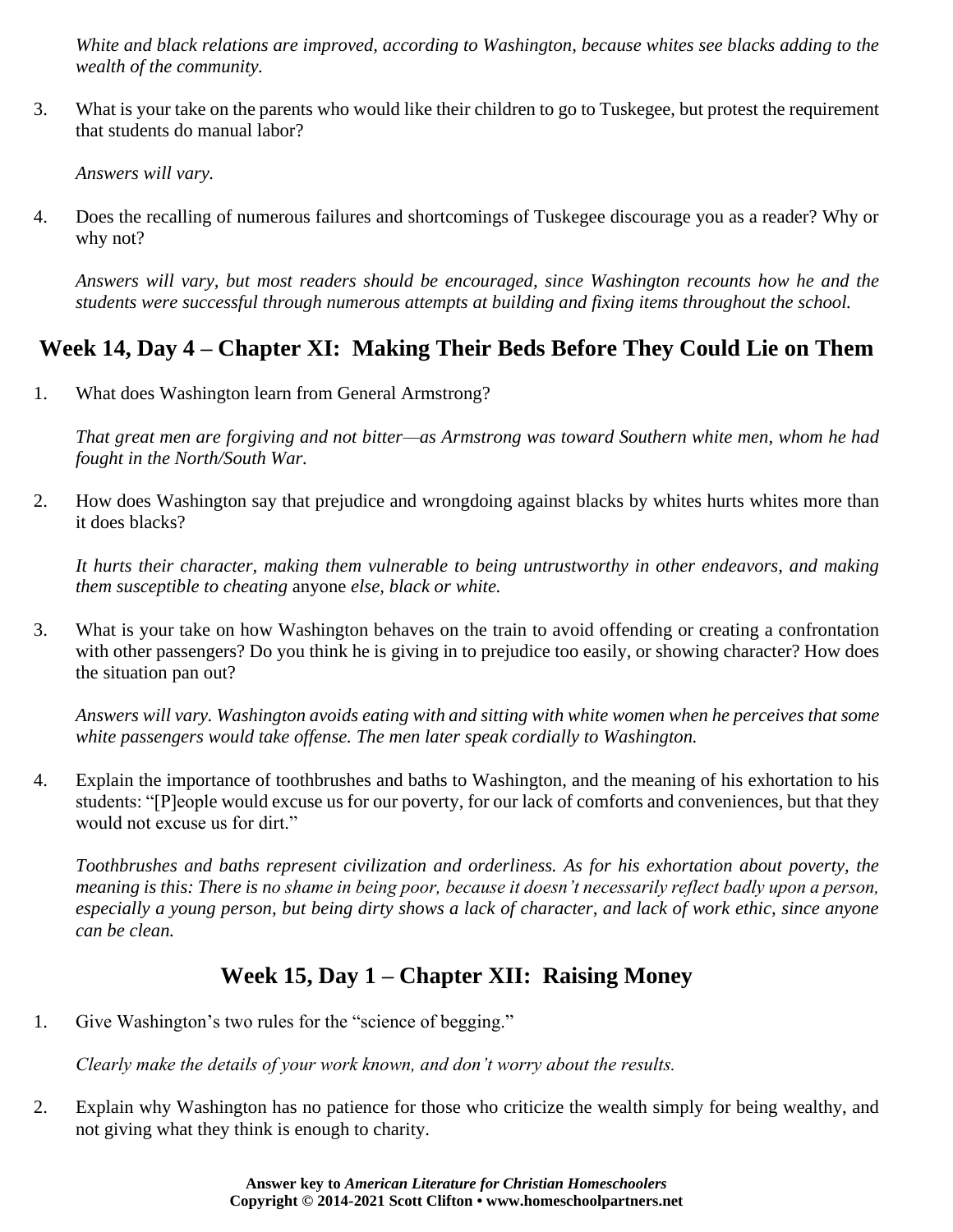*First, taking a large part of money from the rich would hurt others tremendously. Second, the rich are constantly besieged with requests for money from others. Third, the amount of money given away by the wealthy is often kept secret.*

3. What "compensations" does Washington receive from going around the country trying to secure funds for Tuskegee?

*Learning about human nature and meeting people.*

4. What lesson does Washington learn from the meeting with the gentleman in Connecticut, and from his meetings with Collis P. Huntington?

*That visits might not pay off immediately (since the gentleman from Connecticut waited two years to contribute to Tuskegee), and that persistence can keep donations coming from someone like Huntington, who was only able to give two dollars at first, but later gave fifty thousand dollars.*

5. Why do you think Washington is so successful in raising money from (a) wealthy benefactors, and (b) ordinary people who give small donations?

*Answers will vary, but Washington is very persuasive in an upright and honest way, giving tangible evidence that money donated to Tuskegee would benefit black students, enabling them to lift themselves up. Wealthy benefactors see the hard work students do in building, improving themselves, and learning useful skills, which attracts them. Ordinary people see Washington's earnestness, and they realize the good that the school has done.* 

#### **Chapter XIII: Two Thousand Miles for a Five-minute Speech**

1. How do you think a requirement to work a ten-hour day to receive two hours of education would go over with young persons in today's society? Why?

*Answers will vary. Probably most young persons would balk at the idea, since there is more of an entitlement mentality in today's society.*

2. Whom does Washington marry? Explain the joy and sorrow he receives after their marriage.

*Olivia Davidson, his coworker. She dies four years later, but not before giving birth to two sons.*

3. What is Washington's philosophy on criticizing people in speech? Why?

*Not to criticize unless he is in the area, and it is deserved, and to praise if possible rather than to criticize. He believes this works better to effect change.*

4. What is Washington's main idea in his speech in Wisconsin about "the future of the Negro"?

*That people will accept and respect blacks more if they become useful to society and produce wealth for themselves and others.*

5. In his speech before Congress in favor of the Atlanta Exposition, what does Washington say will do more for blacks than the political process?

*Property, industry, skill, economy, intelligence, and character.*

**Answer key to** *American Literature for Christian Homeschoolers* **Copyright © 2014-2021 Scott Clifton • www.homeschoolpartners.net**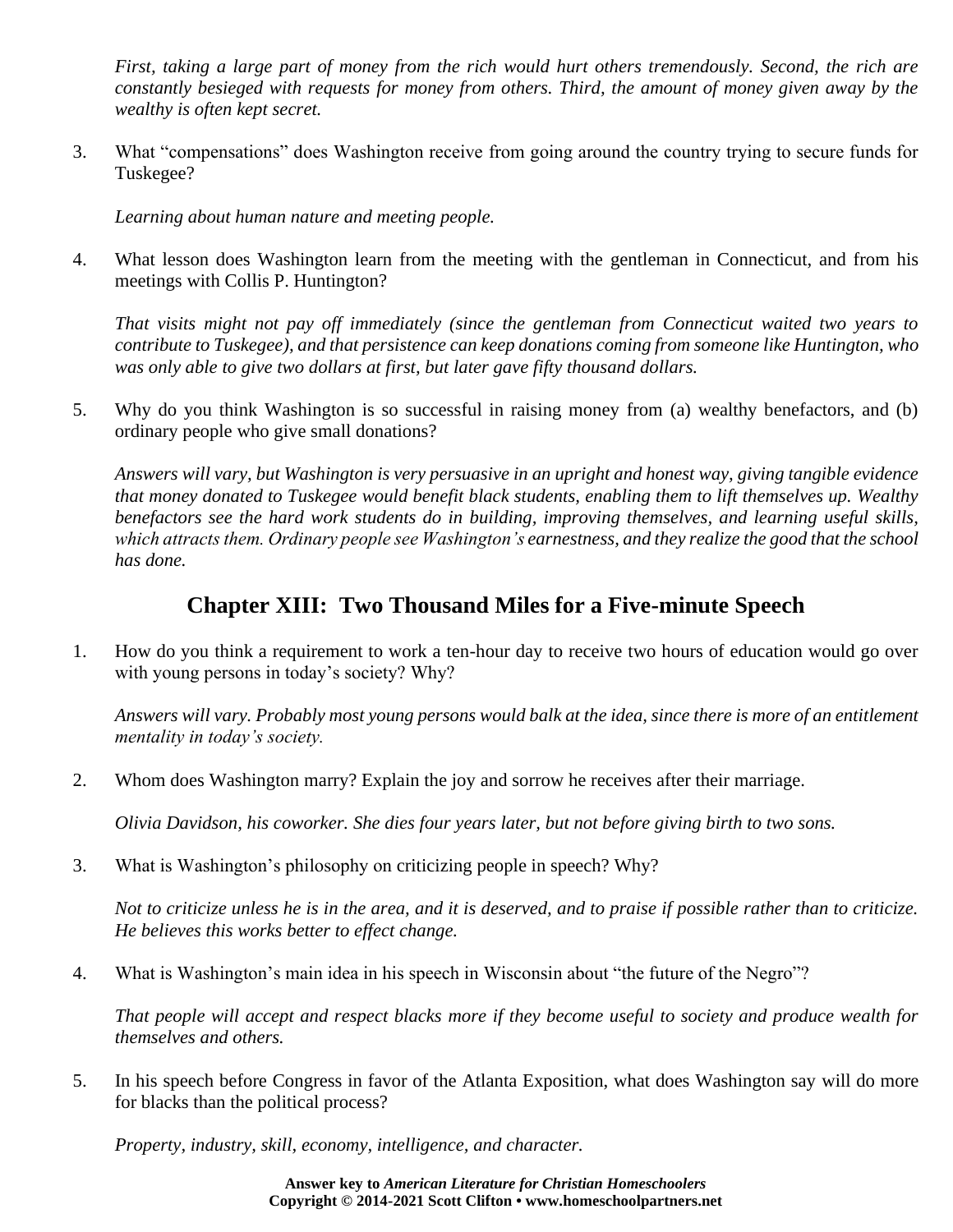6. Describe Washington's preparation for his speech at the exposition. How is this similar to the way he approaches everything else he does?

*He thinks carefully, works hard, considers his audience, tests it before his students, and prays God's blessing upon it. This is how Washington does everything else he does, from manual labor to getting support.*

#### **Week 15, Day 2 – Chapter XIV: The Atlanta Exposition Address**

1. What does Washington mean by the injunction "Cast down your bucket where you are!" to (a) the "black race" and (b) the "white race"?

*First, that former slaves should cultivate friendships with those around them, and learn to be self-sufficient through their labour, rather than look to others—especially the Federal government—to bring them up. Second, that whites should not look to foreigners first to increase the prosperity of the United States, but to the blacks that already live there.*

2. Explain this passage from Washington's speech: "The wisest among my race understand that the agitation of questions of social equality is the extremest folly, and that progress in the enjoyment of all the privileges that will come to us must be the result of severe and constant struggle rather than of artificial forcing."

*Washington means that the immediate pressing of equality of blacks with whites using government force is doomed to fail, and that true equality instead will come from a slow, laborious process.*

3. What is the crowd's reaction to Washington's speech? The press and other reactions? How does Washington respond to the offers he receives?

*Washington is heartily congratulated, the press praises him, and he is given many lucrative offers for his services. He turns them down, even though he would be essentially a millionaire in our day, because he feels he has important work at Tuskegee.*

4. What does Washington mean by saying, "No man whose vision is bounded by color can come into contact with what is highest and best in the world"?

*That a person so small-minded as to hold prejudicial views against another "race" will be small-minded in other ways too, and miss out on many great things in the world.*

5. Washington says that some blacks saw his speech as too forgiving and not demanding enough of rights for blacks. How would you respond to this charge? Also, his remarks on black ministers struck a wrong chord with many blacks. How would you respond to these?

*Answers will vary, but Washington is, first, trying to ensure that Southern whites do not feel resentment toward blacks because they are being forced to do something they don't want to do, which he believes will lead to a more lasting, peaceful coexistence and full equality.*

*Second, trying to honestly point out shortcomings of many blacks who called themselves "ministers," which should result in greater integrity among those who truly are called.*

6. What does Washington see as a solution to voting rights?

*Complete equality among all "races"—even if there are requirements for literacy or property ownership in voting rights.*

> **Answer key to** *American Literature for Christian Homeschoolers* **Copyright © 2014-2021 Scott Clifton • www.homeschoolpartners.net**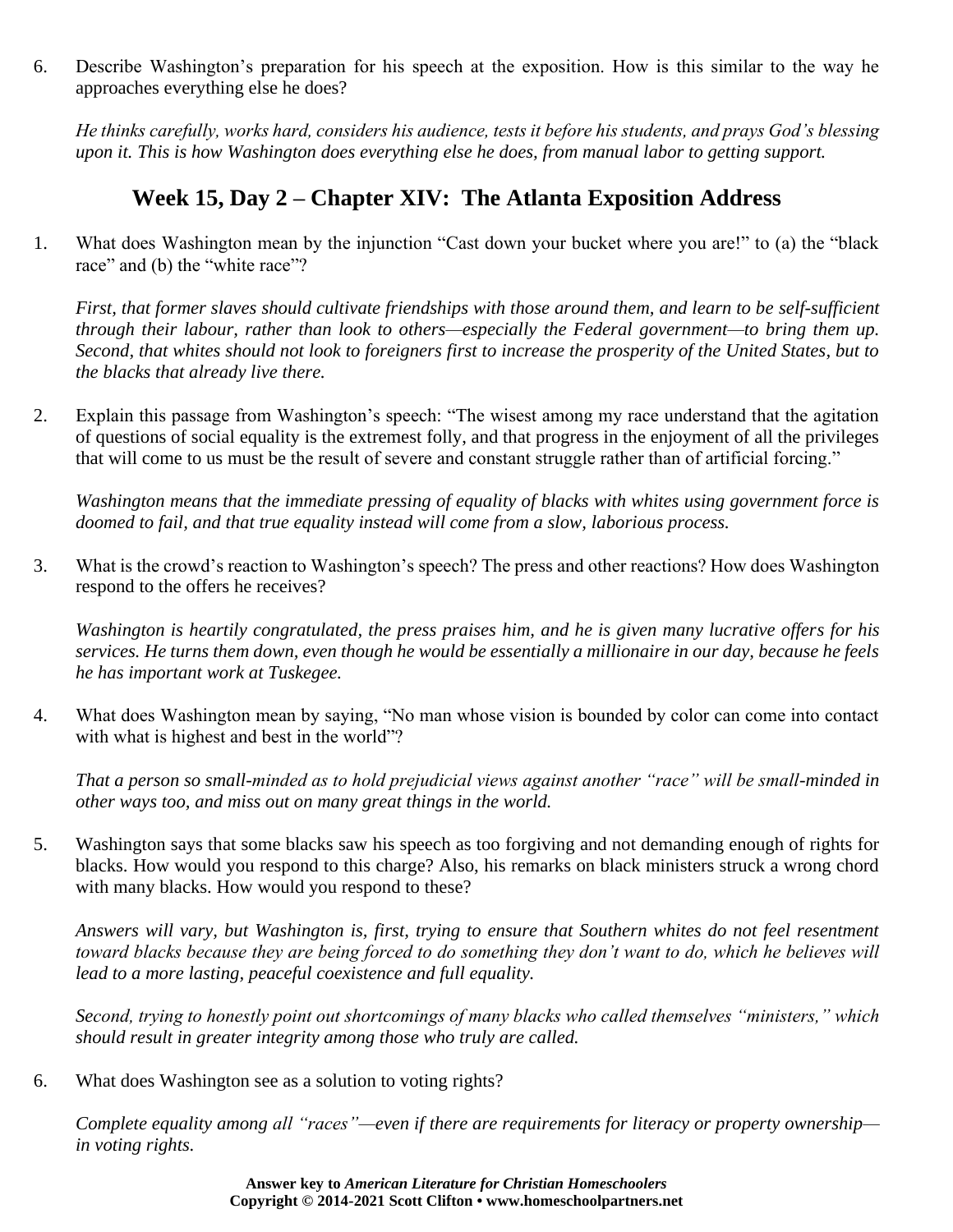## **Chapter XV: The Secret of Success in Public Speaking**

1. What does Washington say about nervousness in public speaking?

*That he is quite nervous each time he speaks, and that he attempts to overcome this by forging a link between himself and the audience.*

2. What does Washington say is the most disturbing thing that happens to him while giving a public speech? How does he say he tries to keep this from happening?

*Someone leaving in the middle of the speech. He tries to prevent this by making sure his speech is interesting and full of facts.*

3. Do you think that Washington's reprints of the favorable press reports of his speeches sound like bragging? Why or why not?

*Answers will vary.*

#### **Week 15, Day 3 – Chapter XVI: Europe**

1. Why do some of Washington's friends take up a collection for him and his wife to go to Europe? Why does Washington protest to them, and what worries does he have about the vacation?

*They are worried about his health, that he is working too hard, and looks tired. He insists that he can't leave Tuskegee, saying it will fail financially, but they get him a replacement and assure him it will survive without him for four months. Washington worries that by taking a vacation he will look lazy and as if he were flaunting his success.*

2. What lesson does Washington say is reinforced by his learning about Mr. Henry O. Tanner? How does this remind him of his first visit to Hampton, where he swept the schoolroom?

*That recognition of talent and hard work will eventually trump prejudice and ignorance regarding race. Washington worked hard to do a perfect job at sweeping, and he was rewarded with entrance to the school.*

3. What conclusion does Washington come to after reading a book on board a ship on the life of Frederic Douglass? Why?

*That race relations are improving. Mr. Douglass writes about how he was confined to a small portion of a ship he was on, and not too many years later, Washington is treated as an honored guest aboard a ship.*

4. What is humorous and ironic about the fact that Washington's invitation by the committee in Charleston is held in an opera-house?

*Washington previously state in* Up From Slavery *that former slaves attempting to better themselves should remember: "The opportunity to earn a dollar in a factory just now is worth infinitely more than the opportunity to spend a dollar in an opera-house." Washington has done the former, and now is enjoying the latter!*

#### **Week 15, Day 4 – Chapter XVII: Last Words**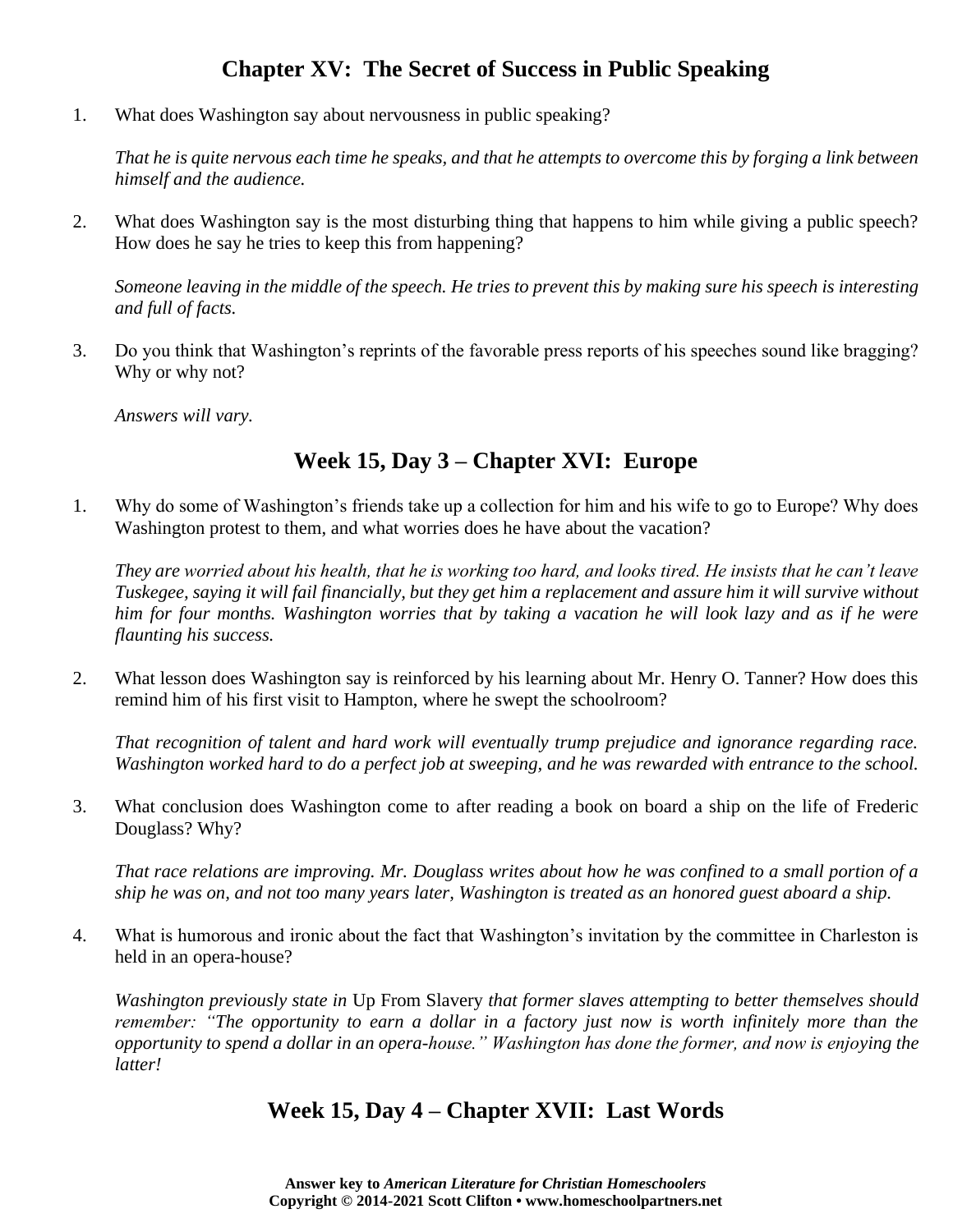1. What does Washington say is the greatest surprise he ever received in his life? What emotions does it bring him?

*The honorary degree from Harvard University. He wonders at how he ever could have received it, being from such humble beginnings.*

2. Name Washington's secret resolution. What does he learn about the white people of Tuskegee that he did not know until then?

*To invite the President to Tuskegee. He realizes how proud they are of the school.*

3. List the three goals of Tuskegee's industrial teaching.

*(1) Students will be well educated, (2) students will be prepared to make a living for themselves and others, and (3) students will realize the beauty and dignity of labor.*

4. How does Washington argue that educating blacks in institutions like Tuskegee is improving race relations?

*He believes that blacks learning to improve their "material, educational, moral, and religious life" will impress whites, who will see the value of it.*

#### **Week 16, Day 1: How the Captain Made Christmas**

1. Are old Christmas (or old times) always better? Why do many think that claim is true?

*Answers will vary!*

2. Name one piece of advice that the Captain gives the young man—or name one act the Captain performs—that made an impression on you.

*Answers will vary!*

#### **Week 16, Day 2: The Gift of the Magi**

1. Describe the story's setting. Who are the Dillinghams? What is their financial situation?

It is the day before Christmas in New York City for a young couple living in a shabby New York City apartment. *Jim Dillingham doesn't make much money, and his wife Della despairs of finding a gift for him for only \$1.87.*

2. Why are Jim's watch and Della's hair sources of such pride?

*Jim's watch was passed down from his grandfather, and it is fine and beautiful. Della's hair is long and beautiful.*

3. Why do you suppose O. Henry sets the price of Della's hair at \$20?

*It is the same amount that Jim earns in a week, so the reader can see that this is a great amount for Della to spend on him. Also, since it* is *what Jim earns a week, the amount serves to link the two characters in the reader's mind.*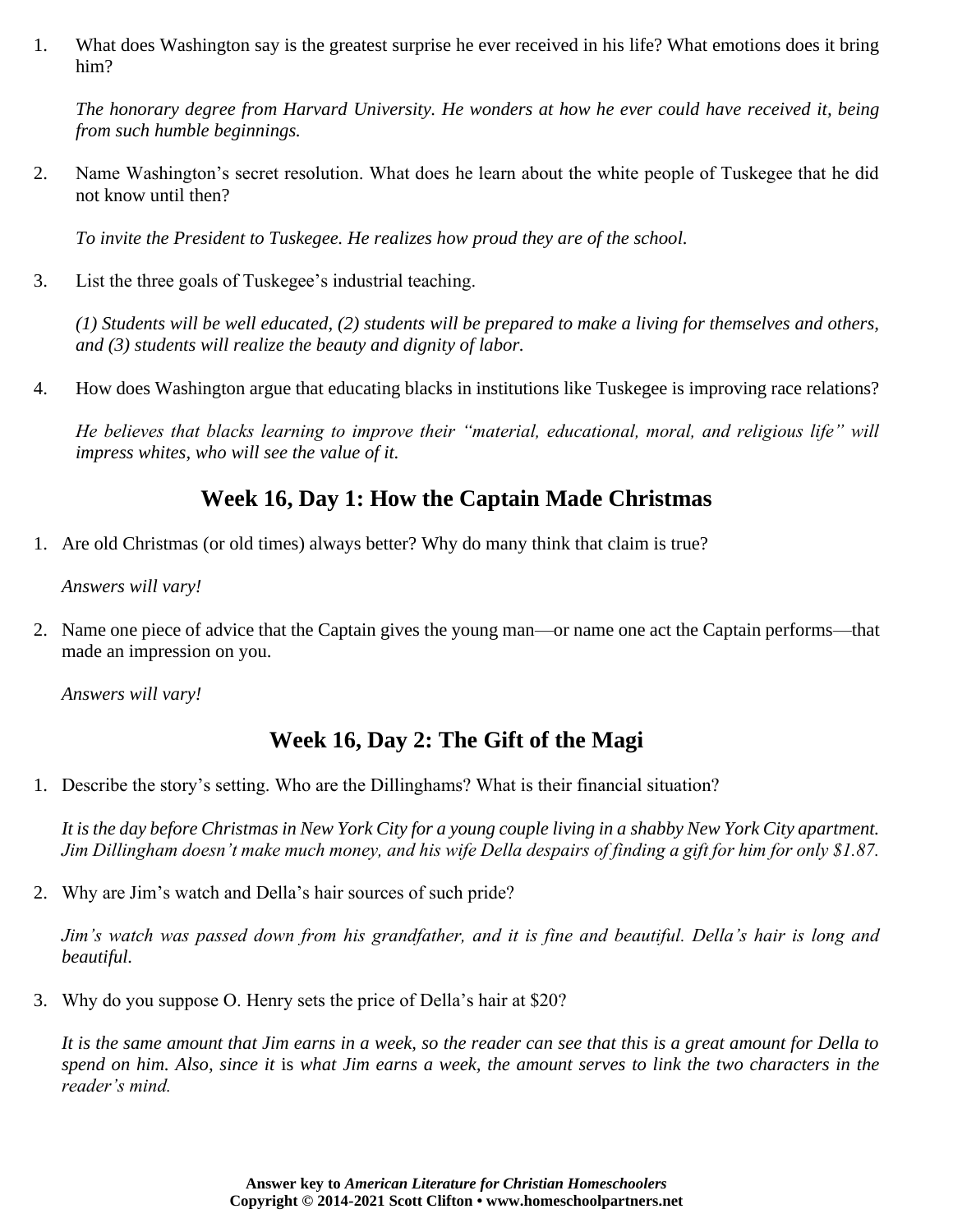4. Explain the story's ironic ending. How is the ending somehow not tragic and gloomy, as it could be? What contrasts greatly with the story's two pairs of "parted items" (the watch and the chain, and the hair and the combs)?

*Although Della has sold her hair to buy Jim a chain for his watch, Jim has sold his watch to buy combs for her hair. The ending doesn't come across as tragic because of the lighthearted instances of humor that O. Henry sprinkles into the story, and the characterization of Jim and Dell as such a loving and spirited married couple.*

5. Why does O. Henry name this story "The Gift of the Magi"?

*He compares the wise men to the two young people, whom he says are also wise, because of their true, unselfish love for each other. They also give precious gifts to each other, as the magi did to Jesus.*

#### **Week 17, Day 1: The Chambered Nautilus**

1. What poetic language does the author use to describe the chambered nautilus in the first stanza?

*He compares it to a great ship sailing the sea, with "purpled wings," with Sirens singing, and mermaids lying on coral reefs.*

2. What is the chambered nautilus doing in the second and third stanzas?

*Building up its shell, which it outgrows each year.*

3. What lesson does Holmes take from the chambered nautilus, as presented in the fourth and fifth stanzas? How does this lesson compare to the Biblical worldview?

*By telling his soul to "build thee more stately mansions," Holmes seems to be telling himself to build up his own soul under his own power and effort. He leaves God out of the equation, and even hints with his words "shut thee from heaven" (which at first seems to indicate the chambered nautilus's protection from the elements) that he wants to achieve independence from God. This is an evolutionist, pantheist, transcendentalist mindset that rejects God as ultimate ruler of the universe.*

#### **Week 17, Day 2: Poems of Emily Dickinson**

Give some examples of "slant-rhymes" in the Emily Dickinson poems we read.

*"Soul/all," "you/know," "to-day/victory," "eye/majority," "away/poetry."*

#### **Hope**

1. What does Dickinson mean by the second stanza? (Rearranging the words in line five might clarify it.)

*That hope is heard "sweetest" when the storm blows, or when times are hardest, and it would have to be a really bad "storm" to squash hope altogether.*

2. What is a *Christian's* hope? (See Titus 2:11-14 and 1 Peter 1:3-5.)

*A Christian's hope:*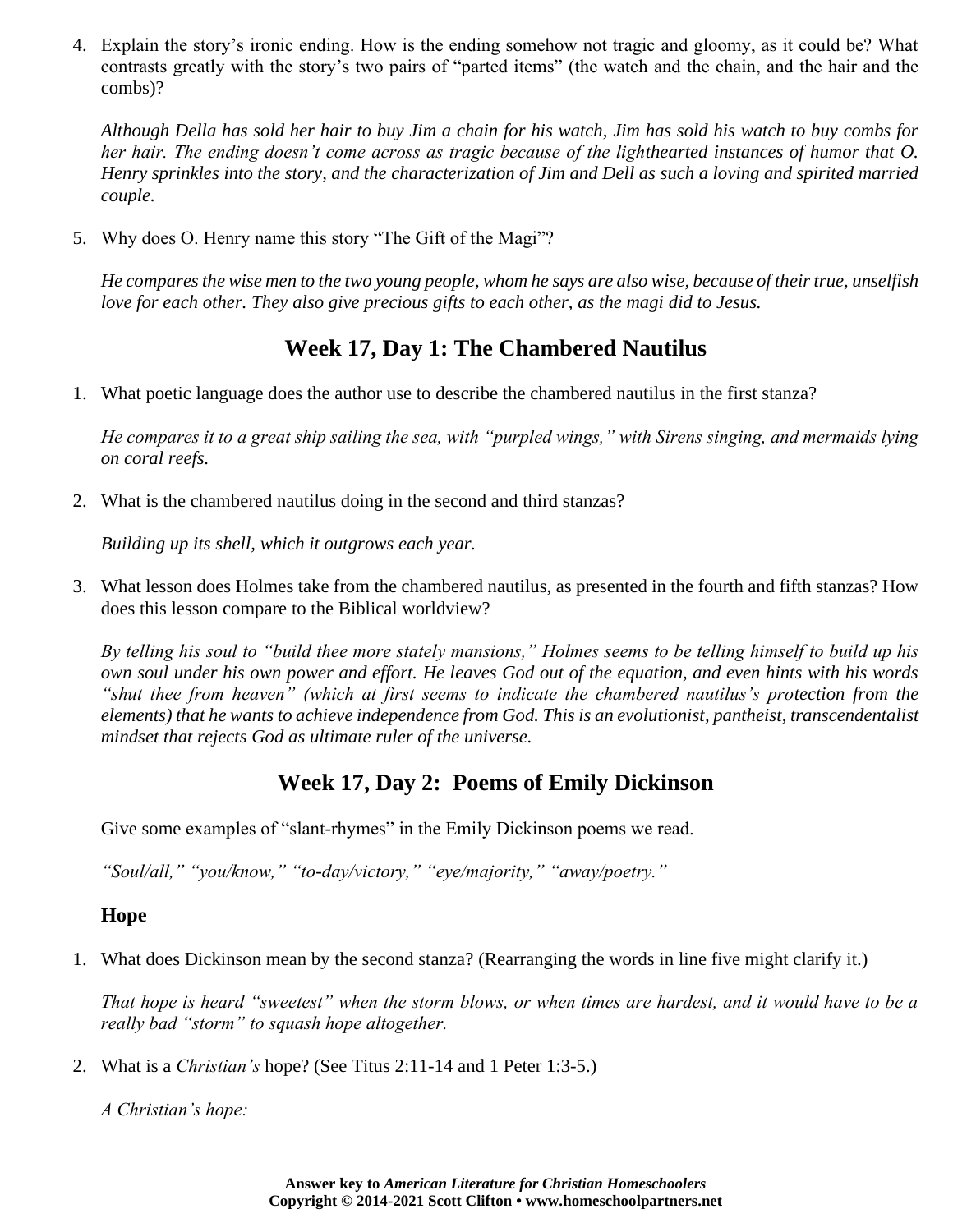*"For the grace of God that bringeth salvation hath appeared to all men, teaching us that, denying ungodliness*  and worldly lusts, we should live soberly, righteously, and godly, in this present world; looking for **that blessed** *hope, and the glorious appearing of the great God and our Saviour Jesus Christ; who gave himself for us, that he might redeem us from all iniquity, and purify unto himself a peculiar people, zealous of good works" (Titus 2:11-14).*

*"Blessed be the God and Father of our Lord Jesus Christ, which according to his abundant mercy hath begotten us again unto a lively hope by the resurrection of Jesus Christ from the dead, to an inheritance incorruptible, and undefiled, and that fadeth not away, reserved in heaven for you, who are kept by the power of God through faith unto salvation ready to be revealed in the last time" (1 Peter 1:3-5).*

#### **I'm Nobody! Who Are You?**

1. What is a "nobody," according to this poem? Who are the "they" who would banish "nobodies"?

*Apparently a "nobody" is a person who doesn't conform to accepted normal behavior. The "they" are those who want conformity.*

2. Who is a "somebody," according to this poem? What is dreary about being a "somebody"? Why does Dickinson compare admirers of "somebodies" to a "bog"?

*A "somebody" is a famous or popular person, which Dickinson says is dreary because all a "somebody" does is preen around with admirers. Dickinson compares the admirers to a "bog," because they are apparently as unpleasant and mucky as a swamp.*

#### **Success**

1. Why does Dickinson say success is counted "sweetest" by those who never succeed? What can't even the victors do as well as the "defeated" and "dying," according to the second and third stanzas?

*Dickinson says that success is counted sweetest because it is longed for more by those who fail. She says that victors can't even define "success" as well as those who don't experience it.*

2. What personal message might Dickinson be putting forth in this poem?

*That she doesn't think herself a success.*

#### **Much Madness Is Divinest Sense**

1. What point does Dickinson make about much of what is called "sense" and "madness"? What can happen to those who object to the majority?

*That often "sense" and "madness" are mixed up by most people. Those who object to the majority's opinion can be shunned, castigated, and punished.*

2. Give an example of how a Christian can find himself called "straightway dangerous" for not assenting to popular opinion.

*Answers will vary.*

#### **A Book**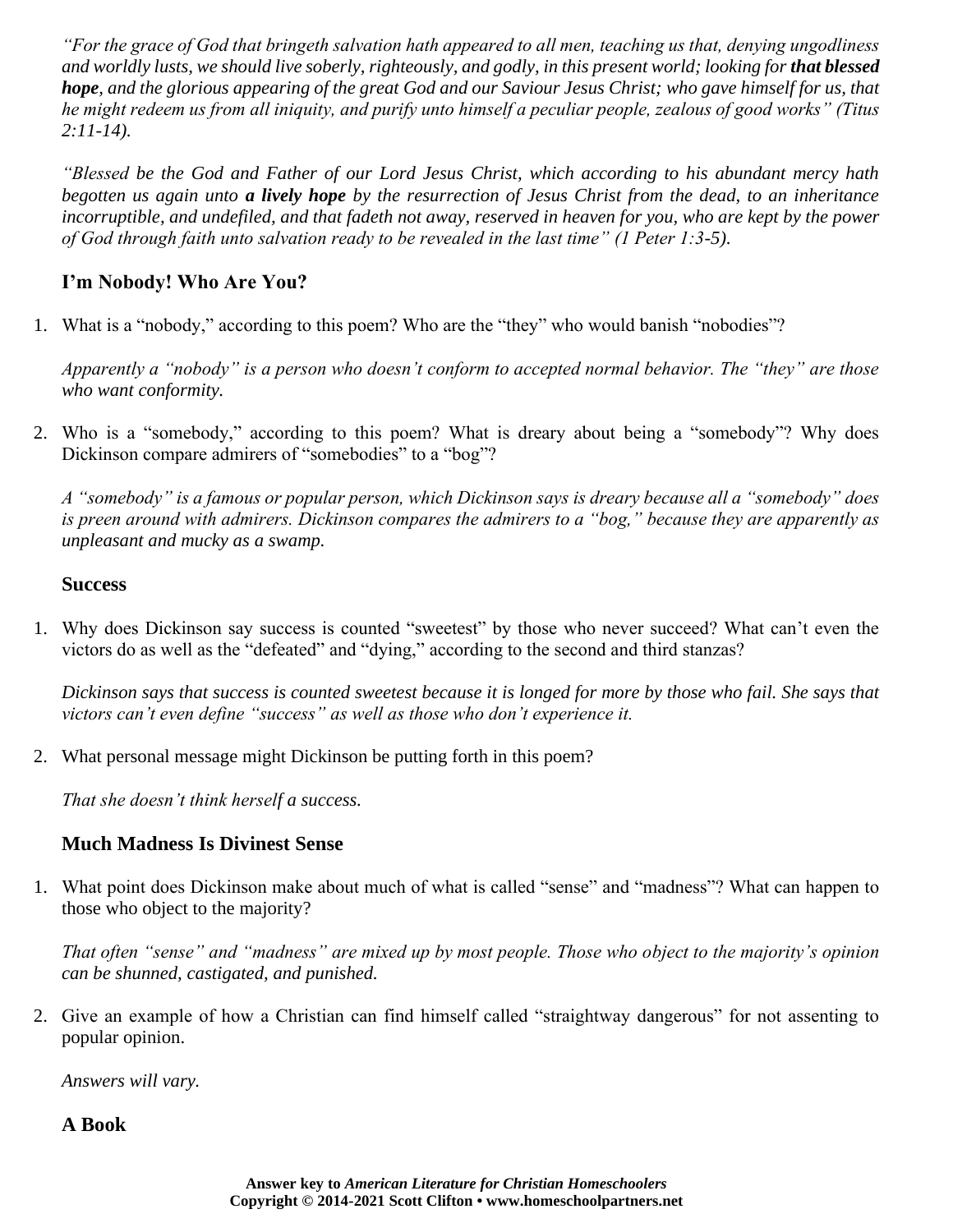How are books like "coursers" and "frigates"? How are books good for the "frugal"?

*They enable readers to "take trips." Books are available for even the poorest, "frugal" person to use, with the imagination, to go on a "journey."*

# **Week 17, Day 3: A Sisterly Scheme**

1. What does the writer accomplish with the first paragraph?

*It sets up the story in a way that is intriguing to the reader; he wonders at the possibilities of this place where visitors "go in," and becomes more interested in what will happen in the story.*

2. What occurs at the story's beginning to set the plot in motion? What things do we learn about characters from what happens?

*Mr. Morpeth is supposed to take a young lady (Pauline) out on a canoe trip, but she ditches him for another man, Mr. Brown, and the young lady's sister (Flossy) starts a conversation with him about it. We learn that Mr. Morpeth is a little mopey and timid; that Pauline is inconsiderate and selfish; and that Flossy is a young woman, although a little brash and tomboyish.*

3. What scheme does Flossy cook up? Why does she claim she is doing this for Mr. Morpeth?

*She will help Mr. Morpeth by helping him to woo her, supposedly hoping to make her older sister jealous, culminating in his marriage proposal to her (an act, of course!). All the while, Flossy will "dangle" him as if he means nothing to her.*

*Flossy tells Mr. Morpeth she is willing to help him to get her sister off her back, and that she wants to experience some "liberty."*

4. How does the fake flirtation by Mr. Morpeth progress? What is the reaction of this to the people around them?

*Morpeth "woos" Flossy; she treats him with disdain; the vacation crowd is in an uproar, especially Pauline.*

5. Give some clues that hint at what Flossy's actual plan is.

*Morpeth tells Flossy, "Your scheme is a good one. Only—it involves the discovery of another girl." This is true on two counts. First, Flossy's scheme is indeed a good one! Second, her scheme does involve the "discovery of another girl"—Flossy plans for Morpeth to discover* her*!*

*Flossy also asks Morpeth if he thinks she's "good-looking enough," and makes sure he knows that she is eighteen years old.*

*The canoe trip with Pauline, Flossy, Mr. Brown, and Mr. Morpeth is described by saying first that in the canoe there were three sulky people and "one girl radiant with triumphant happiness" (Flossy).*

#### **Week 18, Day 1: A New England Nun**

1. Name the two adverbs in the second paragraph that describe Louisa Ellis's way of living. How does the fact that she can never remember losing one of her sewing accessories show what kind of person she is? List some other examples that show Louisa Ellis's regular, deliberate, careful way of living.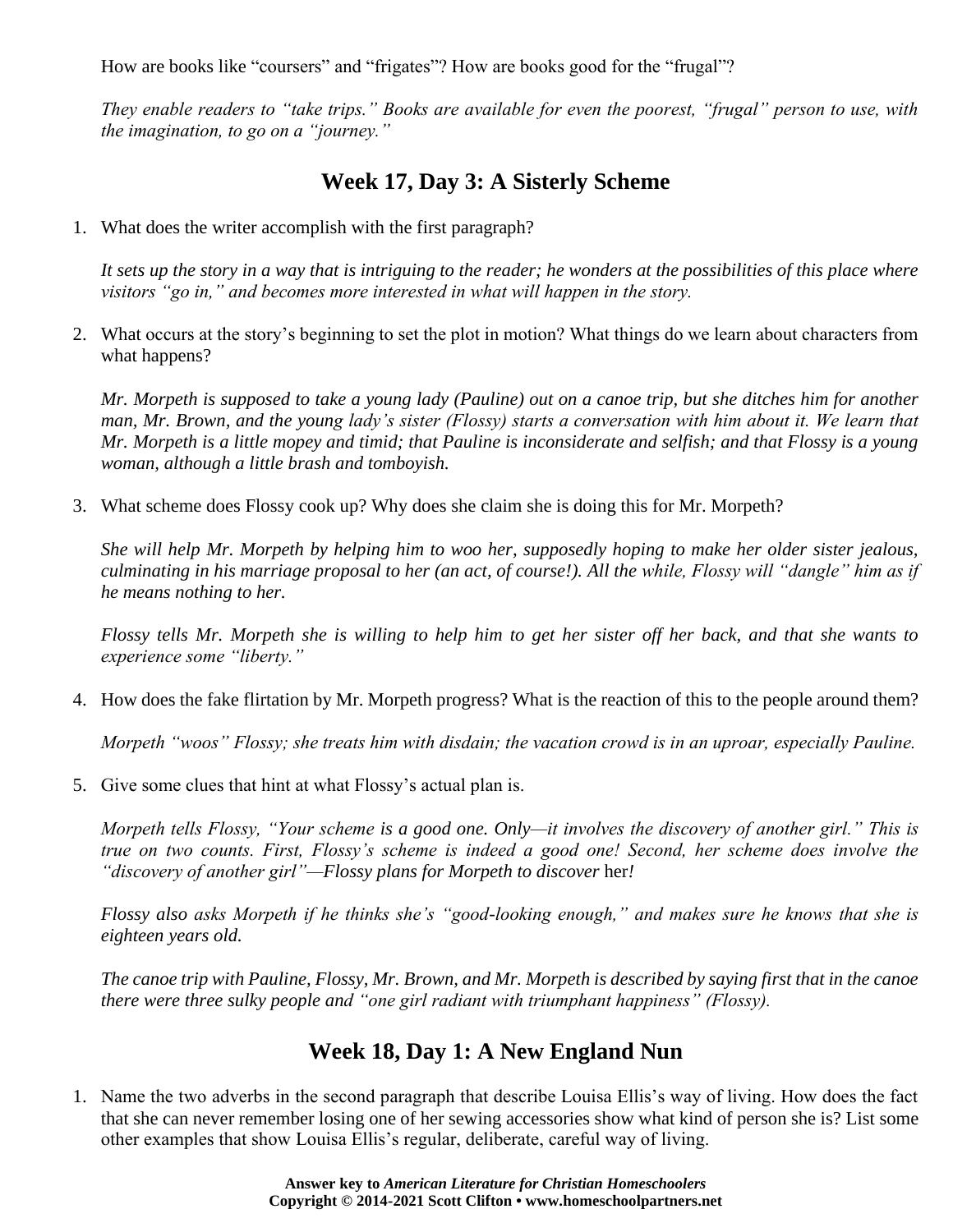*"Precisely" and "carefully" are the two adverbs. The fact that she can't remember losing any of her accessories demonstrates that her way of life is regular, ordered, and to her liking. She makes sure she hasn't dropped any currant stems into the grass, she is "slow and still in her movements," she arranges her solitary tea precisely, she methodically folds and arranges all of her clothing, either in wearing it or storing it.*

2. How does Joe Dagget's personality contrast with Louisa Ellis? Give examples of how this is shown. What is significant about Joe's picking up the books on Louisa Ellis's table, and her reaction? What else does he do to upset her home?

*Joe steps heavily, seems to "fill up the whole room," makes the canary jump wildly around the cage, he says, "Good evening" loudly. He doesn't put the books down in the right place, and it bothers Louisa Ellis, who rearranges them as they were before. He also accidentally knocks her work-basket down and spills it, and he tracks in dust. Louisa Ellis's reactions represent her lack of desire to "upset" her way of life by marrying Joe.*

3. What is the first indication that something might be wrong with Joe (it happens in the first conversation between Joe and Louisa Ellis)? Why does he feel embarrassed?

*He "colors" (turns red from embarrassment) when Louisa Ellis asks him if Lily Dyer is watching his mother. This is an admission that Joe has been "seeing" Lily Dyer often.*

4. Sum up the agreement between Joe and Louisa Ellis. How do they feel about it now?

*They were engaged, but decided to marry only after Joe made his fortune, which took 15 years! They both want to live up to their agreement by marrying, even though they don't seem to want it as much anymore.*

5. List some things that Louisa Ellis knows she will have to give up when she marries Joe.

*Her pretty home, her distilling, her freedom to sew things she likes just for pleasure.*

6. Explain Caesar's background, temperament, and current situation. How does Joe view him?

*He bit a neighbor as a puppy, and Louisa Ellis has chained him for 14 years, even though he's gentle and wouldn't hurt anyone. The town thinks he's a fierce killer, but Joe knows better, and he wants to free him.*

7. What is admirable about the conversation between Lily Dyer and Joe that Louisa Ellis overhears? How does Louisa Ellis tell Joe the next day? Describe how Joe is honorable and how Louisa Ellis reacts afterward.

*The two agree that the only course of action is for Joe to marry Louisa Ellis, because it is honorable, and she has waited for 14 years for him. Louisa Ellis tells Joe she can't marry him because she's too set in her ways, and Joe offers to help her any way he can. Louisa Ellis weeps a little, but feels relieved, and is excited about her future life.*

- 8. How does Caesar resemble (a) the canary, and (b) Louisa Ellis? *Caesar made a little mistake and paid for it for 14 years, being locked up. Louisa Ellis might have made a mistake by accepting Joe's proposal, and stayed alone for 14 years. Caesar and the canary are also similar in that they are locked up.*
- 9. Go back and read the first sentence in "A New England Nun." What do you think the significance of this opening sentence could be?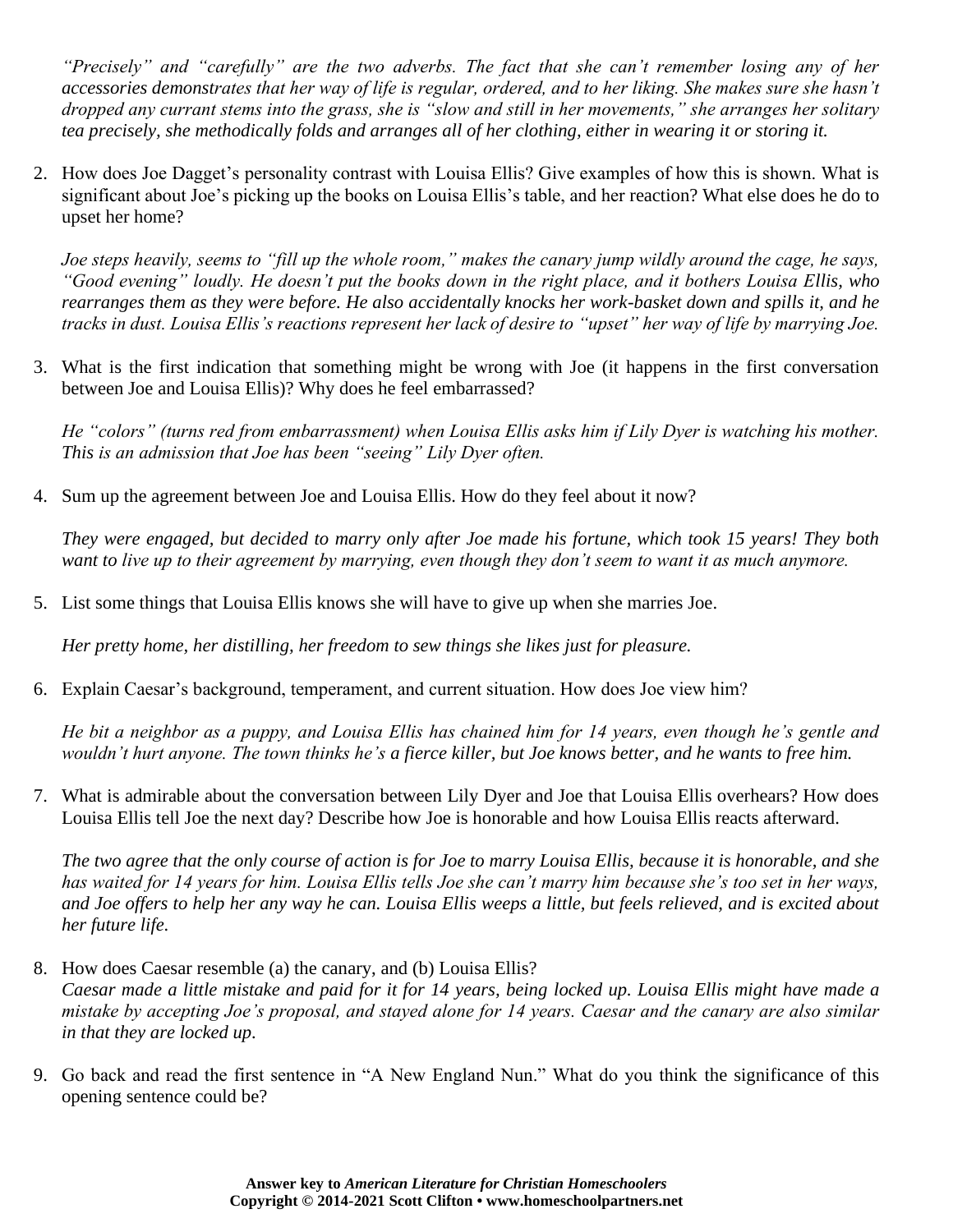*It represents the fact that Louisa Ellis and Joe Dagget are growing older, and that their desire for marriage is dwindling.*

10. Name at least one reason why Louisa's decision not to marry Joe is healthy, and one reason why it might not be healthy.

*She is bowing out, knowing that Joe loves Lily Dyer, which is honorable, but part of the reason she does not to marry him is because he would upset her near-obsession with an orderly, dust-free existence.*

11. The last line says that Louisa Ellis prayerfully numbers her days, "like an uncloistered nun" (i.e., she was free). Why, then, do you think author Mary Eleanor Wilkins Freeman titled the story "A New England Nun"?

*Answers will vary, but it might be that Freeman viewed Louisa Ellis as still, in some ways, living a life as if she were shut up in a convent.*

## **Week 18, Day 2: The Meaning of July Fourth for the Negro**

1. In the speech's opening, why does Douglass say he finds it difficult to celebrate July Fourth? What does he say the Fourth of July reminds him and slaves in America of?

*Because of the plight of slaves in America. The Fourth of July only reminds him of the lack of freedom for slaves in America.*

2. What does Douglass say to those who tell him he should be more persuasive and less confrontational?

*He says that the truth is plain enough that (a) slaves are men, and (b) it is right to give them liberty, and no persuasion is needed; Americans simply need to act upon these clear truths.*

3. How does Douglass prove slaves are men who deserve rights?

*There were death penalties for crimes they commit; there were laws forbidding the teaching of reading and writing to them; slaves do intelligent work; they worship God in Christian churches.*

4. Explain what Douglass means by this: "For it is not light that is needed, but fire; it is not the gentle shower, but thunder."

*Our country needs not gentle persuasion, but decisive action, to end slavery.*

5. What gives Douglass hope for the United States?

*The fact that slavery will fall, if for nothing else, because of the disapproval of other nations that trade with the United States.*

6. Explain the meaning of the William Lloyd Garrison poem quoted by Douglass. Is it correct, or reasonable, to believe that on earth "that day will come all feuds to end" and "none on earth shall exercise a lordly power"?

*It asks for the soon coming of the end of slavery and the end of tyranny all over the world. Garrison pledges to do all he can to end slavery. Garrison's goals, as state in the poem, of ending all "feuds" and eradicating all tyranny—slave owner or government—are far-fetched and implausible, given man's fallen world.*

7. Explain the following New Testament passages concerning slavery: 1 Peter 2:18-19, 1 Timothy 1:9-10,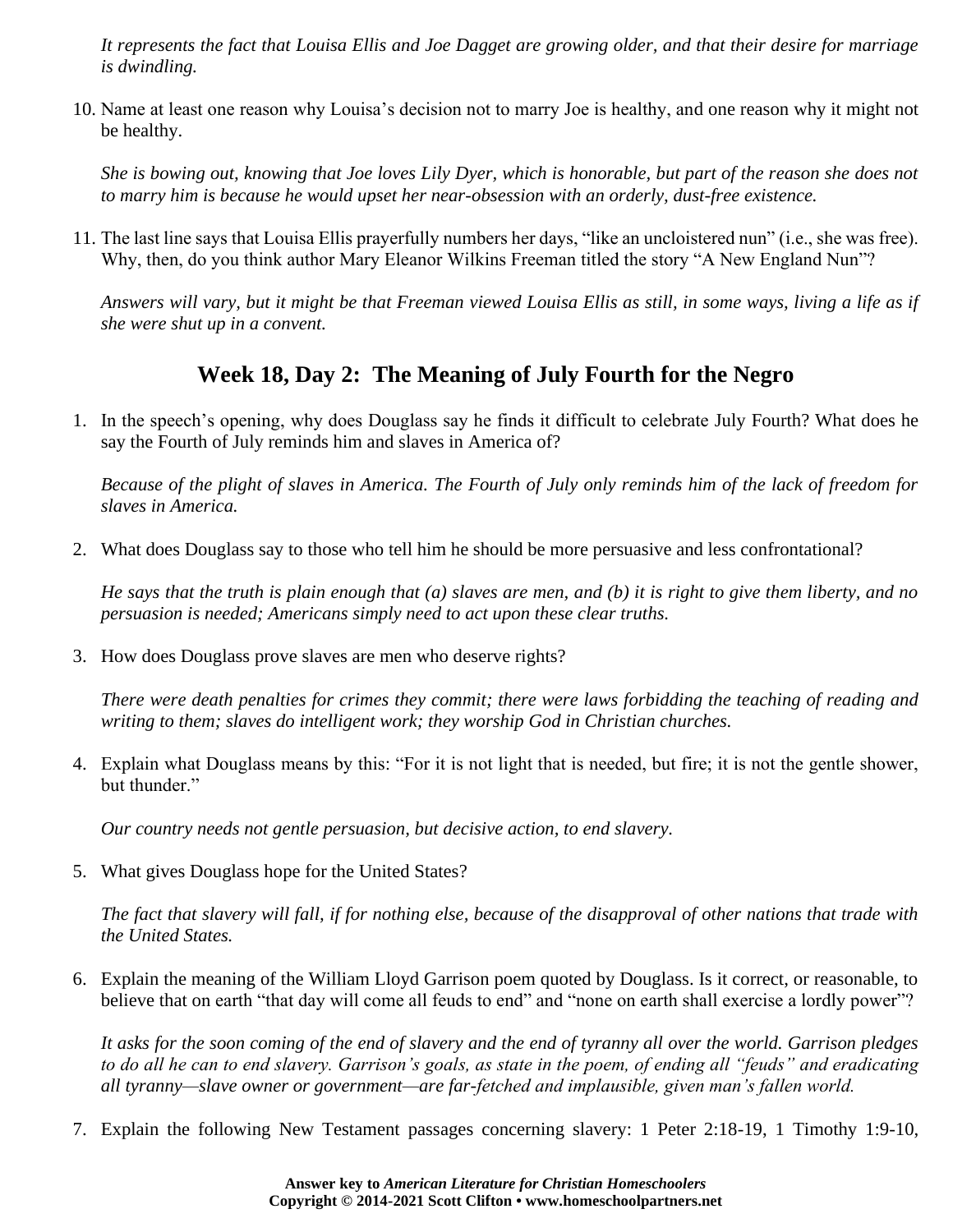Matthew 8:5-7 (Think about it!), 1 Timothy 6:1-2, and Philemon 8-14. How should a Christian therefore act regarding the practice of slavery?

**1 Peter 2:18-19** – "Servants, be subject to your masters with all fear; not only to the good and gentle, but also to the froward. For this is thankworthy, if a man for conscience toward God endure grief, suffering wrongfully."

*Christian slaves should obey their masters, even unfair, mean ones. For Christians, it is honorable to endure wrongful suffering (like Christ did).*

**1 Timothy 1:9-10** – "…[T]he law is not made for a righteous man, but for the lawless and disobedient, for the ungodly and for sinners, for unholy and profane, for murderers of fathers and murderers of mothers, for manslayers, for whoremongers, for them that defile themselves with mankind, for menstealers, for liars, for perjured persons, and if there be any other thing that is contrary to sound doctrine…."

*Those who work in the slave trade ("menstealers") are unrighteous and lumped together with those who commit all kinds of other awful sins.*

**Matthew 8:5-7** – "And when Jesus was entered into Capernaum, there came unto him a centurion, beseeching him, and saying, Lord, my servant lieth at home sick of the palsy, grievously tormented. And Jesus saith unto him, I will come and heal him."

*Jesus said nothing to the centurion about his need to free his slave, but instead agreed to heal the slave. This does not mean that Jesus approved of slavery, but that He was come to change the world at a much higher level than to simply remedy social evils.*

**1 Timothy 6:1-2** – "Let as many servants as are under the yoke count their own masters worthy of all honor, that the name of God and his doctrine be not blasphemed. And they that have believing masters, let them not despise them, because they are brethren; but rather do them service, because they are faithful and beloved, partakers of the benefit."

*Christian slaves should honor their masters, so they won't blaspheme God. Even Christians slaves who have Christian masters should not "despise" their masters.*

**Philemon 1:8-14** – "Wherefore, though I might be much bold in Christ to enjoin thee that which is convenient, yet for love's sake I rather beseech thee, being such an one as Paul the aged, and now also a prisoner of Jesus Christ. I beseech thee for my son Onesimus, whom I have begotten in my bonds: which in time past was to thee unprofitable, but now profitable to thee and to me: whom I have sent again: thou therefore receive him, that is, mine own bowels: whom I would have retained with me, that in thy stead he might have ministered unto me in the bonds of the gospel: but without thy mind would I do nothing; that thy benefit should not be as it were of necessity, but willingly."

*Paul says he has a right as an apostle of Jesus Christ to order Philemon to free his slave Onesimus, but he instead he appeals to Philemon to do it willingly*

*In short, Christians certainly should be among the first to see the unfairness of slavery, but our first mission in changing the world is through the power of Christ.*

## **Week 18, Day 3: The Young Idea's Shooting Gallery**

1. Have you seen actual examples of the kind of child's behavior and bad parenting that the author spoofs in this essay? Which ones?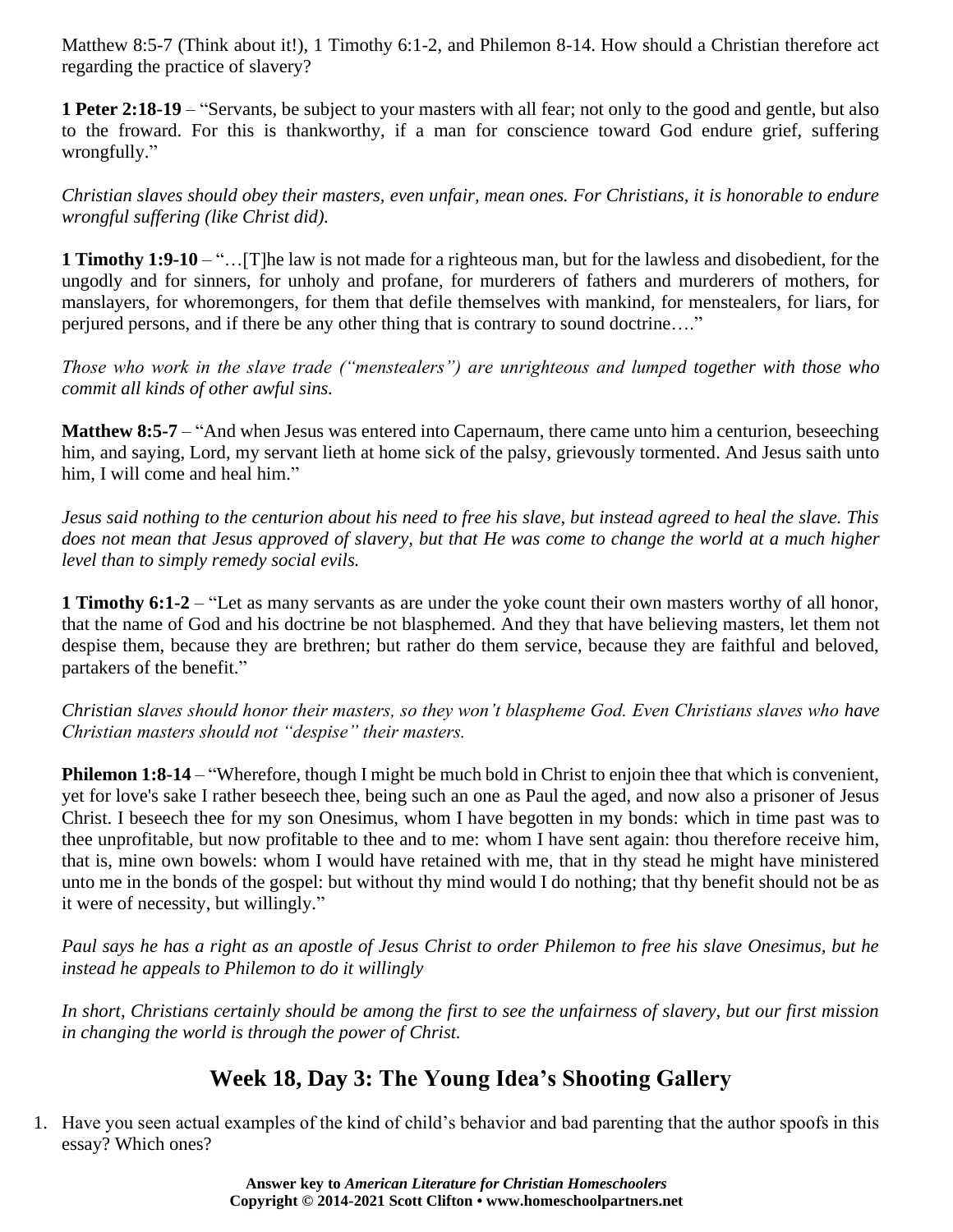*Answers will vary!*

2. What do you think the very last sentence of the essay means? (Hint: Look up Proverbs 22:15.)

*Proverbs 22:15 says, "Foolishness is bound in the heart of a child; but the rod of correction shall drive it far from him." This is probably Benchley's way of saying the kid was crying after getting spanked for his behavior.*

# **Week 19, Day 1: Original Policy of the Administration**

1. In the third paragraph, what does Lincoln assure southerners? What resolution does he say that those who nominated him for President support?

*That he has no plans to get rid of slavery, since (a) the Constitution expressly allows it, and (b) he has no personal desire to end it. Those who put him in office (the Republican Party) supported a resolution that the government has no intention of ever interfering with the institution of slavery in slave states.*

2. What does Lincoln mean by saying, "I hold that…the Union of these States is perpetual"? What does he say must happen first if the "contract" among the states can be dissolved?

*That no state can leave the union. Lincoln says that the "contract" that binds the states together cannot be dissolved unless all states agree to dissolve it.*

3. After declaring that the states had not actually seceded ("I therefore consider that…the Union is unbroken"), what war-like words does Lincoln use to say what will occur if the Southern states do not allow the collection of "duties and imposts"?

*"Bloodshed," "violence," "invasion," and "using of force."*

4. What does Lincoln say to those "who love the Union"? Sum up his argument that "minorities" cannot refuse to submit to a majority in a government. How would a statesman from a seceded state answer this argument?

*That they should gravely consider their leaving the union, since their troubles might be worse if they do. Lincoln says that a minority cannot refuse to submit to a government where a majority rules, or else that government "must cease." The new government formed might have another split, and so on. To answer this argument, a secessionist might say that the government would not "cease"; it would simply not rule over that section of people.*

5. What arguments against secession having to do with the physical proximity of the North and South does Lincoln present?

*They are right next to each other, it will worsen relations, war will not resolve anything.*

6. What is the "proposed amendment to the Constitution" Lincoln mentions? What is his position on it?

*It is an amendment that prohibits the United States government ever from interfering with the institution of slavery. Lincoln says he supports it, and has "no objections to its being made express and irrevocable" (permanent).*

7. How does Lincoln end the address? How is this tone different from the rest of the speech?

*It sounds more friendly (even using religious language), and is less threatening.*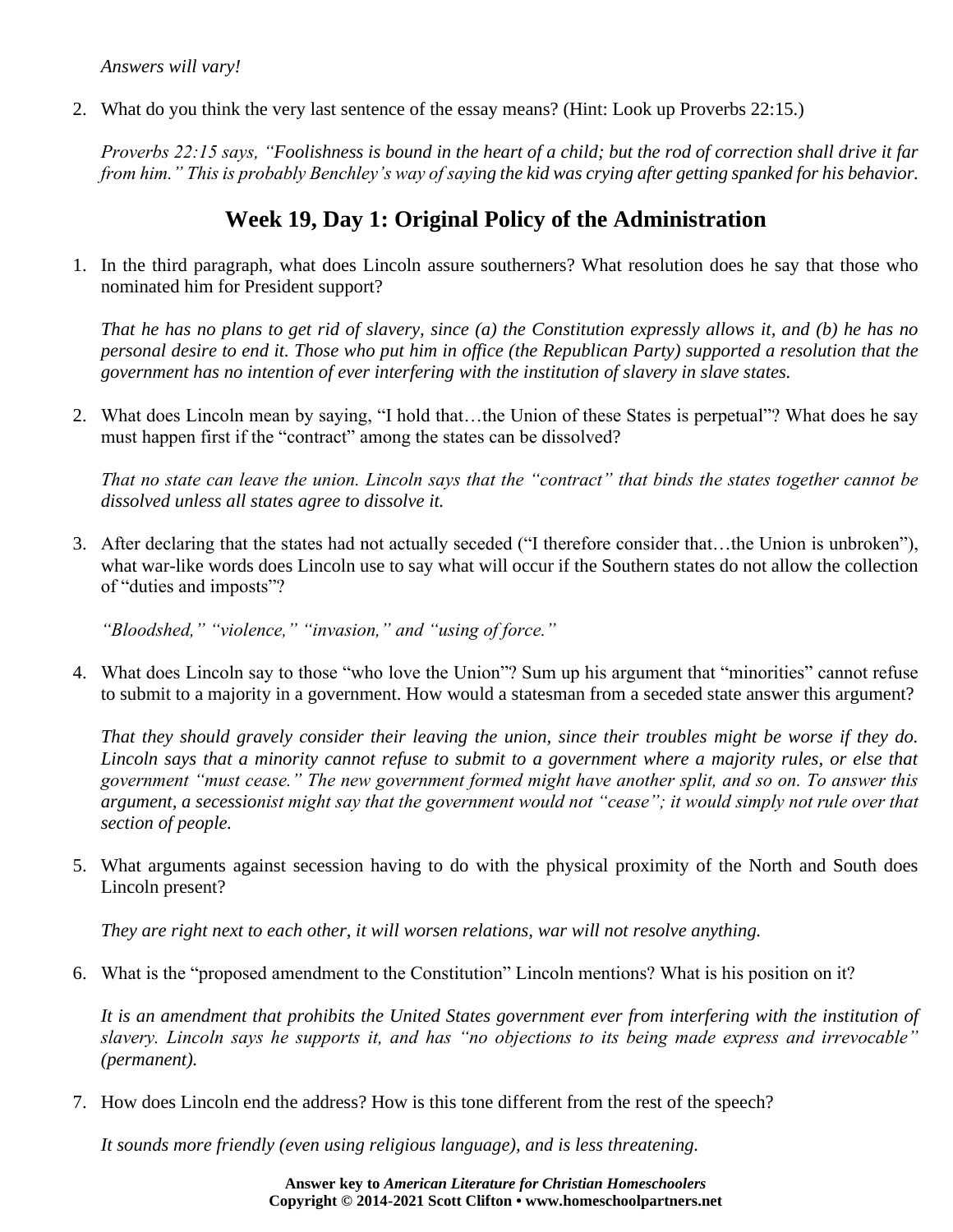## **Week 19, Day 2: The Lady, or the Tiger?**

1. Define *barbaric* and *idealist*. Why is the king described as a *barbaric idealist*?

*Barbaric means brutal and inhumane; an idealist is someone who aims for optimistic goals to further humanity. The king is a "barbaric idealist" because he thinks he can use violence to achieve beauty and justice.*

2. What is strange about saying that the crowd goes home sad after someone is killed by a tiger because they think the victim "should have merited so dire a fate"? What is inappropriate about choosing the "right door" for some?

*Just because the person chose the "tiger door" doesn't mean he's guilty, but the crowd seems to think that it must mean that! And sometimes a person already has a wife, but if he chooses the "right door," he has to marry someone else and leave his family!*

3. What does it say about the masses who regularly attend these events, who say that they are "fair" because the accused person "has the whole matter in his own hands"?

*It makes them look ridiculous to believe that; the accused persons certainly do not have the matter in their own hands.*

4. What does the story suggest about tyranny and free will? What do you think was behind the door to the right?

*Answers will vary, but for the first question might include something like "There was really no choice for those accused of crimes; a married man, for example, lost either way he chose."*

# **Week 19, Day 3: The Bride Comes To Yellow Sky**

1. Describe the looks and character of Jack Potter, his bride, and Scratchy Wilson.

*Jack Potter is the sheriff of Yellow Sky—dressed up more than normal (and uncomfortable with it), slightly unaware of "high society" behavioral customs, a little awkward around his new bride...and delighted to be married. He is, however, brave, tough, and unflinching—even without his guns—during a confrontation with Scratchy Wilson.*

*Mrs. Potter is not very young or pretty, possibly right at the cusp of being in danger of becoming an "old maid." She behaves a little awkwardly and self-consciously on the train ride with her new husband, but is earnest and pleasant, happy to be riding on a train and mostly happy to be married.*

*Scratchy Wilson is a gentle man, except for when he gets drunk, when he walks around Yellow Sky in a drunken fit, shooting up anything in his way. He has had a run-in with Sheriff Potter, who shot him in the leg. During this particular tear he's on he is dressed up nicely, although yelling incredibly loudly for someone to challenge him to a gunfight. He is an expert gun handler, twirling them and hitting anything he has a notion to shoot at. He even shoots out all the windows of his best friend!*

2. How do the newlyweds behave toward each other on the train? What can the reader deduce from this? How do the other train riders regard the couple?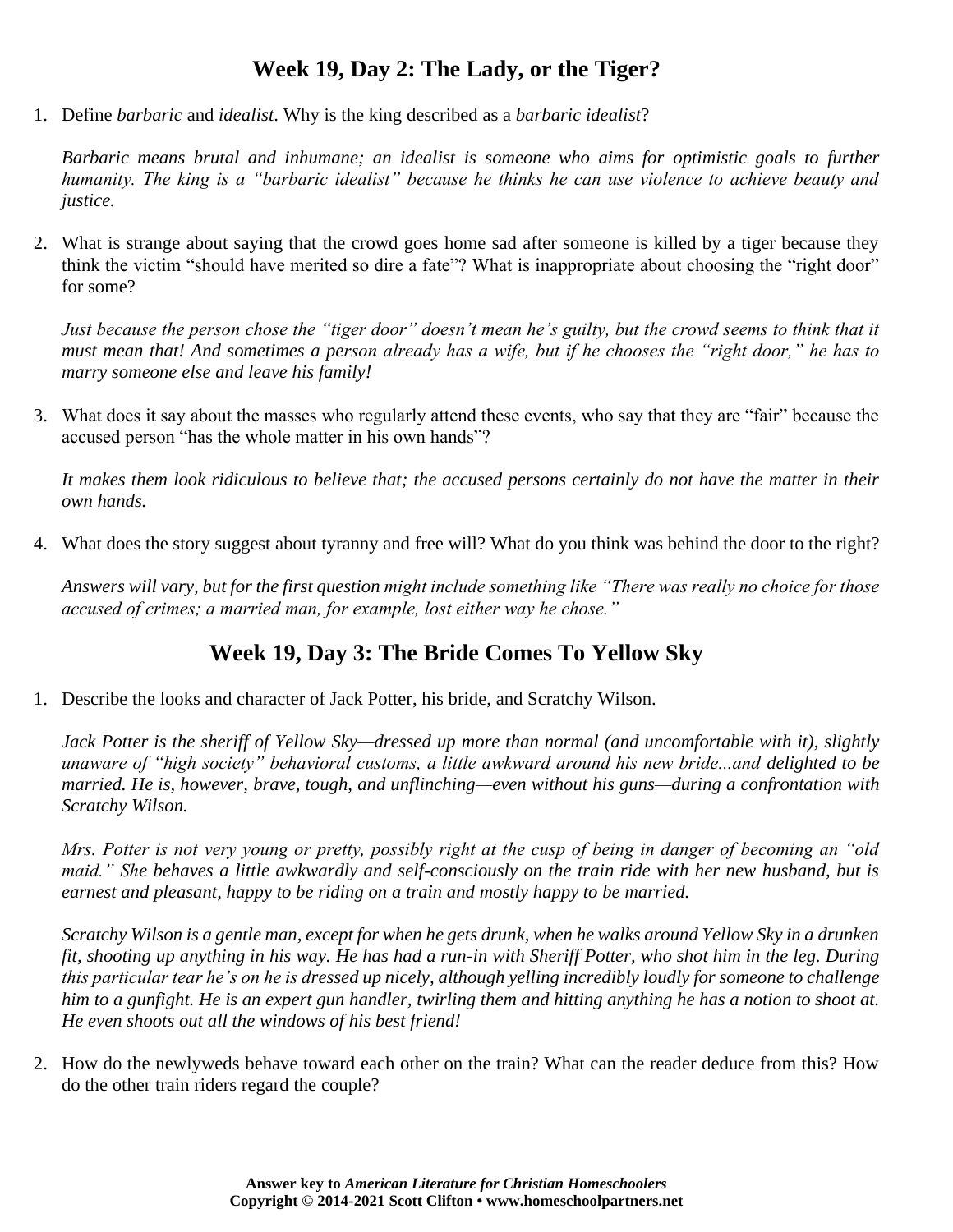*They are shy and slightly embarrassed, sometimes fumbling with words and acting almost as if they were on a "first date." It seems probable that they do not know each other very well. The other passengers—and the porters—smile, sometimes a little scornfully, at the couple, realizing that they are newlyweds.*

3. Why is Potter nervous about returning to Yellow Sky? What does he decide to do as soon as he arrives?

*As sheriff, he worries about what the townspeople will say about his bride, a woman they know nothing about. Potter plans to whisk his bride to his home without anyone seeing them, and then think of a plan to introduce her to the town.*

4. What time shift occurs in Part II? What do we learn from this scene in Yellow Sky?

*The time flashes back to a scene in a bar about 20 minutes before the train with the Potters arrives in Yellow Sky. A man runs in to announce that Scratchy Wilson is drunk, and the people in the bar hide, run away, and lock and bar the doors.*

5. What does Scratchy Wilson decide to do when no one offers to oppose him in a gunfight? How does Part IV bring the two separate plotlines together?

*He decides to go to Jack Potter's house to shoot it out with him. While he is loading one revolver, Jack Potter comes around the corner with his wife, startling Scratchy, who claims that Potter tried to sneak up on him. Potter informs Wilson that he has no gun, Scratchy is stunned, and puts away his guns, walking off while mumbling about Potter's getting married.*

6. How does the amount of gunplay the two main men in the story engage in compare to their strength of character?

*Jack Potter, who doesn't use a gun at all, even though he is the sheriff, comes across as tough and dependable. Scratchy Wilson uses guns like toys and comes across as infantile and silly, embarrassed into leaving with his tail tucked, simply because a woman is present.*

7. Why do you think this story is titled "The Bride Comes to Yellow Sky," instead of another title that gives more prominence to Sheriff Potter or Scratchy Wilson? What does this indicate about this story's *theme*?

*The focus is on the bride, because her simple presence has somewhat "tamed" Scratchy Wilson, and the story's theme involves how women like Mrs. Potter represented civilization for and helped to "tame" the Old West.*

#### **Week 20, Day 1: Lucky People**

1. What does Mrs. Jewett mean by saying, "[T]here is nothing we have to work so hard for as this very good luck"? What examples does she give of this?

*That "luck" isn't that important; it's really evidence of hard work. She gives examples of someone who is kind and is done a favor in return, someone who is wise and sensible, someone who carefully studies, someone who did not yield to the temptation to be lazy.*

2. What does Mrs. Jewett say about how most people approach work? How does she react to a young person who says he has great ambitions?

*That they avoid it, wanting good things just to happen to them. Jewett asks the person with great ambitions if he is willing to work.*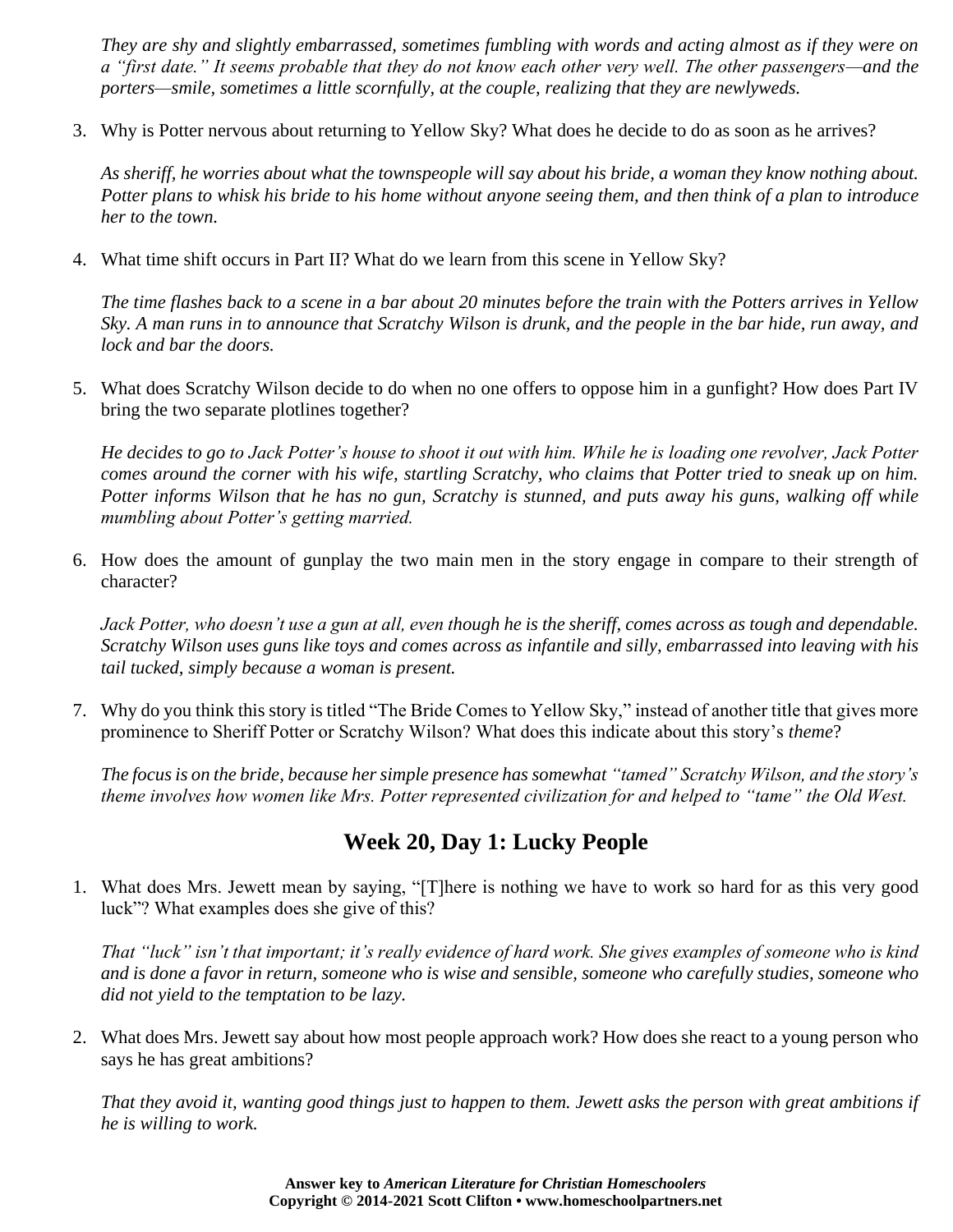3. What does Mrs. Jewett say is the worst thing to envy a person for?

*His goodness.*

4. What is the only kind of "bad luck" that Mrs. Jewett believes in? How does she view the hardships of life?

*The kind we make for ourselves. She views the hardships of life as God working with us and not against us.*

5. How does Mrs. Jewett credit God in each of our lives? How does this relate to the essay's main point?

*She says that God gives all of us talents and opportunities, and that it is up to us to work hard to take advantage of them.*

# **Week 20, Days 2-3: Locked Doors**

1. What about the previous nurse gets the story in motion?

*She works for a house in which she had a nervous breakdown within four days, and detective Patton wants to know why, so he gets Miss Adams to replace her.*

2. How does Miss Adams's nurse training and personality help her solve mysteries?

*She can work as a nurse undercover; she has learned to be decisive and to keep her nerve; she wins the confidence of those around her by helping them; she's able to work silently (since she's used to working quietly so patients won't awaken). Her personality is smart, brisk and decisive, which helps her make decisions and act, especially under pressure.*

3. What is in Miss Adams's "box"?

*Skeleton keys, a gun, handcuffs, a flashlight, etc.*

4. Describe the basic setup and suspicion surrounding the Reed house.

*Doors are locked, food is brought in, mysterious sounds are heard, no one is allowed in or out, there are no rugs, Mr. Reed keeps looking behind his back as if he suspects someone will be there,* 

5. Explain the meaning of (a) the Frenchwoman locked in a room who says "It's coming up! I die tomorrow!", (b) the dead fish and dead dog, (c) the bodyless head, and (d) Mr. Reed's going pale when he reads in the newspaper of the elderly gentleman's death.

*The Frenchwoman was bitten by a diseased rat, and is talking about her temperature; the fish and dog died from poisons around the house; the bodyless head was Mr. Reed standing under the stairs, his head wrapped up to protect himself, trying to kill rats; Mr. Reed goes pale when he sees Smythe has died, wondering if plague killed him.*

6. What is the reason for the strange goings-on at the Reed house?

*Mr. Reed was trying to do research to find a cure for a certain plague, for money, since he was in debt; but some of the rats he was using to test his serum escaped, and he locked down the house to prevent their escape until he could catch them.*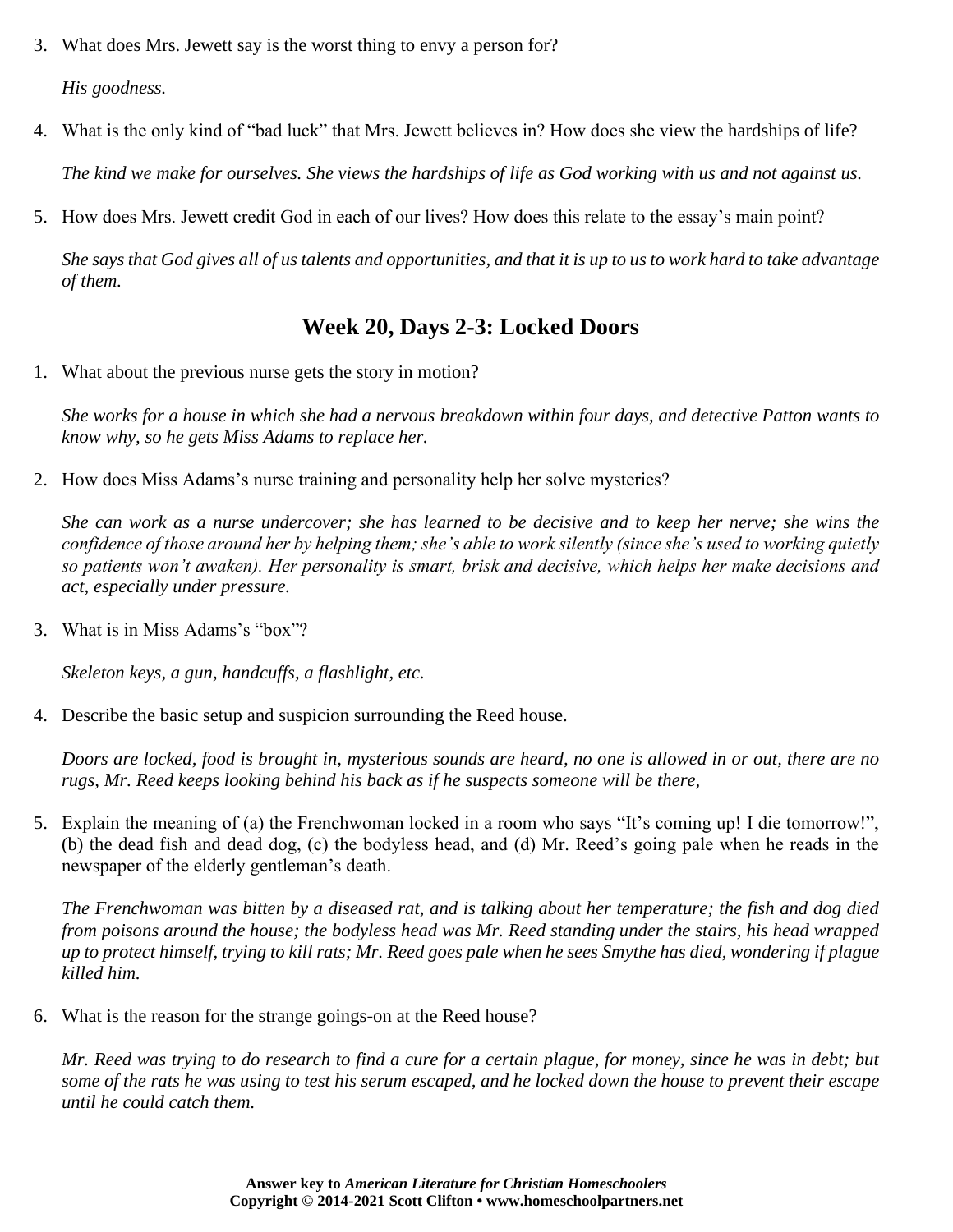# **Week 20, Day 4: Taming the Bicycle**

1. What does Twain mean at first by saying he had no problems learning how to dismount? What happens to the Expert when the bicycle lands on him after a few tries?

*He fell off a lot at first, and he is hospitalized for several days.*

2. What is difficult for Twain about learning to ride the bicycle? What does he compare getting off a bicycle to?

*Having to turn the handlebar the opposite way he wants to not fall, figuring out how to mount it, how to steer, how to dismount. He compares dismounting a bicycle to not dismounting a horse, but dismounting a house on fire.*

3. Describe Twain's first real "adventure" on the bicycle.

*He gives himself plenty of space (30 yards) so he doesn't run into anything; he gets insulted by a young boy; he comes to a stop on a steep uphill incline; he hits stones; he has a hard time turning around; he crashes into a farmer's wagon full of cabbages; he hits dogs accidentally.*

## **Week 21, Day 1: The Fruitful Sleeping of the Rev. Elisha Edwards**

1. What is Rev. Elisha Edwards's habit? What explanations, and proof, are given?

*He sleeps during church services. Some claim he is in deep meditation; others say he is being disrespectful toward the preacher; some say he is sleeping. Edwards openly and loudly snores during one sermon.*

2. What does Edwards think has happened when he sees the congregation looking shocked after he awakes? How does he know something is wrong?

*He thinks they've been strongly affected by Uncle Isham Dyer's sermon. He knows something is wrong, because they don't sing with him during the service, the offering collection is small, and no one invites him to dinner after church.*

3. What, exactly, is it about Edwards's sleeping that upsets the committee (the complaint voiced by Uncle Isham)? How does Edwards react to Sister Dicey's disclosure to him?

*They say they're upset, not at Edwards's sleeping per se, but because they believe he is deceiving them by pretending to meditate. Edwards is shocked at Sister Dicey's news, but thinks about what he can do to undo the damage.*

4. Explain how Edwards puts his plan into motion. What is the congregation's reaction? What is ironic now about their initial desire to get rid of Edwards for deceiving them about his sleeping?

*Edwards pretends to sleep when Isham Dyer preaches, but then "awakens" with an incredible alertness. He preaches a fiery sermon on the benefits of sleep, invoking the Biblical accounts of Jacob and Lazarus and saying that sleep can sometimes bring heavenly meditation and visions from God. (Jacob sleeps and dream of the ladder ascending to heaven in Genesis 28:10-12. Jesus tells his disciples Lazarus is "sleeping," and the disciples say, "Lord, if he sleep, he shall do well" (John 1:12), misunderstanding that Jesus is informing them that Lazarus is dead. Edwards then "admits" that he has dozed off sometimes, and asks the congregation if he was "sinning," and they shout "No! No!" and other encouragements. Edwards has now regained the approval of the church.*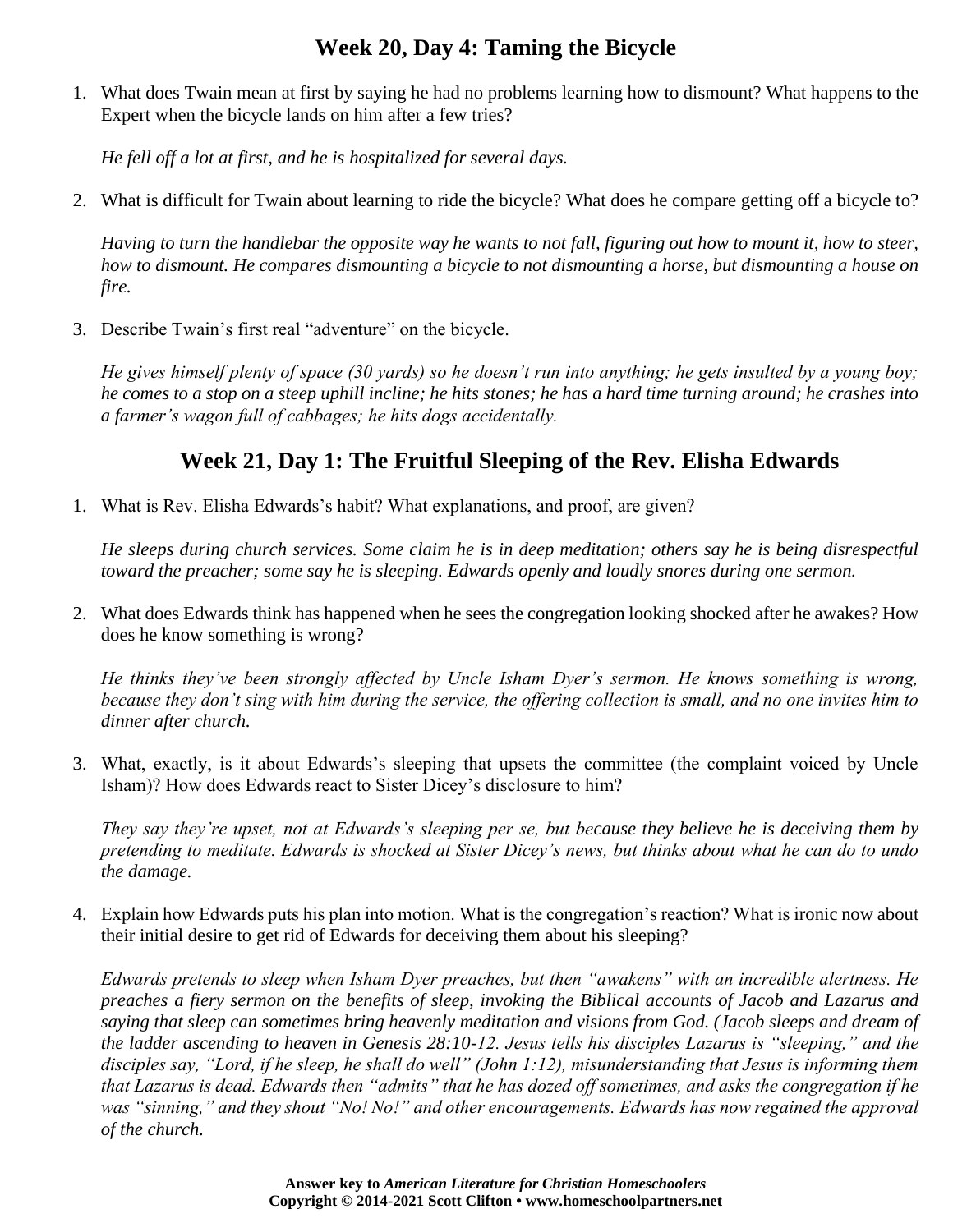*The irony in this is that the congregation first wanted to get rid of Edwards because he deceived them about his sleeping, but now they want to keep him…after he deceives them about sleeping!*

5. What are some clues given by the author and occurrences that show that he doesn't necessarily approve of the motives and absolute integrity of Edwards? How could Edwards have been totally honest with the congregation and still relieved their concern?

*Edwards takes scriptures out of context both in thought (regarding "let not thy left hand know what thy right hand doeth") and in word (using the story of Lazarus's needing sleep and applying it to himself). Edwards is also said to have not necessarily prayed about the situation after Sister Dicey discloses the committee's plans, but possibly made his own plans, even walking into the church the next time with the "light of triumph in his eyes." And finally, what Edwards claims in the "If He Sleep, He Shall Do Well" is not true! Edwards was not lost in deep meditation of God; he was just asleep! This doesn't change the fact that he is essentially a good preacher and cares about the church, however, but it does show that he's taking desperate actions to keep his job.*

*Edwards could have simply explained that on some days he just gets so hot and tired that he drifts off. He could have pointed to his record of service for the congregation to relieve any concerns of the congregation that he wasn't doing his job.*

6. Explain the misunderstandings about sleep that link the Biblical account of Lazarus with "The Fruitful Sleeping of Rev. Elisha Edwards." Is Edwards's sleeping "fruitful"?

*The disciples misunderstand Jesus when he says Lazarus is asleep (he is dead), and Edwards says that the congregation misreads his (Edwards's) sleeping in church (although he is not altogether truthful, he apparently does need the rest).*

## **Week 21, Day 2: Editha**

1. At the story's beginning, Editha is not sure of "whether she could let [George] go," but "could not let him stay." She also remarks, "How glorious!" when she is told about the war. How does William Dean Howells use these thoughts of Editha to establish her character?

*Editha is manipulative of George, and acts as if she owns him and should tell him what to do. She also is shallow and clichéd in her "thinking," imagining that war is "glorious"—instead of dealing with the realities of war—even when her fiancé is in a position where he could be sent to die.*

2. Editha sees George as "nearly perfect." What in her mind, would make him "perfect"? Why?

*Enlisting to fight in the war would make George "perfect." Editha romantically envisions marrying a man who has done something brave to win her love:* "*She had always supposed that the man who won her would have done something to win her; she did not know what, but something."*

3. What does Editha claim about war? About God and war? Give examples. What does George's "pocket Providence" comment mean? How does the Christian view God's sovereignty and character, His intervention in world affairs, and the reasons for wars? (See Psalm 115:3, Psalm 145:17, Psalm 5:4, Job 34:10, Romans 9:14, Ezra 1:1-4, Jeremiah 25:1-9, Hosea 8:1-4, and James 4:1-4.)

*Edith has a romantic, simplistic view of war as a lark that men march off to, wearing handsome uniforms, and winning glory for themselves, instead of death, destruction, pain, and the agony and sorrow of the families involved. She also claims that God preordained the war simply because it happened. She says, "But don't you*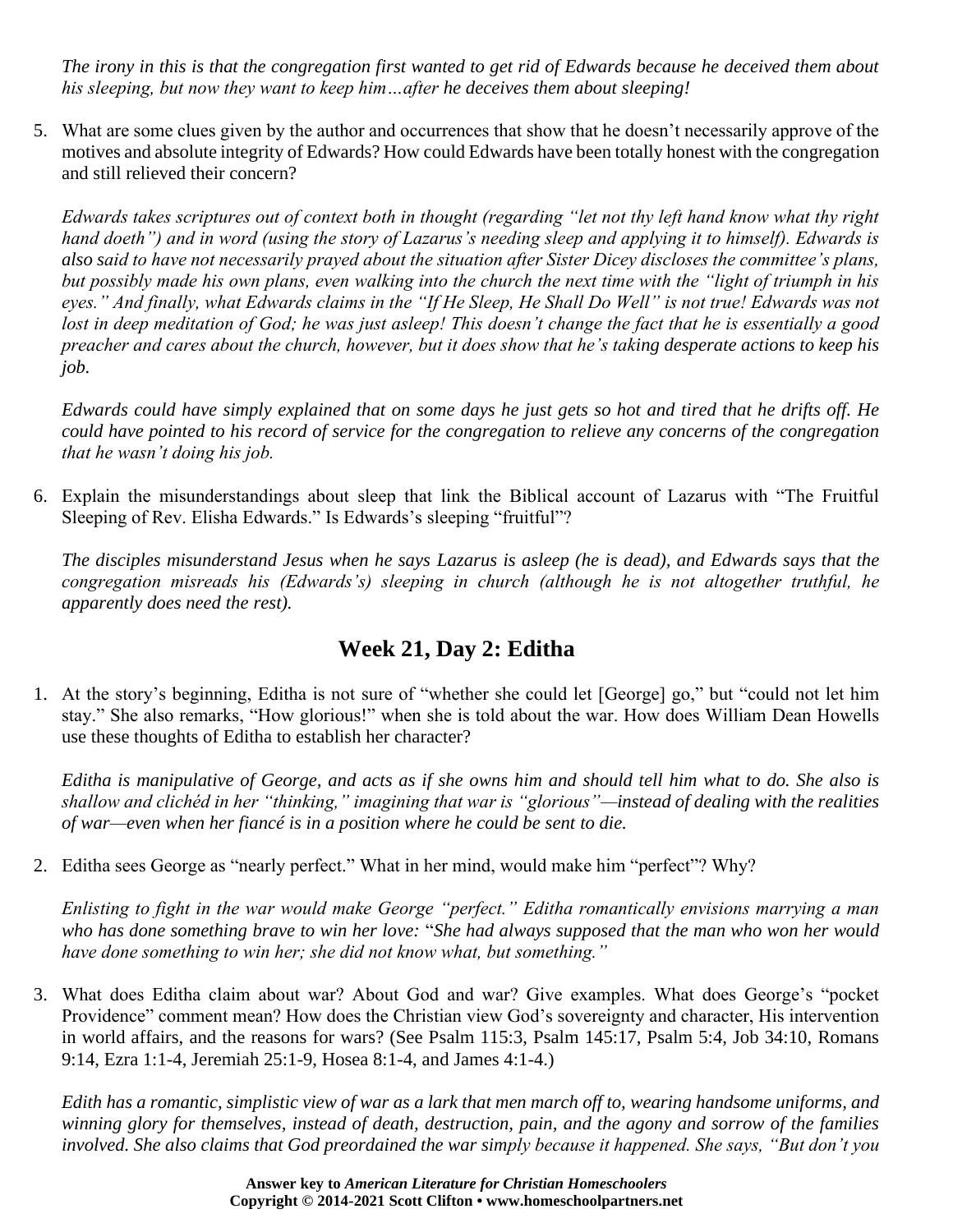*see...that it wouldn't have come to this if it hadn't been in the order of Providence?" and "God meant it to be war." George is skeptical, saying that he'll try to believe in Editha's "pocket Providence," meaning that God to Editha is a handy device she keeps in her pocket, ready to pull out when she wants to justify something she believes at the moment.*

*The Bible says that God is sovereign and does what he pleases (Psalm 115:3), but is also holy and righteous (Psalm 145:17), doing no evil and hating wickedness (Psalm 5:4, Job 34:10, Romans 9:14). God also stirs up kings at certain times to do His work (Ezra 1:1-4, Jeremiah 25:1-9), but there are nations like Israel who have "set up kings" not according to God's will (Hosea 8:1-4). The Bible teaches that wars come from the lusts and evil desires of mankind (James 4:1-4).*

4. What does Editha's letter say to George? Why does she decide not to send it? Where does it end up?

*Her letter tells George that she doesn't want to marry him unless he enlists. She decides that she doesn't want to send it so she can leave him free to make his own decision, just to pacify her own conscience, since she has already pushed him hard to enlist. She gives the letter to George, telling him not to open it until after he returns from the war.*

5. How do Editha's mother and George's mother agree on what Editha has done?

*They both agree that she has done a despicable thing. Editha's mother says, "Well, I guess you've done a wicked thing, Editha Balcom." Mrs. Gearson, of course, confronts Editha at the story's end.*

6. Why do you think Howells included two instances where George is drinking something? What can be inferred from these incidents?

*Editha gives George a glass of lemonade at the beginning; he finishes it, but he refuses her glass when she gives it to him. Later, after enlisting, he wants ice-water and gulps glass after glass. This might represent George's inability at first (with the lemonade) to "swallow" Editha's reasons for his need to enlist, and the ice-water he gulps might represent his unrestrained, giddy acceptance of his decision to enlist.*

7. What does George ask of Editha to do "If anything happens"? How does this turn out unexpectedly in two significant ways?

*George asks Editha to go see his mother and comfort her "if anything happens." Unexpectedly, first, George is killed, and second, Editha's visit to comfort George's mother...doesn't go as planned.*

8. Sum up what Mrs. Gearson tells Editha. What is significant about Mrs. Gearson's order to Editha: "Stand round where the light can strike your face"? What does she finally threaten Editha with? Why?

*Mrs. Gearson is angry with Editha for claiming she "left [George] free" to decide about enlisting, when Editha pressured him into it to satisfy her own romantic ideals about war and selfishly create a "hero" to marry. Mrs. Gearson says she is glad George died innocently, without shedding the blood of poor foreigners who had no choice but to join the army.*

*Mrs. Gearson's order to Editha to "Stand round where the light can strike your face" represents her attempt*  to get Editha to face the truth of what she has done (which does not happen). Her order to Editha to take the *black dress off indicates that Mrs. Gearson knows that Editha's "mourning" is not authentic; it's just a show, and she only feels sorry for herself.*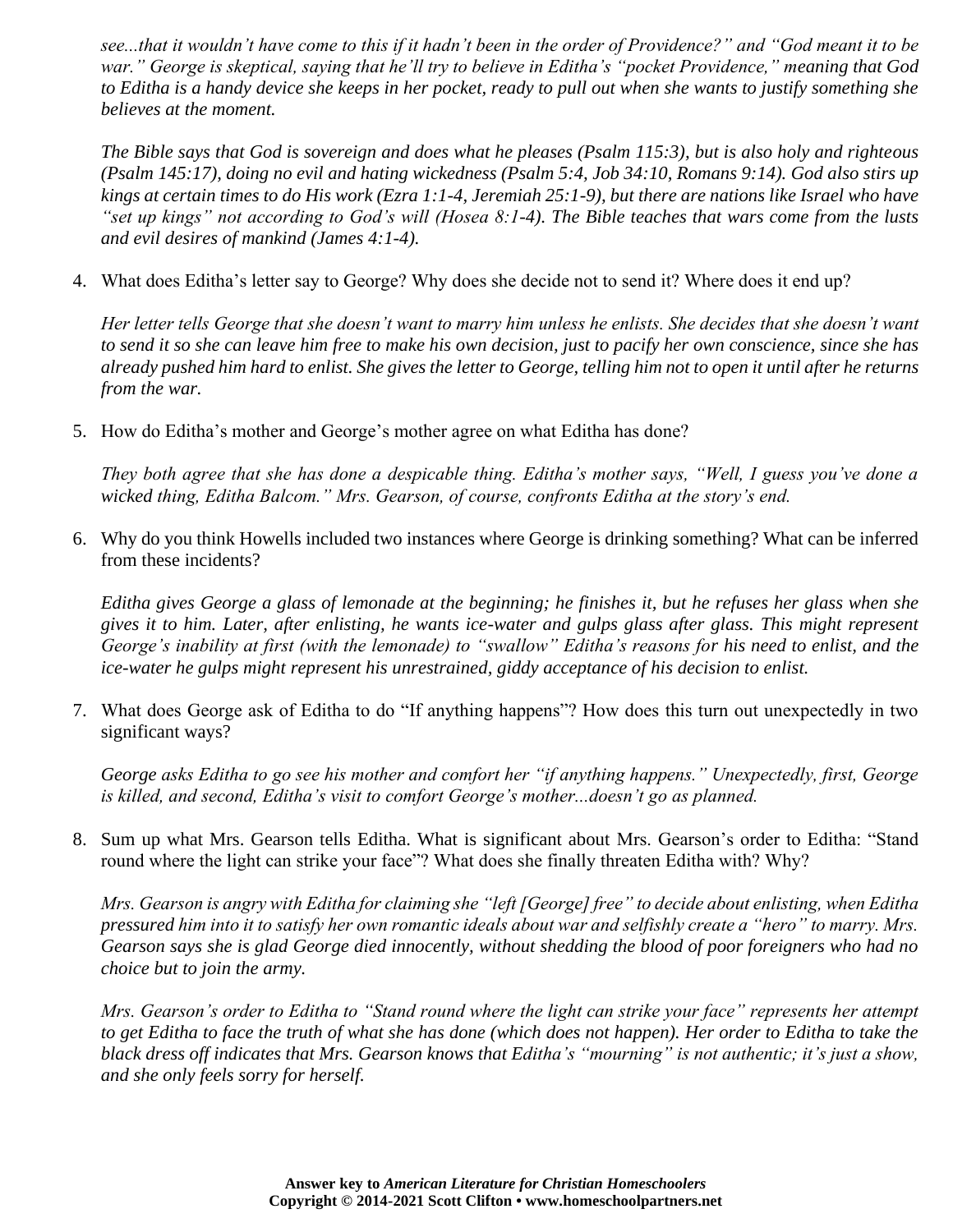9. How does the portrait painter react to Editha's story? What is ironic when Editha says about Mrs. Gearson, "I think she wasn't quite in her right mind"? What is significant about Howells's mentioning the fact that the portrait painter compares Editha's real lips to the ones she has painted?

*The painter is horrified (or at least pretends to be horrified) at Mrs. Gearson's actions as Editha tells her. The irony in Editha's statement is that it is actually* Editha *who is not in her "right mind."*

*Editha's real lips are compared to her "false" (painted) lips, possibly to demonstrate that Editha's words are one thing, and her thoughts and motives are totally different.*

10. Explain the line in the last paragraph: "The mystery that had bewildered her was solved by the word." What is the word?

*The painter says that Mrs. Gearson's actions toward Editha were "vulgar" (the word). Editha has chosen to believe that she has done nothing wrong and that Mrs. Gearson was at fault for blaming her for George's death. Editha has learned nothing at all from this incident, and presumably will continue to live in her makebelieve world.*

#### **Week 22, Day 1: The Lesson**

1. How does the speaker contrast with the mockingbird he hears outside his window? What idea does he have?

*He is too sad and tired to sing, unlike the mockingbird, but he gets the idea to try to cheer up some other lonely person with a song.*

2. What point does the speaker make in the fourth stanza? What happens with his song?

*That through sorrow often comes a great song, like a mockingbird which sings in the dark swamp at night. He sings to cheer up a brother/friend; his friend is cheered—but so is the speaker.*

3. What is "the lesson"? Compare this to Romans 15:1-3 and Philippians 2:3-4.

*To focus not on your own sorrows, but on the sorrows of others, and yours will be lessened, or you will be happier by making others happy.*

**Romans 15:1-3:** "We then that are strong ought to bear the infirmities of the weak, and not to please ourselves. Let every one of us please *his* neighbor for *his* good to edification. For even Christ pleased not himself; but, as it is written, The reproaches of them that reproached thee fell on me."

**Philippians 2:3-4:** "*Let* nothing *be done* through strife or vainglory; but in lowliness of mind let each esteem other better than themselves. Look not every man on his own things, but every man also on the things of others."

## **Richard Cory**

1. List several adjectives and phrases that describe Richard Cory.

*Gentleman, clean-favored, imperially slim, quietly arrayed, glittered when he walked, rich, admirably schooled in every grace.*

2. What do you think the phrase "waited for the light" (line 13) means? How does it contrast with Richard Cory?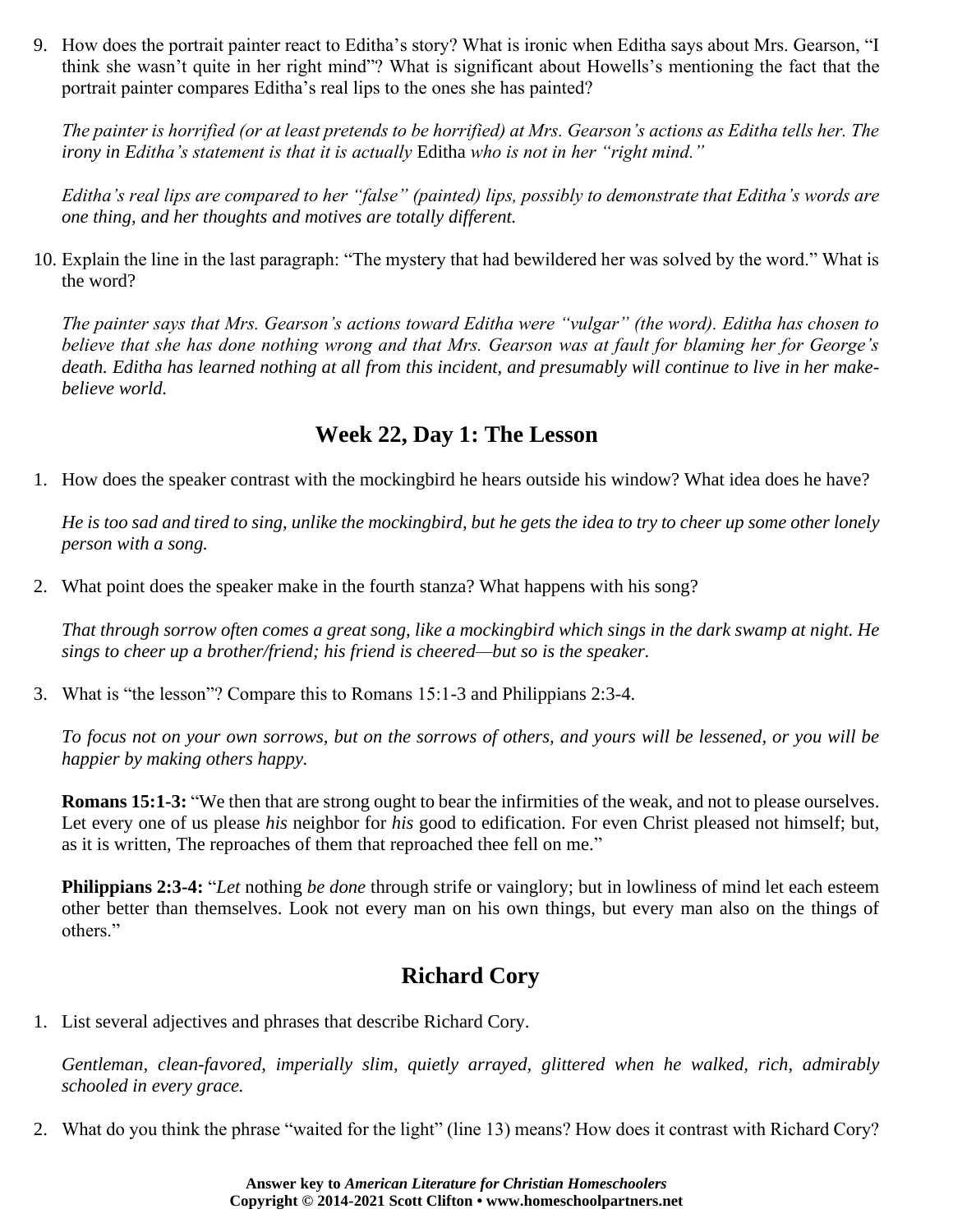*Possibly the common people were waiting on their fortunes to turn, seeing as they were so poor that they "went without the meat." Richard Cory, in contrast, "glitters."*

3. What line especially makes the last line of "Richard Cory" surprising? How are lines 11-12 ironic? What does God's Word say about trusting in riches? (See Psalm 49:16-17, Mark 10:23-25, and James 5:1-3.)

*The previous line that includes "one calm summer night" makes it surprising that Richard Cory commits suicide, because of the violent contrast of the two. The irony in the poem is that the common people wish they could be in Richard Cory's place.*

*What God's Word says about trusting in riches:*

*"Be not thou afraid when one is made rich, when the glory of his house is increased; For when he dieth he shall carry nothing away: his glory shall not descend after him" (Psalm 49:16-17).*

*"And Jesus looked round about, and saith unto his disciples, How hardly shall they that have riches enter into the kingdom of God! And the disciples were astonished at his words. But Jesus answereth again, and saith unto them, Children, how hard is it for them that trust in riches to enter into the kingdom of God! It is easier for a camel to go through the eye of a needle, than for a rich man to enter into the kingdom of God" (Mark 10:23-25).*

*"Go to now, ye rich men, weep and howl for your miseries that shall come upon you. Your riches are corrupted, and your garments are motheaten. Your gold and silver is cankered; and the rust of them shall be a witness against you, and shall eat your flesh as it were fire. Ye have heaped treasure together for the last days" (James 5:1-3).*

#### **Week 22, Day 2: Stopping by Woods on a Snowy Evening**

1. Remember the term *iambic pentameter*? Good! Now look up the term *iambic tetrameter* and write the definition in your own words. How does "Stopping by Woods" fit that definition?

*Iambic tetrameter contains four "beats" per line, with accents on the second, fourth, sixth, and eighth syllables. "Stopping by Woods on a Snowy Evening" contains exactly that.*

2. Explain the poem's rhyme scheme.

*The rhyme scheme is AABA, BBCB, CCDC, DDDD.*

3. Make a quick list of images that form in your head after reading the poem, or feelings the poem creates.

*Answers will vary.*

4. Some readers and literary critics believe "Stopping by Woods" is a simple poem; some believe it is deep and complex. What do you think? What deeper meaning(s) could the poem have besides just an account of a man riding by some woods at night?

*Answers will vary, but the poet could be contemplating all the things he wants to accomplish in his life, with the word "sleep" meaning his death.*

# **War Is Kind**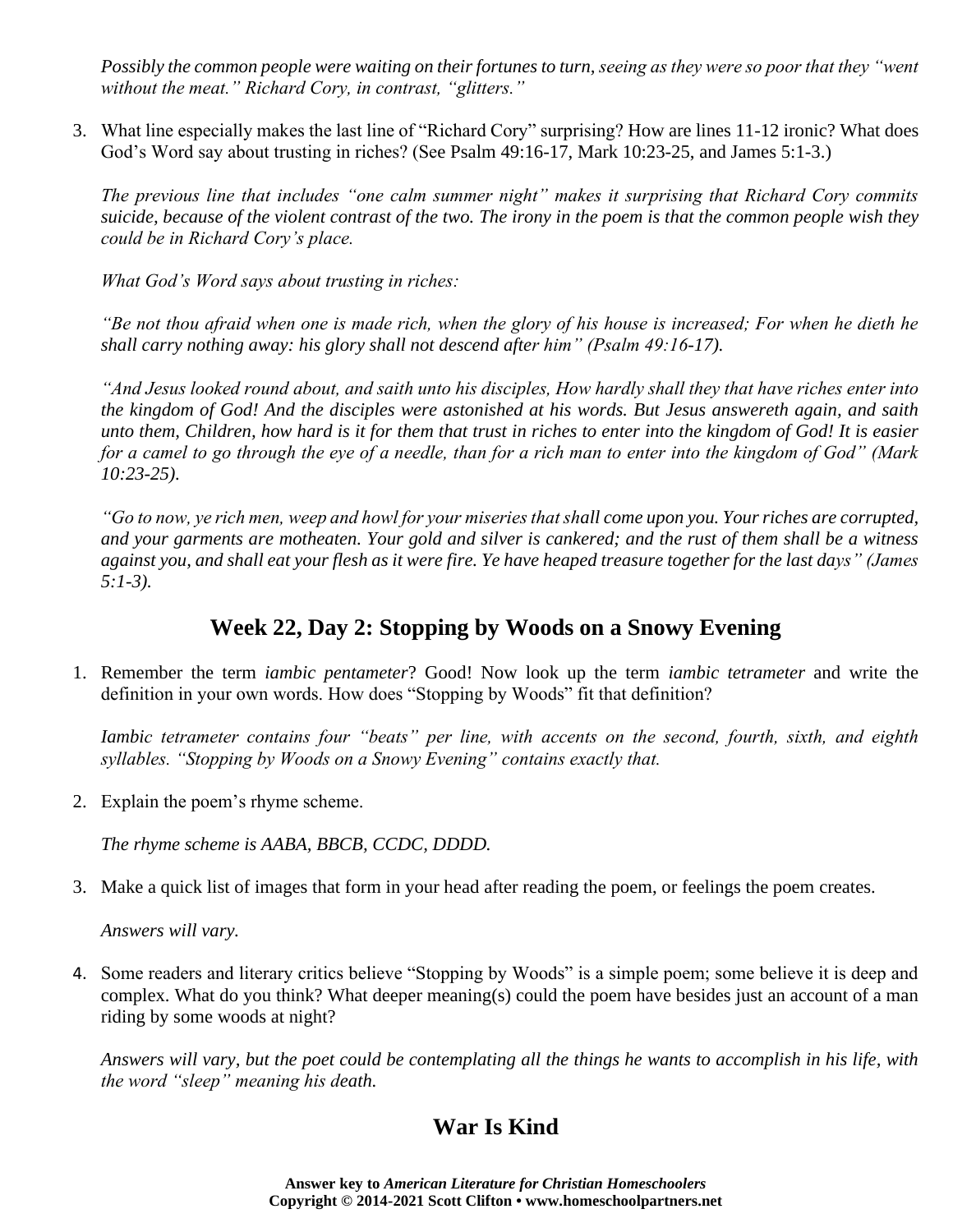1. How do the stanzas of "War Is Kind" alternate, and what effect is created? List the "fates" of the soldiers in the first and third stanzas.

*They alternate between little speeches to those affected by the deaths of their men—sweethearts, wives, children, and mothers—and stiff, indoctrinating speeches given by commanders to soldiers or about soldiers. The effect created is to make the stiff little military speeches—about "the virtue of the slaughter" and "the excellence of killing"—sound ridiculous. The soldiers in the first and third stanzas die by (a) being shot off a horse, throwing his hands into the air, and (b) being shot or bombed in trenches, gasping for air until he dies.*

2. What does Crane mean when he mentions "the unexplained glory flies above them"?

*The "unexplained glory" is the flag. Crane means that it is not exactly clear why fighting for, essentially, a piece of cloth, is supposed to be glorious.*

3. Why do you think he titled this poem "War Is Kind"?

*Because he believes that war...is not kind, for the reasons he gives in the poem.*

# **Week 22, Day 3: Mending Wall**

1. Since "Mending Wall" is written in unrhymed iambic pentameter, how can it be poetically classified?

*As blank verse!*

2. What happens to the speaker's fence? What does he do with his neighbor in spring?

*It constantly gets broken down, by frozen groundswell, hunters, or unseen "hands." The speaker works together with his neighbor to rebuild the wall in springtime.*

3. What does the speaker's neighbor say twice about fences? What does he mean by this? What doesn't the speaker understand about his neighbor's saying this?

*The neighbor twice says, "Good fences make good neighbors," meaning that neighbors respect each other's property. The speaker doesn't understand his neighbor's saying this in their case, because there is nothing on either's land that could disrupt the other's property, such as cows.*

4. What do you make of the poem's lines about the neighbor's being like a "savage armed" and moving "in darkness...not of woods only and the shade of trees"?

*The neighbor seems to be acting a little in a primitive, uncivilized way, by just putting up the fence when there is no real reason to do so; this is emphasized by the phrases about his being "in darkness" (or working from a backwards state of mind).*

5. How are the ways that the two neighbors approach the mending of the wall opposites?

*The speaker has fun with it, and feels playful about it, partly because it is springtime, and he thinks about why he is doing it. The neighbor works on the wall unthinkingly, simply as a ritual that he has always done.*

## **Week 22, Day 4: The Road Not Taken**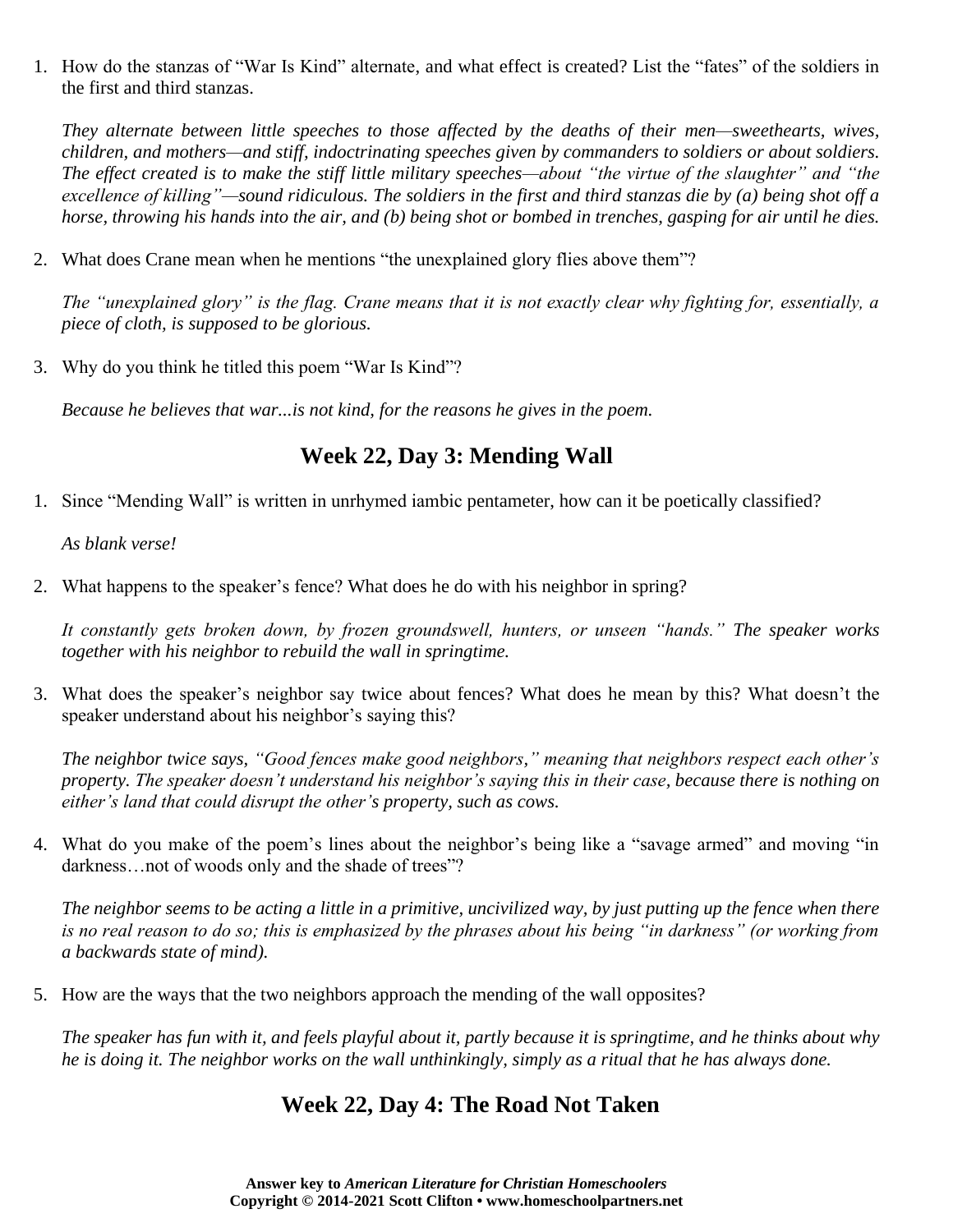1. What is the rhyme scheme of "The Road Not Taken"?

*ABAAB*

2. What does the speaker do before he takes one of the roads? Is there any particular reason he takes the road he does?

*He looks as far down the road as he can, until it bends and he can no longer see down it. He says that it is a little less traveled, although he admits that the roads are really about equally traveled upon.*

3. The speaker says that by taking the road "less traveled by," it "has made all the difference." What two major questions arise from his saying this?

*First, how has it made all the difference, since both roads are basically equally worn, as he says earlier in the poem? And second, how does he know that it has made all the difference, since he doesn't know what he missed by not taking the first road?*

4. What "lesson" do you think many readers of "The Road Not Taken" pull from the poem?

*That people should follow their own dreams or way of doing things, and not just to follow the same path that others take simply because many have taken that path.*

# **Week 23, Day 1: Chapter I**

1. Describe Major Amberson's background, accomplishments, and standing in the town of Midland.

*Major Amberson built the town of Midland; he "made a fortune" in 1873. He is the most respected and probably wealthiest citizen in Midland.*

2. What kind of town is Midland? What kind of town was it before?

*It is a small town where everybody knows everybody. People admire the wealthy, including the Amberson family.*

3. List some of the changes and vanishings that the author says that Midland (and Midland's residents) have undergone over the years. What kind of people populated the town?

*Clothing, hairstyles, and home styles have changed over the years. The hired horsemen, stables, woodsheds, mule-drawn street-cars, parties, serenades, and plays have vanished. The people are descendants of hardy, thrifty pioneers who moved west. Their thriftiness contrasts greatly with the magnificence of the Ambersons.*

4. Describe Amberson Mansion and the Amberson family in general.

*Major Amberson buys 200 acres, then plots and builds streets, Amberson Mansion is a symbol of Amberson magnificence, and the pride of the town. The Ambersons set the cultural tone (eating olives, oil on their salad, drinking tea, keeping Saint Bernard dogs)*

# **Chapter II**

1. How does the author confirm the beauty of Isabel Amberson?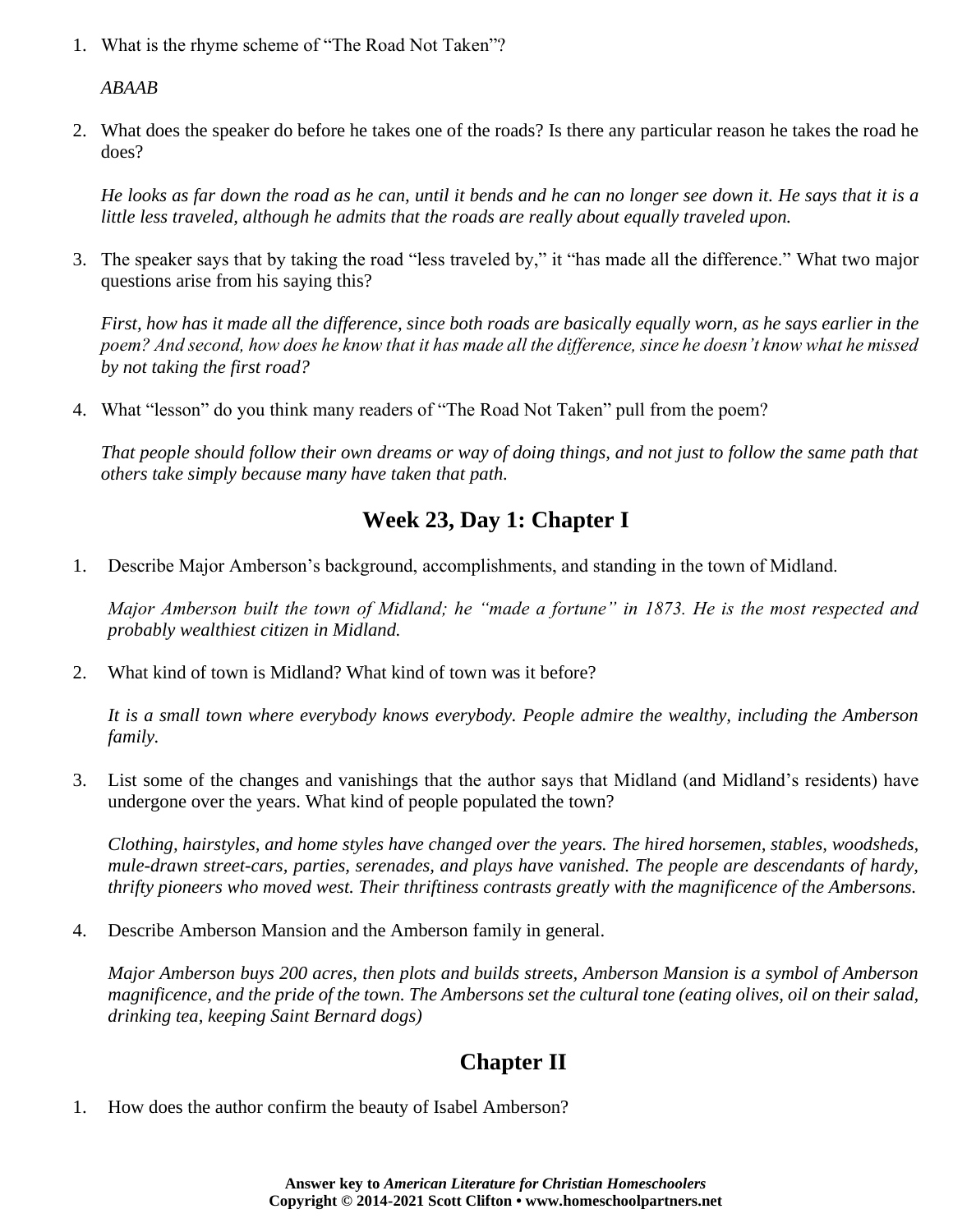*He remarks how Mrs. Foster can't keep her eye on the Hazel Kirke play because she's enthralled by Isabel Amberson's beauty.*

2. Describe the two men Isabel thinks about marrying, who wins, and why.

*Isabel is interested in two men (one with "sparkle," one with "persistence"). The first (with the sparkle) loses her when he steps through a bass viola (apparently drunk) when serenading her. Isabel then gets engaged to the second suitor (Wilbur Minafer).*

3. What does Mrs. Foster predict about the Minafer family?

*That Wilbur will make a good husband, but he and Isabel will have the worst, spoiled children ever, because she doesn't really love Wilbur, so she will love her children too much. She turns out to be correct, except for the fact that they only have one child.*

4. What is George Minafer like? What do the townspeople long to see?

*George is spoiled, a smart aleck, handsome, arrogant, dressed like a sissy, and he fascinates and disgusts the townspeople. The fight with the minister's nephew cements George's attitude toward other people, even adults, and his mother's lack of ability to discipline or chastise him. The townspeople long for the day when George gets his "comeuppance."*

#### **Week 23, Day 2: Chapter III**

1. Describe George's experience at school. How do the teachers and students regard him? What does the author mean when he says George learns "nothing whatever about himself"?

*George goes to a private school. His teachers are fascinated by him, but no one likes him because he is rude and pompous. He is smart and does well. He goes to a prep school and is thrown out for "insolence and profanity" toward the principal.*

*George learns "nothing whatever about himself," meaning that he still doesn't understand that he isn't the center of the universe.*

2. What specific incidents in this chapter tell the reader the kind of young man George is growing up to be?

*He comes back to town and drives a dog-cart dangerously fast around others, even whipping one of the men who works at a hardware store. FOTA (Friends of the Ace) is a private teenaged boys' club held at the somewhat run-down building of George's grandfather. The boys are eager to follow George since his grandfather owns the club's meeting place, and because of George's natural charisma, which he uses to take over the presidency.* 

## **Chapter IV**

1. Describe the way George looks at the other people of Midland. How is he both similar to and different from his grandfather?

*After his second year of college, George returns and is polite to the townspeople, but in a condescending way that people don't like. He is shown as similar to his grandfather (handsome), but different from him (arrogant instead of persuasive).*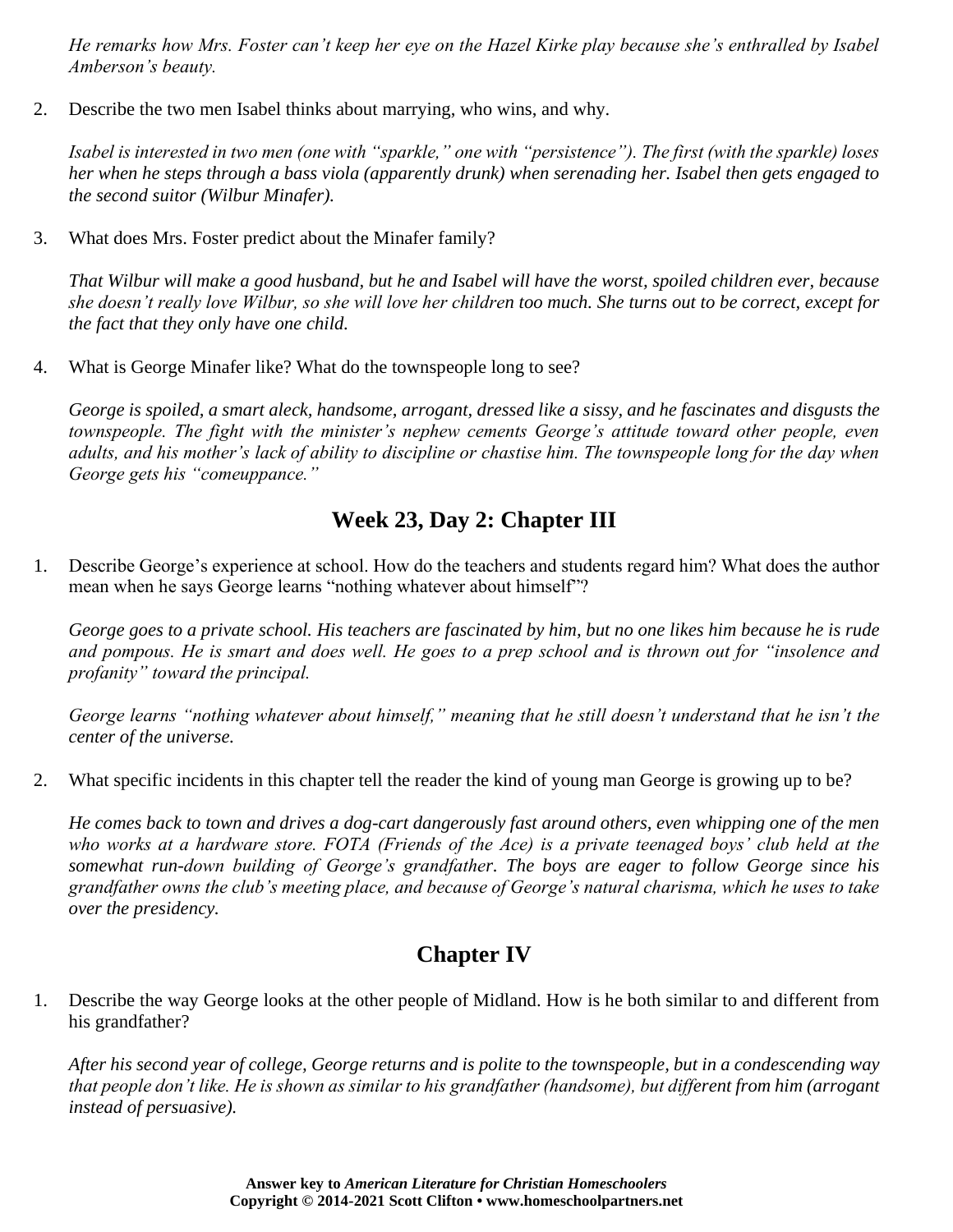2. In what insensitive way does George see (a) his mother, and (b) the man he is introduced to at a party? What is this man like?

*George, because of his selfishness and youth, can only view his mother (who is near 40) as a "mother," not someone with feelings and interests. He is disturbed at her loveliness and gracefulness. He is introduced at the party to a man he calls a "queer-looking duck" by his nieces, and then his mother introduces him too.*

3. Give some characteristics of Miss Morgan.

*She is friendly, beautiful, self-assured, and polite.*

#### **Additional Chapter Notes:**

- George's Great Uncle John embarrasses him with his loudness, brash talking, and refusal to conform to social mores and dress. Of course, this is like George, who also refuses to conform to proper social behavior toward those he considers "inferior."
- Sydney and Amelia Amberson walk down the stairs as George takes Miss Morgan by. Sydney and Amelia are rich and regal, and George is proud of them. The couple represent the rich, noble Amberson family.

#### **Week 23, Day 3: Chapter V**

1. Describe Wilbur Minafer's looks and personality. Why do you think George doesn't introduce him to Miss Morgan?

*Wilbur Minafer is plain-looking and undistinguished, and George doesn't even bother to introduce him to Miss Morgan (probably because he's not "an Amberson," and not worth George's time).*

2. What is your take on how George treats Miss Morgan?

*George and Miss Morgan dance, and George is strongly affected by her. When other young men try to dance, he becomes irritated and demanding, taking her away to talk with him alone (selfishly, like a toy he wants to keep from others).*

- 3. Who is Fanny? What irritates George about how the "queer-looking duck" behaves toward his (George's) family? Explain the humor in George's being waved at. *George and Miss Morgan see the "queer-looking duck" dance with Fanny, George's 40-year-old aunt, who sometimes can look much younger or older than she is. He is a great dancer, but George is irritated that he seems too familiar with and not respectful enough of their aristocratic family, especially when the "duck" waves to them. The "duck," Miss Morgan informs George, wasn't waving at HIM—he was waving at HER, because it's her father!*
- 4. Sum up the conversation George and Lucy Morgan have about what he is studying at college.

*Lucy asks what he's studying at college—to learn a business or trade? George dismisses this, since he simply plans to be a gentleman and not have to work.*

#### **Additional Chapter Notes:**

• Wilbur Minafer says goodnight to George, who barely answers (just like he barely answers people beneath him he's introduced to at the party).

# **Chapter VI**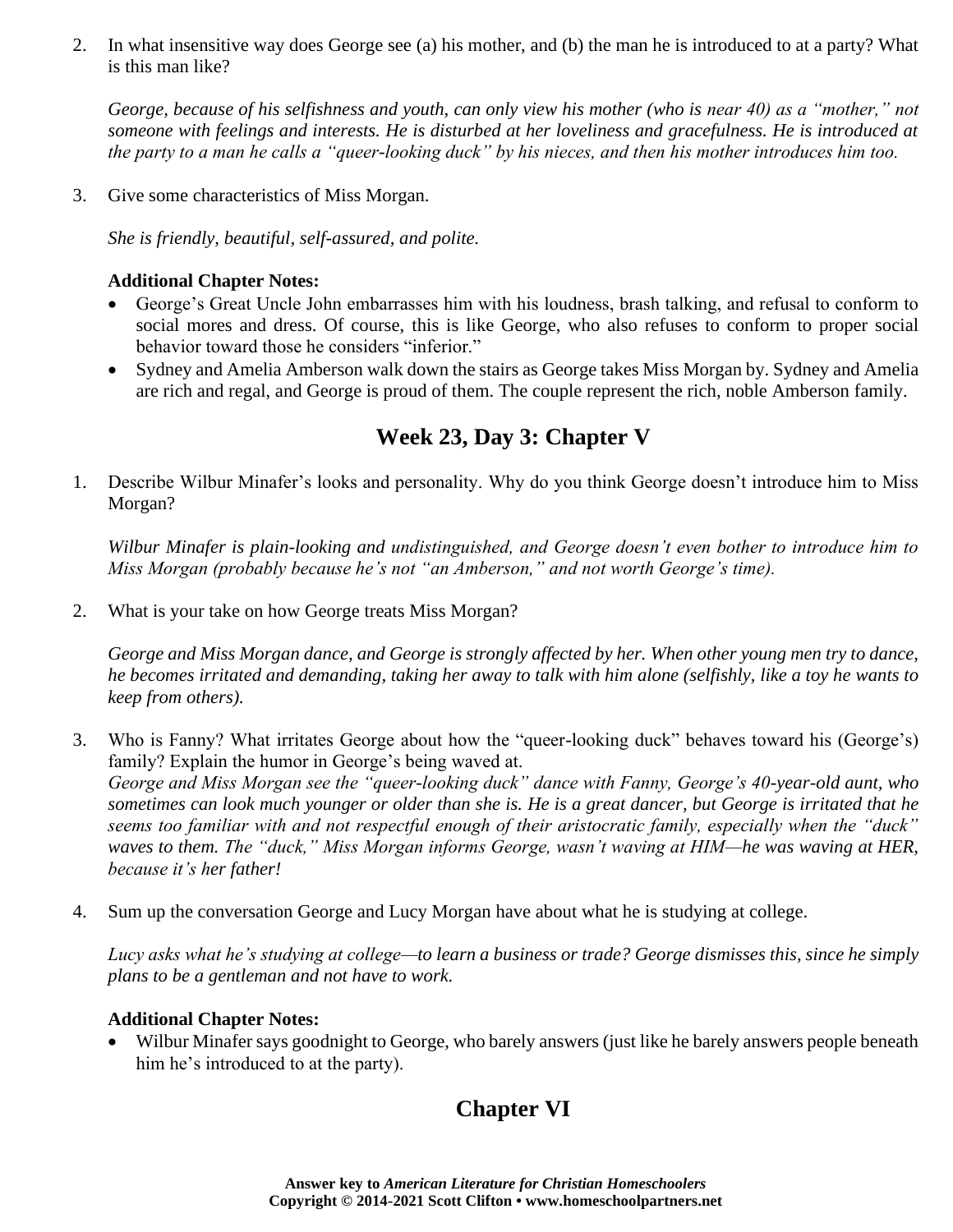1. How does George insult the "queer-looking duck" in front of Lucy? What does this show about his character? How is he surprised?

*George sees the "queer-looking duck" dancing with his mother and comments to Lucy. Lucy says that the "duck" gave her the flower she has; George acts jealous, calling him "an old widower." Lucy says that he is indeed, and that he's her father, embarrassing George.*

2. What does Lucy tell George about her family? What does George say about her father's invention? How does Lucy take George's "compliment" of her father?

*George backs off and underhandedly compliments Lucy's father, and Lucy comments that that's how arrogant people speak. She tells George that her father used to live here, but they moved, and he's invented a horseless carriage, which George says won't ever amount to anything (!).*

3. What does George learn about Mr. Morgan from his Uncle George? Sum up the conversation between Eugene Morgan and Fred Kinney. How many times has Isabel been wrong, according to Fred?

*George talks to his uncle George about Eugene Morgan, who Uncle says, used to be quite popular with young ladies, including young George's aunt Fanny, and....*

*Eugene Morgan runs into Fred Kinney, and he remarks mysteriously to Fred how his life changed drastically about 20 years before. Fred nods, understanding (the reader doesn't), and says his son Fred refused to come to George's party (because of being unseated as President of the boys' club). He also criticizes how Isabel "worships" her son George, which makes Eugene think deeply.*

*Eugene says that Isabel is "right" to love George, and that she's never wrong. Fred remarks that "She was wrong once."*

#### **Additional Chapter Notes:**

• George reveals his arrogance and superiority with his conversation to Lucy Morgan. He dismisses her father and his "horseless carriage" invention as worthless.

## **Week 24, Day 1: Chapter VII**

1. How has George's driving not changed since he was a boy? Explain how Major Amberson's horse and carriage compare to Eugene Morgan's automobile. What is happening to the Major's buildings and statues, as well as his horse and carriage?

*George still drives recklessly, not caring very much for those who "get in his way." Major Amberson's horse are faster than Eugene Morgan's automobile, going 20 miles per hour at top speed as opposed to about 12 miles per hour for the automobile. The Major's horse and carriage, as well as his properties, are getting older and worn.*

2. In what way does George accuse Lucy of acting toward him? How is this ironic?

*He accuses her of acting "superior," when he himself is as arrogant as they come!*

3. What are Eugene Morgan's memories of Midland, as Lucy tells George?

*He says it was nicer, gentler, and more lovely, with sunshine and good air all the time.*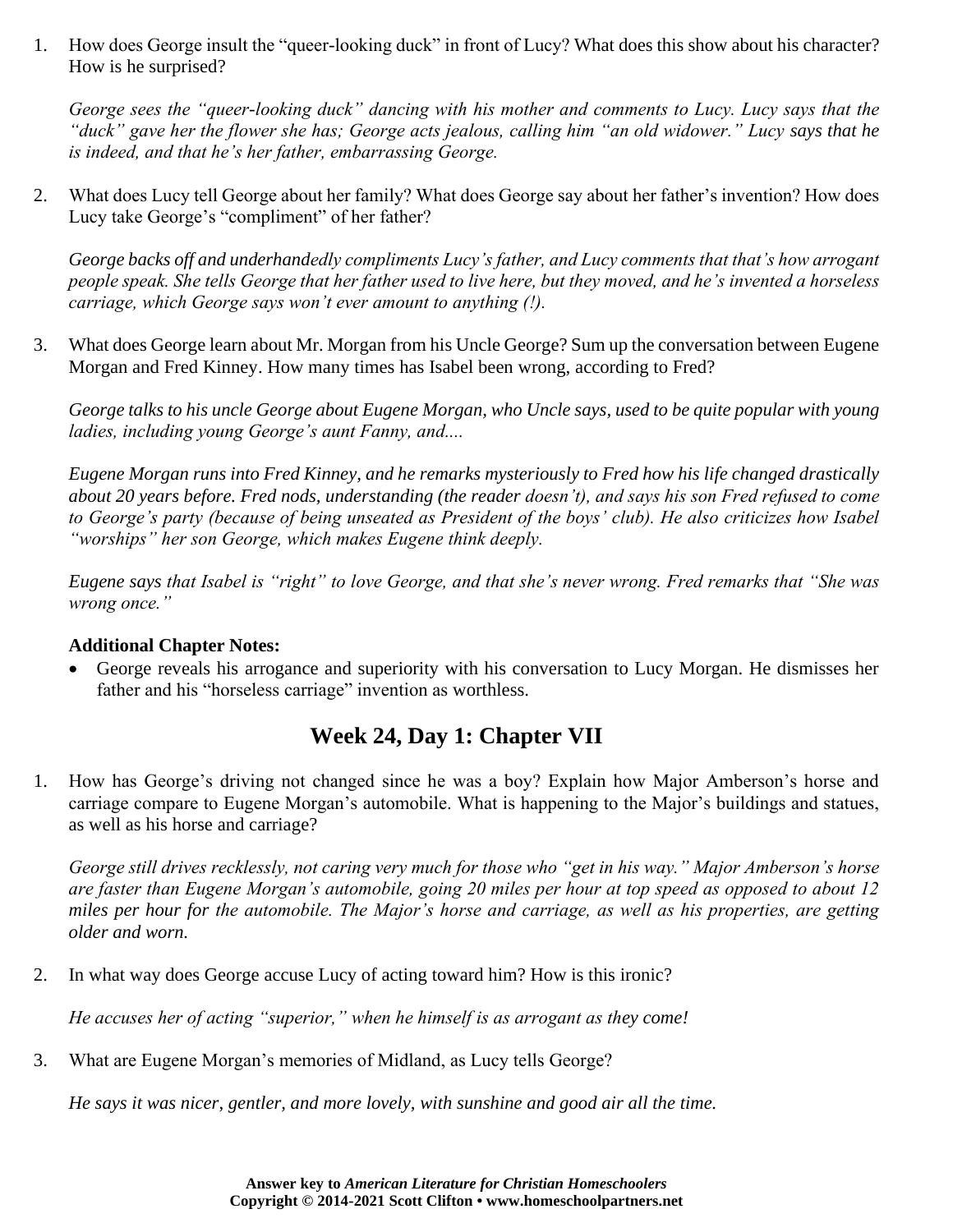**4.** Discuss the incident with the automobile and George's horses.

*They almost run each other over, and George's cutter falls into a ditch.*

#### **Week 24, Day 2: Chapter VIII**

1. How does George's mother annoy him? Why do you think he feels this way?

*After the accident, George is dismayed to see his mother so happy talking to Eugene and his using her first name. He's probably jealous, or just doesn't think Eugene is good enough for their family to associate with on such friendly terms.*

2. What does George believe Eugene Morgan is trying to do by cozying up to his family? How does his (George's) father react?

*He says he believes Eugene Morgan is trying to cozy up to the Amberson family to get money for investing in his automobile. His father disagrees. George asks Fanny why Eugene Morgan is getting everyone so excited, and Fanny reproaches him, accusing George of making a fuss because he thinks Fanny is interested in marrying Mr. Morgan.*

3. How are Eugene Morgan and George similar in how their personalities affect those around them?

*They both attract attention and get people excited and sometimes upset.*

4. What does George realize for the first time about Fanny?

*He realizes for the first time in his life that Fanny is a passionate human with feelings and desires (he's apparently been too selfish to notice before).*

## **Chapter IX**

1. Describe George's treatment of Lucy at the dance. Why does he do this? What does his Uncle George do that George considers almost unforgivable?

*George pretends to ignore Lucy, but secretly watches her and constantly hears her voice above all the others. Uncle George has paired up Fred Kinney with Lucy Morgan in a dance, which George considers unforgivable.*

2. How does Lucy treat George at the dance? Why do you think this is? (Think back to their accident in the horse and carriage.)

*Lucy offers George a dance, and George pretends not to be interested. Lucy pursues George for many dances, implying that she does so because he told her he liked her on their horse carriage ride. She probably is impressed that he attempted to save her from injury during the accident.*

3. Sum up the conversation that Fanny and Isabel have as they watch Lucy and George dance. What other couple does Fanny closely watch? Why?

*Fanny and Isabel watch the young couple; Isabel fawns over George, but Fanny is not impressed, telling Isabel that George's personality is not as amiable as Isabel thinks. Fanny closely watches Isabel as she dances with Eugene Morgan. She seems to be taken with Eugene Morgan.*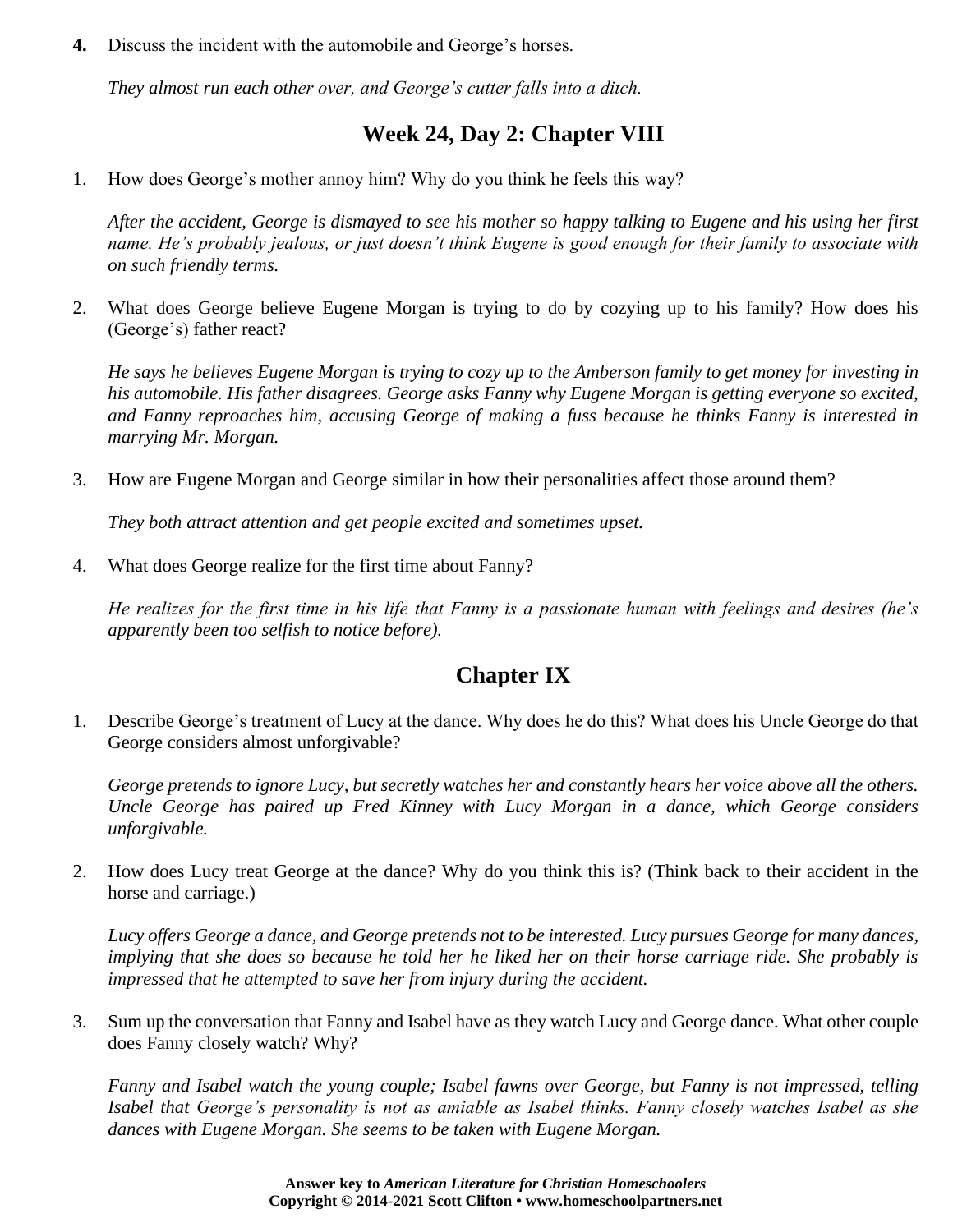#### **Additional Chapter Notes:**

• It's amazing how much goes on at a dance (an event that is supposed to be socially uplifting for a community) in the way of bickering, plotting, and gossip. Things haven't changed much in 100 years!

# **Week 24, Day 3: Chapter X**

1. Why does Fanny send George the news clipping? What is he more interested in reading, and why? Which sentence does he read several times, and why?

*Fanny sends George a newspaper clipping about spoiled young people. The writer offers his opinion that young men are too arrogant, condescending, spoiled, and rude, and that this does not bode well for America's future, especially when the young women and older people are captivated by this behavior. George disdains the clipping, but reads the letter with interest, in which Fanny says that Isabel gave Mr. Morgan a big party, that Mr. Morgan has moved to their town, that he is beginning an automobile plant, and that George's father is not in good health.*

*The sentence George reads several times is the one about Lucy's remarking that an actor she saw looked like George, but more "democratic in his manner," which annoys George.*

2. Sum up George's letter to Lucy. How is his complaint to her undercut by his explanation to her?

*George writes Lucy, telling her he doesn't understand her comment about his not being "democratic," when he explained to her his theory of life (basically that only a few people matter, and that he doesn't bother with most people because they are "shallow"). This is not exactly the type of thing to say to prove you are evenhanded in your treatment of your fellow man.*

3. Explain the conflicts that George has with two different persons regarding the Amberson Hotel. What does Eugene Morgan tell Lucy about "arrogant, domineering people"? Is this in your experience true?

*First, George argues with his grandfather about the need to renovate the Amberson Hotel, but his grandfather argues back and locks George out of his office. Second, George visits the Morgans, and is angry at Fred Kinney when Fred pokes fun at the bad shape of the Amberson Hotel. When George stomps out, Eugene Morgan laughs uncontrollably, since it reminds him of what he and his friends used to do.*

*Mr. Morgan remarks to Lucy that "Arrogant and domineering people can't stand the least, lightest, faintest breath of criticism. It just kills them."*

4. What do Lucy and Eugene Morgan discuss about Isabel Minafer? What does Fanny tell Lucy about Isabel and George, and about Wilbur Minafer?

*Lucy asks her father how Isabel came to marry Mr. Minafer, and Eugene defends Minafer. Lucy says that Fanny told her that everything Isabel and George have to spend on their own comes from Major Amberson, that Minafer doesn't like to spend money—just save and invest it.*

## **Chapter XI**

1. What does Lucy learn from Major Amberson? How does this news strike George?

*One night Major Amberson reveals to Lucy that it was her father, Eugene Morgan, who stepped through the bass fiddle while drunkenly serenading Isabel, and that Isabel soon married Wilbur Minafer afterwards. He*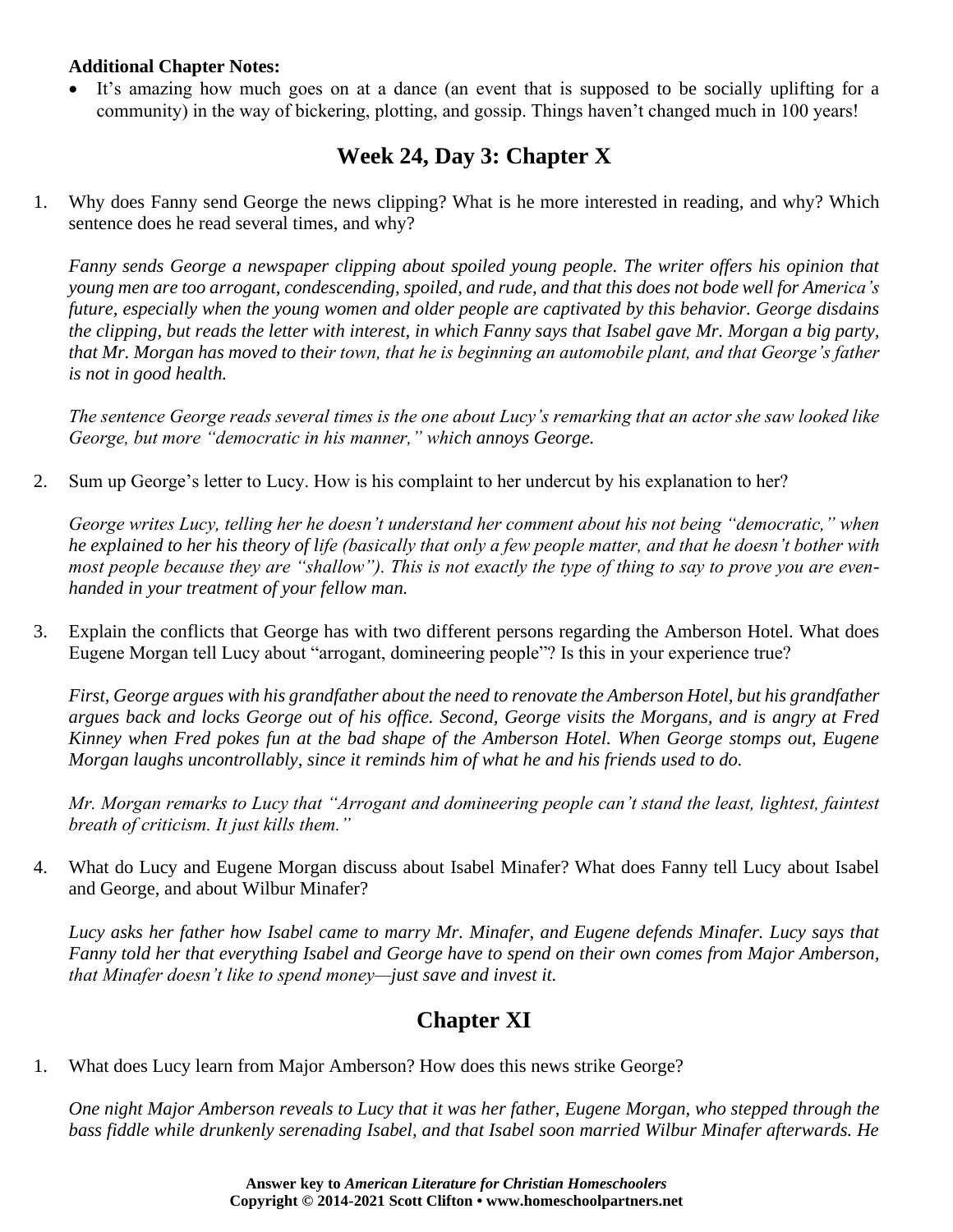*says Eugene never touched alcohol once afterwards. George is appalled, and argues with Aunt Fanny about what he believes is her throwing herself at Eugene.*

2. How does Eugene Morgan both regret *and* rejoice because of his misfortune years earlier?

*Eugene says he missed a golden opportunity to marry the beautiful and personable Isabel Amberson, but he is thankful it happened, because he'd never have had Lucy.*

3. Sum up what Isabel tells George in their conversation about (a) his happiness, and (b) Wilbur Minafer?

*George talks with his mother, and she wants to know if he's happy, telling him these happy, carefree days of youth end quickly. She sheds a tear, telling George that she is worried about Wilbur, who seems to be in worse health and worried about investments.*

#### **Additional Chapter Notes:**

• The difference between George and Eugene is shown when Eugene delivers "a word fitly spoken" (Proverbs 25:11) about his regret in marrying Isabel. This contrasts markedly with George's constant rudeness and arrogance, criticizing others around him for their supposed lack of suitability and competence.

## **Week 24, Day 4: Chapter XII**

1. Why does Wilbur Minafer seem to be in such bad health? How does George react to this serious news about his father?

*Minafer's health is getting worse, and the doctor says he should get away from work. George shows very little concern about his father, asking about Lucy instead.*

2. Where have the Morgans moved? How is Eugene Morgan's automobile business doing? What does this contrast with?

*The Morgans have moved to a house close to the green and gray house George and Lucy drove past and George mocked. Eugene's automobile business is booming, which contrasts with the rumors of what is happening with the Amberson fortune.*

3. What shocking news does Fanny tell George? What does Lucy say when George confronts her about it?

*Fanny tells George that Lucy is engaged to Fred Kinney; George is shocked. George confronts Lucy at her house and demands the truth. Lucy says she is not engaged to Fred, but refuses to be engaged to George. She claims it is because she is older than he, but refuses to comment when he asks if that's the only reason. George asks her to settle things the night before he leaves.*

4. Why do you think that Lucy does not agree to be engaged to George?

*Probably because, although she likes him, she does not approve of the way he treats people or his view that he is going to be a "gentleman," instead of working and producing something.*

#### **Additional Chapter Notes:**

The success that Eugene Morgan is having with his automobile business is significant in two areas. First, it provides a strong contrast between Wilbur Minafer's apparently poor business decisions, which are shaky enough to have badly affected his health. Second, because they demonstrate how wrong George was about Morgan's horseless carriage invention being a waste of time.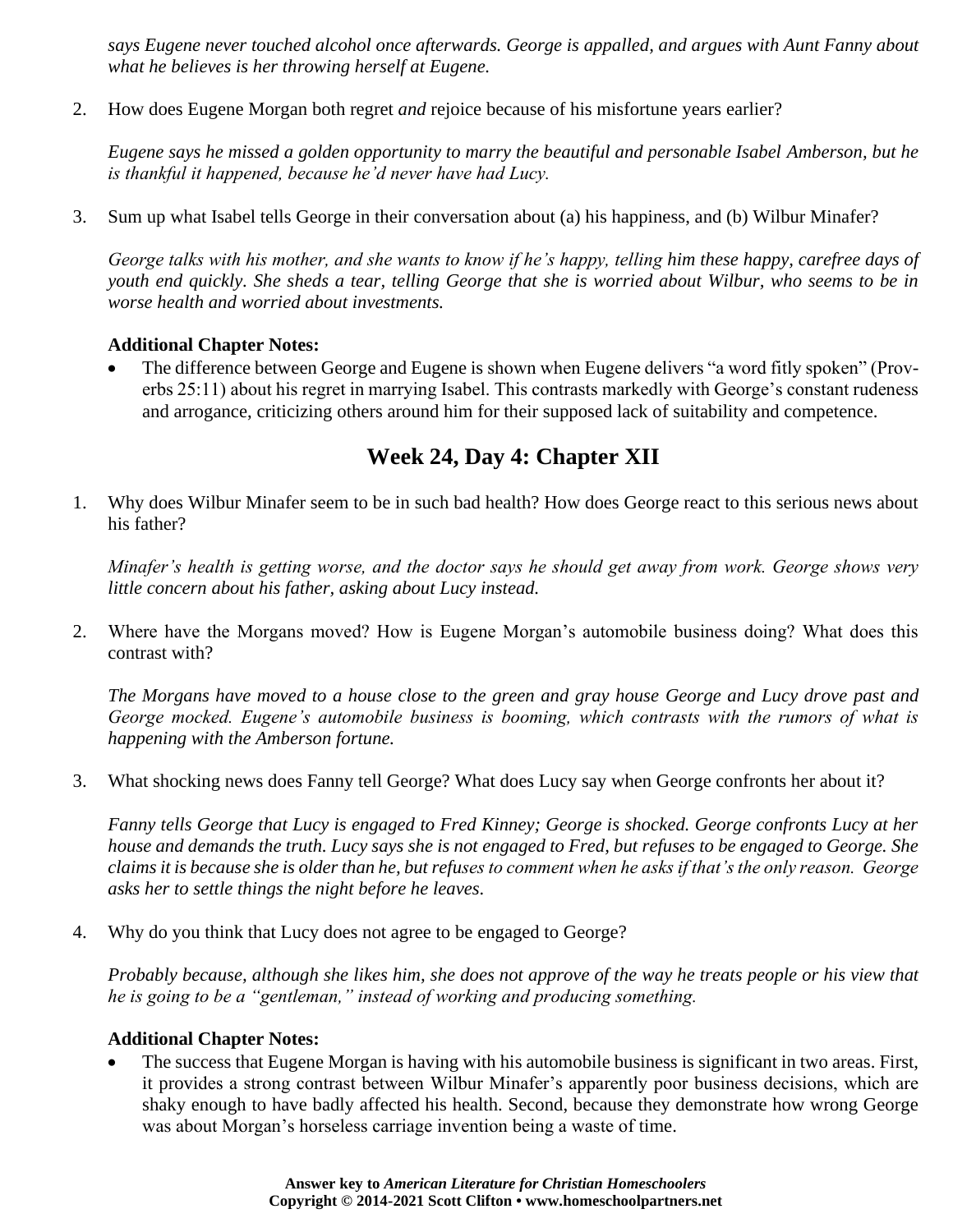• George's lack of concern toward his father's health is disappointing, but not unexpected. He seems more interested in Lucy's whereabouts than his father's declining health (apparently because he doesn't see any benefits to his own personal life provided by his father, like Lucy).

# **Chapter XIII**

1. What does George tease Fanny about?

*He teases Fanny about a rumor that Eugene Morgan is engaged to a young girl, which upsets Fanny greatly.*

2. Explain Isabel's news about Sydney and Amelia. What is Uncle George's reaction to their request? How does (the younger) George see the situation?

*Isabel tells George that Amelia and Sydney have requested their inheritance (1/3) now, since Sydney did not get the diplomatic position he desired. Uncle George says the family fortune won't stand for this, and Sydney and Amelia won't speak to Isabel or him.*

*George imagines himself a wealthy man inheriting their Florence, Italy home someday, and is not worried, but thinks it over and decides to talk to his grandfather about it. He decides not to interrupt his grandfather, who is trying to calm an argument between Uncle George and Sydney.*

3. What does Amelia accuse Isabel of doing? How does this sit with George? How does Uncle George explain it to young George?

*George hears Amelia accusing his mother of siding with Uncle George simply because Uncle George is friends with Eugene Morgan, and that Isabel is pretending to chaperone Fanny for Eugene when it is Isabel who wants to be with Eugene.*

*George confronts his Uncle George to ask if this is true, and Uncle George laughs in disgust, saying Isabel is on his side because Amelia and Sydney are "pigs" and are trying to swindle him and Isabel. Uncle George says Fanny is going after Eugene and that George shouldn't tease her at all about it. He says Fanny keeps Isabel around to make sure Eugene sees her a lot.*

4. Sum up George's conversation with Fanny about the situation. What does he decide the family should do?

*He confronts Aunt Fanny, asking if the rumors are true. When Fanny denies it, he suggests they all stop seeing the Morgans for a while, to stop the rumors. Fanny cries, accusing George of hating her and wanting to see her unhappy. George feels bad and decides that the rumors aren't true.*

#### **Additional Chapter Notes:**

- George is worried about rumors again. (His first worry dealt with the rumor that Lucy was going to marry Fred Kinney.) Before he didn't care what anyone thought, so this demonstrates a change in thinking with George, which mirrors the changes coming to the Ambersons.
- The great green lawn George looks out on is the only large lot left; the others have been divided up into what he thinks are small, ugly homes. This is another visual representation of the slowly changing fortune of the Amberson family.

### **Week 25, Day 1: Chapter XIV**

1. What does Lucy say to George in her letter?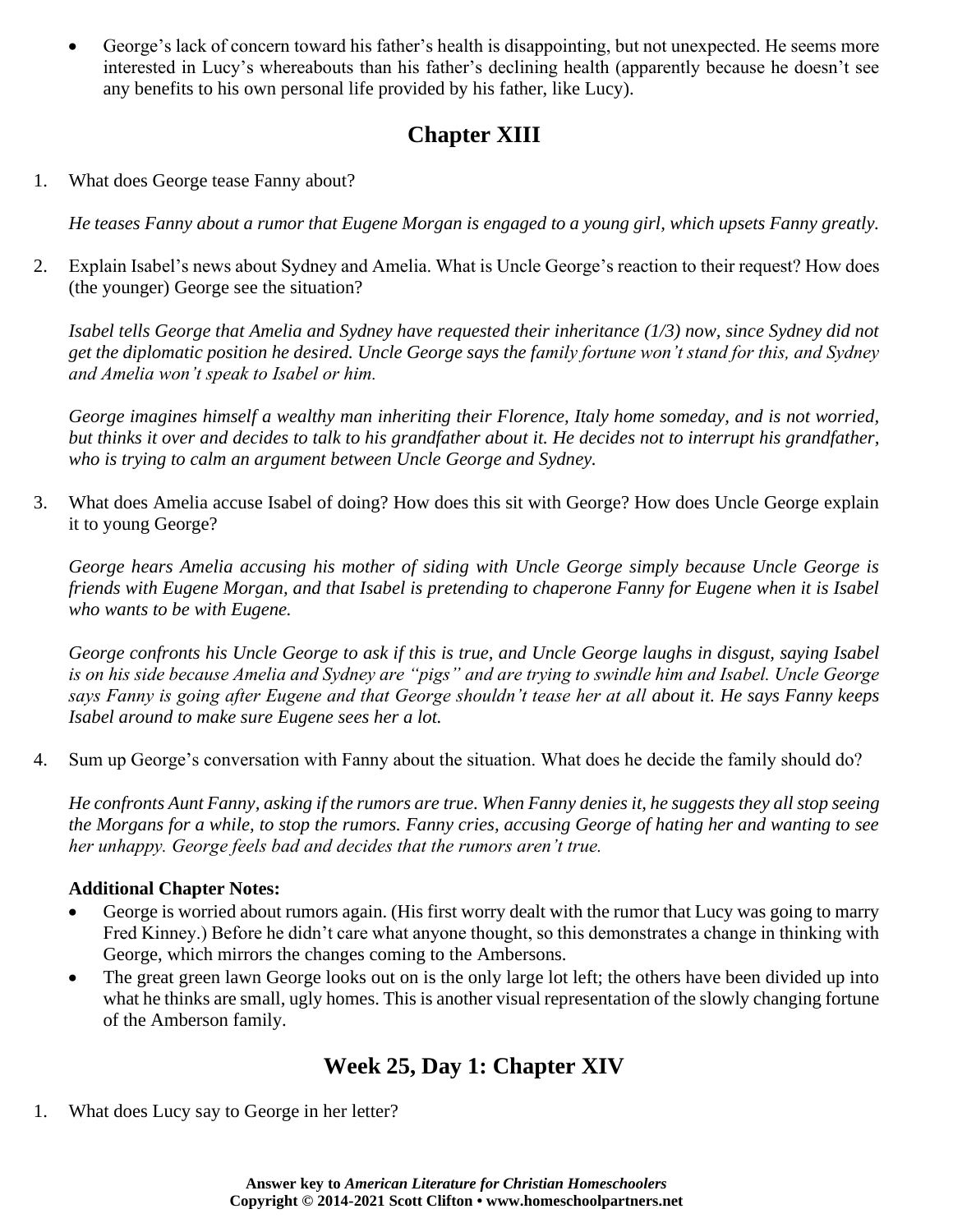*Lucy writes George, "almost" accepting his proposal, but saying she is taking the idea seriously, and that George might even forget her one day, seeing her obituary when he's an old man and trying to remember who she was.*

2. Where are George's parents? Why?

*His parents are in Asheville. Isabel says they had to almost force Wilbur to go on vacation for his health.*

3. Describe how George reacts at first when he gets the news that his father has died. How does this differ from how he reacts at the funeral?

*George receives a telegram telling him his father has died. He feels bad that he doesn't feel as grieved as others think he does. He weeps at the funeral, aware that his father was there for him.*

#### **Additional Chapter Notes:**

- This chapter contains ominous signs for the Ambersons' future greatness and influence, including (a) the old age, feebleness, and death of Major Amberson; and (b) the Amberson monument, which has been overshadowed by other newer, nicer gravestones.
- George grows up in this chapter. Although he still looks down on others for not being established, rich families, he begins to regard the feelings of others like Aunt Fanny (even writing his mother to tell Fanny they will take care of her), and he also begins to appreciate what his father did for him during his life.

# **Chapter XV**

1. What has happened to Uncle George and Fanny? Whose fault is it? Does this fact make clearer any earlier events?

*George Amberson and Fanny are bankrupted by Wilbur's business decisions. Fanny has \$900 per year in insurance, but will not cheer up, despite George's efforts. Isabel and George take a two-week vacation, and she is proud to be with him.*

2. Describe George's college graduation day. What three things does Eugene say explain both the good and the bad about George?

*Uncle George, Isabel, Lucy, and Eugene visit George on his graduation from college. Eugene and Uncle George talk about young George, and Eugene says all that's good and bad about the young man can be explained in three things: he's Isabel's only child, he's an Amberson, and he's a boy.*

3. What does the remark that it takes some time for the Ambersons to "come to be people" mean?

*As Eugene and Uncle George watch George with Lucy, they remark on his superior attitude, saying that it takes time—and more than just time—for Ambersons to "come to be people." This refers to their arrogance, and their difficulty in looking at others as equals, and treating others with love and respect as fellow human beings.*

4. What has George actually learned in college? What does one of his college classmates mean when he tells Lucy, "Really, don't you think that *being* things is rather better than *doing* things?"

*George has apparently not learned how to DO anything in college other than pass tests. What George's college classmate means by "being" and not "doing" is that he and his "type" are inherently superior to others, and don't have to do anything.*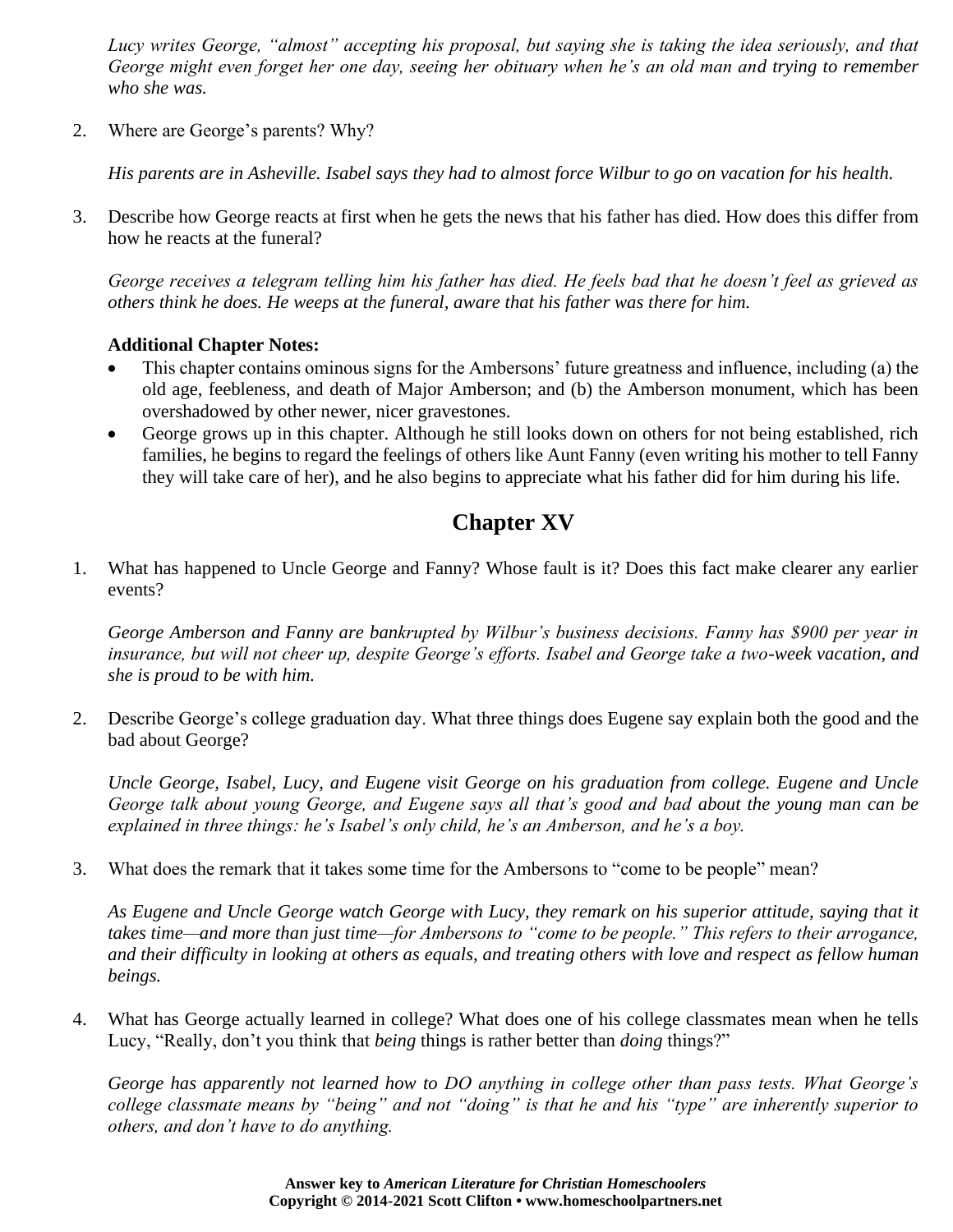5. When George tells Lucy he's going to be a "gentleman," the author says, "Lucy gave the horizon a long look, but offered no comment." Explain the double meaning of this statement.

*Lucy looks away from George, and toward the horizon, to avoid his eyes. This is also a way of suggesting that she is looking at the future, and not happy about her prospects with George, since their ideas on "doing" and "being" are so different.*

#### **Additional Chapter Notes:**

• The "doing" vs. "being" contrast is significant in *The Magnificent Ambersons*. The "being" notion is more of an "Old World" ideal common to royal or noble families, while the "doing" is a "pick-yourselfby-your-bootstraps" American ideal of self-reliance. Eugene Morgan is an example of someone who "does," and George an example of someone who "is." The author's sympathies are apparent, as Eugene's character is much more sympathetic than George's. the fortunes of the two families are also taking drastic turns, with the Morgans moving up the ladder of success, and the Ambersons sliding down.

### **Week 25, Day 2: Chapter XVI**

1. What things do George and Fanny talk about? Why is Fanny surprised when George says that Eugene has been with them? What comment does George make that upsets her?

*George and Isabel arrive home. George thinks Fanny looks tired and old, and Isabel says it will take time for Fanny to recover. George and Fanny converse, alone, in the kitchen. Fanny is shocked when George says Eugene has been with them, and says it is odd that Isabel didn't mention that Eugene was there. George tells Fanny Eugene is doing well, and calls him "YOUNG FELLOW"! This is a departure from George's view of "older" people. George teases Fanny about the possibility of Eugene's asking her to marry him, and she bursts into tears.*

2. What are the strange noises and shapes that George sees across the street at his grandfather's house? Why is this occurring, according to Uncle George?

*George goes to bed and sees shapes and forms across the street at his grandfather's house, thinking that men are working to fix pipes, and decides to check back in the morning. The next morning he discovers that five new houses are being built and runs across, upset. Uncle George tells him that the Major has to do this for money, and that the Major has already sold off some items for money.*

#### **Additional Chapter Notes:**

The "foundations" of the new houses being built might represent the upheaval that is occurring in Midland, both with the town's reshaping and modernization, and with the changing role of the Ambersons.

## **Chapter XVII**

1. Why does Major Amberson sidestep George's request for a horse? What suggestion does Isabel have? How does George react to her suggestion?

*George asks his grandfather for money and a horse so he can gain skill in driving. The Major doesn't have the money, and gently hints to George, asking him to come back in the fall if he's still interested, and he'll try to make it happen.*

*Isabel asks George if he would like to drive one of Eugene's cars instead. George says no, stating he's too much of a gentleman to get dirty working on cars.*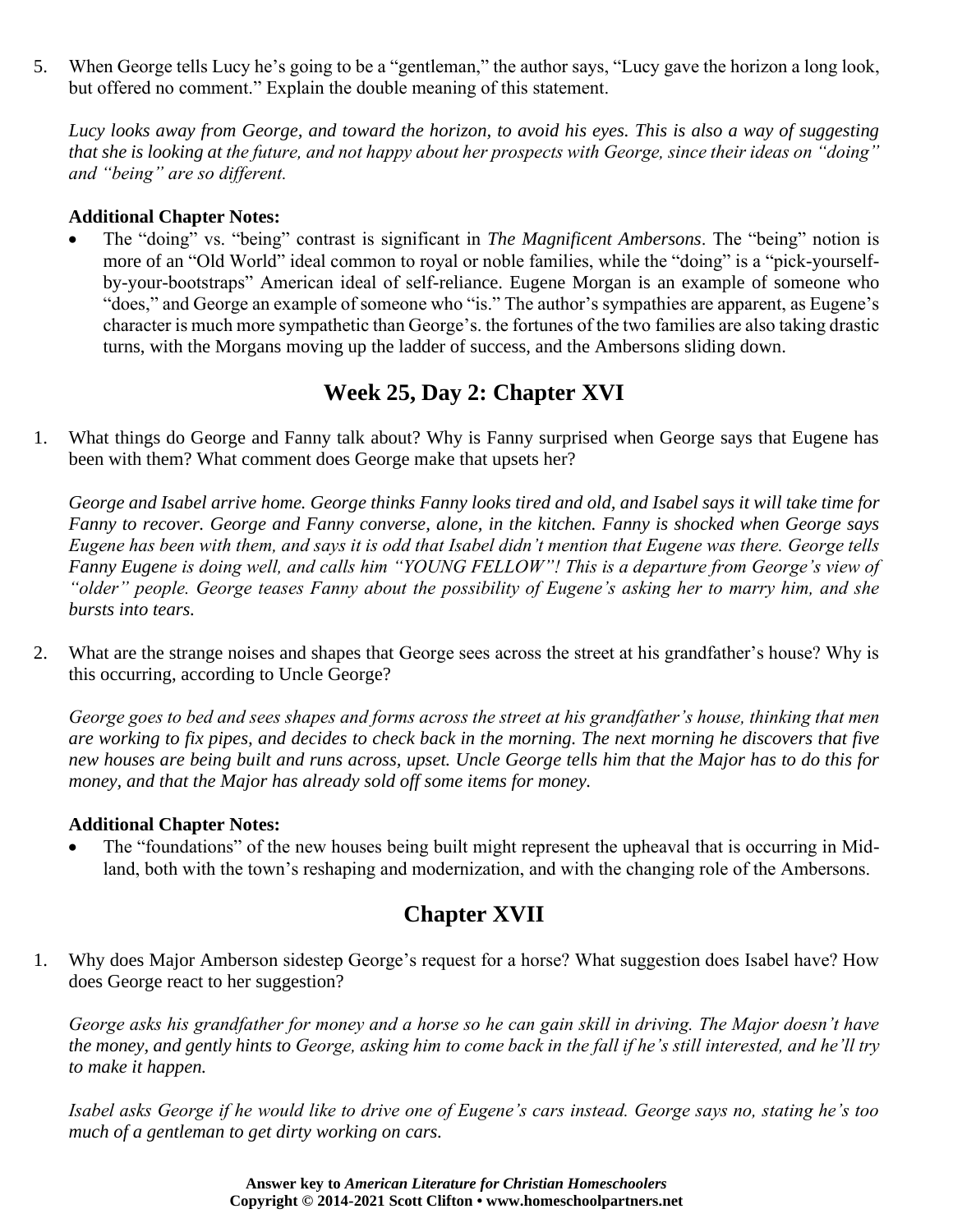2. How do George, Fanny, and Isabel all react differently to their visit to Eugene's automobile plant? Why do Fanny and Isabel react the way they do?

*George goes with Isabel, Fanny, and Uncle George to Eugene's plant, bored along with his Uncle, while Isabel is fascinated and Fanny bleak. George notices how happy his mother is, which he attributes to the restaurant Eugene takes them to, but Fanny makes a cryptic remark. Isabel says it's because she enjoys seeing the mechanics of the factory, but the real reason is probably because she enjoys being with Eugene.*

3. Sum up George and Lucy's conversation about their possible marriage. What is Lucy's objection to George? What angers George about her objection?

*They leave, and in his car, Eugene passes and leaves behind George and Lucy in their horse carriage. George tries to talk to Lucy about marriage, but she becomes sad, and asks George what he's going to do for a living. He says he's not going to work, but to be a gentleman, which doesn't satisfy Lucy. This angers George because he thinks Mr. Morgan is leading Lucy to disagree with George's lifestyle, though Lucy denies it.*

#### **Additional Chapter Notes:**

George calls his grandfather "queer" in a conversation with his mother; this is the same term he used for Eugene Morgan, when George mistakenly assessed Eugene's identity, his character, and his possibilities for success with the "horseless carriage." Translation: George is probably mistaken in his assessment as to what is going on with the Major, the Amberson family, and the (his) fortune.

### **Week 25, Day 3: Chapter XVIII**

1. What has changed around the Minafer/Amberson homes?

*The view of the Minafer/Amberson family has changed. The terrace doesn't open toward just the Major's house anymore, but several new houses. The sounds have changed, with many more automobiles going by (which spells success for Eugene).*

2. What does Fanny and Isabel's conversation about Eugene reveal?

*Fanny doesn't like when Isabel refers to the summer as "dying," so soon (actually almost a year) after Wilbur*  has died. There is some awkward conversation about Eugene between Isabel and Fanny, with Isabel *apparently unaware that Fanny's emotions are strained, thinking that Isabel has designs on Eugene.*

3. What two scenarios does George imagine that involve Lucy?

*He imagines a conversation with Lucy in which Lucy begs his forgiveness and throws her father over for him. Then he imagines Lucy surrounded with beaus, whom he calls "riffraff."*

4. How do we know that Lucy, home with her father, is troubled?

*She loses while playing chess with her father, which usually doesn't happen.*

#### **Additional Chapter Notes:**

The physical view of the Minafer/Amberson homes represents the new "outlook" that the Ambersons face in Midland, with their declining fortune and the town passing them by. The same two homes that were highly praised at the novel's beginning are decaying, and looking even worse with the newer structures going up around them.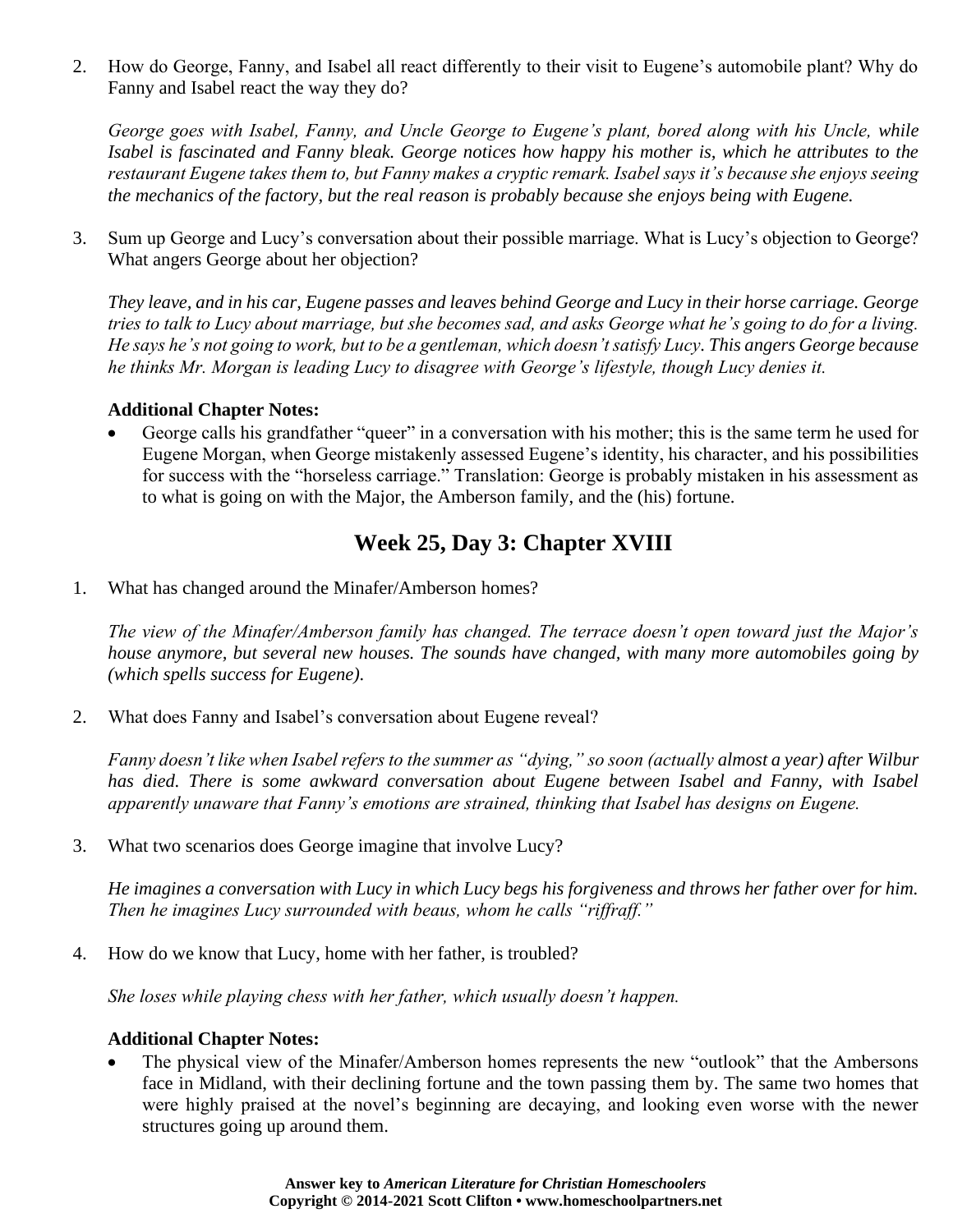• In contrast to the Ambersons' falling, the sounds on main street by the Amberson homes—automobiles increasingly being heard—are indicators of Eugene Morgan's success and rise.

# **Week 25, Day 4: Chapter XIX**

1. What does Lucy do that upsets George?

*She avoids him.*

2. Describe the conversation about automobiles between Major Amberson and Eugene. What is George's "contribution" to the conversation? How does Eugene handle his comment?

*The Major quizzes Eugene about cars, saying that they'll be too many soon, but Eugene replies they'll just increase the number of roads to compensate. George interrupts, saying rudely that automobiles are a nuisance, and had no reason to be invented. Eugene graciously says George might be right.*

3. Is George's comment surprising, or is it typical of George's character? Can you think of two main reasons why he despises automobiles?

*(Answers will vary, but it is typical in some ways, but surprising in its total lack of propriety, especially around adults.) There are two main reasons for George's hatred of automobiles. First, they represent change, and George wants to hang on to the old Amberson name and prestige, rather than make way for someone who "does" things instead of simply "is" someone. Also, Eugene Morgan himself is connected with automobiles, and George dislikes him because he loves his mother, and George doesn't think Eugene is good enough for her.*

4. How do Isabel, Fanny, and the Major react to George's statement to Eugene? Why do you think each one reacts in that particular way?

*The Major chides George, but his mother says nothing, and Fanny congratulates him secretly after the others have left, saying it was the right thing to do. The Major is simply correcting lack of manners, Isabel wimps out of correcting her son, and Fanny feels anger toward Eugene since he doesn't reciprocate her romantic feelings.*

#### **Additional Chapter Notes:**

- Eugene again graciously speaks in an awkward part of a conversation (like he did earlier in the novel when he says he is thankful he didn't marry Isabel, because he wouldn't have Lucy). This is an obvious contrast with George, who is uncouth and rude with his speech.
- Automobiles, Eugene says, will make both outward and inward changes in society. This is similar to what has happened to George's family fortune and way of thinking ("being" instead of "doing").
- It's amazing that George calls Eugene's automobiles a nuisance around town, since George himself was such a nuisance driving around his horse and buggy, almost running people over and cracking a whip at adults as well!

# **Chapter XX**

1. How does George answer his mother when she asks him why he doesn't like Eugene?

*George says he doesn't care for anyone whose ideals and lifestyle he despises. He assures Isabel he won't bother Eugene again, but Isabel seems especially distressed, and George rudely shuts her up and sends her out.*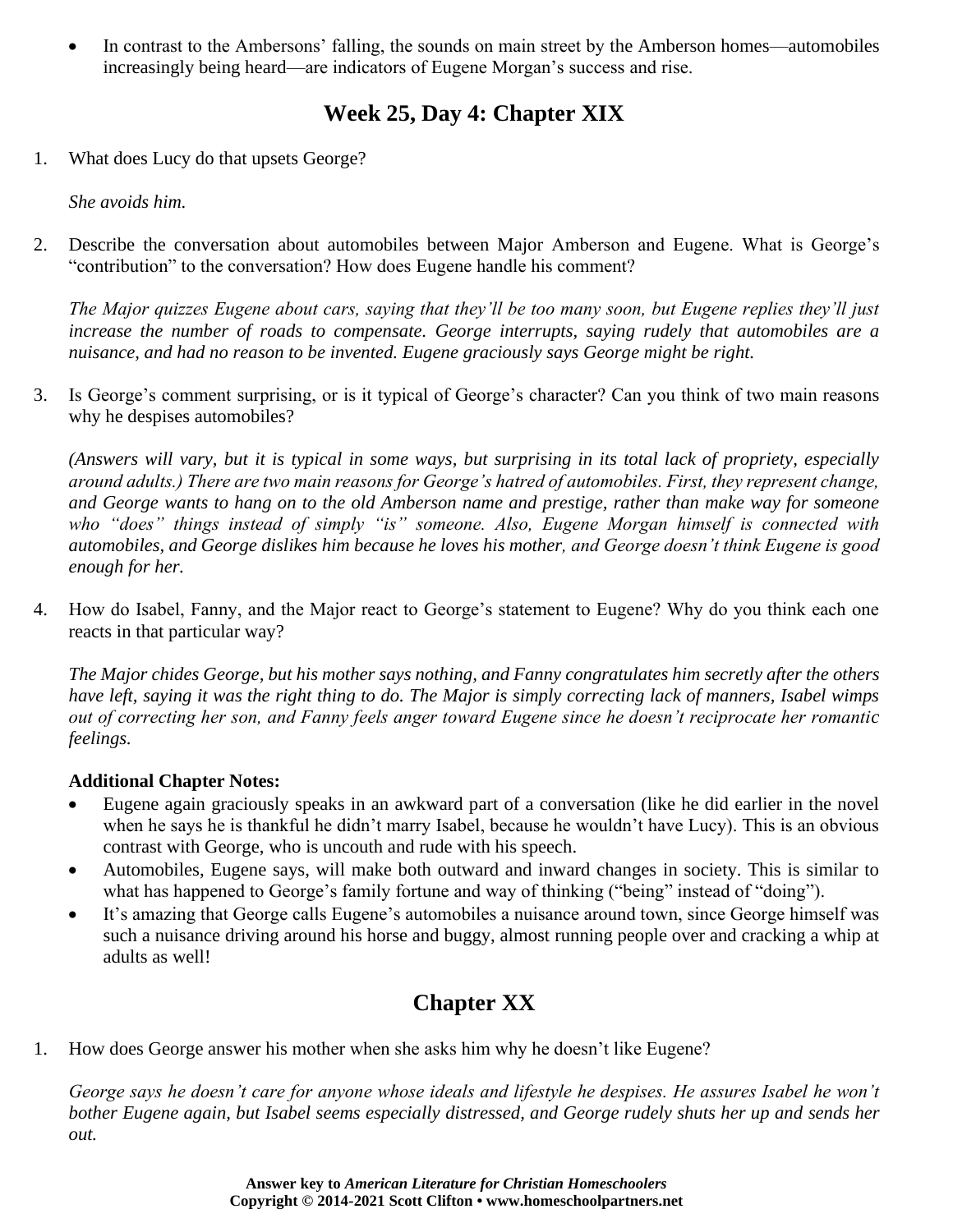2. Why is Fanny constantly keeping her eye on George? What does George think she means by her answer?

*Fanny scrutinizes George often in a way that makes him uncomfortable, until he protests, upon which Fanny tells him she's waiting to see when he will see what's going on around him (he doesn't understand what). George thinks she means Lucy's absence, when Fanny actually means that Isabel loves Eugene Morgan.*

3. How are George's relations with Eugene and Lucy? How is this demonstrated at Lucy's homecoming party? How does George's driving come into question once again?

*Eugene comes over often, seeing Isabel and Fanny; George avoids him. At Lucy's homecoming George acts awkwardly, embarrassing himself and infuriating himself against Lucy. He drives home, almost killing Fanny and another lady. He sees his mother and Eugene together talking seriously, and is so angry that he stomps off and disregards their greeting to him.*

4. How does George again behave like a hypocrite in this chapter?

*George is angered by others' not regarding his feelings, but he cares so little for others he almost wished he had run over Fanny!*

### **Week 26, Day 1: Chapter XXI**

1. Sum up what Fanny tells George. How does he react to her revelations?

*Fanny tells George she saw him turn away from his mother and Eugene, and that he "did right." She then informs George that people are "talking" about his mother and Eugene, that Isabel never loved anyone but Eugene, and that the two were engaged.*

*George is shocked. He wants to know who is gossiping, then remembers Mrs. Johnson was talking to Fanny and gets her to admit she was gossiping about them.*

#### **Additional Chapter Notes:**

• Fanny tells George her piece out of jealousy. George seems shocked, but this seems a little strange, since George is not stupid. It might, however, result from the fact that George is often out of tune with the feelings of others, concentrating so much on his own.

## **Chapter XXII**

1. What does George see as he marches out to confront Mrs. Johnson?

*George goes out and sees the cracked, decaying, dry fountain with a statue of Neptune in front of Major Amberson's square.*

2. What happens in the conversation between George and Mrs. Johnson? How does Uncle George respond to George when he tells his uncle that he has gone to see her?

*He marches to Mrs. Johnson's house and demands what she has been telling of his mother. Mrs. Johnson turns him out, George goes to his uncle's room, and Uncle George says, "Now you've done it!"*

#### **Additional Chapter Notes:**

The cracked, decaying statue of Neptune represents the decay of the Ambersons. George marches right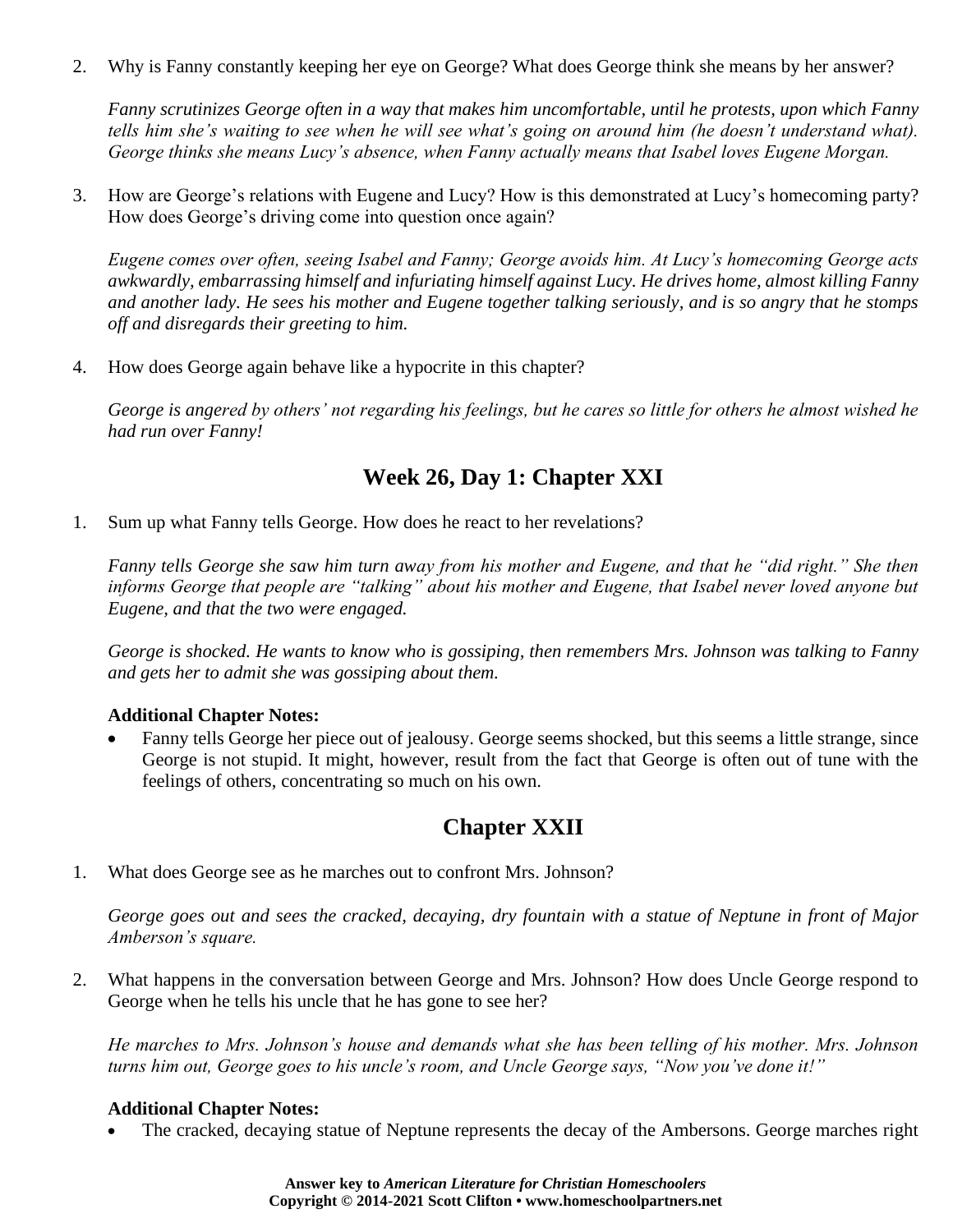past it, not focused on his own family's true problems, but right over to Mrs. Johnson's house. (It's easy for George to pretend that his family's issues are the fault of other, "less worthy" families.)

# **Week 26, Day 2: Chapter XXIII**

1. What is George's explanation about gossip, and about how George erred?

*Uncle George tells George he goofed by confronting a gossip: "Submit to gossip and you kill it; fight it and you make it strong. People will forget almost any slander except one that's been fought." Uncle George tells George it would be a mistake to keep confronting people about the "gossip."*

2. What does Uncle George say about Eugene and Isabel?

*That Eugene and Isabel should marry if they want to. George is shocked at this, and leaves the house.*

3. How is George's reaction (exemplified by the chapter's last line) typical?

*George wanders for an hour, thinking, and returns home, barely saying "good night" to his mother. He stays awake thinking. Typical George: When daylight comes, his thought is "This can't be happening to ME!"*

# **Chapter XXIV**

1. What two things does George do, using his late father's picture? What does this say about his (George's) character?

*George pities himself by looking at a picture of his father until he weeps, saying, "Poor father! It's better you*  didn't know." He pays to have a photo of his father decorated and puts it on the table Isabel and Fanny sit at *often.*

2. How does Eugene's appearance contrast with the appearance of the Ambersons' properties and homes?

*Eugene comes by for Isabel in his car, looking like a millionaire. This contrasts with the Ambersons, who are looking less and less rich.*

3. What drastic action does George take? Name several reasons why he does.

*George rudely tells Eugene at the door that he is never welcome there again, and Eugene walks away. Isabel waits a long time by the door for Eugene, while George smugly sits there watching her.*

#### **Additional Chapter Notes:**

- George puts the picture of his late father so Isabel can see it, and—he hopes—forget about Eugene.
- Isabel Morgan looks very weak in this chapter. Even though she has babied George her whole life, it seems unlikely that she doesn't realize that George doesn't like her going around with Eugene Morgan.
- George's slamming the door in Eugene Morgan's face recalls Isabel's rather unfair rejection of Eugene 20 years earlier.

# **Week 26, Day 3: Chapter XXV**

1. Give some examples that show that George is completely out of control, based on the way he has recently treated (a) Mrs. Johnson, (b) Eugene Morgan, and (c) Fanny.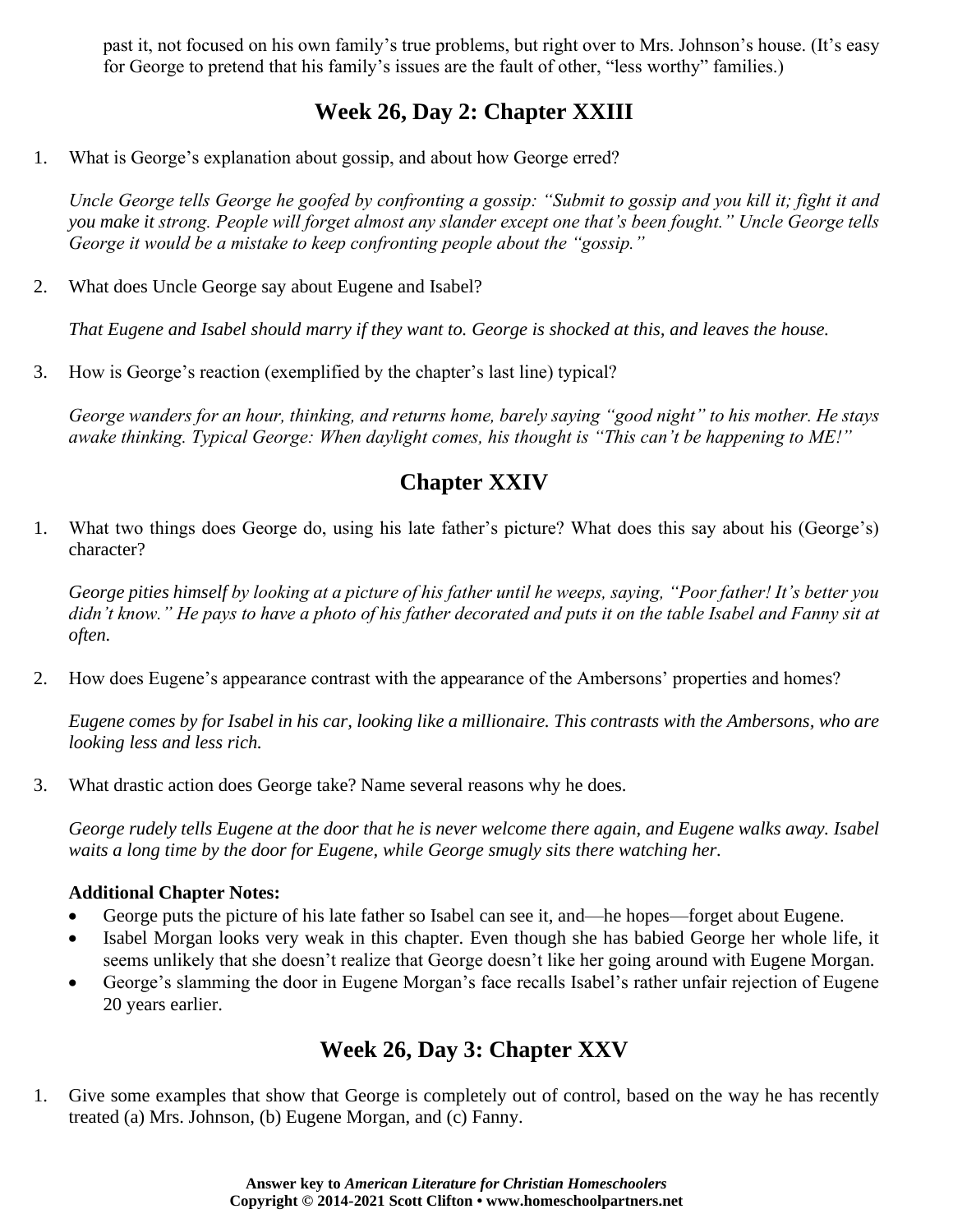*George has (a) rudely confronted Mrs. Johnson, (b) rudely told Eugene Morgan never to come back, and (c) rudely tries to push past Fanny and interject himself into a conversation between George and Isabel.*

*These contrast with George's opinion of himself, because he seems himself as cultured, refined, worthy of respect for being "an Amberson."*

2. For what two major reasons does Fanny tell George he should leave his mother alone?

*Fanny admits she shouldn't have egged on George, and that Eugene never was interested in her. She also tells George to leave Isabel alone, because she suspects Isabel isn't well, with heart trouble, since she sees the doctor often. George is struck by the sight of a stained glass window above himself and Fanny with three figures that represent love and purity and beauty. George bitterly sits down to think, but doesn't disturb his mother. Isabel comes behind him and says, "You mustn't be troubled, darling."*

### **Chapter XXVI**

1. Describe George's reaction when Isabel gives him Eugene's letter. Do you think it was wise of her to do that? If not, why do you think she did it?

*Isabel tells George she hates to see him upset and hands him a letter from Eugene, which says he understands that George doesn't like him, but asks Isabel if she will live her life her way or George's way, and that she must defeat George's will, and not "strike down my life twice." George is furious with the letter.*

2. Why does Isabel think George is angry? What is the irony in his telling his mother he is trying to protect her good name?

*Isabel thinks he opposes Eugene because if he and Lucy get married it would be awkward marrying his stepsister, which is not true. The irony is George's telling Isabel he's trying to protect her good name is that George himself has been the cause of much reproach to the name "Amberson" in the town himself, by his words and actions toward others.*

3. How does Isabel think that marrying Eugene would be (a) unfair to George, and (b) unfair to Eugene?

*Isabel wonders if it would be fair to George, to upset him by marrying Eugene Morgan, and fair to Eugene himself, given her family's heart trouble, to allow him to marry her when she might have heart trouble and die young.*

4. What does Isabel's note to George say? Is this the sign of a healthy or unhealthy relationship between mother and son?

*George falls asleep heavily, and awakens with a note pinned on him from Isabel that says she won't marry Eugene because she can't bear to see George suffer (which she apologizes for). This is very odd, almost twisted actions of a mother toward her son, treating him as if he were a young boy whose feelings might get hurt if she took away his toy or something similar.*

5. Earlier in *The Magnificent Ambersons*, George cares little for the opinions of others, but at this point in his life, he's almost obsessed with what others think and say about his family. What do you think is responsible for this change in outlook?

*Now that he realizes they're getting poor, he cares too much about what others say about his family. Before his family's wealth could "cover" any criticisms he heard, and he thought so poorly of anyone else's opinions that he didn't care what they said. It's probably true that it bothers George that Eugene is now rich.*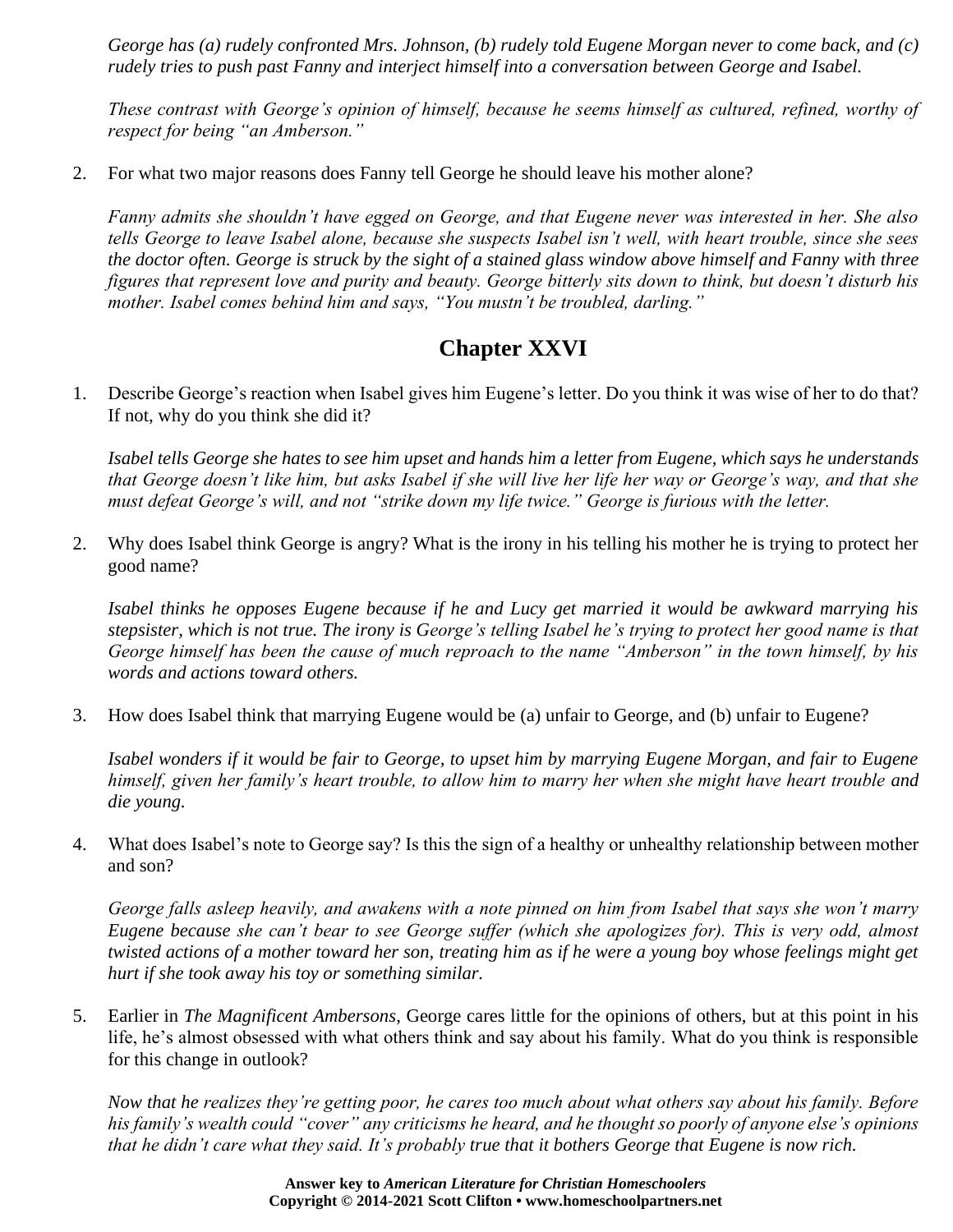#### **Additional Chapter Notes:**

• George tells Isabel he's through with Lucy because she acted rude and "superior" toward him. This is not actually true, but even if it were, George is exactly what he accuses Lucy of being! Somehow it's acceptable for George to behave this way, but not for the nouveau rich!

# **Week 27, Day 1: Chapter XXVII**

1. What are Lucy's strengths—and one weakness—as described at the beginning of this chapter? How does this compare with George's character?

*Lucy is described as a confident, secure, independent, self-reliant young lady, and more than just a beauty but she loves George (her weakness). This contrasts with George, who has nothing but a "name" and "money."*

2. How does George react when he sees Lucy on the street? What is her response to him? What does this tell George?

*George sees Lucy and gets flustered as to what to do; he wants to be high-classed, but not insulted. Lucy greets him warmly, and George realizes she must not have heard what he said to Eugene.*

3. Why does George scold Lucy? What is her response to him? What makes George so angry when he tells Lucy he and his mother are going away on a trip, possibly never to return?

*George chides Lucy for not writing, but she says there was no point, since they are so different they would never get married. He tells her this is the last time he'll see her, since he and his mother are going on a long trip. Lucy seems cheerful and totally unaffected, which angers and upsets George. After he leaves, Lucy goes to the drugstore, not feeling well, and faints.*

#### **Additional Chapter Notes:**

Lucy's description as confident, secure, independent, and self-reliant seems on the surface to be like George, but it isn't—George's security depends upon the efforts of others (his family name, his family's wealth), and is an illusion. George is not truly independent, because he relies on these things too much.

# **Chapter XXVIII**

1. What does Lucy burn? Why? What commendable act of George's does she still remember? How does her taking care of her father compare with George's "taking care" of his mother?

*Lucy throws a number of photos and letters into the fire after hearing Fanny describe what George did to Eugene and lament that fact that Isabel has raised him to be so horrible. Lucy expresses her anger to Eugene, who agrees that George is horrible. But she thinks of George, and the time he tried to keep her from getting hurt in the cutter accident.*

*Lucy keeps her father upbeat and happy by dragging him to parties and dances, truly concerned for his happiness. This contrasts with George's selfishly "taking care" of his mother.*

2. Describe the changes Midland is undergoing. How many years go by?

*The town is growing greatly, not always in pretty ways. The older people are dying off, and newer ones taking their place, of different nationalities. People are generally optimistic and hardworking, vocal and desirous*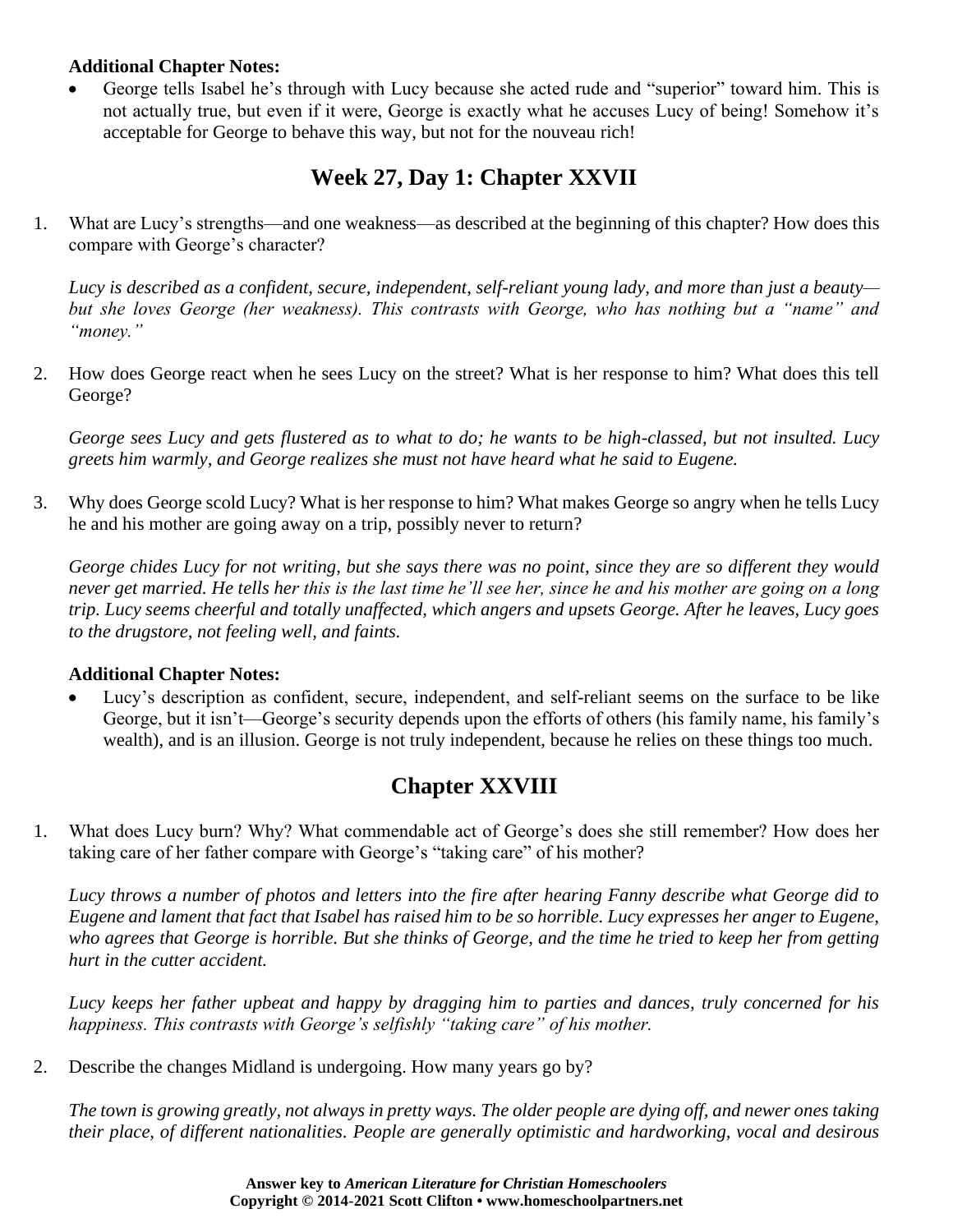*of progress and more factories. They build, but the buildings are dirty and not under control, and the people are too devoted to "prosperity," and not enough to God.*

*The town gets dirtier, affecting Amberson Addition, which is run-down and shabby, along with the other nearby houses. The houses Major Amberson built go unrented, and he loses money. George and Isabel have been gone for three years.*

3. What do Uncle George and Fanny decide to invest in? What is Eugene Morgan's advice about this idea?

*Uncle George and Fanny discuss their money troubles and consider investing in electric lights for cars. Eugene cautions them about jumping in too quickly, but the two go all in.*

4. What disturbing news about Isabel does Uncle George tell Eugene? Why are he and Lucy upset with George?

*Uncle George visits Isabel and George, saying that Isabel wants to come home if her heart can stand the trip. They visit the Morgans' new home, and Uncle George jokes with Lucy about refusing Fred Kinney's repeated proposals. He tells Eugene that Isabel's heart needs rest at home, which worries Eugene, especially when it seems George won't let her come back. Lucy agrees.*

### **Week 27, Day 2: Chapter XXIX**

1. Sum up Isabel's condition and what happens upon her return.

*Isabel's heart gets so bad that George has to let her return. She arrives home, and the Major tries to see her, looking very old and stooped. George apologizes for waiting so long to return, and Eugene comes to see Isabel. George refuses. Isabel asks to see Eugene, but dies that night before she can.*

2. What do you think of George's decision not to let Eugene see his mother?

*It is a selfish, bitter act designed to hurt Eugene Morgan.*

3. How is it significant that Isabel has "heart trouble"? In what two major ways in her life has something been "wrong with her heart" (besides the actual medical condition that she dies from)?

*Isabel's life has been negatively affected because of her "heart." Her heart has longed for Eugene since her husband's death, and her heart for her son has shown a love for him that in many respects is improper and has resulted in George's insufferable temperament.*

#### **Additional Chapter Notes:**

• George's not letting Eugene Morgan see Isabel is almost, humanly speaking, unforgivable—unlike the minor annoyance that George considered "unforgivable" earlier in the story, when his Uncle George merely pairs up Lucy Morgan with Fred Kinney at a social dance. It's clear that George still looks at his own actions as unassailable, simply because of who he is, and regardless of the effects upon others.

## **Chapter XXX**

1. How does Fanny answer George when he defends the way he has "protected" his mother? What does this say about the Amberson family? What good point does George make about who is to blame?

*George defends to Fanny his decision to take his mother away. Fanny doesn't agree totally, because instead of being all concerned about the Ambersons, the town has moved on to new things and couldn't care less*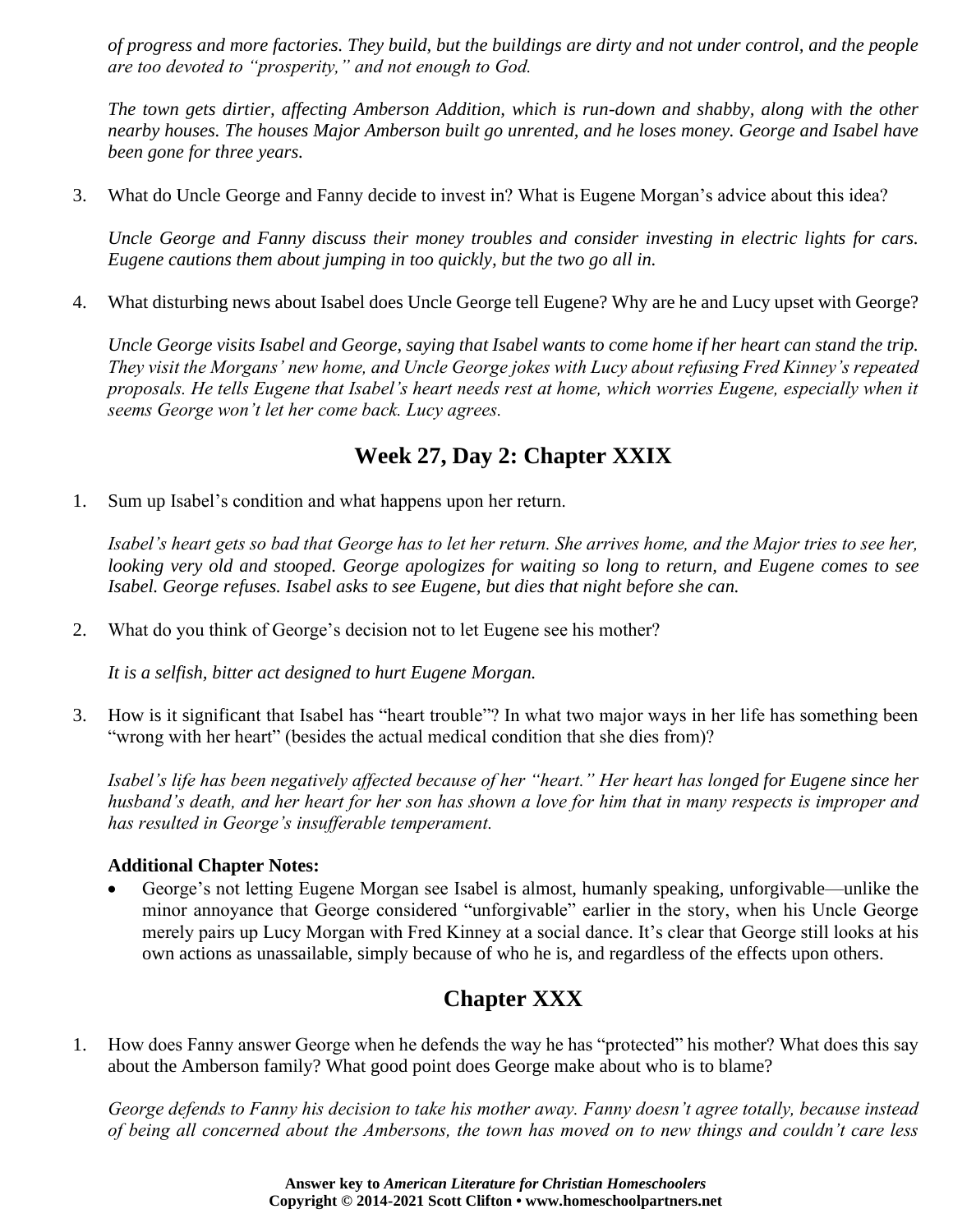*about gossiping about Isabel. George admits Isabel asked to see Eugene, and says that Fanny and Uncle George were wrong not to stand up to him. He is right about that! They are partly to blame. George runs to his room, upset, and Fanny knows they were all wrong to bar Eugene from seeing Isabel.*

2. Explain the situation with the electric automobile light investment.

*Fanny thinks it's risky to have invested with Uncle George, because of his bad luck. The light turns out to be a shaky proposition, since it needs great speed to work on the car.*

3. Sum up the situation of the deed to the house. What does this show about the decision-making abilities of the Major, Uncle George, and young George?

*Uncle George also tries to settle Isabel's estate, but can't find the deed to her house. George tells him to forget it, but Uncle George asks the Major for it, but waits so long that the Major can't think coherently any more. The Major dies shortly afterwards. This reflects poorly on their decision-making capabilities.*

#### **Additional Chapter Notes:**

The deed situation and automobile light investment situation reflect the increasingly incoherent mess that the Ambersons have become. The town is literally and figuratively passing them by.

## **Chapter XXXI**

1. How have things turned so drastically for the Ambersons, compared to the story's beginning? (Include how George is treated by other young people as he walks the streets.) Sum up Uncle George's conversation with George.

*The Amberson estate is broke. George has nothing. Uncle George takes a position, and George gets \$600, plus \$8 per week working as a clerk. A car full of young people goes by George, and the young people mock him.*

*Uncle George speaks kindly to George as he leaves, saying he'll probably never see him again, mentioning a girl he wanted to marry many years ago, and telling George he was fond of him, but didn't like him and thought he should be hanged—but now he likes him for how he has stood up under pressure—and so does someone else (Lucy)!*

2. What does George believe that his worst day on earth was? How does he spend his last night in the Amberson home?

*George walks home, reminiscing about the places in town where he grew up, even his own house. Fanny has set up an apartment life for her and George, but he doesn't want to live there. He arrives home, feeling guilty and thinking that his worst day was when his mother had heard what he had said to Eugene. George spends the last night in his mother's room kneeling in prayer, asking his mother and God to forgive him.*

#### **Additional Chapter Notes:**

- George is destitute in two ways. First, the Amberson fortune is gone. Second, he has been left without his mother, without Lucy, without a job, and without a place to stay.
- The irony in this chapter is that George now has to work—to "do" something instead of "be" something.

## **Week 27, Day 3: Chapter XXXII**

1. Why does George tell Fanny he's not staying with her anymore? Why does Fanny panic?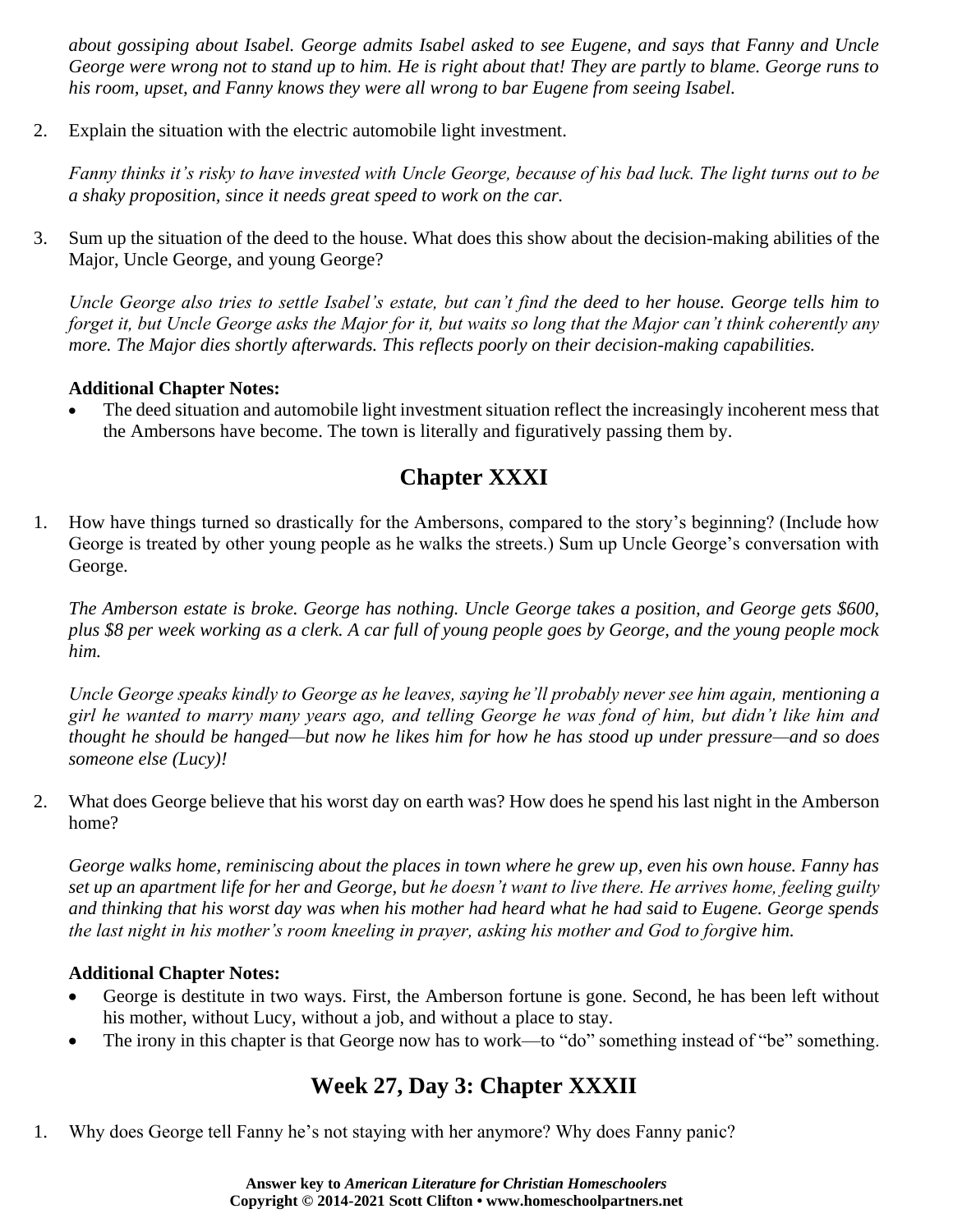*George helps Fanny and tells her he's not staying with her because he couldn't pay his fair share. Fanny panics, begging him not to leave her, because it turns out she's lost ALL her money in the headlight invention.*

2. Sum up the conversation George has with Frank Bronson. What kind of job does he need to find?

*George tells Frank Bronson he can't be a lawyer because he needs more money now. Bronson says he feels responsible since he got Fanny into investing in auto headlights. George asks Bronson to help him find a dangerous, but high-paying, job, and Bronson agrees.*

3. List at least two ways in this chapter that George shows courage and self-control.

*George rallies Fanny; he shows his mettle and toughness in facing grim prospects. George also says he needs to make up for a few important things, and he risks danger to his health so he can help Fanny pay the bills.*

#### **Additional Chapter Notes:**

• George's prayer has played a part in changing his attitude. He realizes the importance of "doing" instead of "being," and he seems to have long-term plans on righting wrongs in his life. (And he probably wishes he hadn't fooled around in school!)

## **Chapter XXXIII**

1. Describe George's work. What do the other apartment renters in his building say about him? How does he react?

*George works hard, suffering taunts of other renters as being "stuck-up" without saying anything.* 

2. What does George see on his walks through the town? What does this indicate to the reader?

*He takes long walks through the dirty, gray town, noticing the Amberson buildings and homes are gone and replaced with other structures. Even "Amberson Boulevard" is renamed "Tenth Street." When he reads a book in the library about great citizens of Midland, the name "Amberson" is not listed among them.*

3. What has George finally received that the citizens of Midland had hoped for years ago? What is ironic about his receiving it?

*George has received his COMEUPPANCE! The irony is that those who wanted to see it happen didn't see it happen, because too much time went by, and the town became so large that the doings of the Ambersons became less important.*

## **Week 27, Day 4: Chapter XXXIV**

1. What has happened to Lucy's "Beautiful House"?

*George sees Lucy's "Beautiful House" (white), which is painted dark, since the gray soot can't be kept away from staining it.*

2. What has Lucy still *not* done? Explain her Indian story. What does she mean when she describes a tribe that hates their chief, but still "weren't able to discover any other warrior that they wanted to make chief in his place"?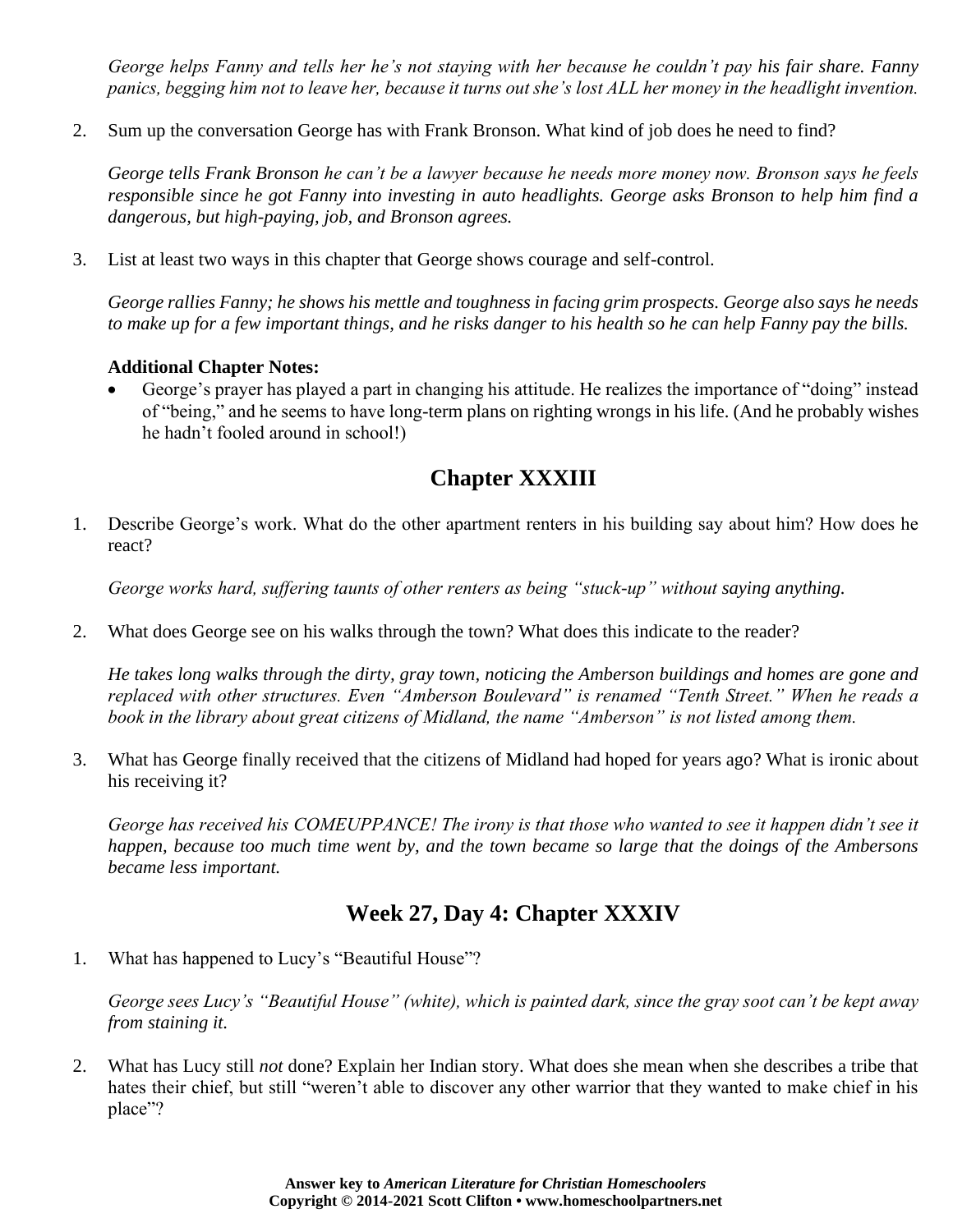*George sees Eugene on the street, but they both avoid each other. Lucy visits Fanny 2-3 times per year, but neither mentions George. Lucy is busy, but still single.*

*Eugene says he'd be able to tolerate George, and could even build a house for him and Lucy close by, but Lucy doesn't like the idea, since it's too much like the Ambersons' setup. Lucy invents an Indian story for her father about a tribe that hates their chief, "but they weren't able to discover any other warrior that they wanted to make chief in his place," meaning Lucy is irritated at George, but can't forget him.*

3. What does Fred Kinney tell Eugene? How does Eugene respond?

*Eugene talks to Fred Kinney about George, and Fred tells him George is a nitroglycerin expert. He asks Eugene if he has a job for George, but Eugene says no, and Fred says George will be lucky to live much longer without an accident.*

4. How is George hurt?

*George is hit by a car while deep in thought and has his legs broken. He manages to call the driver "Riffraff!" before going to the hospital.*

#### **Additional Chapter Notes:**

- The white house darkened by soot could be symbolic of George, who has had such "darkness" overtake his life, especially brought on by changes in technology (represented by the soot).
- George's being hit by a car is symbolic, again because he has always hated automobiles and what they represent to him: change, and Eugene Morgan.

# **Chapter XXXV**

1. Why doesn't Eugene want to help George? How could he have helped George without wounding his pride?

*Eugene still doesn't want to help George; he is too angry still about what happened with Isabel. George wouldn't take the job anyway, but Eugene thinks if he wanted he could have hired George through one of the other companies he secretly owned.*

2. Describe George's thoughts in the hospital bed.

*In the hospital bed George thinks of Eugene as the same as his grandfather—respected, well-known, and rich.*

3. What touching coincidence happens to Eugene and Lucy? How do George and Eugene resolve their differences? Why does Eugene decide to help George in the future?

*Eugene sees George's accident in the paper, but is still unmoved because George cost him and Isabel years of happiness. Eugene thinks fondly of Isabel, writes Lucy, and receives a letter from Lucy saying the same thing!*

*He goes from the train to see George at the hospital, and Lucy is already there, knowing he would come. George asks him to forgive him, and Eugene feels he has been true at last to Isabel by helping George.*

#### **Additional Chapter Notes:**

The irony in Eugene's bitter behavior toward George comes from the fact that Eugene is angry at George for costing him years of happiness with Isabel, when now his (Eugene's) actions are causing his daughter Lucy years of happiness with George.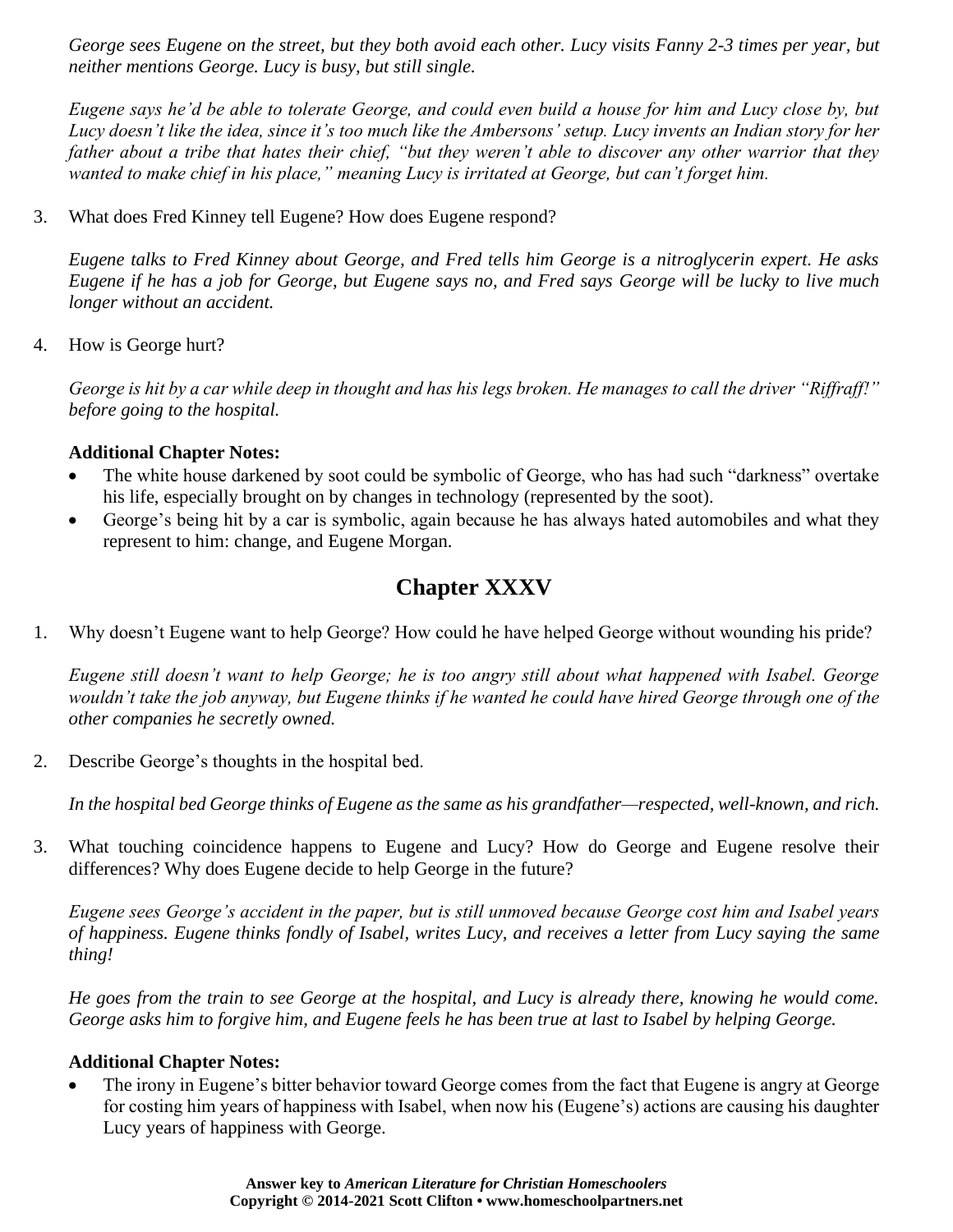## **Week 28, Day 1: Regret**

1. List some ways Mamzelle Aurlie has to adjust with children around.

*She has to care for them, put them to sleep, feed them, bathe them, get used to the noise they make, and generally adjust her life to make sure they're taken care of.*

2. What is symbolic about Mamzelle Aurlie's putting on her apron and using her sewing basket, both for the first time in years?

*It's as if she's "becoming a woman" again, which contrasts with how she's described as dressing and acting like a man at the beginning.*

3. What does it mean to cry "like a man," as Mamzelle Aurlie does at the story's end? How does this allude to and contrast with—the description of Mamzelle Aurlie in the first paragraph?

*To cry hard and roughly; this reminds the reader of Mamzelle Aurlie's man-like description at the story's opening, when she has softened somewhat, shown by her crying.*

4. Why is this story titled "Regret"?

*Probably because Mamzelle Aurlie regrets being married and having children.*

### **Week 28, Day 2: Poor, Dear Margaret Kirby**

1. What positive and negative traits does Margaret possess at the story's opening? How does she come across badly after John opens up to her?

*She lives a life devoted to nothing but pleasure and ease, and accomplishes nothing; but she seems genuinely desirous of improving her marriage and won't badmouth her husband to others—and is bothered about living a lifestyle in which women brag about what they don't do rather than what they do.*

*When John opens up to her, she only thinks of how this will affect her—and even realizes she hasn't been listening to John's attempts to tell her of the troubles up until then—while he is determined to commit suicide.*

2. What does John find out the first time he walks to Margaret's residence? How does his new position affect the Kirbys?

*It is an ugly old double house, which she has been forced to live in, having sold everything to help out John's firm. Margaret was looking for a secretary job, but ended up co-managing the boarding house, even helping her partner with her family's debts and troubles.*

*John gets a modest job in a small town, gains his health back, and finds a small cottage he moves himself and Margaret into.*

3. What is ironic about these story quotes: (a) Margaret's saying at the story's opening, "Thank Heaven, there isn't a child to complicate things!"; (b) Margaret's saying about a couple she sees out, "Fifty-cent dinner? It must be awful!"; (c) Margaret's biographer's saying, "Absolutely, they might as well be buried!"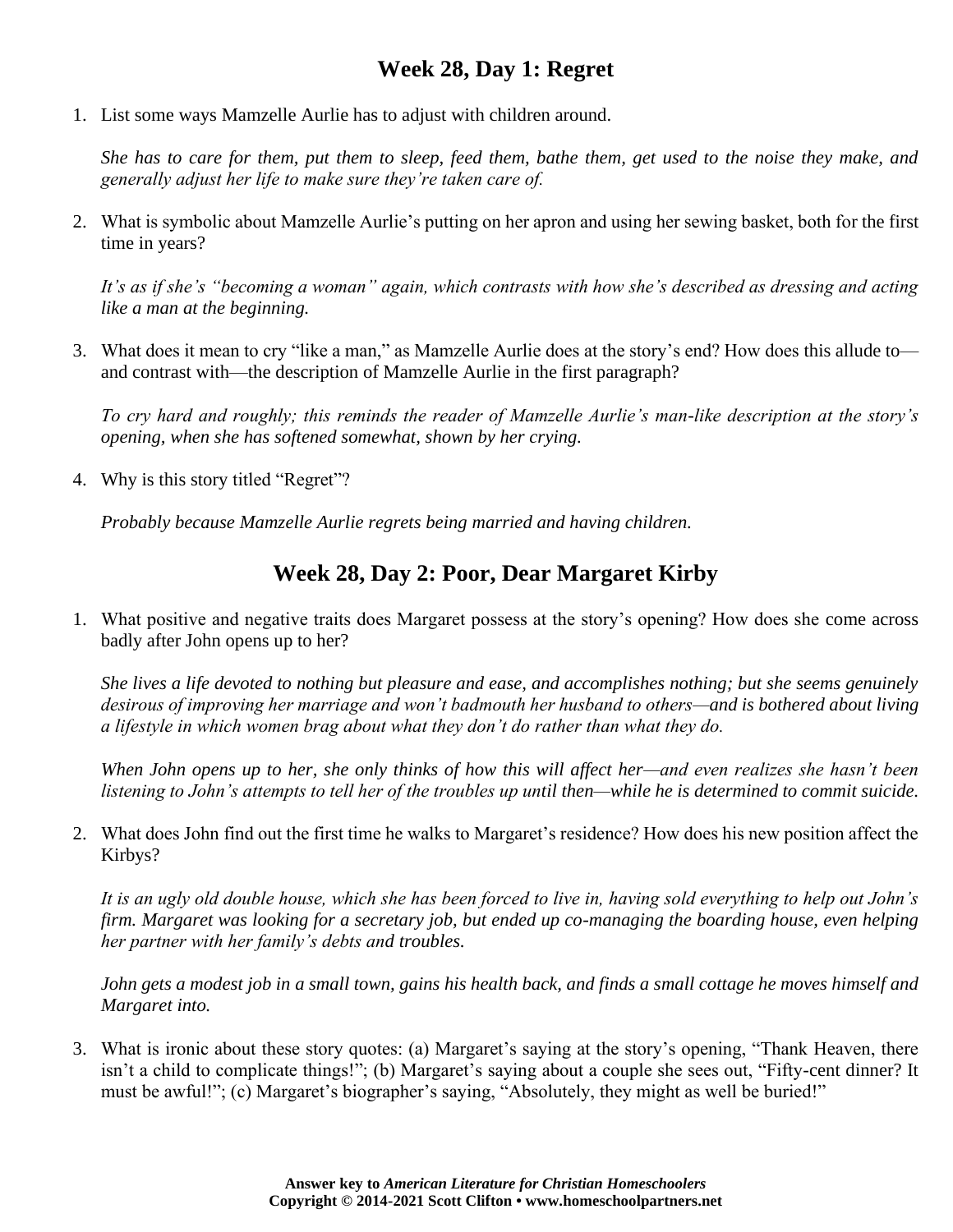*Because at the story's end, the children do complicate things—by enriching the Kirby's lives; the cheaper dinners she enjoys later are much more rewarding; the Kirbys are much more alive than they were living as a "society couple."*

4. Compare the moral of "Poor, Dear Margaret Kirby" to the warnings in Proverbs 17:1, Proverbs 25:24, and James 5:1.

*Proverbs 17:1 Better is a dry morsel, and quietness therewith, than an house full of sacrifices with strife. Proverbs 25:24 It is better to dwell in the corner of the housetop, than with a brawling woman and in a wide house.*

*James 5:1 Go to now, ye rich men, weep and howl for your miseries that shall come upon you.*

# **Week 29, Day 1: The Cure for a Troubled Heart**

1. What chapter does Truett say many Christians would choose as the most comforting chapter in the Bible? Why?

*John 14. In this chapter Jesus tells His disciples not to be troubled, even though he is leaving them soon.*

- 2. What effect(s) are created by Truett's repeating certain phrases and questions several times in succession during this sermon? List some of these repeated phrases.
	- *"How may a troubled heart be cured?"*
	- *"The doctrine of the stoic."*
	- *"Can you gainsay…?"*
	- *"Go with a brother's...."*

*They drive home the words to the listener; to achieve rhythm in speech.*

3. List some reasons that Truett says people despair. What does he say is the worst reason? What are some "cures" for a troubled heart Truett says that the world offers?

*People despair, for example, over business failure, betrayal of a friend, and ill health—but the worst and most common reason is sin. Suicide, stoicism, epicureanism, vacations, denial of sin and death and sorrow are "cures" the world offers.*

4. What does God's Word offer as the cure for a troubled heart? Why does Truett say that we should "stake our all on Christ"?

*The words of Jesus: "Let not your heart be troubled: ye believe in God; believe also in me." We should stake our all on Christ because (a) He is worthy, (b) we would be lost without His counsel as the light of the world, (c) He answers the three most vexing questions humanity has (sin, sorrow, death).*

5. What does Truett say is the "chiefest mystery of all"? How is Jesus the answer to it? Explain how the six-yearold girl's funeral shows the different approaches people have to the mystery.

*The mystery of what happens after death. Jesus has gone into death, arisen from it, and conquered it. The little girl's funeral shows how those who believe in Jesus can be secure that death is not the end, as opposed to those who do not trust in Him.*

## **Week 29, Day 2: America's Present Emergency**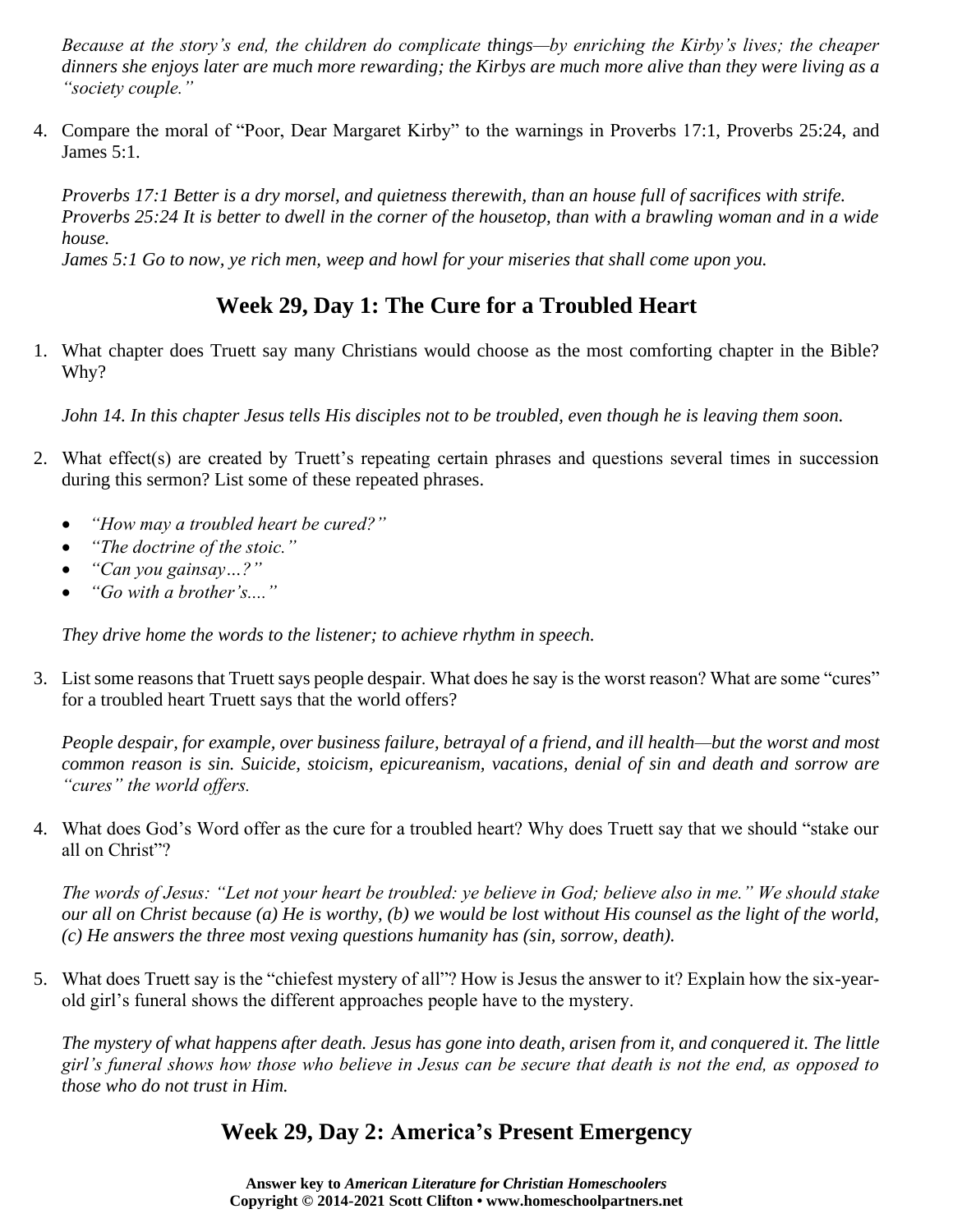1. What three things does Wheeler say are at stake for America? Explain the "two schools of thought" about America's entrance into World War II.

*The three items at stake for Americans are their independence, our government, and our businesses. The two schools of thought are (a) we have to come to England's aid, or America will be taken over by some European nation, or (b) there is no way that any European dictator will be able to conquer 130,000,000 people who have adequate defense.*

2. What does Wheeler mean by saying, "[I]f we lend or lease war materials today, we will lend or lease American boys tomorrow"?

*Putting ourselves through weapon sales and loan will lead to putting our entire nation at war.*

3. Give reasons why Wheeler says that German takeover of the mainland United States is impossible.

*The huge number of planes, tanks, ships, and men makes it impossible, especially in the light of the resistance they would face from American weapons. Also, Germany has not even been able to cross the English Channel, which is only 20 miles wide.*

4. How do the items in Wheeler's "cost of this war" paragraph represent ideas Americans oppose?

*Higher taxes, fewer rights of speech and business are results more compatible with tyrannical governments than with American ideals.*

5. What does Wheeler say will *not* result in a more sure defeat of Nazism? What does he say *will*?

*Removing Hitler will not result in the defeat of Nazism; only the offer of a just peace to the German people will.*

6. What does Wheeler say that the United States can do to stay at peace? What does he say that the pro-war propaganda put out by the government appeals to? Explain what he says is happening to those Americans who oppose its entrance into World War II.

*If the people spread the idea of jumping into the European war. The propaganda, Wheeler says, appeals to Americans' Christianity, idealism, humanity, and loyalty. Many Americans opposed to war are being labeled "appeasers" and "unwitting tools of dictators."*

7. With what appeals to the people does Wheeler end his radio address?

*To remember the disaster of America's entrance into World War I, to stand up against mass hysteria, to make themselves heard, and to contact their Congressmen and tell them they want no part in the war.*

### **Week 29, Day 3: Miss Hinch**

1. Why are the citizens of New York City in such a jumpy state, as explained in the story's beginning?

*Two weeks ago, actress and impersonator Miss Hinch killed John Catherwood, a man who jilted her for another woman. Miss Hinch is still at large, and since she is an expert at play-acting and makeup, people are suspicious of each other. They do, however, often talk to strangers to see what they think about the mystery.*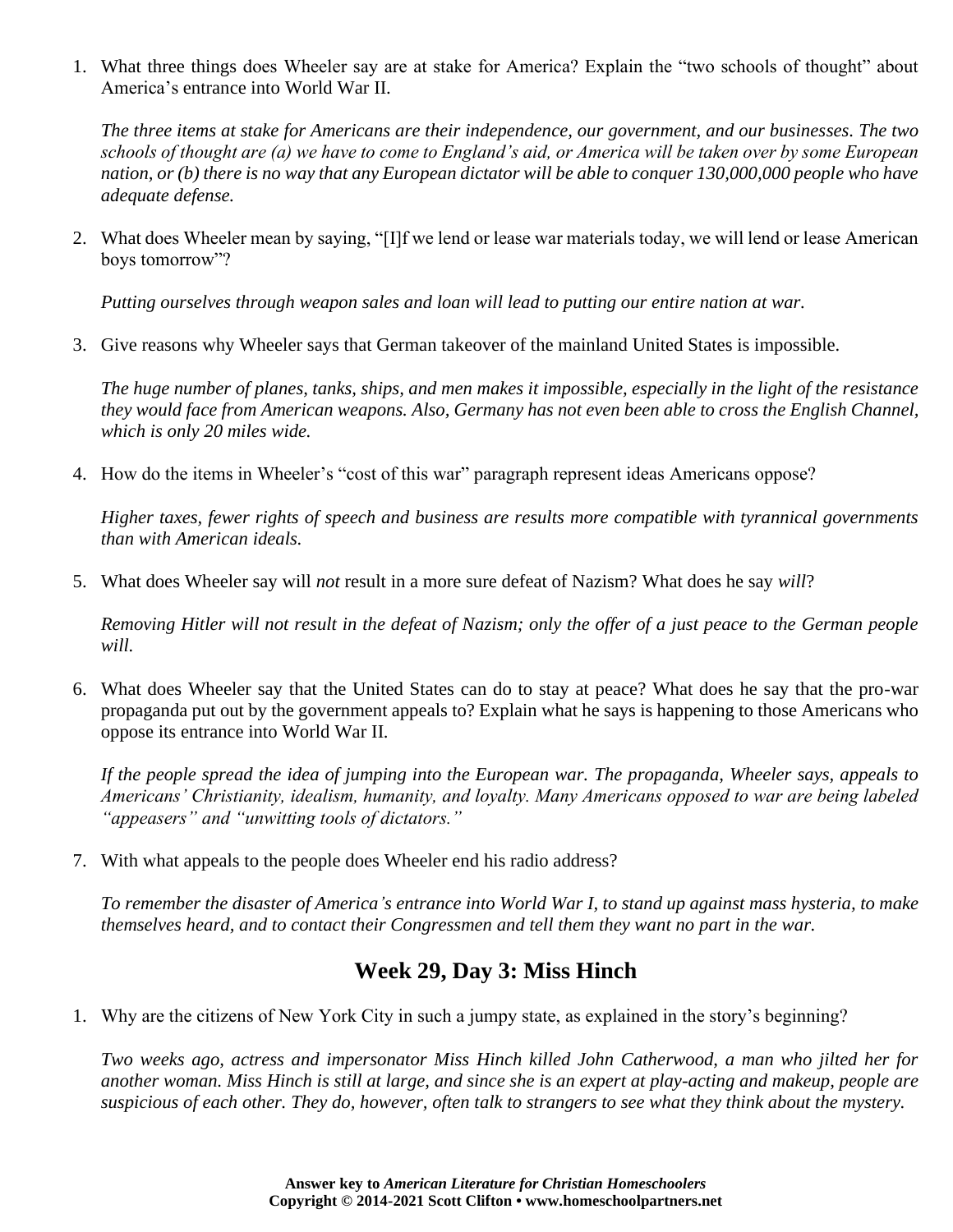2. What do the newspaper, the clergyman, the service-woman, and the old gentleman say about Miss Hinch and Jessie Dark?

*The newspaper relates that the police have almost given up finding Miss Hinch, and that even Jessie Dark has been unsuccessful, even after finding so many criminals. The service-woman tells the clergyman that her friend is Catherwood's mother, and that she heard through her that Miss Hinch is an evil woman. The clergyman remarks that if that is true, her sins will find her out.*

*The service-woman praises Jessie Dark, and the clergyman says he is disappointed that Miss Dark hasn't found Miss Hinch. The old gentleman bursts into the conversation and defends Jessie Dark's methods, saying Miss Hinch will be caught.*

3. Why does the service-woman ask the clergyman for a pencil? Why does he suddenly ask her if she had seen Mrs. Catherwood?

*She is writing notes to the police, to tell them where Miss Hinch is. The clergyman asks the service-woman if she had seen Mrs. Catherwood that day to test her story, because "he" suspected that she was actually following "him."*

4. How does Henry Sydnor Harrison create suspense?

*By slowly revealing details, he gets the reader to suspect certain characters of being impersonators. The catand-mouse mental games that Miss Hinch and Jessie Dark play make the reader hope that good wins out, and the attempted escape and wait for the police add to the suspense.*

5. Why does the old woman get off the train with the clergyman? Why does she not want to stop at a well-lighted lunch counter? Explain the mystery of the bill at the restaurant.

*She is tailing Miss Hinch. She doesn't want to eat at the well-lighted restaurant because she doesn't want Miss Hinch to see that she is made up as an old woman.*

6. Why does the clergyman prick his finger with the pin?

*He wants to use the blood to pretend that the old woman has cut her face, so he can rub her face to see if it is indeed, makeup to resemble an old woman's face.*

7. How are the clergyman's words "Her sin will assuredly find her out" ironic?

*Miss Hinch's sins did find her out, all right!*

## **Week 30, Day 1: A Father to His Freshman Son**

1. What does Martin warn his son about college?

*The distractions, temptations to drink, the desire to go through life without working, etc.*

2. What positive things does he encourage his so to do?

*To make himself worth knowing, exercise his mind, listen to good instructors, take on responsibilities, show good manners, respect others, worship God, etc.*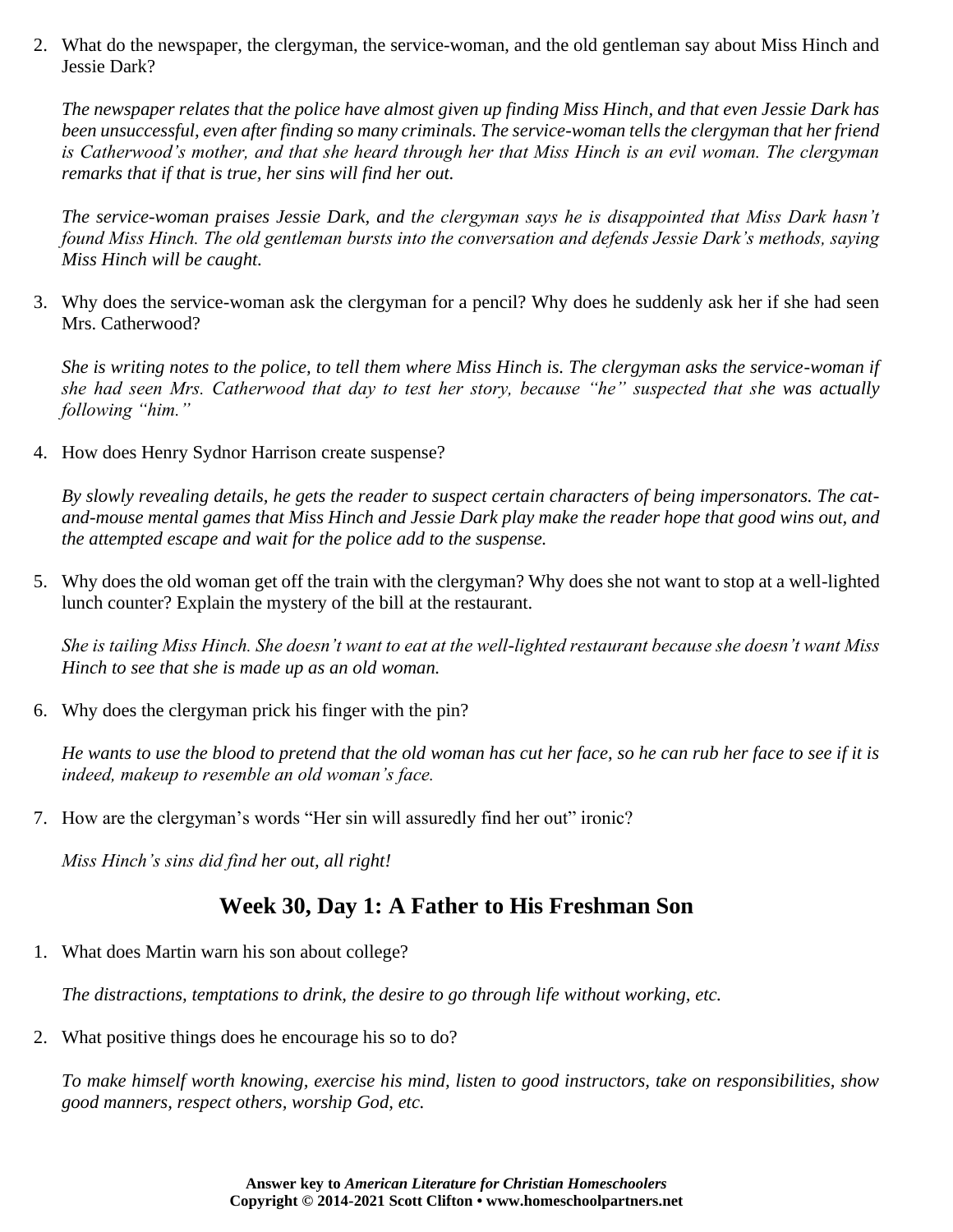3. What does Martin mean by saying, "There is no real fun in ease, except as you need it because you have worked hard"?

*It's not fun to be lazy all the time; restful times and fun are only really enjoyed if you've earned them.*

4. If you were a parent of a young person entering college, what piece(s) of advice would you give?

*Answers will vary!*

### **The Art of Governing**

1. To the author, what is "the most trying moment in the twenty-four hours"? Why?

*The moment you wake up and have to face life's difficulties.*

2. Why does the author say many people crave a government job?

*They would rather not face life—to have to work to earn a living; it would be easier just to get a salary for doing nothing really useful, with no hard decisions.*

3. Give your thoughts on this statement by the author: "Many men who would make very respectable Presidents of the United States could not successfully run a retail grocery store."

*Answers will vary!*

4. What real challenges does Warner say are faced by business owners?

*How to make a living by the sweat of their brow, involving many complex decisions and dealings with difficult customers, with the threat of failure and loss of income constantly hanging over his head.*

5. What does the author mean by saying, "'Uneasy lies the head that wears a crown' does not refer to the discomfort of wearing it, but to the danger of losing it"?

*He means that kings and leaders don't worry about their great responsibilities; they worry about losing their great positions.*

6. What does Warner say about politicians' decisions?

*That they hardly care about doing the right, moral thing—just the thing that will benefit themselves the most.*

### **Week 30, Day 2: Brandenburg Gate Speech**

1. What kind of speaking style does President Reagan display in this speech?

*Crisp, direct, complimentary of Germany. He also spoke at a slower speed than normal, since there were many in the audience whose first language was not English.*

2. What specific words does Reagan use to describe the Berlin Wall's oppressiveness?

*Concrete, barbed wire, dog runs, guard towers, and so on.*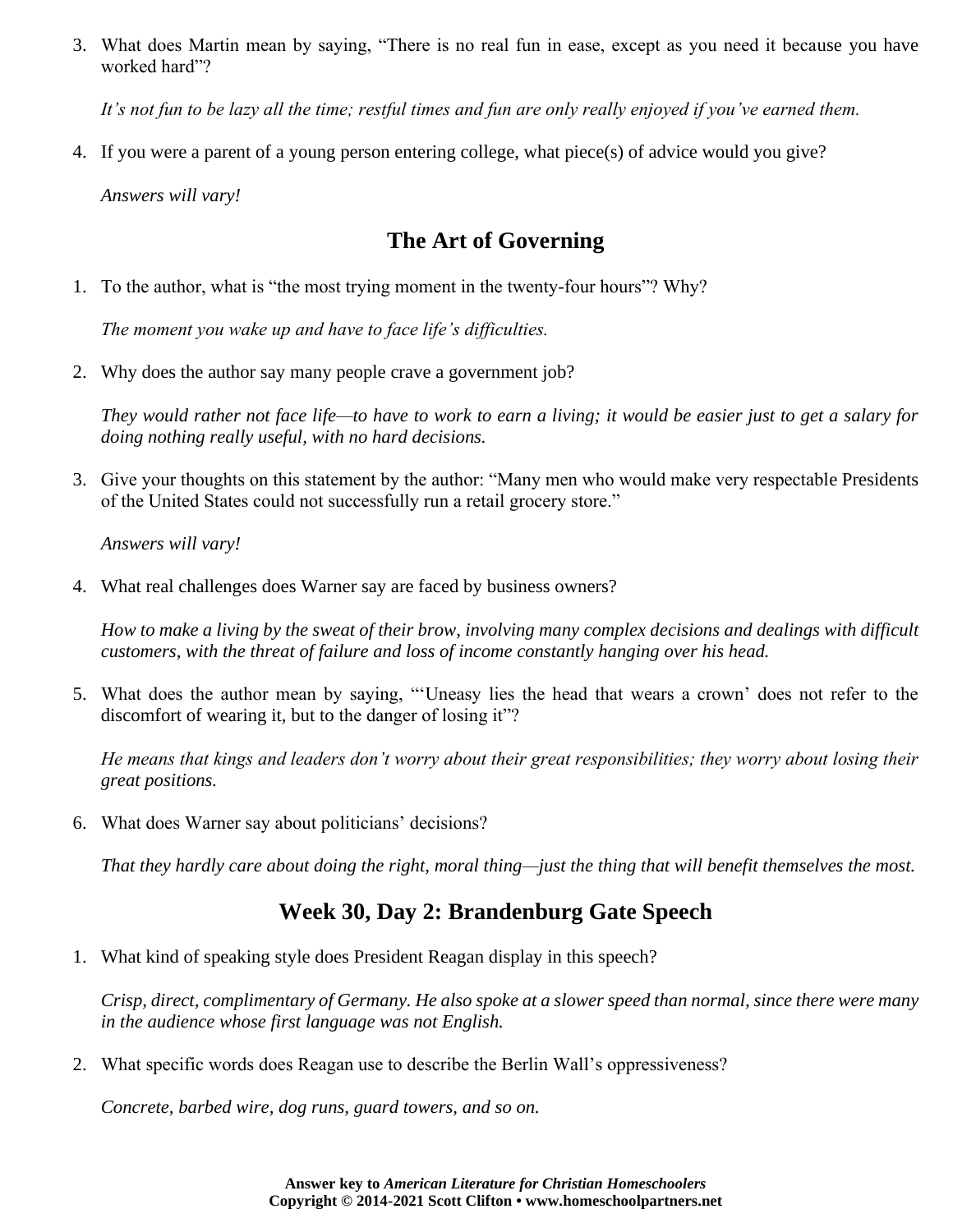- 3. Explain the meanings of these phrases from the "Brandenburg Gate" speech:
	- "Standing before the Brandenburg Gate, every man is a German, separated from his fellow men. Every man is a Berliner, forced to look upon a scar."

*Anyone who sees the wall can feel the oppression it imparts; everyone who loves freedom hates it.*

• "[O]ur differences are not about weapons, but about liberty."

*The source of disagreement and tension between communist governments and free governments is not the fact that both are armed, but the fact that communist governments do not allow basic rights for their peoples, and threaten to take over other nations.*

4. To what does Reagan attribute the rapid success of West Berlin's economy? What examples does he list of this? How does he compare this to the record of communism?

*To economic freedom. He lists businesses, homes, parks, streets, lawns, universities, culture, food, clothing, automobiles, hotels, and so on. The communist record is that of failure, poverty, and backwardness in every living standard measurable.*

5. What signs does President Reagan see that Russian communism is weakening? What does he say would be the best way for Russia to show it is truly reforming?

*He mentions the glasnost and perestroika polices of Gorbachev, but says that tearing down the Berlin Wall would be a real sign of reform.*

6. What does President Reagan offer those nations' governments who want to change their policies to allow for freedoms for their citizens? How does this relate to why he chose Berlin as the place to make this speech? List some ways that Reagan says a free Berlin could be useful.

*The cooperation and backing of freer nations like the United States. Berlin is a perfect example of a city divided by freedom and oppression. A free Berlin, Reagan says, could be an important airport hub, a meeting center, a place for cultural exchange, sports events like the Olympics, and so on.*

7. Why does Reagan say that communism "produces backwardness"?

*It refuses to allow humans to create, to produce, to innovate, to worship God.*

8. What do you think the most famous line is in this speech? Why? *"Mr. Gorbachev, tear down this wall!"*

### **Week 30, Day 3: The Most Dangerous Game**

1. Sum up Rainsford's feeling about hunting at the story's beginning, based on his conversation with Whitney.

*He thinks it's a fun sport, and a challenge, and doesn't care about how the animals feel.*

2. What sound does Rainsford hear on the island (a) right before he falls overboard, and (b) as he is swimming to the island? How does this second sound repeat at the end of the story?

*He hears (a) a gun fired three times, and (b) "a high screaming sound, the sound of an animal in an extremity of anguish and terror" (a human scream, which he does not realize at the time). The human scream is repeated*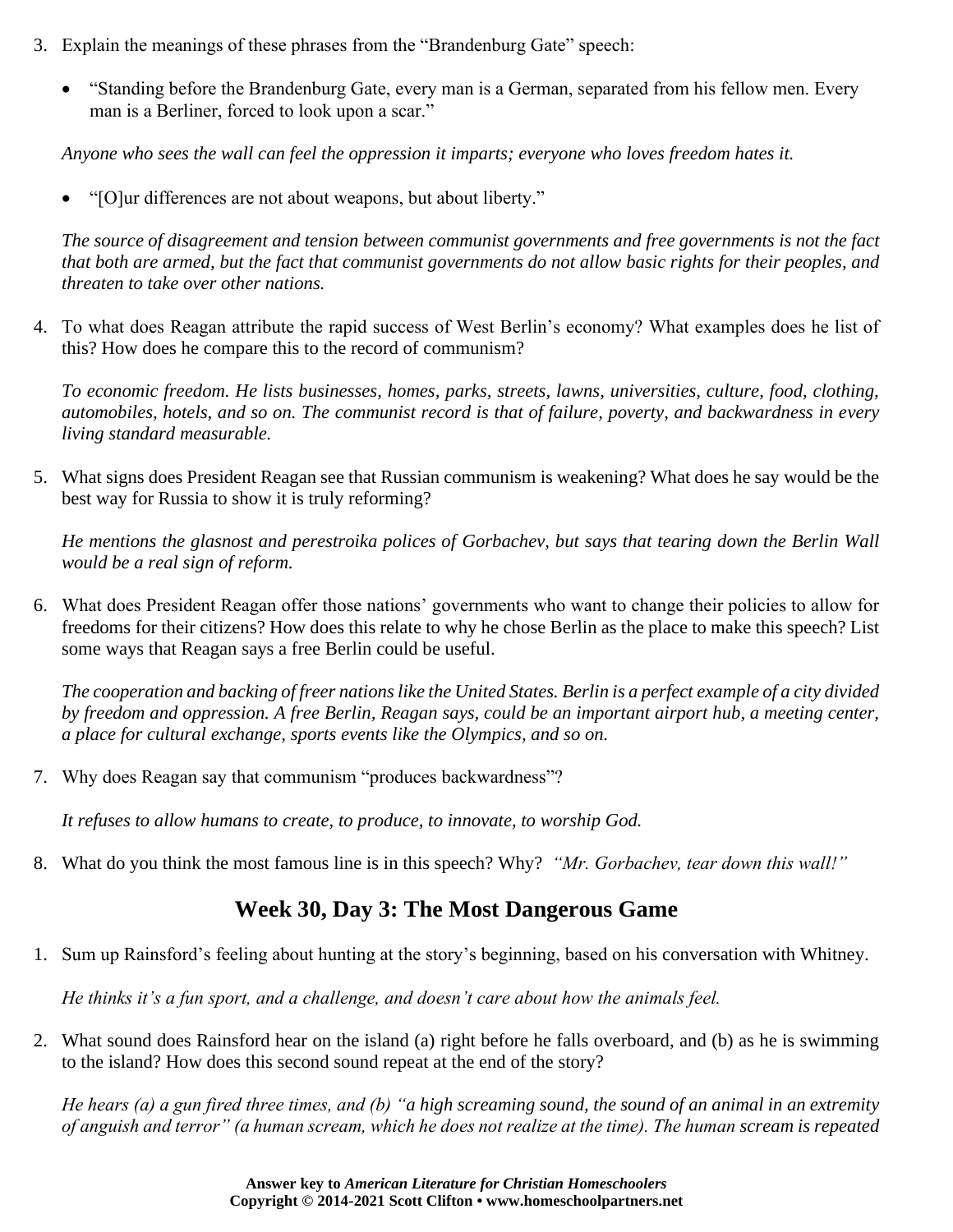*at the end of the story; this occurs when Zaroff screams in response to Rainsford's surprising him in his room after their hunt.*

3. What evidence of a hunt does Rainsford find on the island when he wakes up? What to him seems odd about this evidence?

*He finds weeds crushed, blood stains, and other evidence that a "large animal" had been hunted. He also finds an empty cartridge from a .22 pistol, which seems strange to Rainsford, because for hunting such a large animal, the hunter usually would use a larger caliber bullet.*

4. Describe General Zaroff. What is ironic in his words to Rainsford describing his servant Ivan: "A simple fellow, but, I'm afraid, like all his race, a bit of a savage." What does Connell suggest when he says that Zaroff "showed red lips and pointed teeth"?

*Zaroff is aristocratic, with a military-like demeanor, a snappy dresser, and cultured. He is also an expert hunter and well-read on the subject. The irony in his statement about Ivan is that Zaroff is actually more than a bit of a savage himself. Connell's description of Zaroff's red lips suggest a link between Zaroff and the bloody trail Rainsford had found earlier, and Zaroff's pointed teeth suggest that he is like an animal.*

5. What habit of Zaroff's makes Rainsford uncomfortable after they have first met? What is the significance of this behavior?

*Zaroff studies Rainsford carefully. Later the reader understands that this is because Zaroff is trying to determine what kind of prey Rainsford will be.*

6. Explain why Zaroff believes it is appropriate to hunt men. How does the Christian view of mankind differ from Zaroff's Darwinist, "survival of the fittest" worldview? (See Genesis 2:7, Psalm 8, Acts 17:24-26, Matthew 19:16-22, 1 Thessalonians 5:14, and Romans 15:1.)

*Zaroff believes men are simply animals that can and should hunt each other if they can win. The Christian believes man was created as a "living soul" (Genesis 2:7) and "a little lower than the angels" (Psalm 8). The Bible teaches that there are no "inferior races," since God has "made of one blood all nations of men" (Acts 17:24-26). Jesus commands us not to murder, among other things (Matthew 19:16-22), and Christians are commanded by God to "support the weak (1 Thessalonians 5:14, Romans 15:1).*

7. What "choice" does Zaroff offer his prey? Why does Rainsford decline Zaroff's offer to show him his "new collection of heads"?

*Either to be hunted, or to be tortured with a whipping from Ivan. Rainsford doesn't want to see the new heads, because they will probably be stuffed human heads.*

8. How does Rainsford survive and win the hunt? What is the irony in his disagreeing with Whitney at the story's beginning, when Whitney says that hunting is not a good sport for the animals?

*Rainsford leaves trails, injures Zaroff with a Malay man-catcher, kills one of his dogs with a tiger trap, kills Ivan with a knife attached to a vine spring, and then leaps into the sea when Zaroff is pursuing with his hounds. Then Rainsford sneaks into Zaroff's castle, hides in his room, and kills him. Rainsford finds out that Whitney*  was right about hunting not being a good sport for the hunted animals, because he (Rainsford) is hunted *himself!*